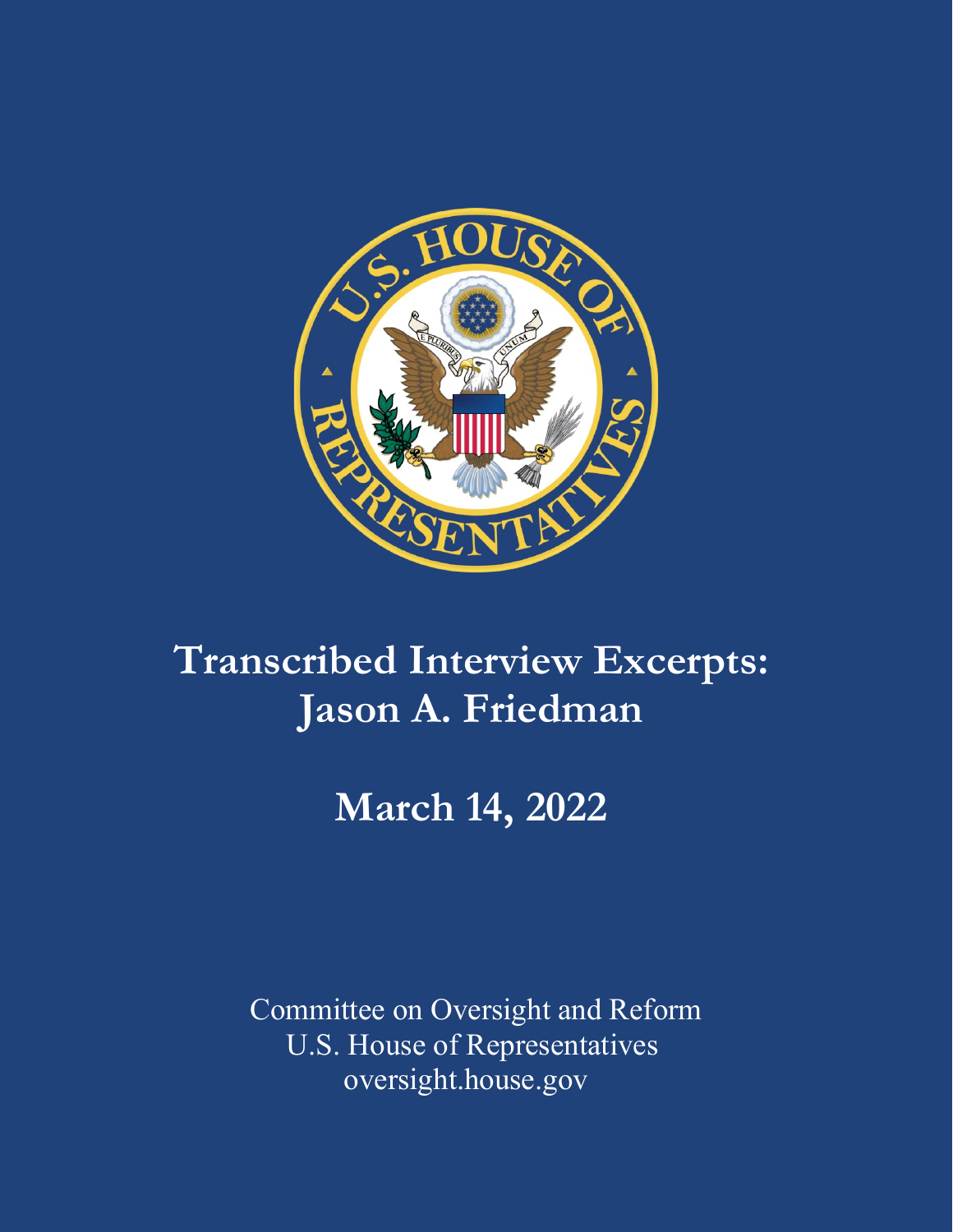On March 14, 2022, the Committee conducted a transcribed interview of Jason Friedman, a former Commanders sales executive who served 24 years on the team. Below are key excerpts from the interview.

## **"People Were Afraid to Lose Their Jobs" If They Spoke Out. The Team's Pattern Was to "Intimidate," then "Terminate," then "Buy Off" (pp. 155-57)**

- Q: Why were these executives so afraid of what Dan Snyder would do with respect to their employment? What was it about the team that instilled that fear?
- A: The pattern of termination that many times was not related to performance or contribution. Good contributors and high performers would just be let go for seemingly just unknown reasons.
- Q: The fact that all of these executives were afraid to speak out, what does that say to you about the culture at the Washington Commanders?
- A: Well, that it was oftentimes hostile. And I think that hesitancy to speak up—in fact I know, the hesitancy to speak up at the highest levels snowballed down to the entire company.
- Q: And do you think that's the reason why the behaviors that you described here today—sexual harassment, financial impropriety—why that was allowed to continue during your tenure?
- A: Absolutely. The silence was the enabler and the silence was driven by fear, and that fear was justified by actions. It was not concocted. People were afraid to lose their jobs because they had seen so many others lose their jobs.
- Q: And how did you find the team addressed individuals who did speak out and who were ultimately terminated? How did they handle those types of individuals?
- A: Well, I felt like there was a sequence of events that was a pattern that would be followed: Obey first. If you don't obey, intimidate. If you still don't obey, terminate. And then if you didn't go away and you tried to sue the team for wrongful termination, it would be to fight back. If that didn't work, buy off.

## **Mr. Friedman Witnessed Daniel Snyder Touch Tiffani Johnston after a Team Dinner (pp. 66-67)**

- Q: Can you tell me more about that?
- A: Yes. We were outside of the restaurant, as the dinner was finished. I was walking towards my car as was Mitch, I believe, walking towards his car. Tiffani was a little bit behind us, and Mr. Snyder's limousine was basically at the curb of where the restaurant was. He was all the way in the back, driver's side, with the door open, seemingly getting ready to leave, and put his arm behind Tiffani and tried to guide her into the limousine and she quickly pulled away.

## **Mr. Friedman Came Forward Because He Was a Witness and Ms. Johnston "Was Telling the Truth" (p. 72)**

Q: Now, earlier you had called—you had said that Snyder called the allegations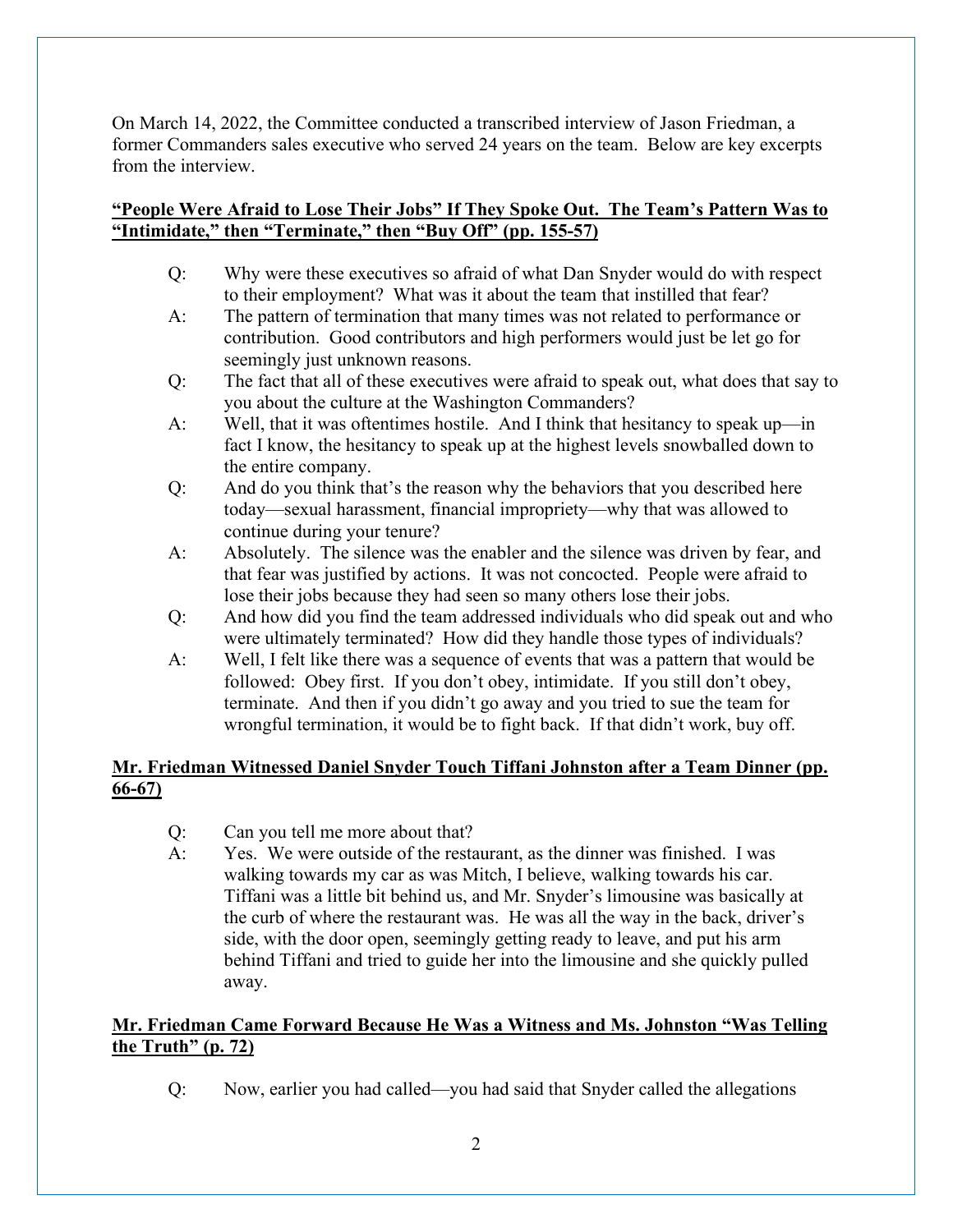regarding Ms. Johnston outright lies. You also said that you saw it with your own two eyes. How did you react to Snyder's statement, his denial of those allegations?

A: Well, it's to be expected. Frankly, I thought it was odd that—to back up a second.

One of the reasons I wrote that letter is I didn't want this—I didn't want my friend who was telling the truth, Tiffani, to have to dangle on her own in a he said/she said; that she was telling the truth. And I had a conversation with my wife about doing the right thing in God's eyes. And the worst thing that we could do would be to let her dangle on her own when I was a witness there.

#### **"The Focus Was on Whatever Filth There Was Needed to be Kept Private" (pp. 89-90)**

- Q: Do you have any reason to believe that Mitch Gershman would know why they wouldn't want the allegations that were made by that employee to happen again?
- A: Well, because that's expensive. And I also believe that that's, until now, the closest that Mr. Snyder got to being exposed; that they all realized that he got away by the skin of his teeth that time, and that they didn't want to flirt with disaster again.
- Q: When you say that Mitch Gershman would make statements that he doesn't want that to happen again, what did you understand him to mean by that?
- A: Don't get caught. Meaning, there was never a movement inside the company to clean up all of this filth. Really, the focus was on whatever filth there was needed to be kept private, kept quiet, keep it to yourself.
- Q: You said that it was the closest that Mr. Snyder had gotten to being exposed. What did you mean when you said that?
- A: Well, I think when you have an employee accusing him directly of harassment or assault who ends up settling for \$1.6 million, it's fair to ask the question: What if that employee didn't accept any settlement and instead decided to call the police or The Washington Post?

## **The Team's Human Resources Was Considered a "Running Joke" over Two Decades (pp. 43-45)**

- Q: Can you describe for me what the HR department consisted of during your employment? Could you walk me through the evolution of the HR, how many employees, et cetera?
- A: It was never more than two, and we never had a VP. It was always director or lower.
- Q: What's the significance of not having a VP in that department?
- A: Well, that you're almost assured to be dealing with a midlevel or junior person.
- Q: How many employees worked there in the Commanders' workforce, to your knowledge, at the time when there were two HR employees?
- A: About 200.
- …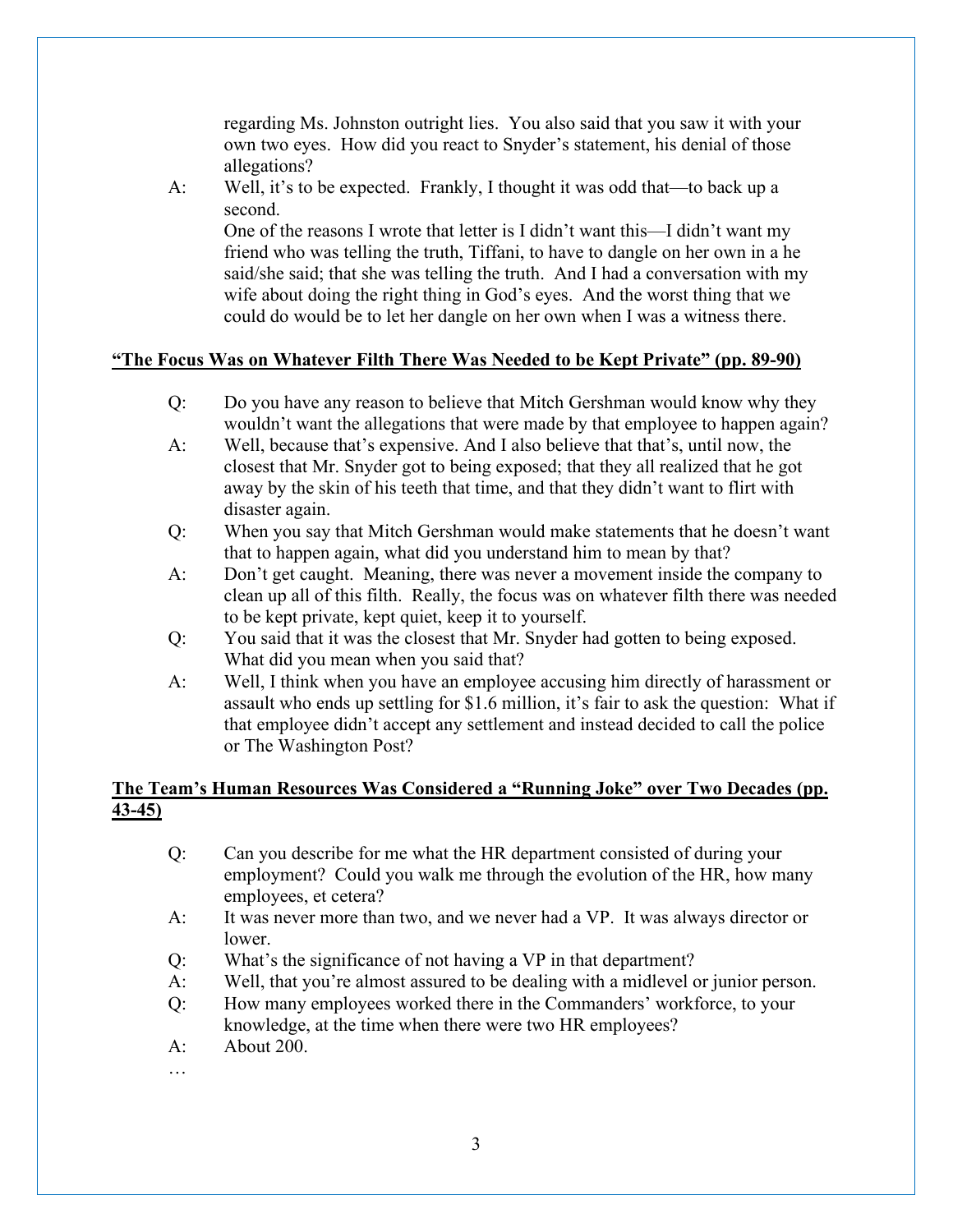- Q: Under Mr. Snyder's leadership, could he have made one of the HR employees a VP?
- A: Yes.
- Q: Do you know if there were ever suggestions or recommendations that that be made?
- A: Yes. Excuse me. That specific, to make a VP in HR? I don't know if that specific recommendation was made, but there were recommendations made to expand the department either to make it have more staff, more authority, more visibility.
- Q: Do you recall when those recommendations were made or by whom?
- A: On a regular basis by countless staff. Almost in—it was almost like a running joke at the team.
- Q: What was the running joke?
- A: We'd call our HR department if we had one.
- Q: How long did that joke exist, to your knowledge?
- A: The whole time.

#### **The Claim that Employees Who Did "Bad Things" Are Gone Is "Not True" Because Daniel Snyder Did "Bad Things" and Is Still at the Commanders (pp. 71-72)**

- Q: What changed?
- A: Well, over time, you listen more carefully to these women as they have grown up, and you see the impact, the negative impact that it's had on their lives being treated like a piece of meat at their workplace. And they've had to—I think most of them have done an amazing feat in being able to overcome being treated like that. But, you know, that's probably not the case for everybody. You know, if you spend your first five years out of college and you're just being told that your value here at this company is based on your looks and that's it, think about what that's going to do for your psyche for the rest of your professional career.

And, you know, it's—the exact opposite should be happening during your first five years out of college. You know, you want influences that are pushing you in the right direction and bringing out the best in you, not telling you that your value here is based on your chest size or how you look in tight clothing. That's a lot to overcome.

You know, when you say what changed, why now? Frankly, the repeated comments that I've heard over the past few months that all the people that did these bad things are gone from the company is just not true.

- Q: Why not?
- A: Well, because there's one person still there who did these bad things.
- Q: Who is that?
- A: That's Daniel Snyder.

#### **Mr. Friedman Believed Recent Changes at the Team Were a "Reaction to This Media Outpouring" and "Investigation," but Daniel Snyder Has Not "Seen the Light" (p. 64)**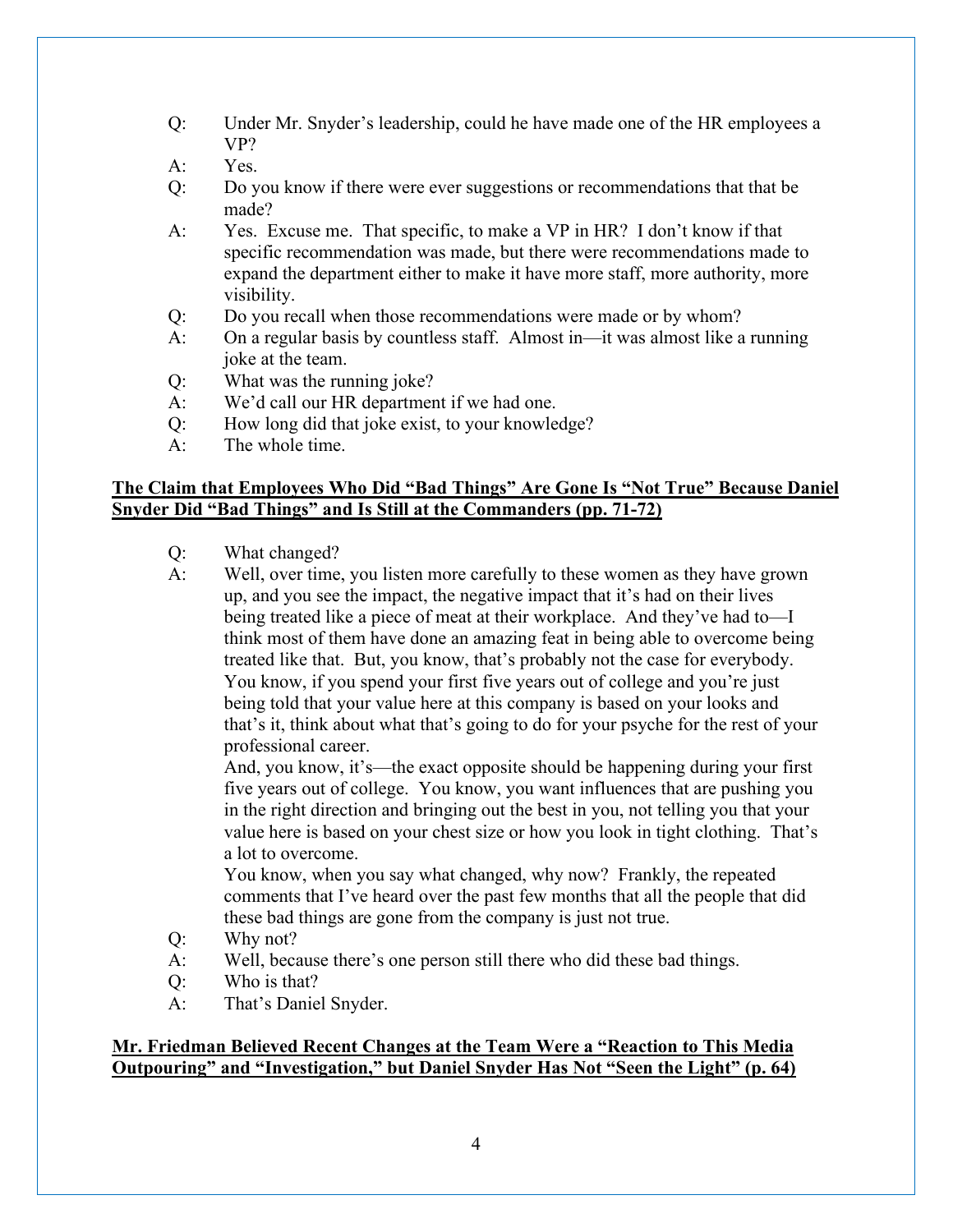- Q: If you learned that Mr. Snyder has since expanded his human resources department, what would your reaction be?
- A: Well, of course he has now. He doesn't have a choice.
- Q: What do you mean?
- A: I believe that all of the reported culture change and expanded human resources department that's taken place since I left is all just reaction to this media outpouring and, you know, your investigation. It's not like he, you know, saw the light overnight and just decided he wanted to treat people better.
- Q: What makes you believe that he has not seen the light?
- A: There hasn't been any apology. He called Tiffani Johnston a liar.

#### **Daniel Snyder Sexualized the Cheerleading Program (p. 23)**

- Q: How did that program change, if at all, under Mr. Snyder's leadership?
- A: I feel like it became a lot more seductive, less about dancing and more about looks, making the uniforms as small as possible. It was less wholesome.

#### **Executives Went to Strip Clubs on Work Trips (p. 51)**

- Q: Who would go to strip clubs?
- A: Well, the—I would hear the—you know, when the team traveled, okay, to road games, there would be a certain number of executives that traveled with the team. I was not one of them. I probably went on four or five road trips the whole time I was with the team. And each time it was like, okay, dinner's over, what strip club are we going to? It's just like, I'm going back to my hotel.

#### **Mr. Friedman Stated He Was Instructed to Lie in a Deposition (pp. 98-101)**

- Q: Is there anything else that Mr. Donovan directed you to do in the course of your employment that was inappropriate or unlawful that we haven't discussed? You mentioned there were two incidents.
- A: Yes, ma'am. Another incident involved what started as an overtime case where some of our frontline employees were claiming that they were due overtime pay. They brought that to my attention. I then brought that complaint to the attention of my boss and Dave Donovan. There had been some precedent set by another team in sports, I believe one of the pro teams in New Orleans, and some of my employees were saying, hey, how come we don't get paid overtime? And it was a—the topic was starting to bubble up quite a bit in the department. And, frankly, I thought the employees were in the right. I said, how come we're

not paying these guys overtime when they work at the games on Sundays, when they work more than 40 hours per week? I brought that to the attention of Mitch Gershman and whoever the CFO was at that time, I don't remember who it was, and Dave Donovan, who was our general counsel at the time. The team made a decision to not pay overtime. And there was a day that Dave Donovan actually came to FedEx Field and met with the staff and communicated that. We're not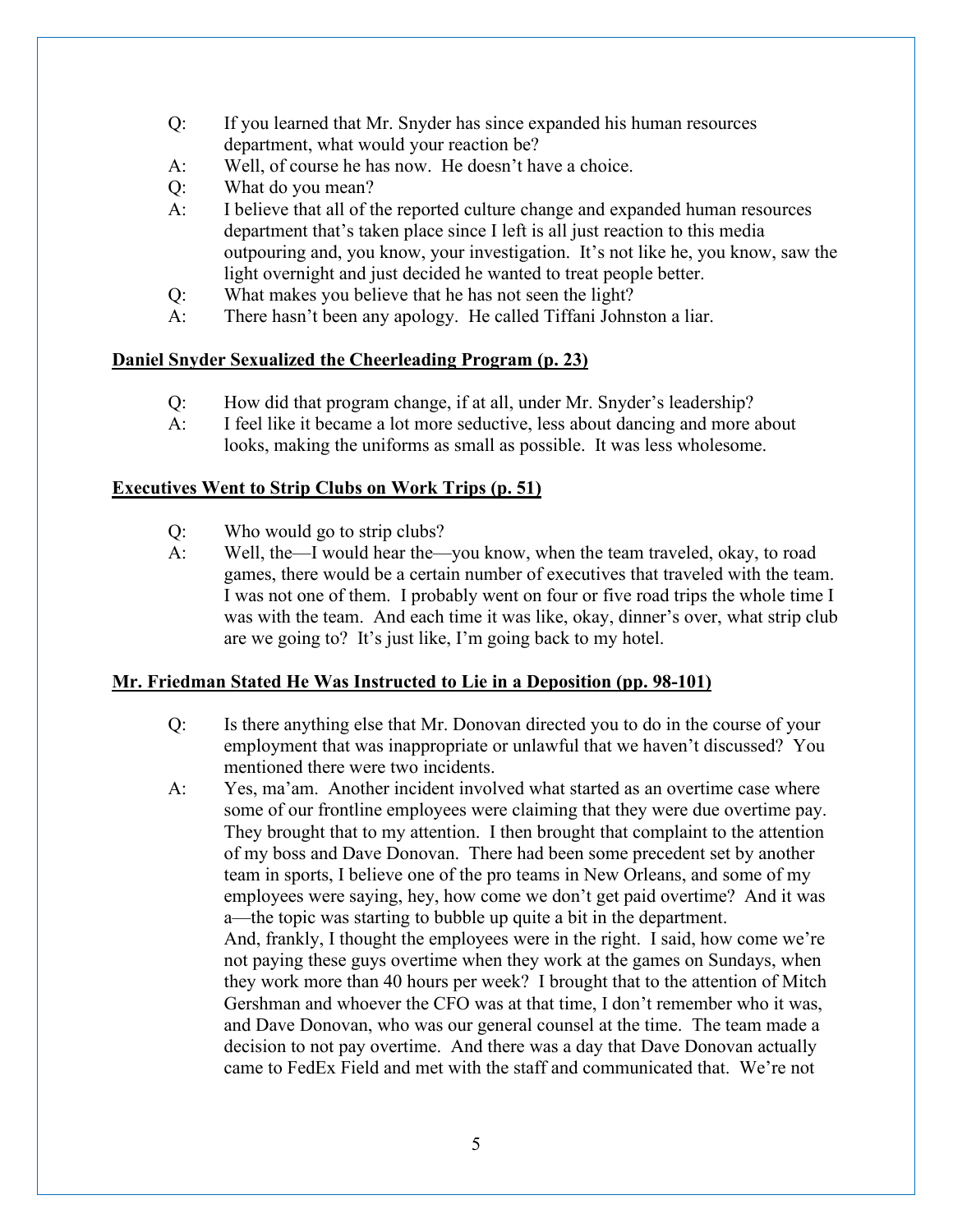going to pay overtime, and if you have any questions about it, you can contact me, Dave Donovan.

My understanding is that a couple of employees did reach out to him in the aftermath but were basically stonewalled; at which point, shortly thereafter, six employees retained an attorney, James Rubin, in Rockville, Maryland, who is an employment attorney, to make a claim, file a suit against the team for unpaid overtime.

Mr. Rubin sent a preliminary letter to the team, not naming any of his clients, stating that he represented a number of unnamed clients related to unpaid overtime and that the names would be forthcoming.

When that letter was received in Ashburn, Virginia, I received a call from Mitch Gershman. Mitch told me, Dan wants you to fire the people who you think are behind this claim, and you need to do it quickly before we officially know the names. I then proceeded to dismiss three employees who I thought were behind the claim, at which point the overtime case additionally turned into a retaliation case, and the team refused to relent to the point where I had to give a deposition under oath in Mr. Rubin's office.

One or two days prior to that deposition, Dave Donovan met with me and Mitch Gershman in my office and explained that I needed to stick to the story that I fired those employees simply because they had bad attitudes and it had nothing to do with their overtime claims. And as Mr. Donovan was giving me those instructions, he said, quote, "I can get in a lot of trouble for this. Let's make it quick."

I then proceeded to give the deposition at Mr. Rubin's office per Mr. Donovan's instructions.

- Q: Mr. Friedman, did you terminate those employees because of their bad attitudes?
- A: No, absolutely not.
- Q: So when Mr. Donovan told you to terminate them—strike that. When Mr. Donovan told you to say under oath that you terminated them because of their bad attitudes, was that a lie?
- A: Yes, it was.

#### **Mr. Friedman Recalls He Was Told That Daniel Snyder "Appreciates What You Did" after Providing False Testimony in a Lawsuit (p. 101)**

- Q: Did Mr. Donovan instruct you to lie under oath during your deposition?
- A: Yes, he did.
- Q: Did you follow his instructions?
- A: I did.
- Q: Did you feel like you had a choice?
- A: Yes. The choice was follow his instructions or lose my job. And I didn't want to lose my job.
- Q: Why did you think that if you did not follow his instructions, that you would lose your job?
- A: Well, because I think that would have gotten back to Mr. Snyder that I was testifying against him under oath, which effectively, in order to tell the truth, I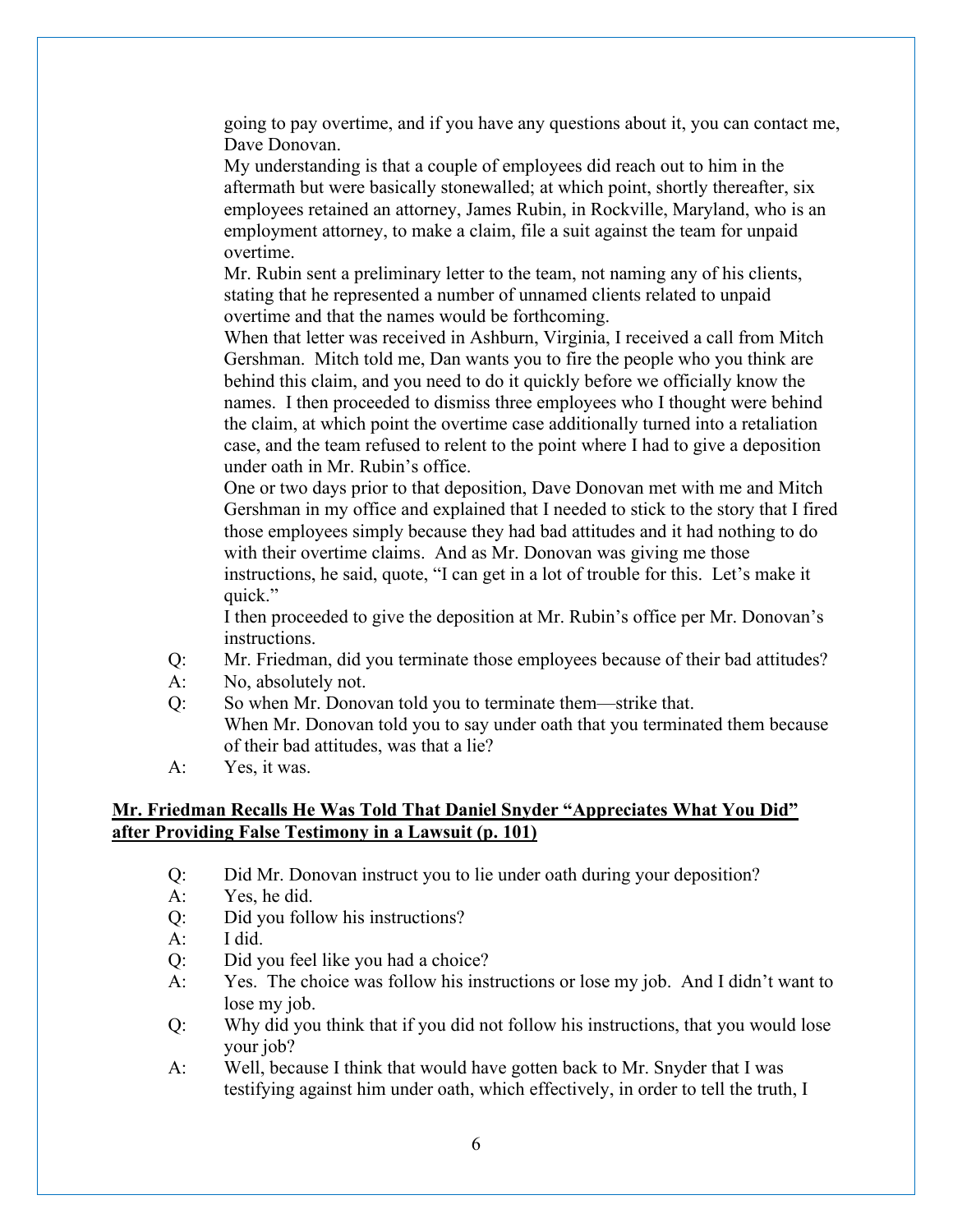would have had to testify against him. And then I received a secondary message a couple days later from Mitch that Dan appreciates what you did.

- Q: So was that to say that Mr. Snyder knew that you lied under oath on his behalf?
- A: Yes.

#### **Team Used Non-Disclosure Agreement to "Silence" Mr. Friedman (p. 152)**

- Q: When you were terminated, were you offered any type of separation package from the team?
- A: I was. So within less than 24 hours, I had documents in my inbox to silence me.
- Q: What do you mean by that?
- A: In order to receive any severance pay, I was going to need to agree to not say anything to anyone except the government.
- Q: Are you referring to a nondisclosure agreement?
- A: Yes, ma'am.

### **"In a World Where We Have Fewer Restrictions in a Nondisclosure Agreement, You're Going to Have More People that Simply Come Forward" (pp. 166-67)**

- Q: And when you say "problem," are you also referring to the use of nondisclosures to conceal workplace misconduct?
- A: Yes. Because I feel like one of the reasons that I'm here and so many others aren't is because of these nondisclosure agreements; and that the carveout in my nondisclosure agreement that explicitly says I'm permitted to speak to the government, you know, I don't know if that was in any of the other agreements.

I don't know if people are aware of what their rights are in situations like this. I think a lot of people would be reactive to these type of situations and maybe, as I did, wait for somebody to come to me. But I think in a world where we have fewer restrictions in a nondisclosure agreement, you're going to have more people that simply come forward. And in that world, you just are not going to be able to exist owning a company where this kind of stuff is so prevalent. You know, I would think that exposure, you know, leads to cleanliness, and concealing leads to filth.

## **Mr. Friedman Felt Compelled to Share Information with the Committee (pp. 141-142)**

- Q: Why are you sharing this information with the committee?
- A: Well, the committee approached me originally as a witness, I guess, or a voice in the topic. I did not seek this committee out; the committee came to me. And when they did, I was approached in a professional manner and I felt it my civic, patriotic duty to tell the truth, to my country. I've been approached by multiple TV stations, newspapers, et cetera, and said nothing, and will continue to do so.

But I am here today because when the government approached me, I decided that I wanted to tell the truth and that I was not going to lie to protect Daniel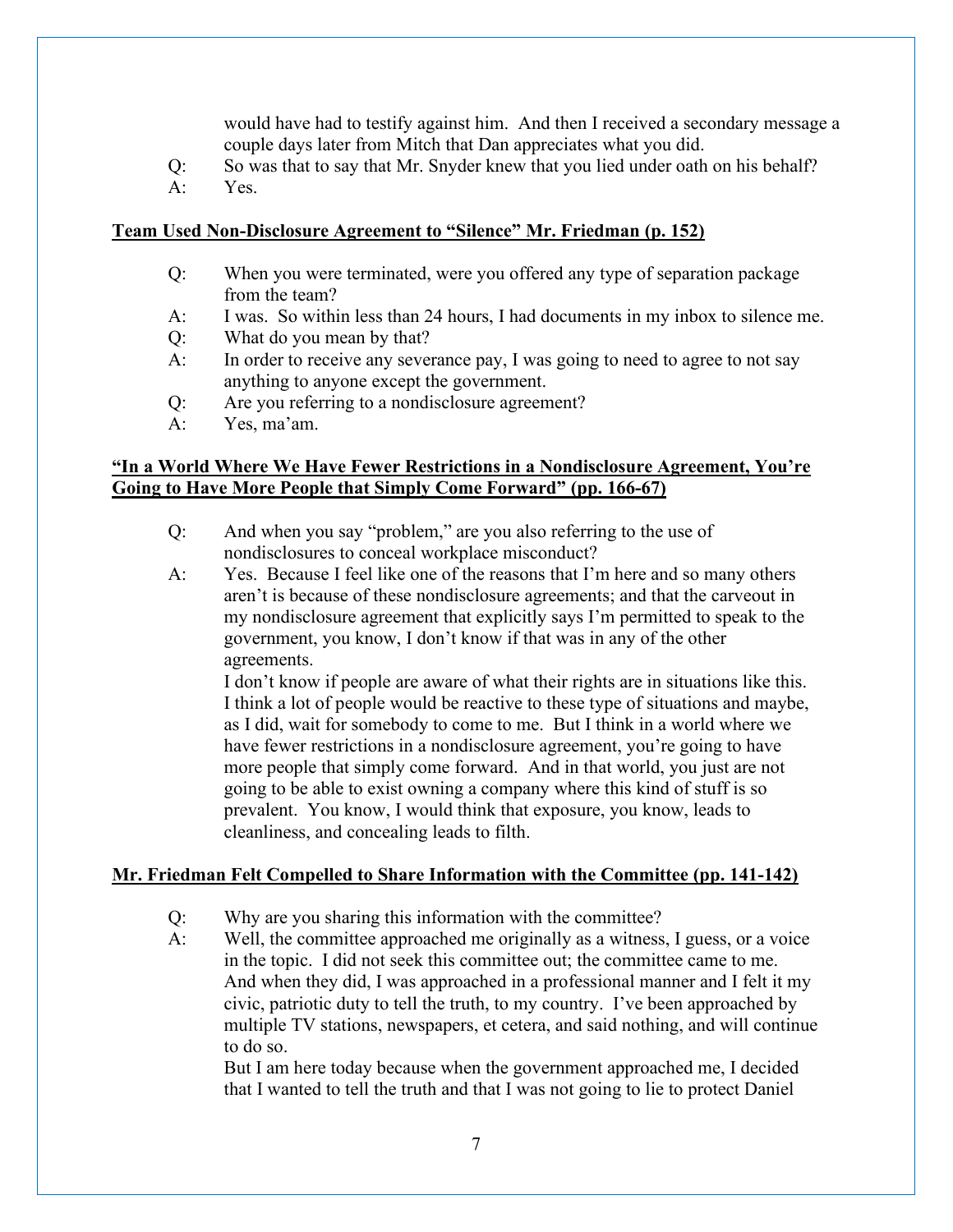Snyder anymore.

- Q: You said anymore. Why?
- A: Well, you know, the Tiffani Johnston situation really put me at a crossroads where I needed to make a decision to either come forward or stay quiet and let a dear, honest friend of mine dangle in the wind all alone. And also, I didn't want to—I didn't want to continue to be, by process of association, cast on the wrong side of this. I saw what happened to Tiffani Mattingly, and I stood there and did nothing. And I knew as that story was coming out, that if somehow that came out in the paper, that I would be just another Snyder yes man feeding him women, and I did not want to continue to have my reputation tarnished by the actions of dishonorable men. But my primary reason for coming forward is to tell the truth to the government. Like, I don't want to be on the run and trying to hide, and that's—I'm not doing that.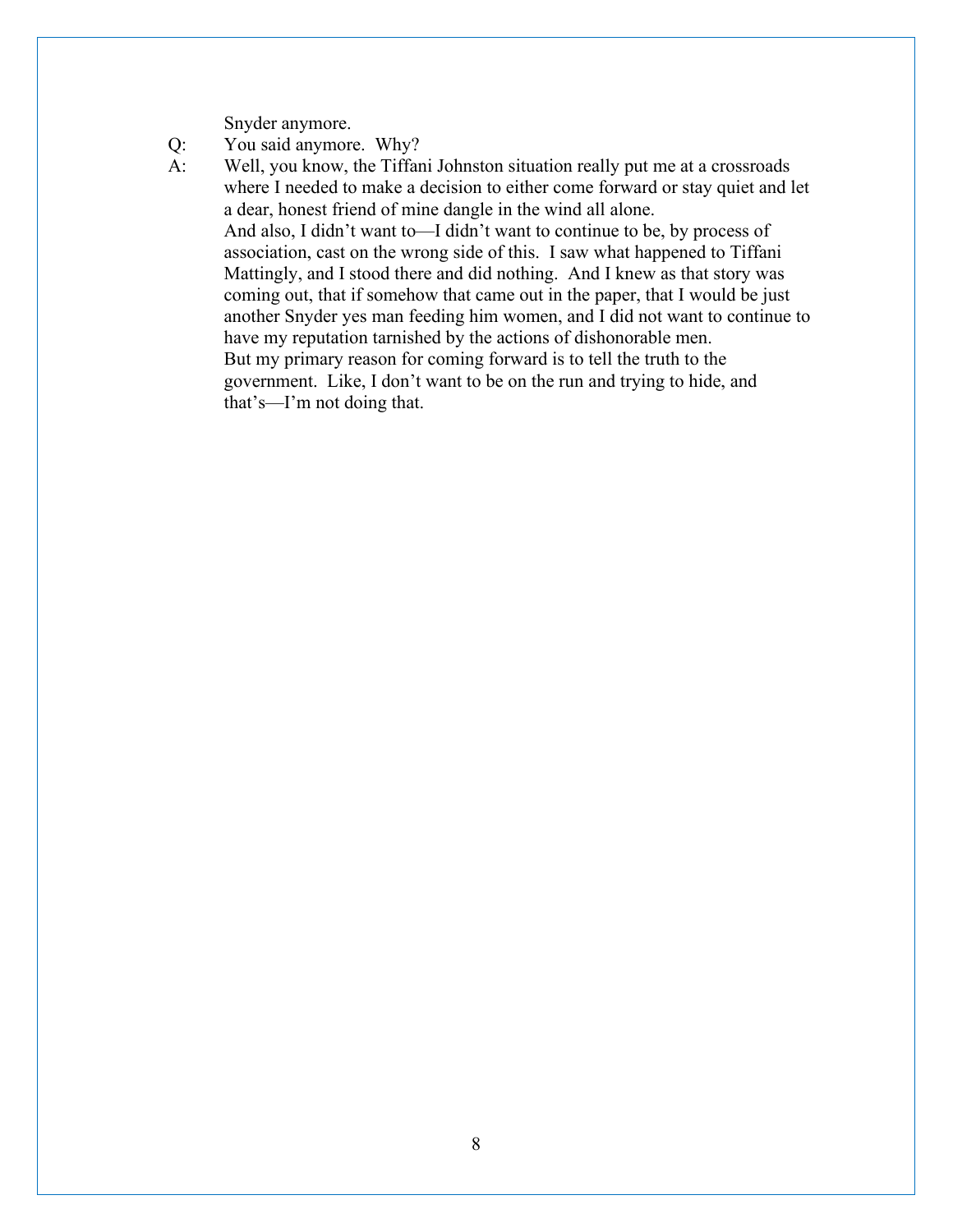ALDERSON COURT REPORTING WILLIAM COX HGO073550 **INTERVIEW OF: JASON A. FRIEDMAN** 12 MONDAY, MARCH 14, 2022 13 U.S. HOUSE OF REPRESENTATIVES COMMITTEE ON OVERSIGHT AND REFORM 15 WASHINGTON, D.C. 25 The Interview Commenced at 9:06 a.m.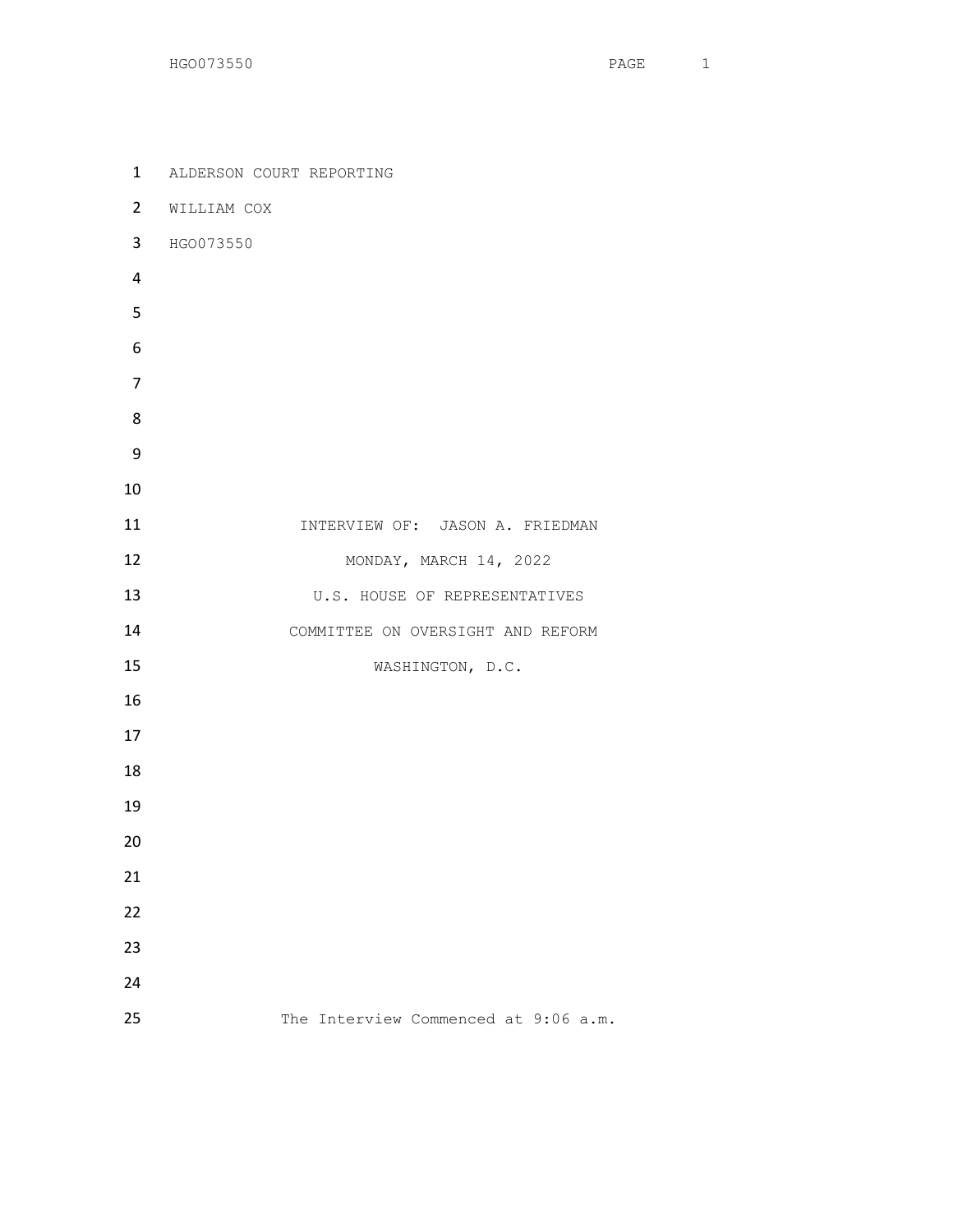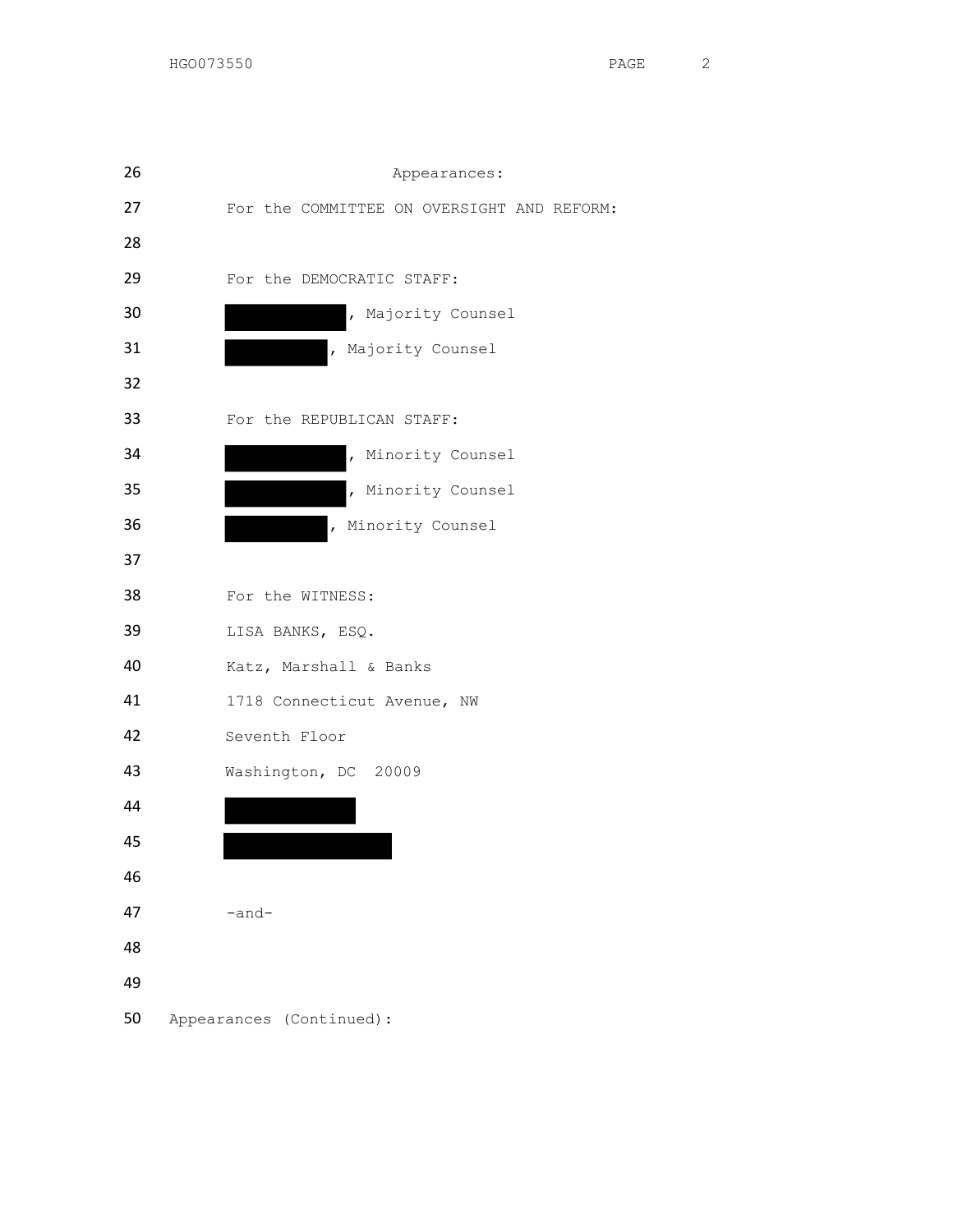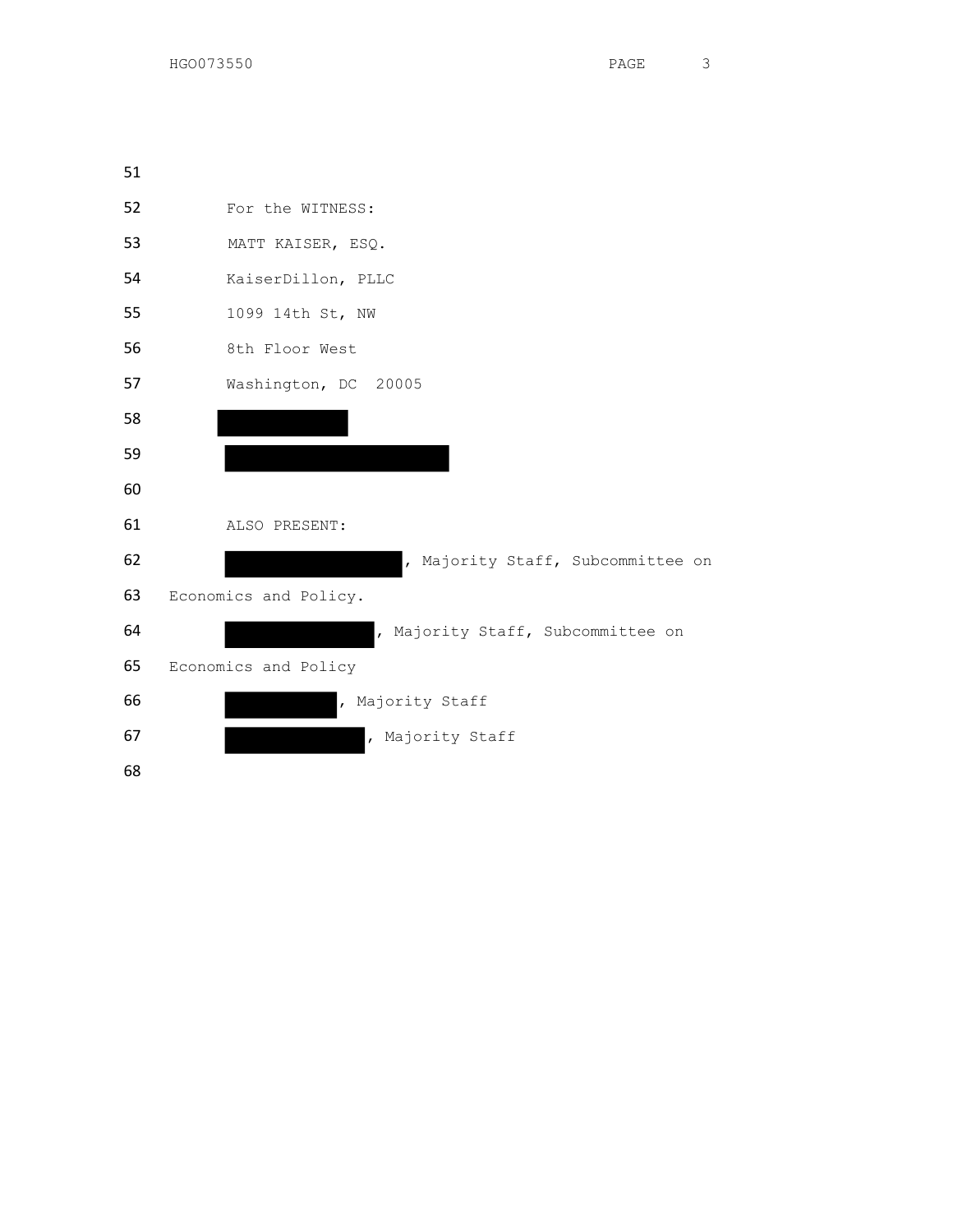| 69 | Exhibits                                |          |
|----|-----------------------------------------|----------|
| 70 | Exhibit No.                             | Page No. |
| 71 | 1 - Letter dated February 3, 2022 to    |          |
| 72 | The Honorable Carolyn Maloney,          |          |
| 73 | Chairwoman                              | 70       |
| 74 | 2 - Email dated May 6, 2014 from Jason. |          |
| 75 | Friedman to<br>and                      |          |
| 76 | Stephen Choi                            | 110      |
| 77 | 3 - Email dated April 1, 2013 from      |          |
| 78 | to                                      | 110      |
| 79 | 4 - Letter dated November 9, 2020 from  |          |
| 80 | Jason Friedman to Daniel Snyder         | 169      |
| 81 |                                         |          |
|    |                                         |          |

82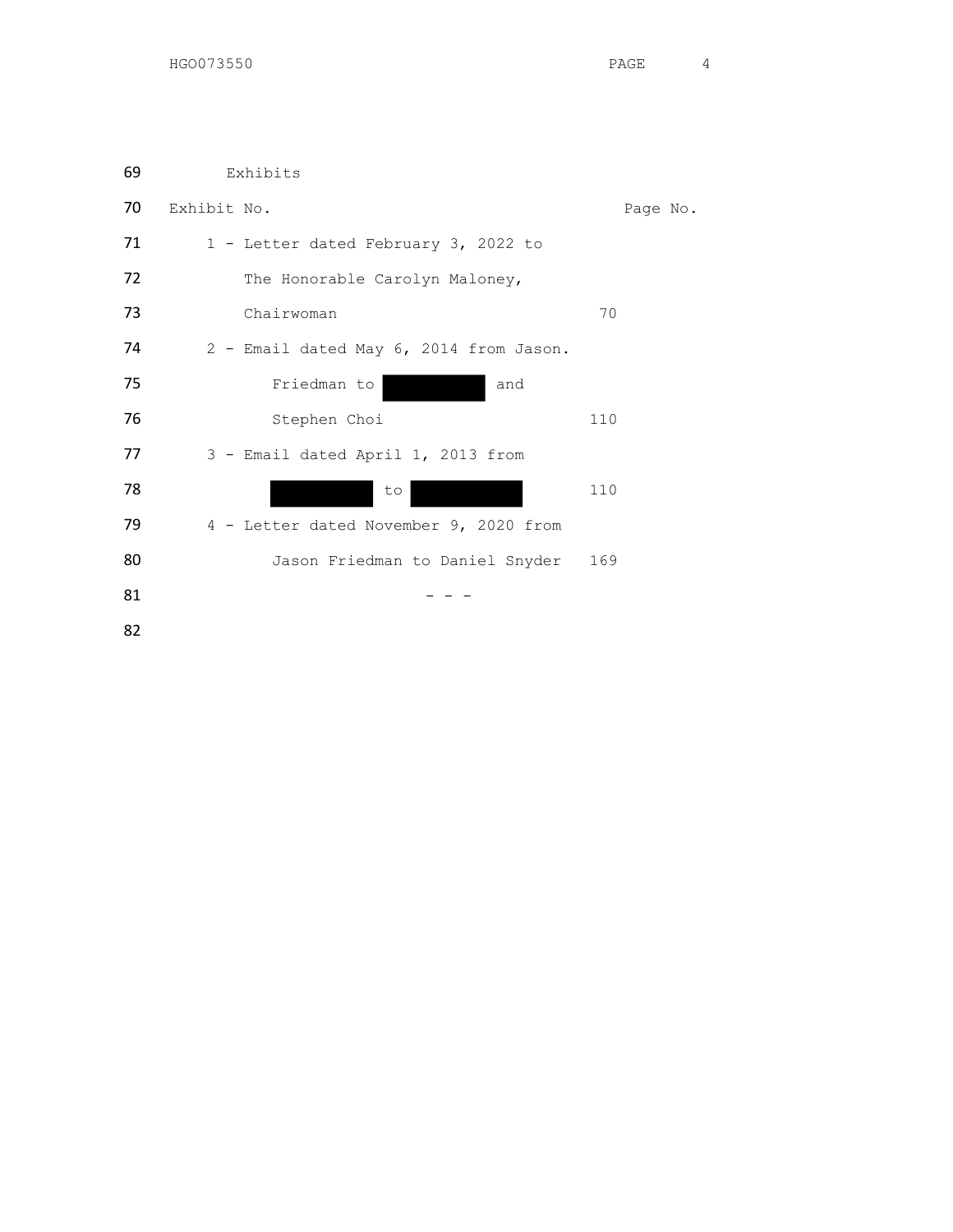83 P R O C E E D I N G S 84 March 2016, We're on the record. 85 Whereupon, 86 JASON A. FRIEDMAN 87 was examined and testified as follows: 88 EXAMINATION BY COUNSEL FOR THE COMMITTEE 89 BY 90 Q Good morning. 91 A Good morning. 92 Q This is a transcribed interview of Jason 93 Friedman conducted by the House Committee on Oversight and 94 Reform. This interview was requested by Chairwoman Carolyn 95 Maloney as part of the Committee's investigation into the 96 Washington Commanders' toxic work environment and the NFL's 97 handling of this matter. 98 Mr. Friedman, can you please state your full name and 99 spell your last name for the record. 100 A Yes, Jason Andrew Friedman. The last name is 101 spelled F-R-I-E-D-M-A-N. 102 Q My name is , Majority counsel 103 for the Committee on Oversight and Reform. We want to 104 thank you for coming in to this interview today. We 105 appreciate that you are willing to speak with us 106 voluntarily.

107 At this time, I would like to ask the additional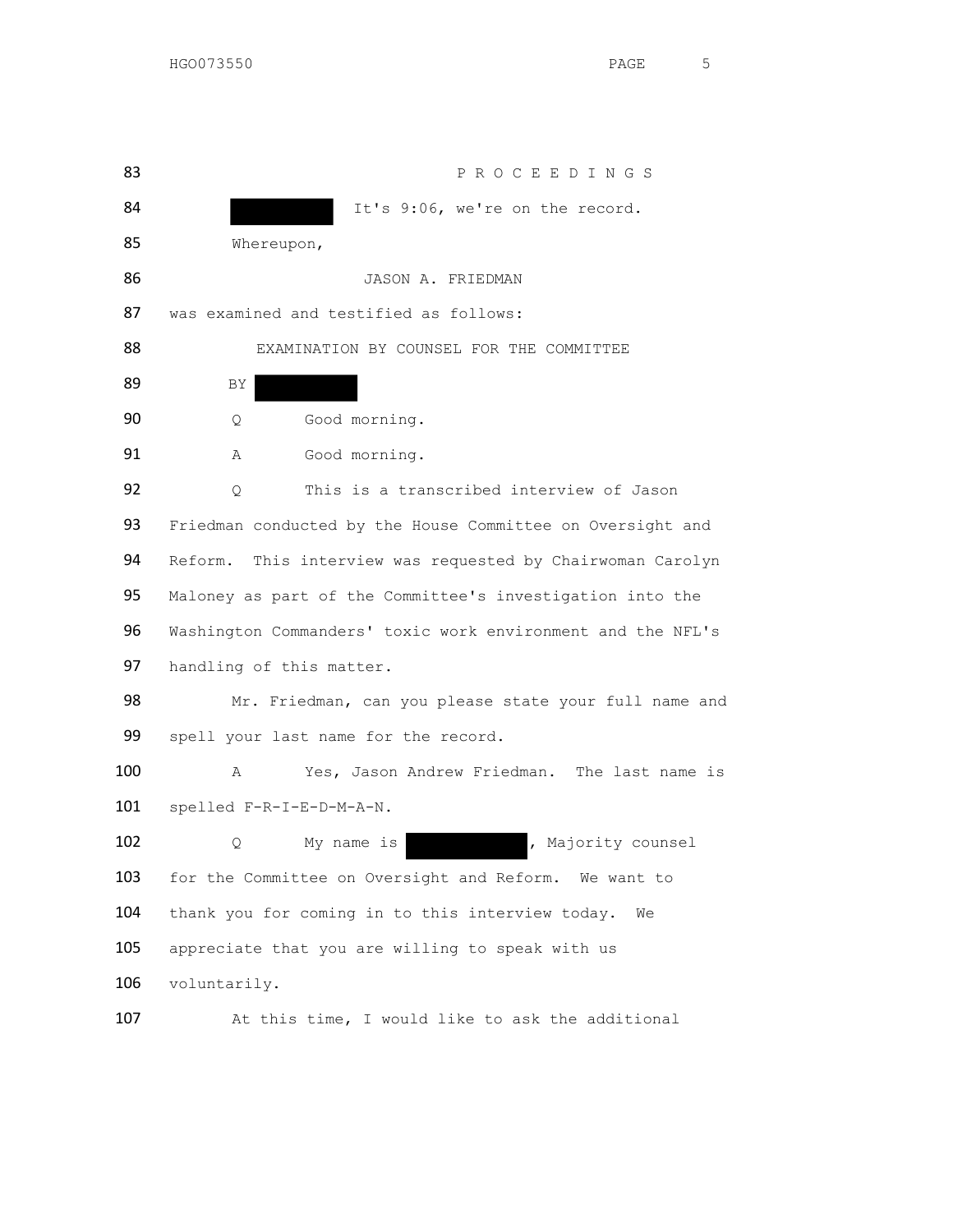committee staff in the room to introduce themselves



109 starting with the Majority staff.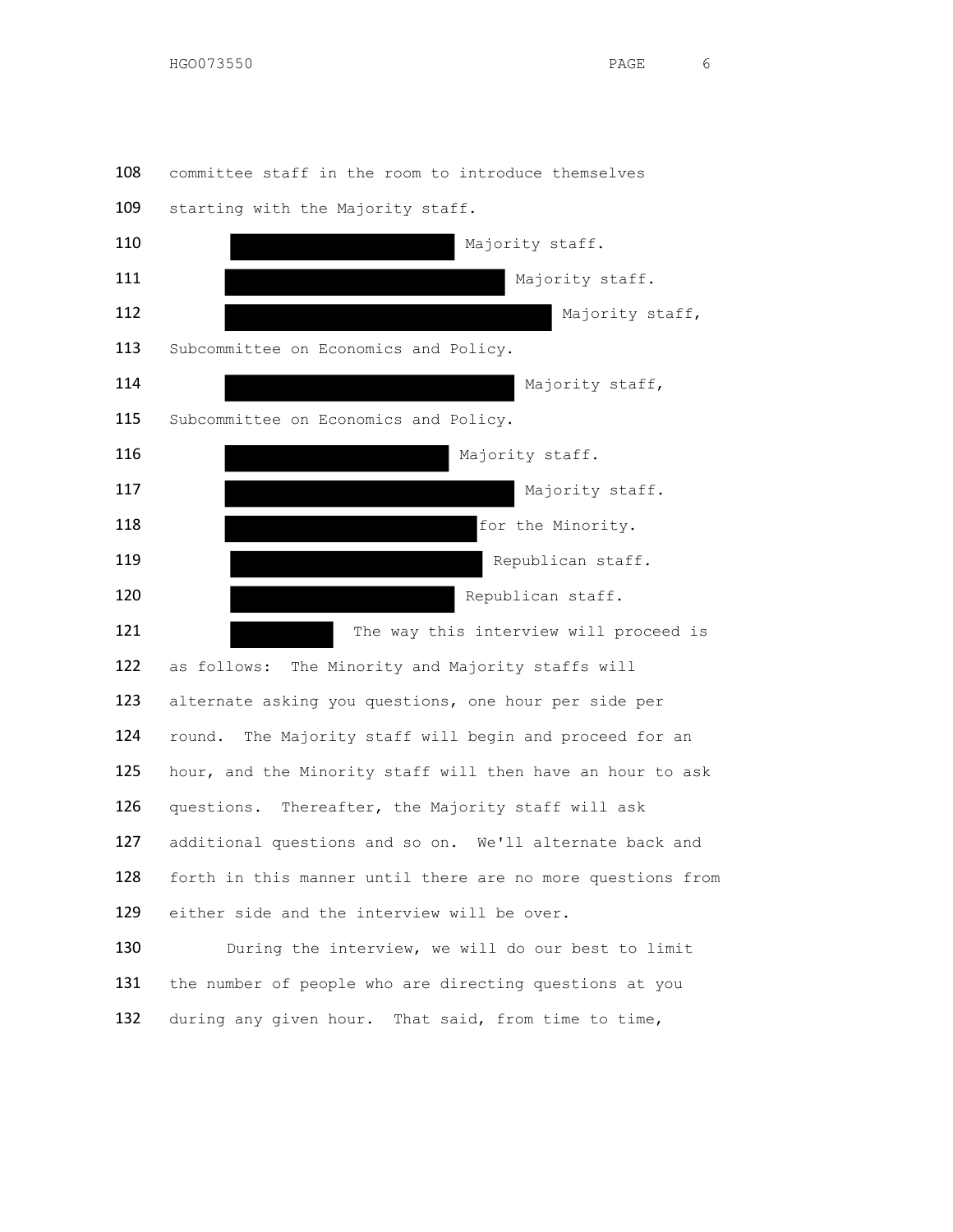follow-up or clarifying questions may be useful, and if 134 that's the case, you might hear from additional people around the room. 136 Under the committee's rules, you are allowed to have 137 an attorney present to advise you. Mr. Friedman, do you have an attorney representing 139 you in your personal capacity present with you today? A Yes, ma'am, I do. Would counsel for Mr. Friedman please identify themselves for the record? Ms. Banks. My name is Lisa Banks, Katz, Marshall & Banks, representing Mr. Friedman. Mr. Kaiser. Matt Kaiser, KaiserDillon, also representing Mr. Friedman. 147 Mr. Friedman, there's a stenographer 148 taking down everything I say and everything you say to make a written record. For the record to be clear, please wait until I finish each question before you begin your answer 151 and I will wait until you finish your response before asking you the next question. 153 The stenographer cannot record nonverbal answers, such as shaking your head, so it is important that you answer each question audibly with a verbal answer. 156 Mr. Friedman, do you understand? A Yes, ma'am.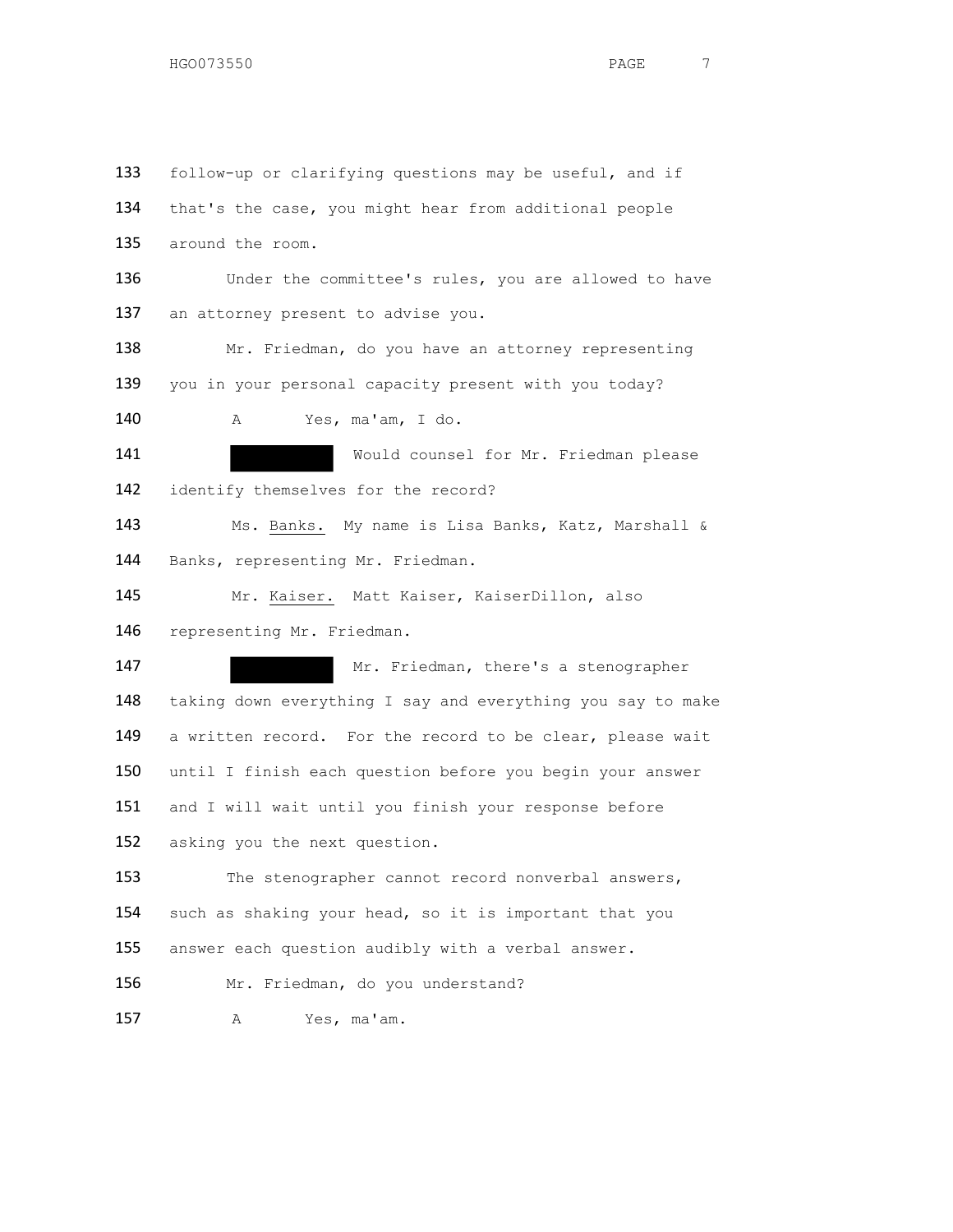158 Q We want to ensure that you answer our 159 questions in the most complete and truthful manner 160 possible, so we are going to take our time. If you have 161 any questions or do not understand any of the questions, 162 please do let us know. We will be happy to clarify or 163 rephrase our questions.

164 Do you understand?

165 A Yes, ma'am.

166 Q If I ask you about conversations or events in 167 the past and you are unable to recall the exact words or 168 details, you should testify to the substance of those 169 conversations or events to the best of your recollection. 170 If you only recall a part of the conversation or event, you 171 should give us your best recollection of those events or 172 parts of those conversations that you do recall.

173 Do you understand?

174 A Yes, ma'am.

175 Q If for any reason you need to take a break, 176 please do let us know. We're happy to accommodate you. 177 Ordinarily we will take a break -- a five-minute break at 178 the end of each hour of questioning. But if you need a 179 break before that, please let us know. However, to the 180 extent there's a pending question, I would just ask that 181 you finish answering the question before you take a break. 182 Do you understand?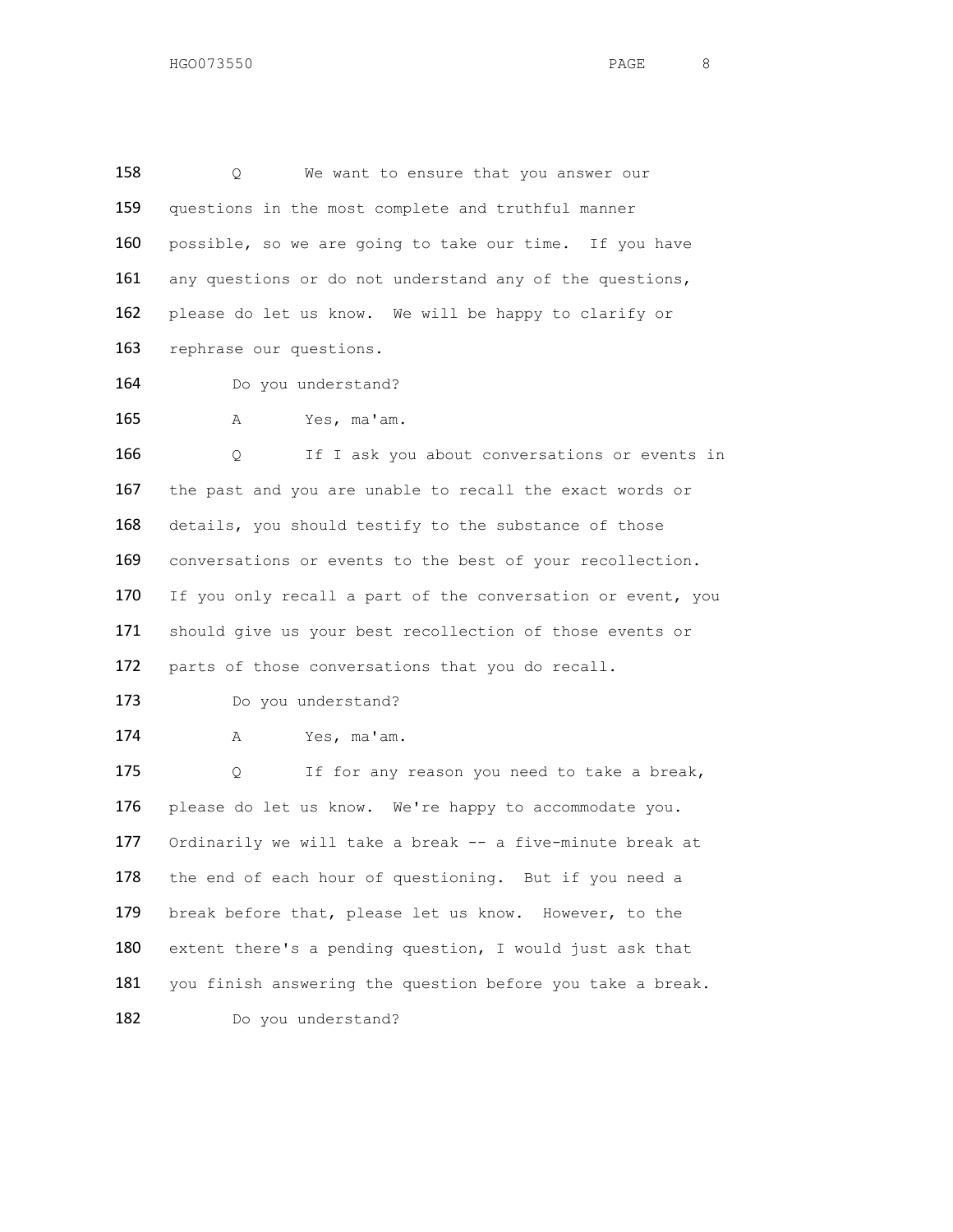| 183 | I do.<br>Α                                                  |  |  |
|-----|-------------------------------------------------------------|--|--|
| 184 | One final thing. Although you are here<br>Q                 |  |  |
| 185 | voluntarily and we will not swear you in, you are required  |  |  |
| 186 | by law to answer questions from Congress truthfully. This   |  |  |
| 187 | also applies to questions posed by congressional staff in   |  |  |
| 188 | an interview.                                               |  |  |
| 189 | Do you understand?                                          |  |  |
| 190 | I do.<br>Α                                                  |  |  |
| 191 | If at any time you knowingly make false<br>Q                |  |  |
| 192 | statements, you could be subject to criminal prosecution.   |  |  |
| 193 | Mr. Friedman, do you understand?                            |  |  |
| 194 | I do.<br>Α                                                  |  |  |
| 195 | Is there any reason you are unable to provide<br>Q.         |  |  |
| 196 | truthful answers in today's interview?                      |  |  |
| 197 | There is not.<br>Α                                          |  |  |
| 198 | Please note, if you wish to assert a<br>Q.                  |  |  |
| 199 | privilege over any statement today that assertion must      |  |  |
| 200 | comply with committee's rules. Committee Rule 16(c)(1)      |  |  |
| 201 | states, and I quote, "For the chair to consider assertions  |  |  |
| 202 | of privilege over testimony or statements, witnesses or     |  |  |
| 203 | entities must clearly state the specific privilege being    |  |  |
| 204 | asserted and the reason for the assertion on or before the  |  |  |
| 205 | scheduled date of testimony or appearance."                 |  |  |
| 206 | In addition, Committee Rule 16(c)(3) states, and I          |  |  |
| 207 | quote, "The only assertions of executive privilege that the |  |  |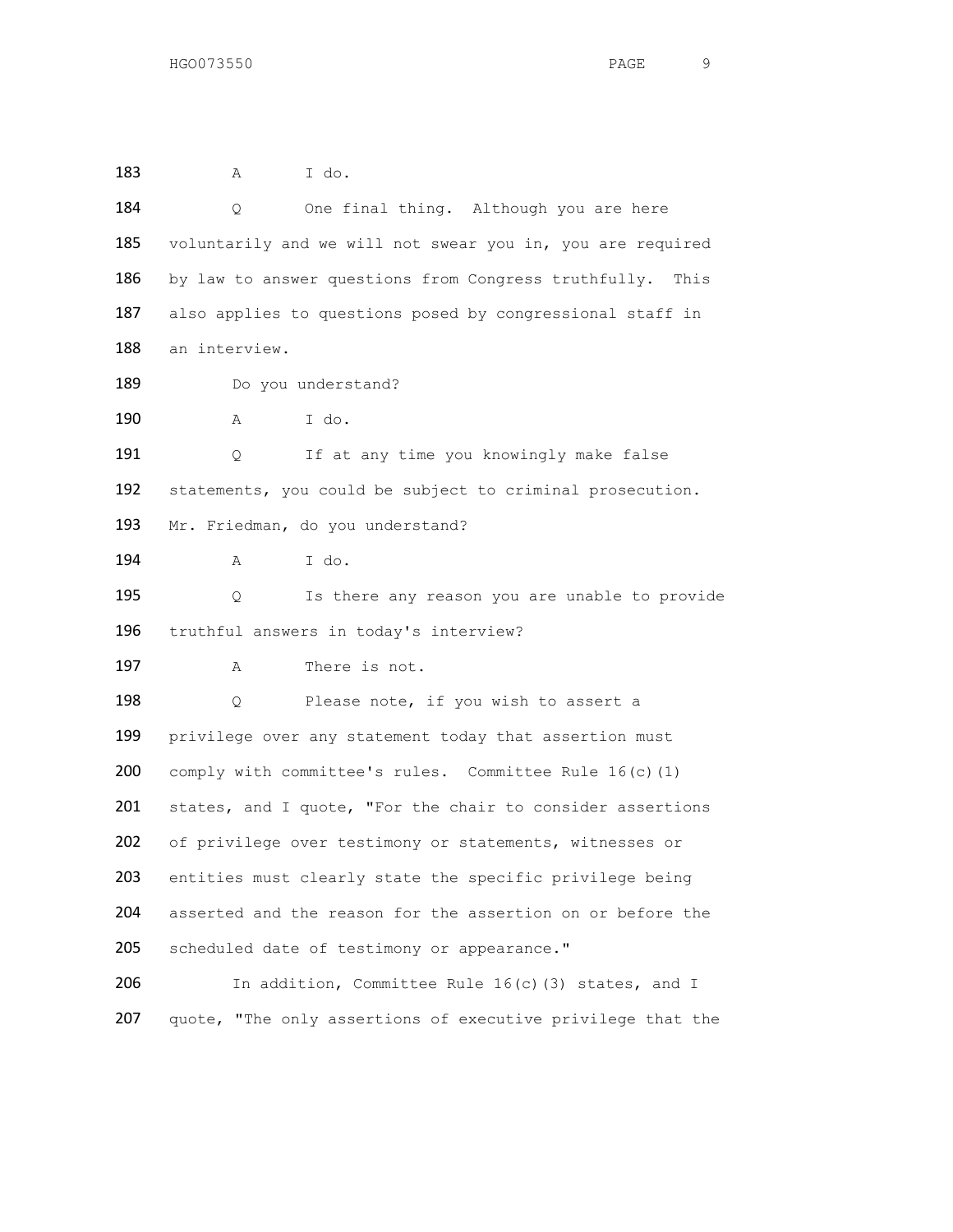208 chair of the committee will consider are those made in 209 writing by an Executive Branch official authorized to assert privilege." 211 Mr. Friedman, do you understand? A I do. 213 Q Do you have any questions before we begin? 214 A I do not. 215 Q The official time is 9:12. 216 Now, Mr. Friedman, you worked for the Washington Commanders for approximately 24 years. Why did you want to work for the team? A Well, I grew up in Maryland as a fan, and working for the team was a childhood dream of mine. Probably the first dream would be actually playing for the team. I then went to study sports marketing at the University of Massachusetts. So working for my hometown NFL franchise was a goal of mine and really a dream come true. Q In 1996, specifically your dream came true 227 and you were hired by the Washington Commanders; is that correct? A Yes, ma'am. Q I'd like to walk through your employment history. 232 Under the former owner of the team, Mr. Jack Kent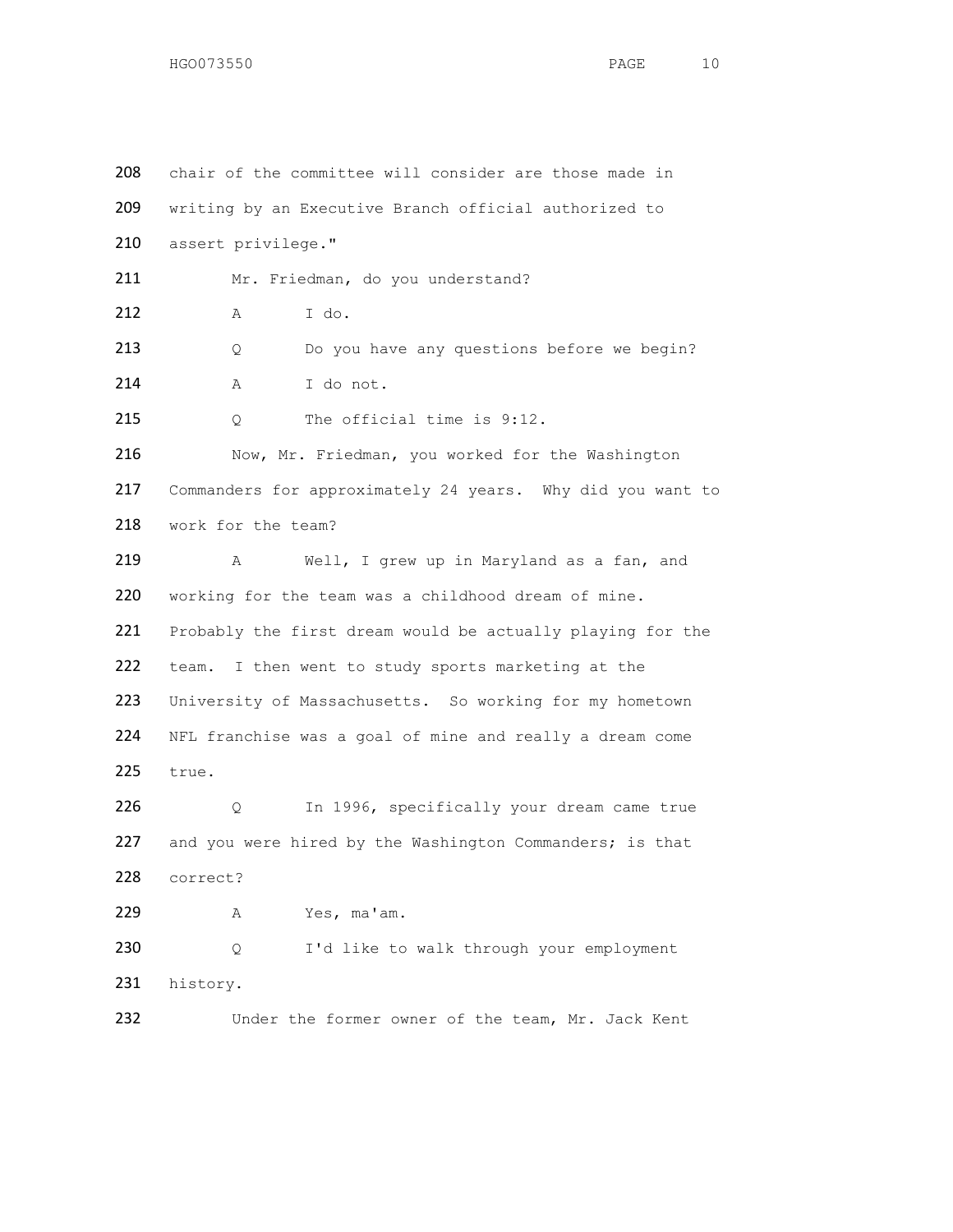233 Cooke, do you recall what jobs you held with the team? 234 A I started with the team in 1996 as a 235 ticketing assistant marketing intern, and then became an 236 account executive responsible for selling tickets to the 237 games and providing customer service to fans. 238 Q When you became an account executive, were 239 you at that time a full-time employee? 240 A Yes, ma'am. 241 Q Did you have any other roles under Mr. Cooke? 242 A Officially, no. But we would complete duties 243 as assigned if called on to do work that was maybe slightly 244 outside of ticketing. 245 Q Mr. Snyder, Daniel Snyder, the current owner 246 of the Washington Commanders, purchased the team in 1999. 247 After he acquired the team, what jobs, if any, did you 248 hold? 249 A Well, when he first purchased the team, I 250 believe I was still an account executive, but was shortly 251 thereafter promoted to manager, then eventually director, 252 then eventually VP. 253 Q When you were promoted to director, do you 254 recall, was your title director of premium sales? 255 A Yes, ma'am. 256 Q And what, if any, job duties did you have as 257 the director of premium sales?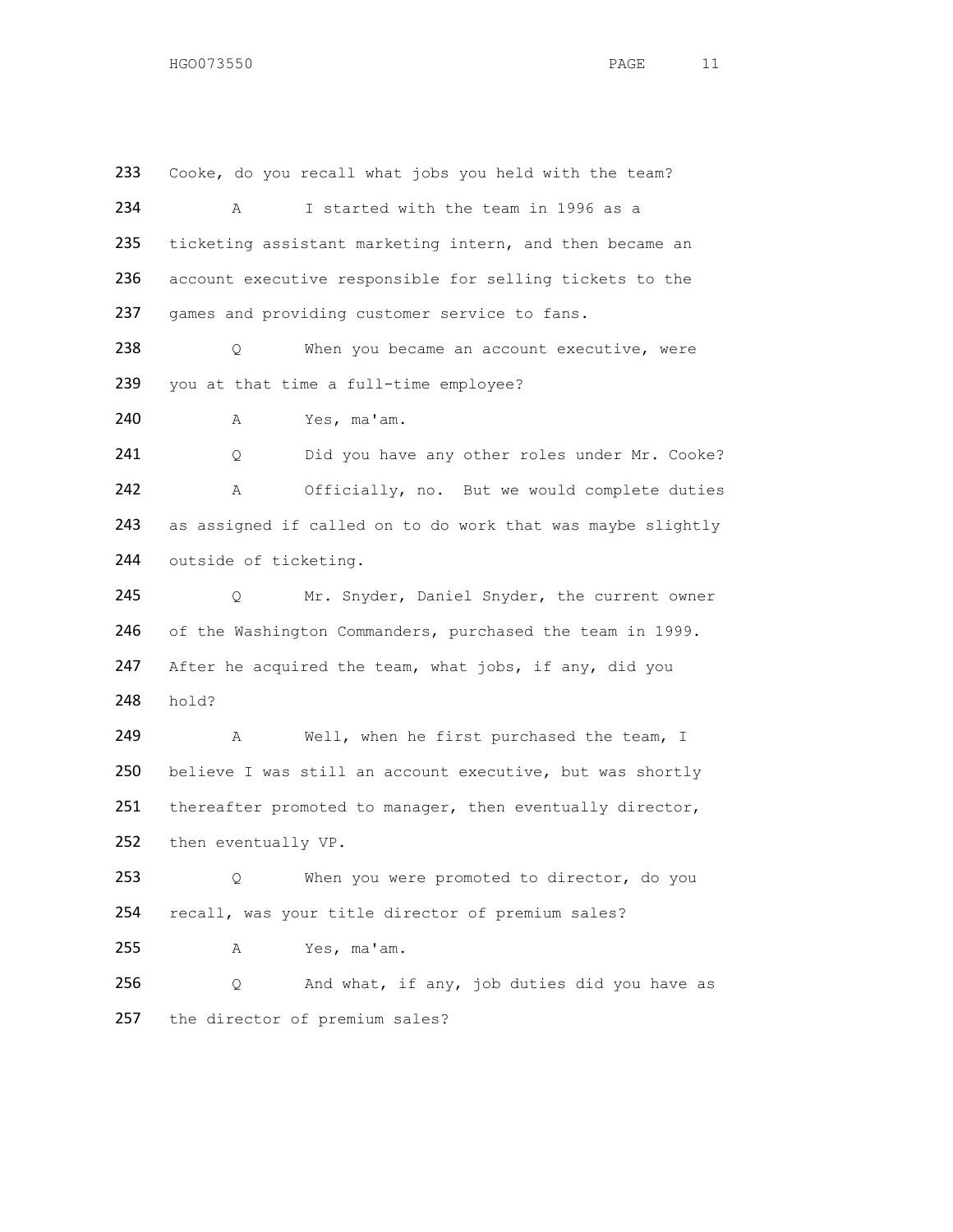| 258 | As the director of premium sales, my<br>Α                     |
|-----|---------------------------------------------------------------|
| 259 | responsibility was to head up the selling of premium          |
| 260 | tickets at FedEx Field, premium as defined by our club        |
| 261 | level, our dream seat level, and our loge level, to provide   |
| 262 | ticket sales and customer service related to that specific    |
| 263 | type of seating at the stadium.                               |
| 264 | When you became a VP, was that considered a<br>Q.             |
| 265 | promotion?                                                    |
| 266 | Yes, ma'am.<br>A                                              |
| 267 | And do you recall what your job title was as<br>Q             |
| 268 | the VP?                                                       |
| 269 | I think it was VP of premium sales.<br>Α                      |
| 270 | How did your job duties change when you<br>Q                  |
| 271 | became the VP of premium sales, if at all?                    |
| 272 | I would say at that point, I had more control<br>Α            |
| 273 | over the department as a whole on things such as budgeting,   |
| 274 | but for the most part, my core responsibilities stayed the    |
| 275 | That was to sell tickets, service customers, help my<br>same. |
| 276 | teammates, help my bosses.                                    |
| 277 | Now, going back to when you were a director,<br>Q.            |
| 278 | do you recall who you reported to?                            |
| 279 | At first, you know, I had a number of bosses<br>Α             |
| 280 | over the years. So I think<br>would have been my              |
| 281 | supervisor when I first became a director.                    |
| 282 | , if you recall?<br>And after<br>Q                            |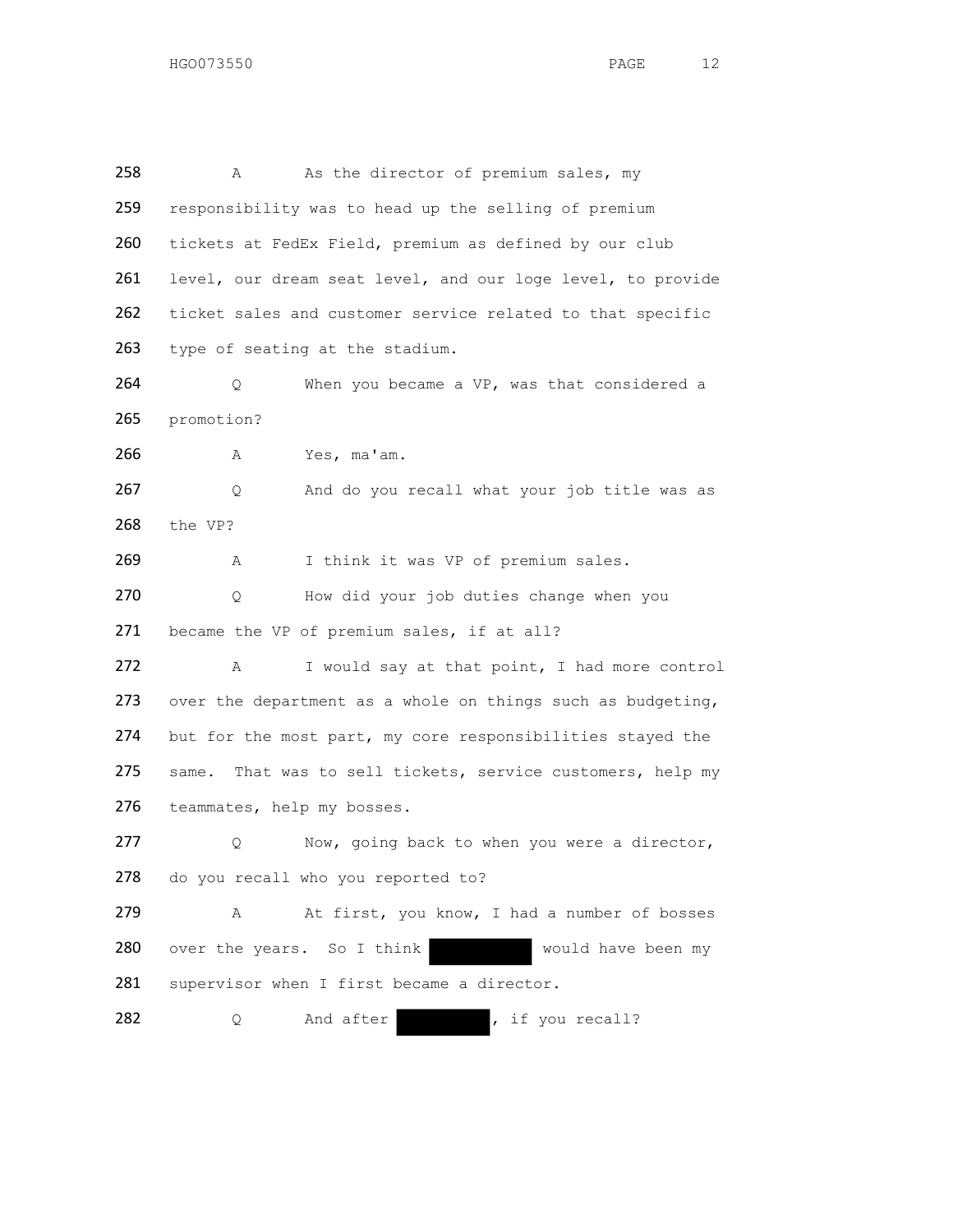283 A I think after that, briefly . That 284 last name is spelled . And then after that, Mitch Gershman was my boss for probably the next 15 years, 286 approximately. Q What was Mitch Gershman's title within the team? 289 A He was the senior VP and later COO. Q Did you have any supervisors after Mitch Gershman? A Yes. There were supervisors at a couple of 293 different points that were inserted in between me and Mr. Gershman. was one and was 295 another one. But those were relatively short terms, maybe just one season for both of them. And for the rest of the time I reported right to Mitch. 298 Q When did you stop reporting to Mitch Gershman? A When he left the team. 301 Q Do you recall when he left the team? A I don't know the exact year. I believe it was around 2015 or 2016. Q After Mr. Gershman left the team, who did you report to? A Stephen Choi. Q Who is Stephen Choi?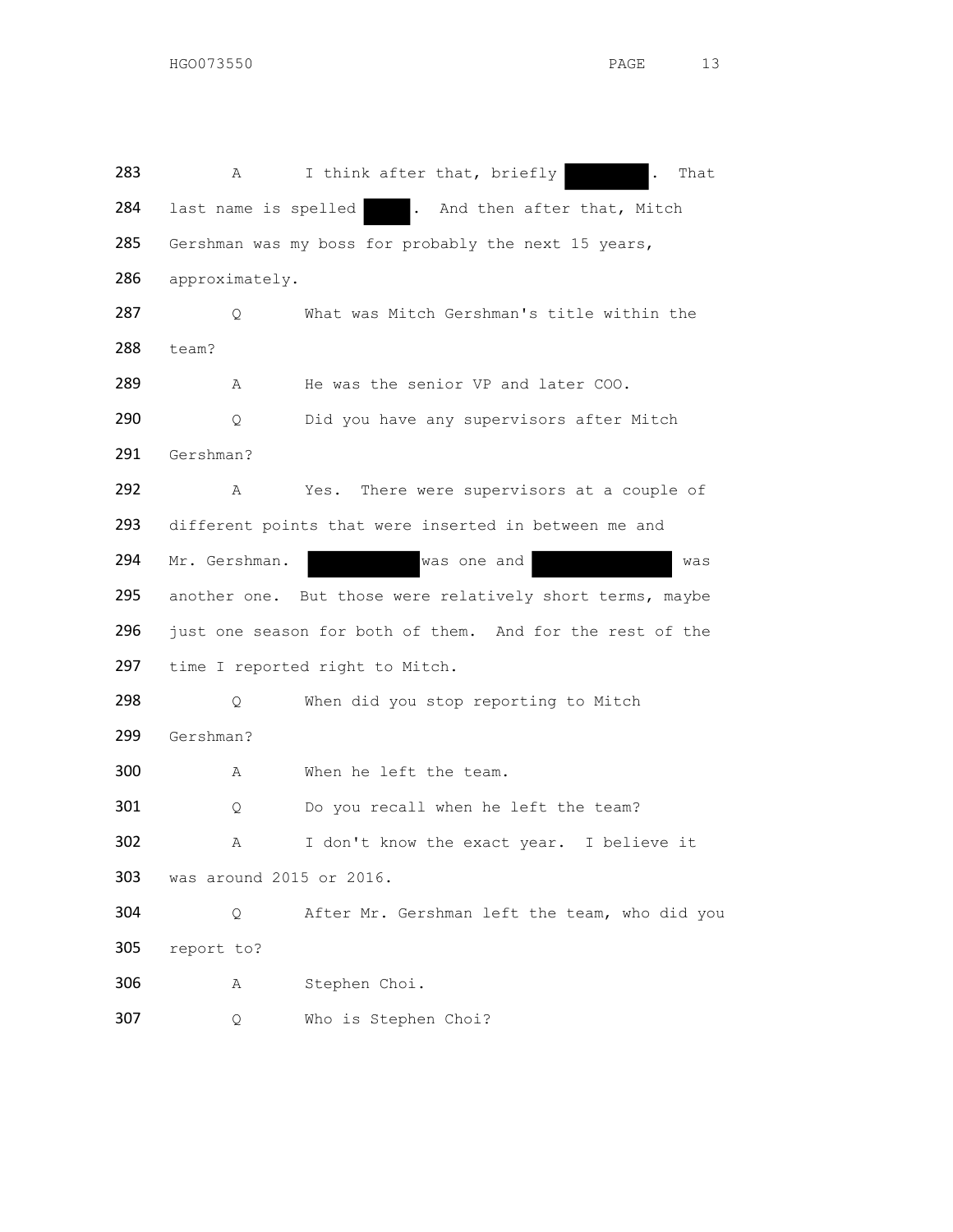| 308 | Α                                                          | The CFO.                                                   |
|-----|------------------------------------------------------------|------------------------------------------------------------|
| 309 | Q                                                          | Is that who you reported to until your                     |
| 310 |                                                            | separation with the company?                               |
| 311 | Α                                                          | No.<br>There was one season intermediate that              |
| 312 |                                                            | would be the 2018 season, where I reported to Jake Bye --  |
| 313 |                                                            | that last name's spelled B-Y-E -- for one season. And then |
| 314 | Jake left and I went back to reporting directly to Stephen |                                                            |
| 315 |                                                            | until I left in October of 2020.                           |
| 316 | Q.                                                         | In your role as a vice president, did you                  |
| 317 |                                                            | have complete autonomy to perform your job duties?         |
| 318 | Α                                                          | I would not say complete, no.<br>No.                       |
| 319 | Q                                                          | Why would you not say that you had complete                |
| 320 | autonomy?                                                  |                                                            |
| 321 | Α                                                          | Well, I would need to have my overall annual               |
| 322 |                                                            | plan approved by my supervisor each year.                  |
| 323 | 0                                                          | Did your supervisors, such as Mr. Gershman                 |
| 324 |                                                            | and Mr. Choi and Mr. Bye, did they provide you directives  |
| 325 |                                                            | as the individuals that you reported to?                   |
| 326 | Α                                                          | Absolutely.                                                |
| 327 | Q                                                          | Did they regularly provide you directives in               |
| 328 |                                                            | the course of your employment?                             |
| 329 | Α                                                          | Every day.                                                 |
| 330 | Q.                                                         | If they provided you a directive, did you                  |
| 331 |                                                            | have the ability to tell them that you were not able to    |
| 332 |                                                            | perform the duty that they had asked you to do?            |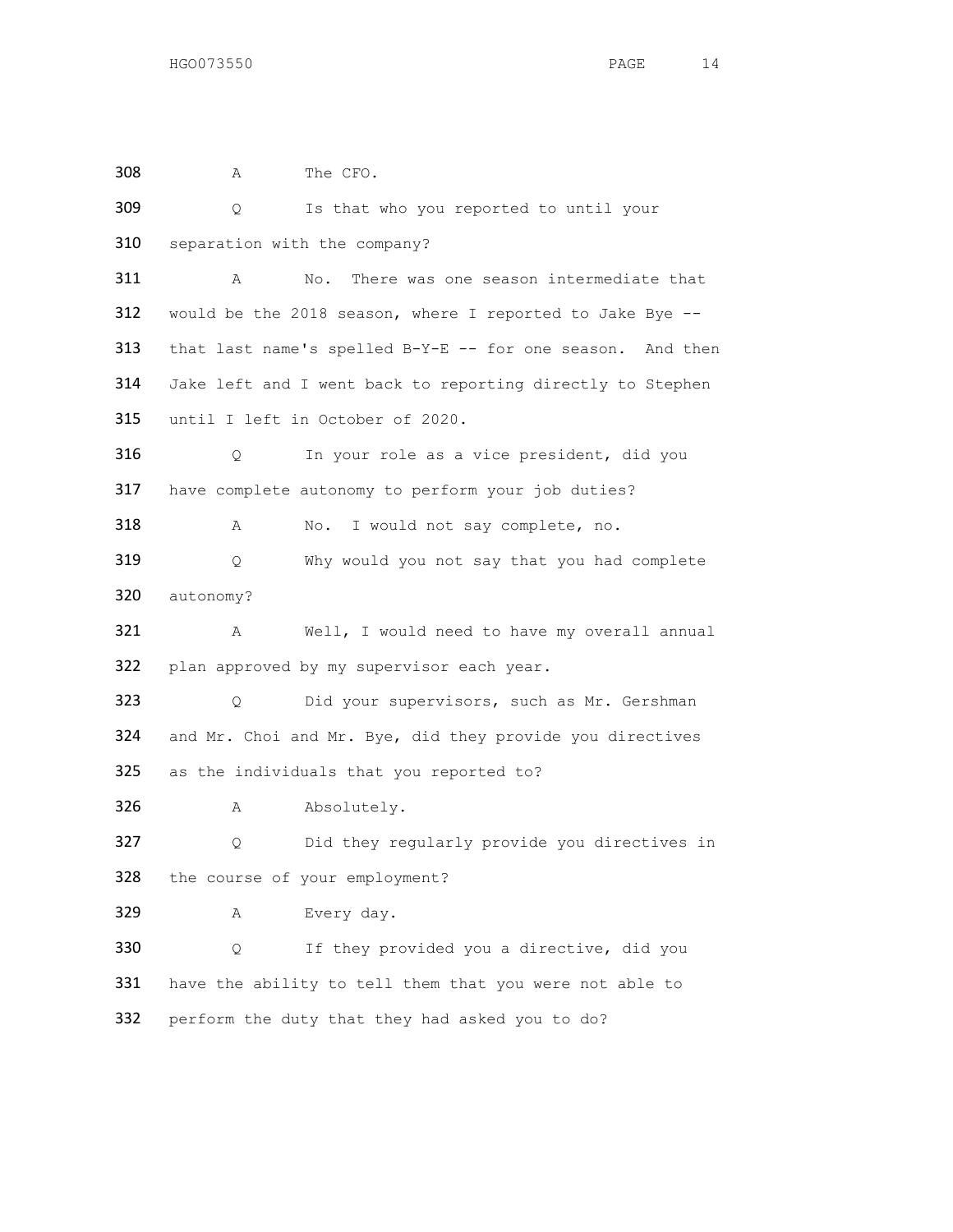333 A Can you ask that again? Q If you were provided a directive by one of the individuals you reported to, were you able to tell them 336 that you were not going to perform the directive that you were given? A Yes. I was able to, under certain circumstances, voice my opinion about strategy if I disagreed. 341 Q Now, with respect to your vice president position, do you recall when you became the vice president of, I think premium sales is what you said, in or around? 344 A Maybe sometime around two thousand -- sometime between 2002 and 2005, maybe somewhere in there. Q And did you have just one title as the vice president? 348 A At first, it was vice president of premium seating. Q And was there another title that you acquired at some point in your employment as vice president? A Yes. I then later became vice president of all ticket sales and customer service, at which point my role expanded to overseeing sales and customer service for the entire stadium, not just the premium seating, with the exception of the private skyboxes, which was handled out of a different department.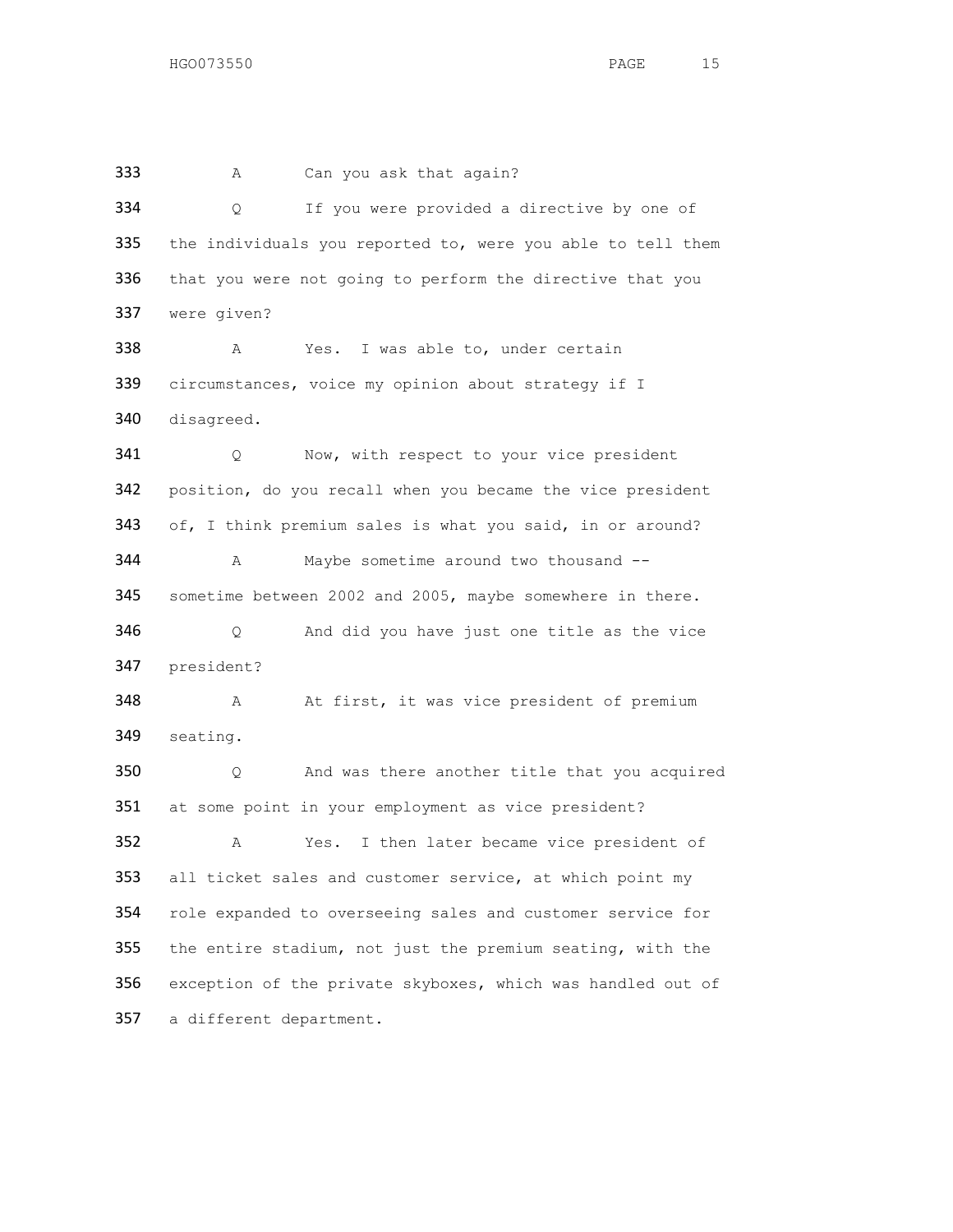Q And do you recall when you became the vice president of all ticket sales? A I think that would be somewhere between 2013 and 2015. Q Once Mr. Snyder acquired the team, do you recall approximately how many promotions you received? 364 A At least three. Q Why do you believe that you received at least three promotions under Mr. Snyder? A Well, I was our -- as an account executive, I was our top performing salesperson. I had a very good reputation with our customers, a number of whom would send in letters on my behalf. I was reliable. I knew everything about the seating bowl at FedEx Field, meaning 372 where every section, row, seat number -- you know, a very 373 good understanding of the stadium. I never missed -- I very rarely missed work. I'm just -- you know, overall good work performance. 376 Q So I want to transition a bit to the environment at the Washington Commanders. Again, you had 24 years with the team. How would you describe the Commanders' work culture under the leadership of the former owner Jack Kent Cooke? 381 A Amazing. Truly amazing. 382 Q What do you mean by that?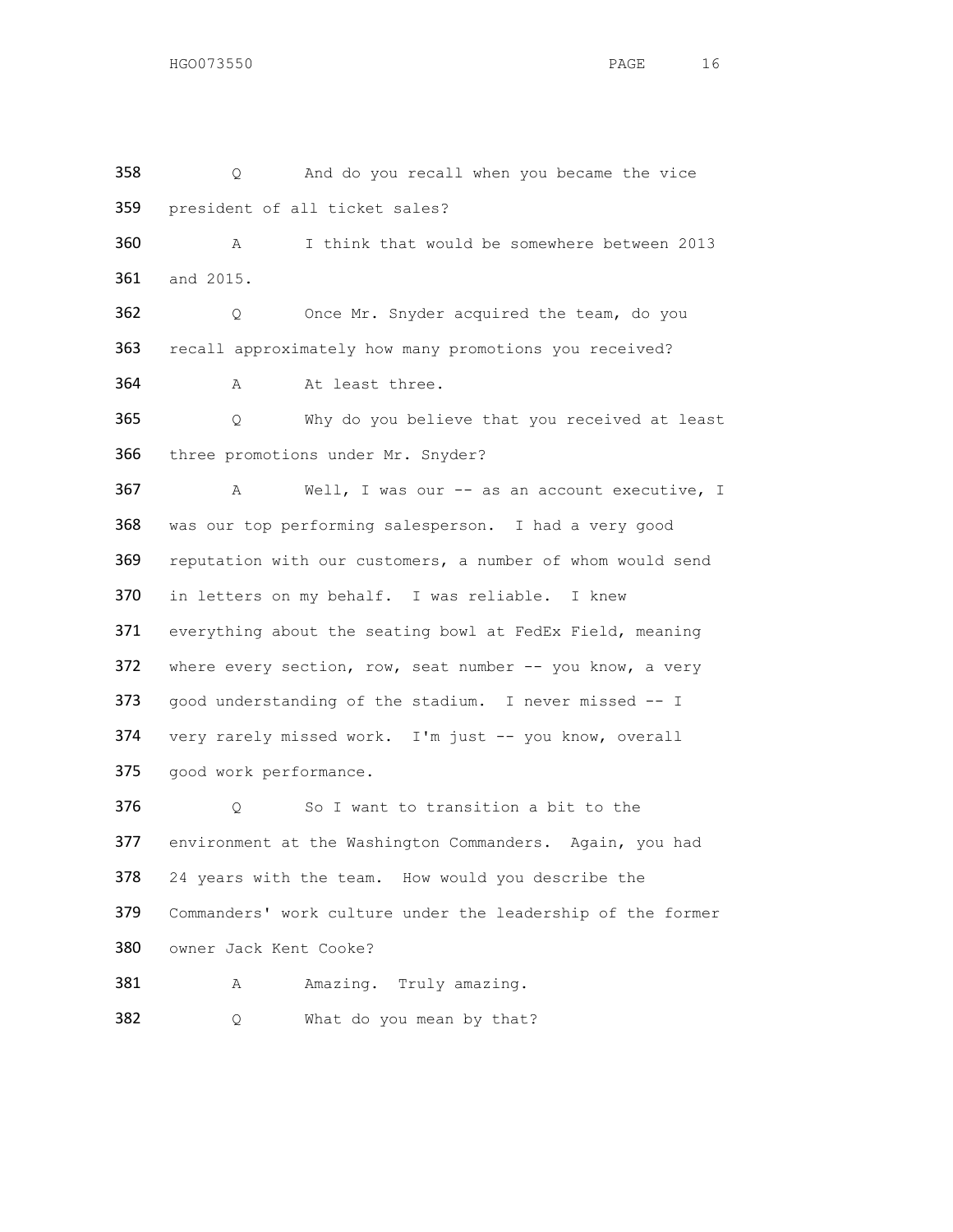383 A In my entire time working for the Cookes, I was never asked how much of anything that I did. I was only asked how well I did what I did. The focus on quality reigned supreme. Things like volume and quantity were very 387 rarely discussed. What work you did do was to be done perfectly or redone if not.

 One of the worst things you could do working for the Cookes would be to send out a letter with even the smallest typo in it. The emphasis on quality was just nonstop. Q Under Mr. Cooke's leadership, did you ever fear for the security of your job?

 A Yes. Yes, I did fear -- well, I'm not sure if "fear" is the word that I would use, actually. I knew that in order to continue working for the team that I needed to meet the standard of excellence of quality that 398 was required to continue working there; and that if I got lazy or let up, that I could lose my job. But as long as 400 you maintained the commitment -- the same commitment to 401 excellence that the Cookes had, there was nothing to be afraid of.

 Q Now, according to reports, Dan Snyder purchased the team, the now Washington Commanders, in May of 1999. How would you describe your first meeting with Mr. Snyder?

A I gave Mr. Snyder his first tour of FedEx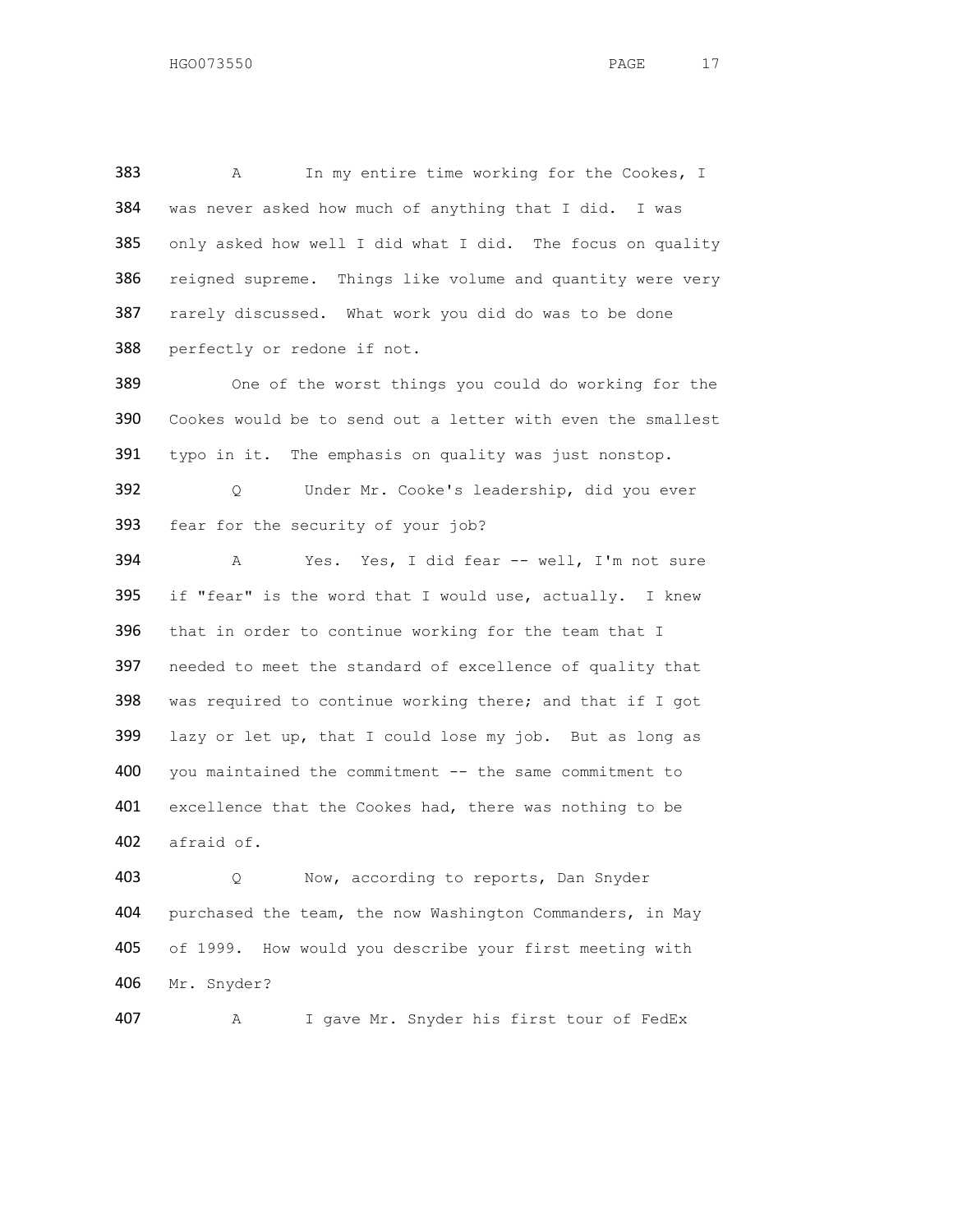408 Field. That's when I first met him.

409 Q What was that like? 410 A Well, he asked me to walk him around the 411 stadium as if he were a customer thinking about buying 412 tickets, because that's what we did with a lot of 413 customers. They would come for a tour of the stadium and 414 we would walk them around the stadium and then they would 415 pick their seat. And he asked to be walked around the 416 stadium, treated like you would give a tour to a customer, 417 and it was a pleasant experience. 418 O Do you know why you were asked to give him 419 that tour? 420 A I don't know exactly, but I was the best 421 person to do that because I knew just where all the seating 422 areas were located, all of the features and benefits of 423 each different seating area, the fastest way around to get 424 to the elevators, and things like that. So that's, I 425 think, why I was asked to give that tour. 426 Q How did the work culture change, if at all, 427 at the Washington Commanders under Mr. Snyder? 428 A Well, if I were to try to describe that as 429 briefly as possible, the focus changed from one of quality 430 to one of quantity. Suddenly, I was being asked how many 431 tickets did I sell today, yesterday, last week, last month. 432 How many tickets do I expect to sell next week, next month?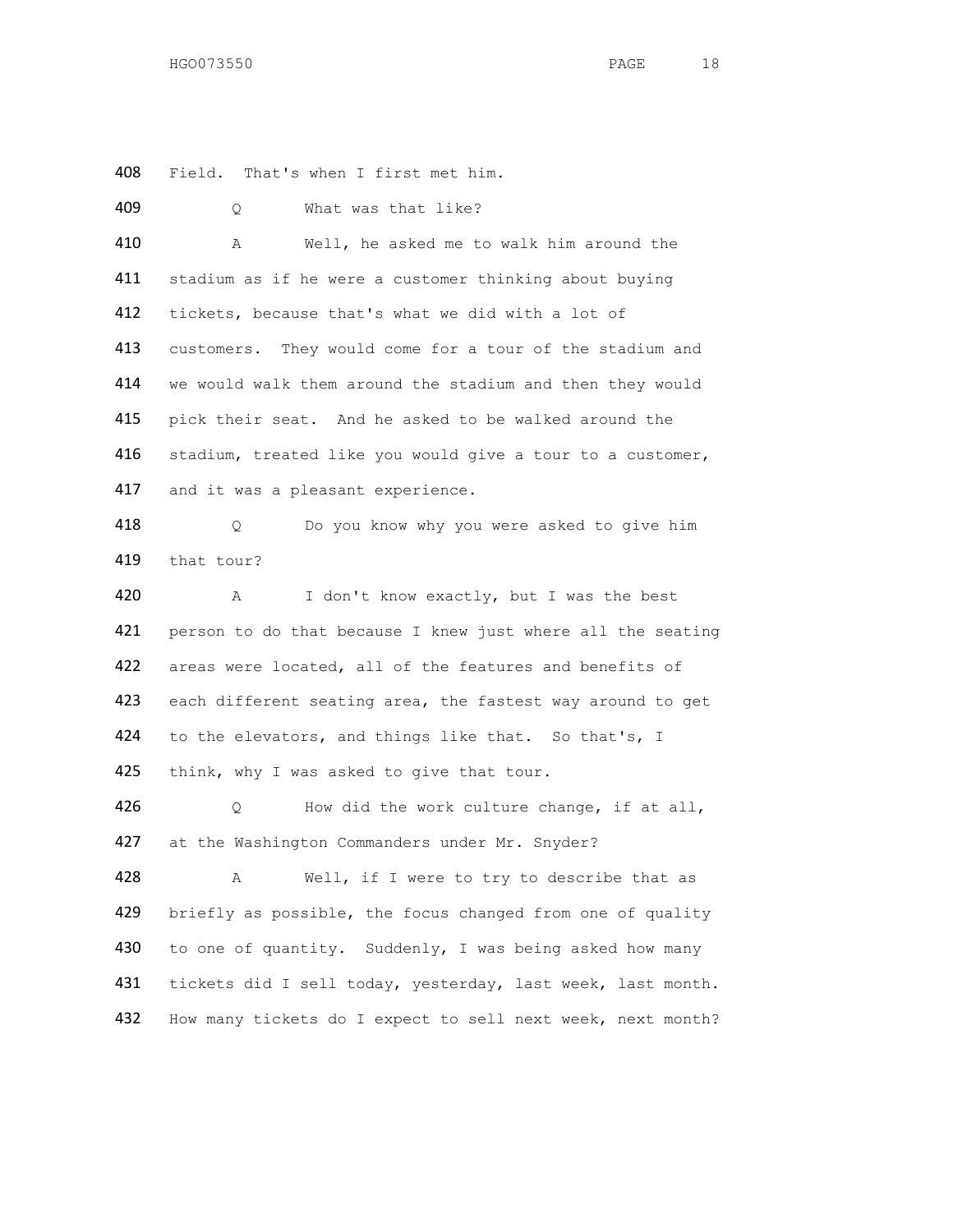How much money are we going to make?

| 434 | We did some capacity expansions at the stadium,             |  |
|-----|-------------------------------------------------------------|--|
| 435 | shrinking the sizes of seats so that we could add a couple  |  |
| 436 | of more seats into various rows, closed off aisles and      |  |
| 437 | added more seats into the stadium, installed seating behind |  |
| 438 | pillars where people couldn't see the entire field.         |  |
| 439 | So the -- I believe the stadium when we first opened        |  |
| 440 | in 1997 had a capacity of 78,000, and we maxed out at       |  |
| 441 | 90,000 in the mid 2000s without installing even one extra   |  |
| 442 | restroom in the facility. So if you think about that,       |  |
| 443 | increasing your seating capacity from 78,000 to adding      |  |
| 444 | 12,000 people to your stadium and not adding one restroom,  |  |
| 445 | I think, says a lot about where your focus is. Raising      |  |
| 446 | ticket prices during that time was a regular occurrence,    |  |
| 447 | and there was just a lot more focus on volume and not       |  |
| 448 | quality.                                                    |  |
| 449 | Did you feel comfortable, if you had any<br>Q.              |  |
| 450 | concern at that time, raising any concerns with any of the  |  |
| 451 | executives at the Washington Commanders?                    |  |
| 452 | Regarding that change that I just described?<br>Α           |  |
| 453 | Or any other concerns that you may have had.<br>Q.          |  |
| 454 | No, I did not necessarily feel comfortable<br>А             |  |
| 455 | raising concerns.                                           |  |
| 456 | And why is that?<br>Q                                       |  |
| 457 | Well, to back up a minute. When Mr. Snyder<br>Α             |  |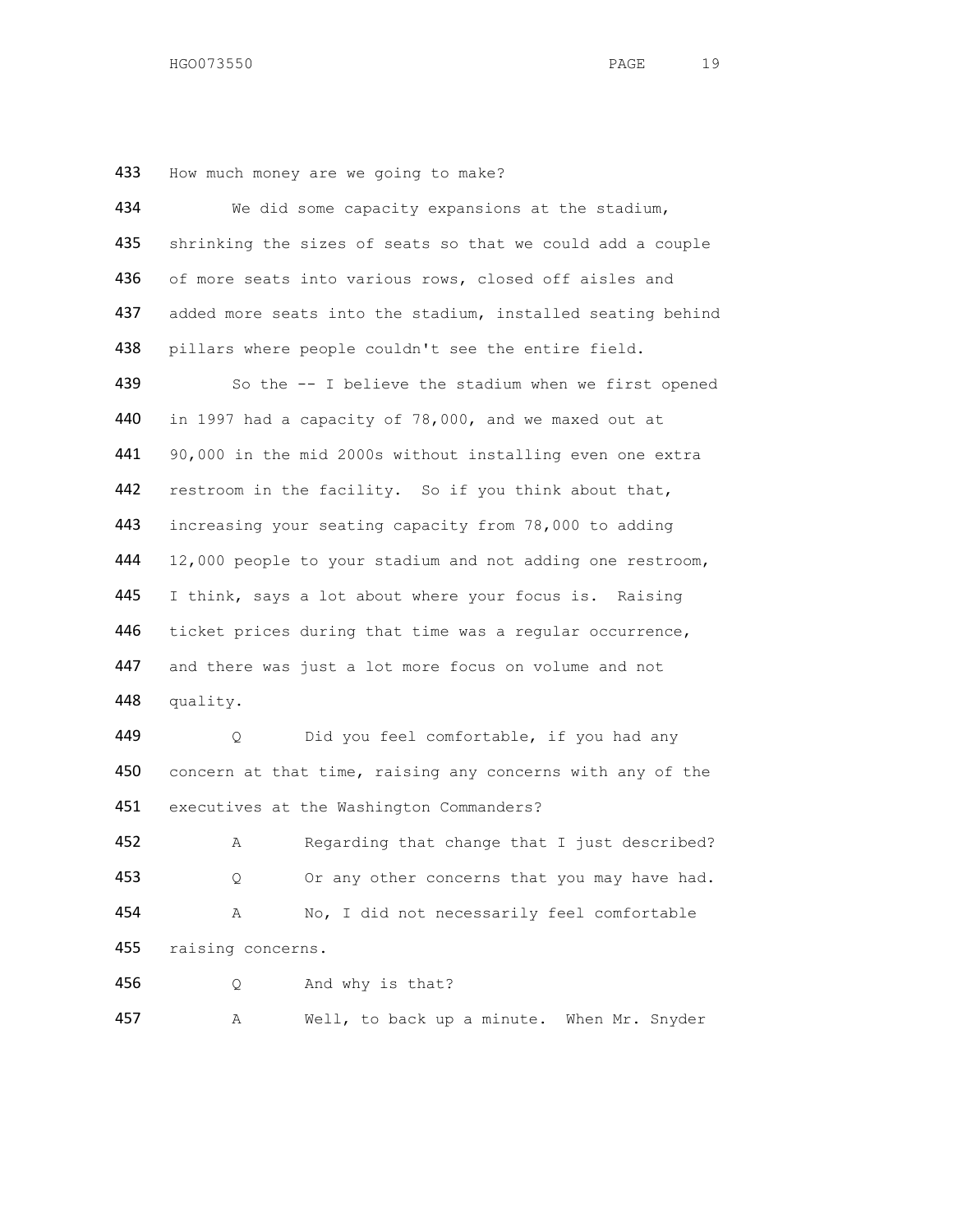458 bought the team, one of the first things that happened when 459 he officially took over was there was a memo sent out 460 saying that there was a meeting late in the day in a 461 particular room at the stadium. And that memo went to 462 everybody.

 Early in the day, they started firing people; and 464 then at the end of the day, if you hadn't been fired, you showed up at that meeting and that's when they told you 466 that you had made the cut. And I would say 75 percent of our staff was let go that day. So there was sort of a message sent to the rest of us that, you know, you're deemed to be worthy of working for the new owner, march on. Q How did that meeting and knowing that that 471 many people were terminated impact you, if at all?

472 A It was awful.

473 Q What do you mean by that?

474 A There were, I would say, a very small handful 475 of maybe underperformers that were let go that day, and  $-$ 476 but the majority of the people that were let go that day I 477 felt were great teammates, great people, good at their 478 jobs. There were a lot of tears that day, and a lot of 479 very good friends of mine were let go that day. 480 Q Thereafter, how did that meeting where your

481 colleagues were terminated impact your level of comfort 482 within the organization?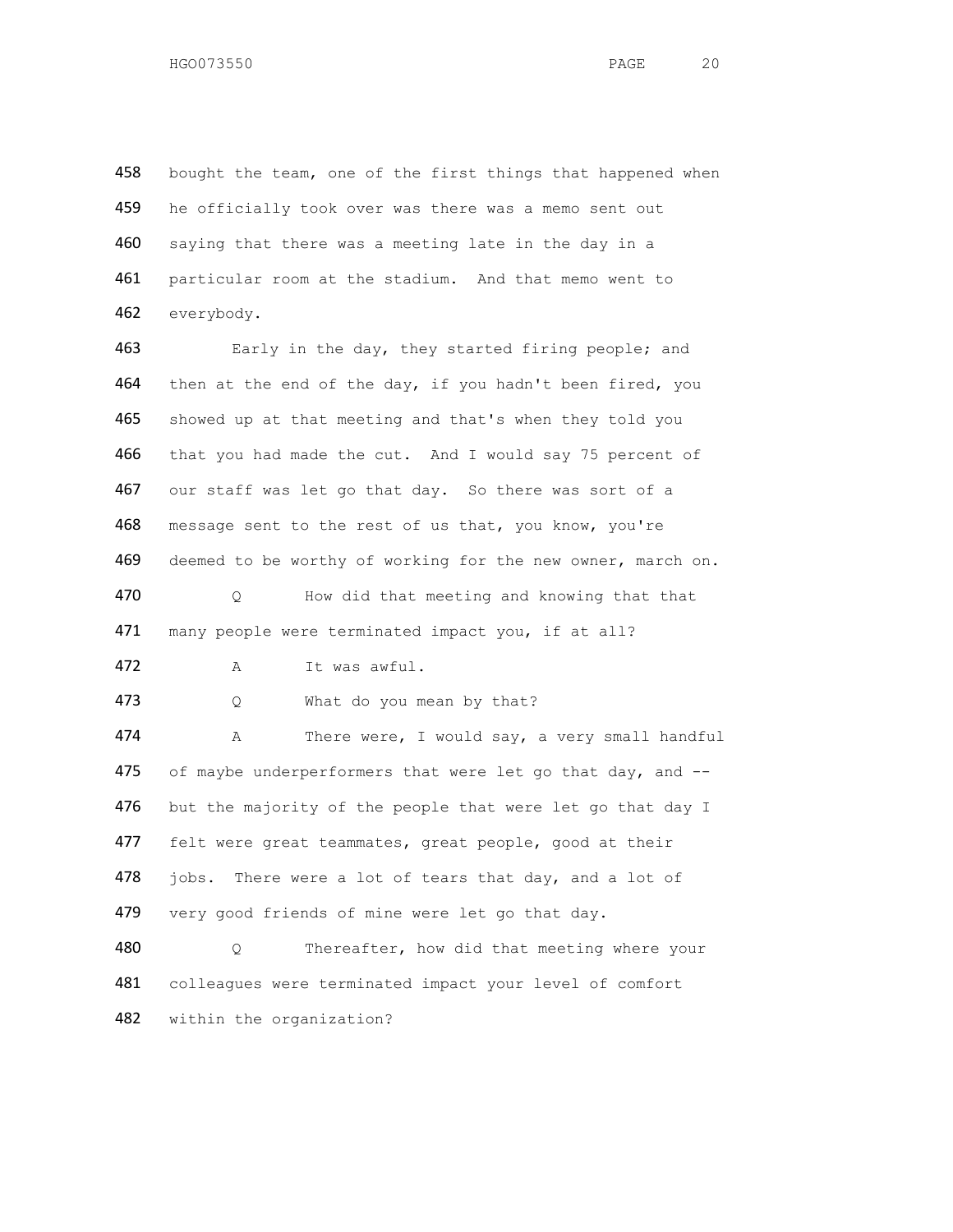483 A You know, I enjoyed working for the team and I was confident in my performance, but I was always worried 485 that I would be let go if we fell too far behind on our numbers or if something else changed that would just cause 487 the managers or the owner to just have a different opinion about me.

489 I was always worried about losing my job there, always. You would think working someplace for 24 years 491 that you would gain some sort of comfort in job security. 492 But I was very paranoid just because I saw so many people over the years get fired that I -- I was always worried that I would be next.

 Q So did your concerns about being fired impact your ability to speak up as an employee in the workplace 497 during your employment under Mr. Snyder?

498 A My ability to speak up and to be heard was limited to my expertise regarding tickets, but not other topics.

501 Q What do you mean by that?

 A If there were -- any other topic about the overall management of the company, the football team or the quarterback or any other topic, you know, my voice was not relevant. My voice was relevant related to tickets.

 Q I understand that the team has two separate office locations, Redskins Park and FedEx Field; is that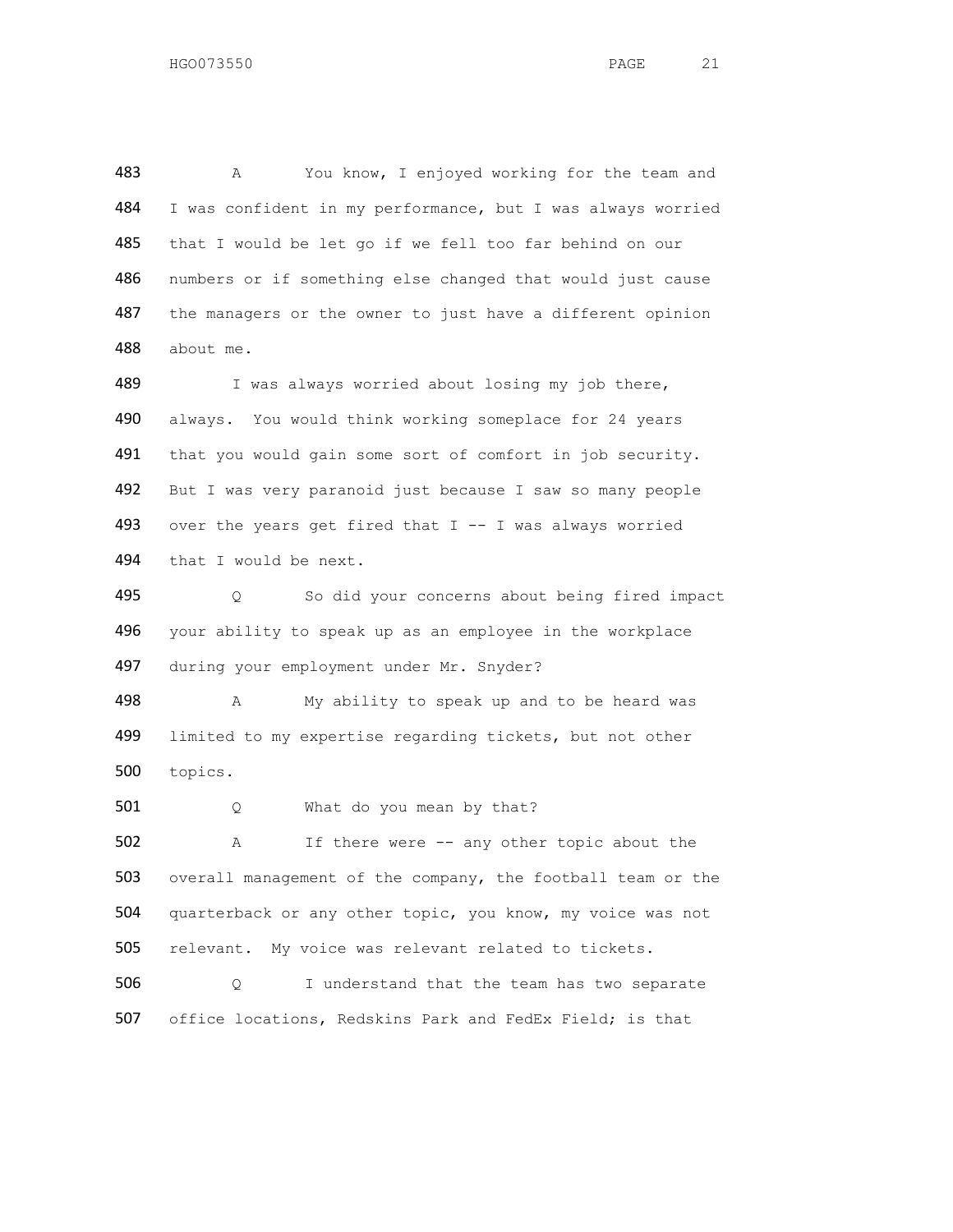correct? A Yes, ma'am. Q In which office did you work? 511 A Well, actually, when I started, we had an office downtown here on Connecticut and L that I worked at for probably a year. But once FedEx Field opened in 1997, I worked at FedEx Field. Q Did you work at FedEx Field throughout the duration of your employment? A From 1997 -- from September of 1997 to 518 October of 2020, yes. Q How would you describe the difference in culture between FedEx Field and Redskins Park? A Well, at FedEx -- I can only -- well, I can best describe the culture at FedEx Field because that's where I spent most of my time. We sought for it to be fun there at the stadium. You know, any upper manager that might have -- I think the most senior levels of management were in Ashburn. So people just were generally more relaxed at FedEx Field compared to Ashburn. Q When you say Ashburn, are you referring to Redskins Park? A Yes, ma'am. 531 Q Did you ever want to work in Ashburn? A No.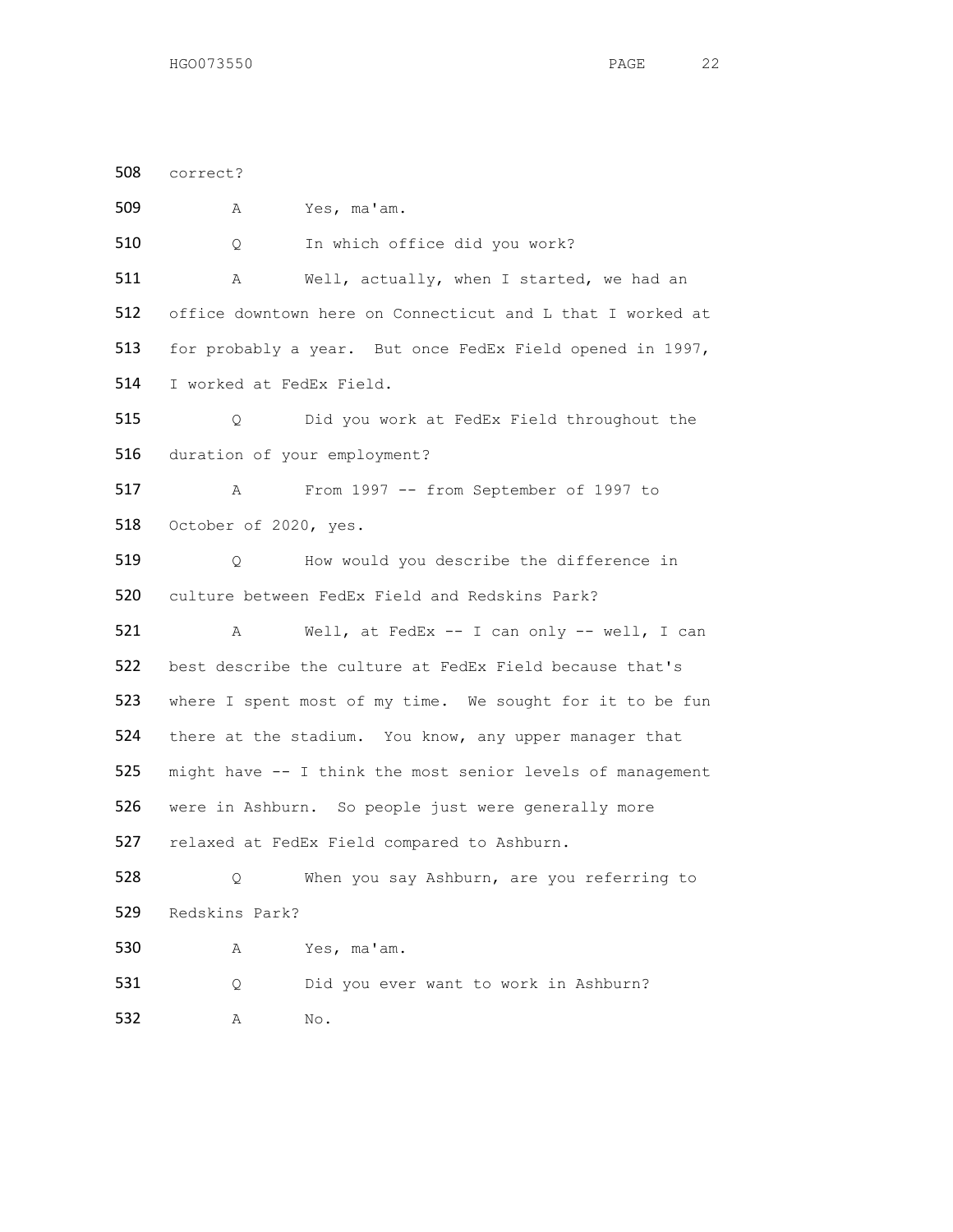Q Why not? A I loved FedEx Field. Q Do you know where the cheerleader program, where that program was run out of? Was it FedEx Field or Redskins Park? A FedEx Field. Q Is that where the cheerleaders had their practices? A Yes, ma'am. Q Prior to your termination and throughout most 543 of your employment, there was in fact a cheerleaders program in place, correct? A Yes. Q How did that program change, if at all, under Mr. Snyder's leadership? A I feel like it became a lot more seductive, less about dancing and more about looks, making the uniforms as small as possible. It was less wholesome. Q Did Mr. Snyder himself have a role in the changes directly, to your knowledge? A I only know what I've heard from comments that I've read from Donald Wells, who was at one point the head of the cheerleaders, where he was instructed to -- I don't remember the exact quote, but, you know, big -- big up top and skinny. Keep the -- that Mr. Snyder, I think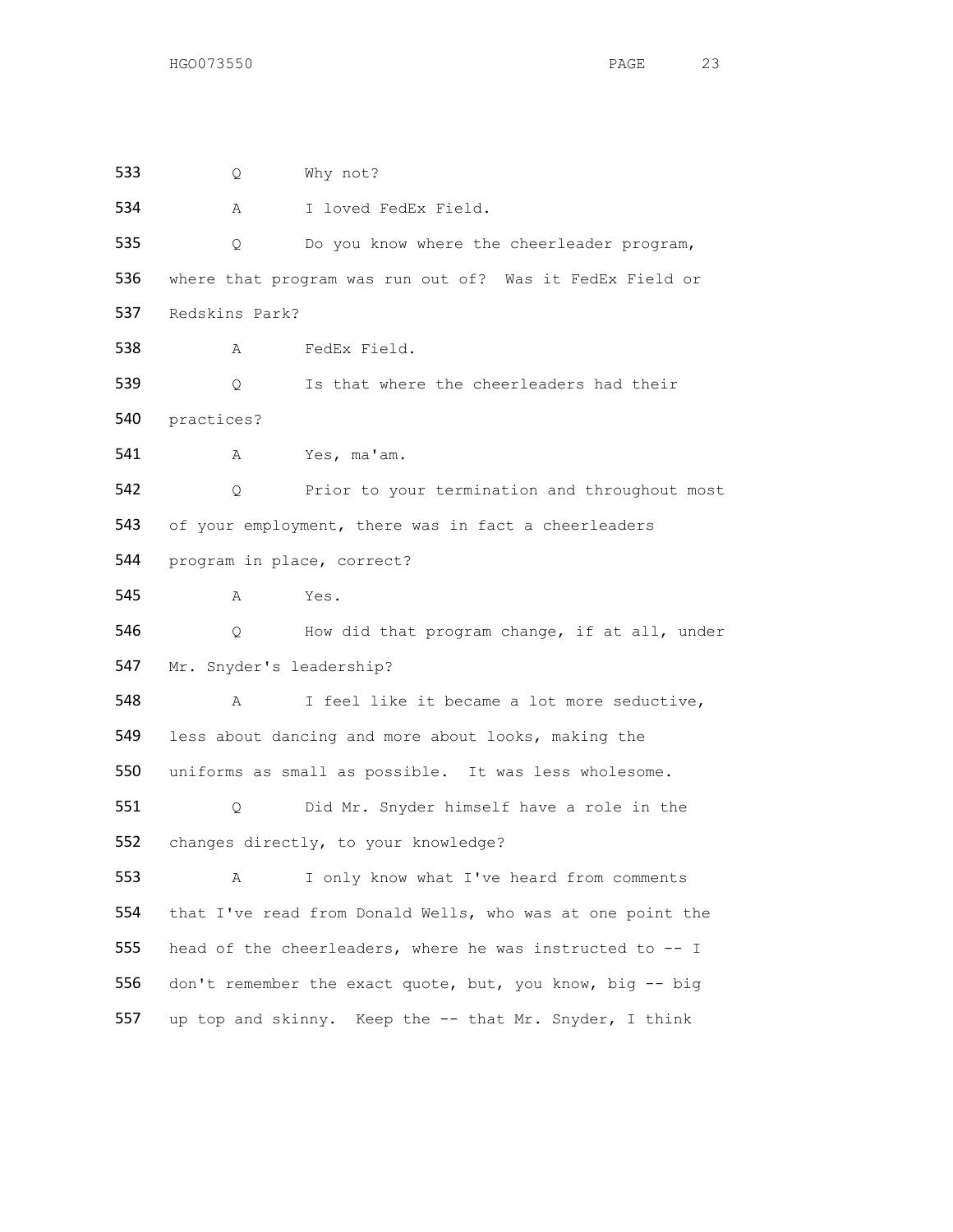558 the quote is, keep the cheerleaders with big breasts and skinny or I'll kill you, I think is the quote that Donald Wells, who was the head of the cheerleaders, is on record. I think you can look that up. But I never heard -- Mr. Snyder never said anything to me about the cheerleading team. It wasn't a part of my responsibility. Q Do you know if he had any role in selecting 565 the cheerleaders? 566 A Again, secondhand. There was a binder where each cheerleader -- each cheerleader who was trying out, so each aspiring cheerleader had their bikini shot in a three-ring binder that would get circulated. And there were small colored stickers on each page, green, yellow, red -- green good, yellow maybe, red no -- that apparently -- I was told that, you know, that was -- those stickers were Dan's stickers. Q Who told you that? A I know Mitch Gershman did at one point. I don't think anybody else did, though. Q Did Mitch Gershman report directly to Mr. Snyder? A He did. Q Did he work closely with Mr. Snyder, to your knowledge? A I don't know how frequently they spoke, but I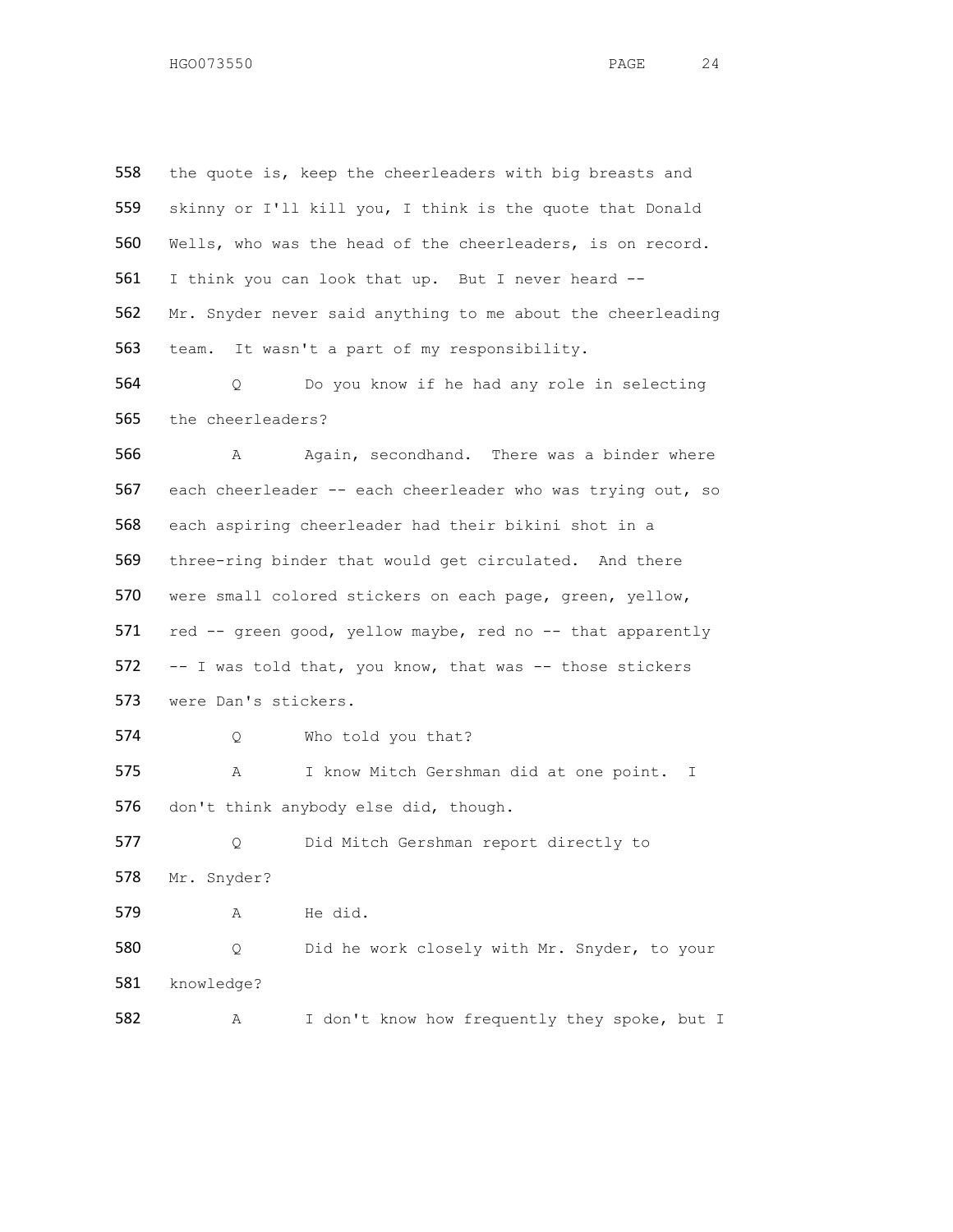believe it was at least once a day.

| 584 | Do you have any reason to believe that what<br>Q.          |
|-----|------------------------------------------------------------|
| 585 | Mr. Gershman told you about the binders and the stickers   |
| 586 | wasn't true?                                               |
| 587 | No.<br>Α                                                   |
| 588 | Did you ever hear any concerns from the<br>Q.              |
| 589 | cheerleaders about the changes made to the program under   |
| 590 | Mr. Snyder's leadership?                                   |
| 591 | Yes. Yes, I did. So one of the practices of<br>Α           |
| 592 | the team was we would hire cheerleaders as full-time       |
| 593 | employees, so -- to do other things in the office, you     |
| 594 | know, from 9:00 to 5:00. So during my tenure, Tiffani      |
| 595 | Johnston,<br>, and<br>$\mathbf{r}$                         |
| 596 | were all cheerleaders who were also full-time employees of |
| 597 | mine. So I would hear things from them about what was      |
| 598 | going on at cheer.                                         |
| 599 | Did any of the individuals you just named<br>Q             |
| 600 | ever raise concerns about things that you mentioned, such  |
| 601 | as having a more seductive program, selecting cheerleaders |
| 602 | based on looks, having skimpier clothing?                  |
| 603 | I can't remember individual circumstances of<br>A          |
| 604 | complaints from them. But, you know, one big change was    |
| 605 | that during the games, Mr. Snyder and Dennis Greene --     |
| 606 | Dennis being the head of the private skyboxes -- wanted    |
| 607 | cheerleaders inside the private skyboxes with clients      |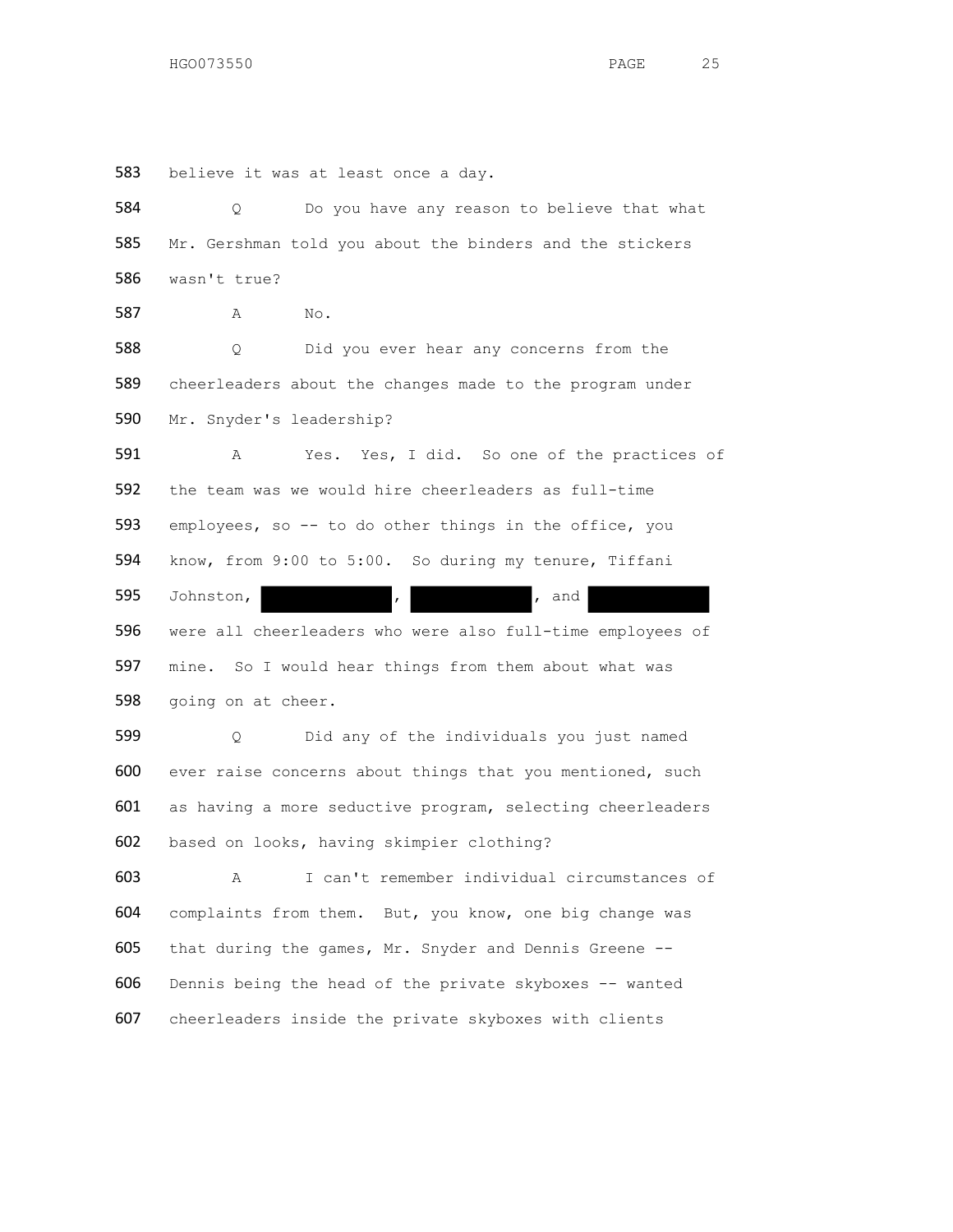during the games, which creates an obvious conflict because the cheerleaders are supposed to be down on the field leading the cheers.

611 So the team developed this secondary cheer squad of an additional 10 to 20 women who, I think, we called ambassadors, cheer ambassadors, who looked and dressed just like the regular cheerleaders but didn't dance, and they 615 would be schmoozing clients during the games.

616 So to back up one second. That first or second season where the actual cheerleaders were being asked to be in the private skyboxes during the games, I heard complaints about that, that that was difficult to manage.

 Another complaint I heard, since you asked, is at one point the cheerleaders were asked to go to the upper level, upper deck at FedEx Field to throw t-shirts into the crowd, and that environment in particular in the upper deck at FedEx Field was notoriously wild. And I think, generally speaking, the cheerleaders felt safest on the field and not injected into the crowd, which was primarily men, many of whom are drinking lots of beer.

 Q And just so I'm clear. So the cheerleaders raised concerns about being asked to go into this section with members of the public, predominantly men drinking 631 alcohol. They were concerned because it was wild? A Yeah. I mean, I wasn't there, but the things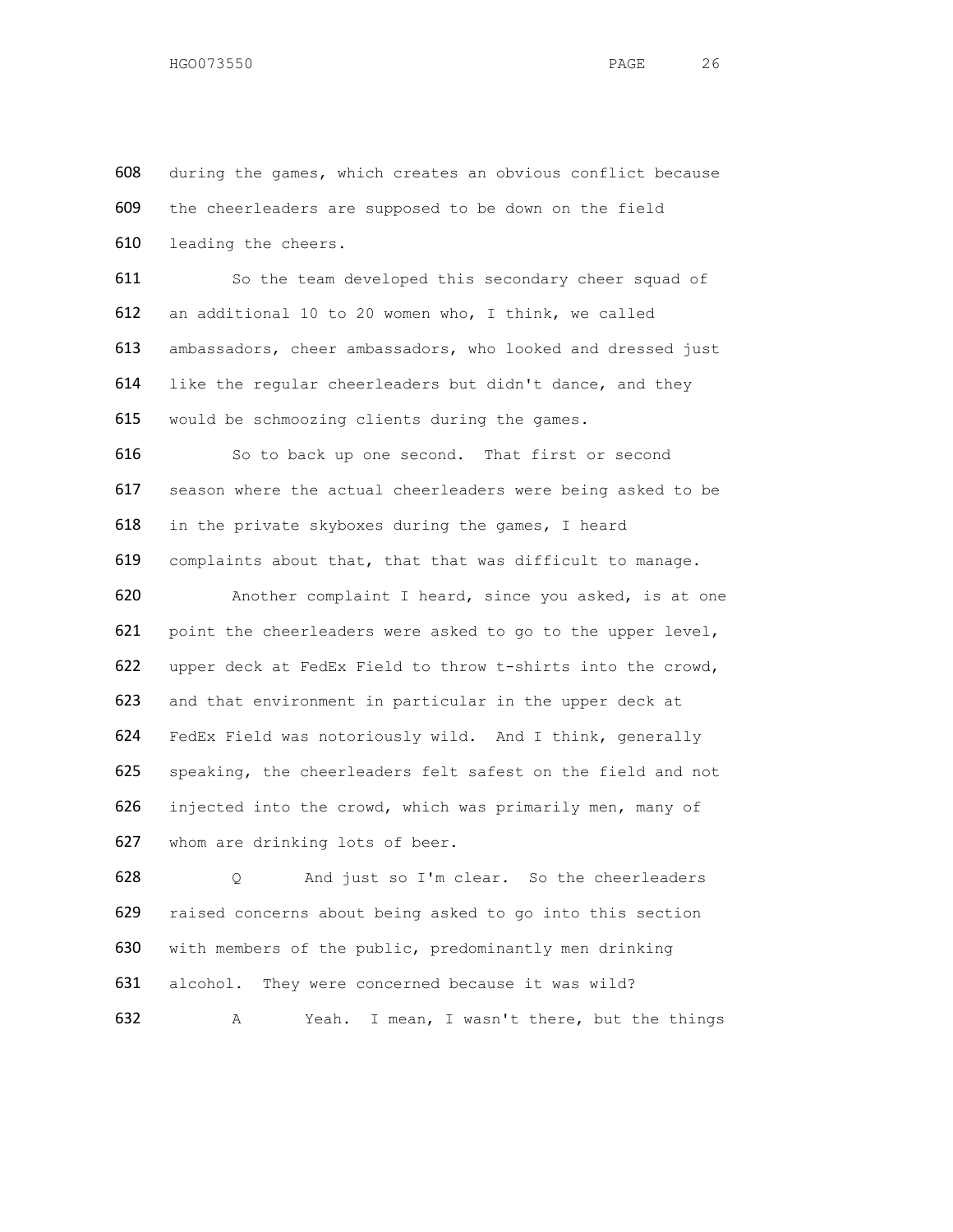that are, you know, being said.

| 634 | What do you mean by that?<br>Q.                             |
|-----|-------------------------------------------------------------|
| 635 | Just lewd comments from the fans. And,<br>Α                 |
| 636 | again, this is just something that -- I don't know that     |
| 637 | they ever raised a concern formally up that chain of        |
| 638 | command, but it's just something that I heard about.        |
| 639 | Do you know if the cheerleaders would have<br>0             |
| 640 | felt comfortable raising concerns in that environment,      |
| 641 | having to work in that environment?                         |
| 642 | I know, from speaking with<br>Α                             |
| 643 | Melanie Coburn, and Stephanie Jojokian over the years, and  |
| 644 | Donald Wells, those were the four heads of cheerleaders,    |
| 645 | all four friends of mine, that they felt muzzled.           |
| 646 | What do you mean by muzzled?<br>$\circ$                     |
| 647 | That their words were -- the only thing that<br>Α           |
| 648 | was important was their looks, and that their words were    |
| 649 | not important. Now, I don't know if that's true. I just     |
| 650 | know that, you know, at times they felt like that and that, |
| 651 | you know, depending on who was in charge of the             |
| 652 | cheerleaders, meaning who those four reported to, which at  |
| 653 | one point was Larry Michael, I think they felt very         |
| 654 | trapped. You know, do what you're told or you won't be on   |
| 655 | the team.                                                   |
| 656 | Who's Larry Michael?<br>Q                                   |

A Larry Michael was the voice of the Redskins.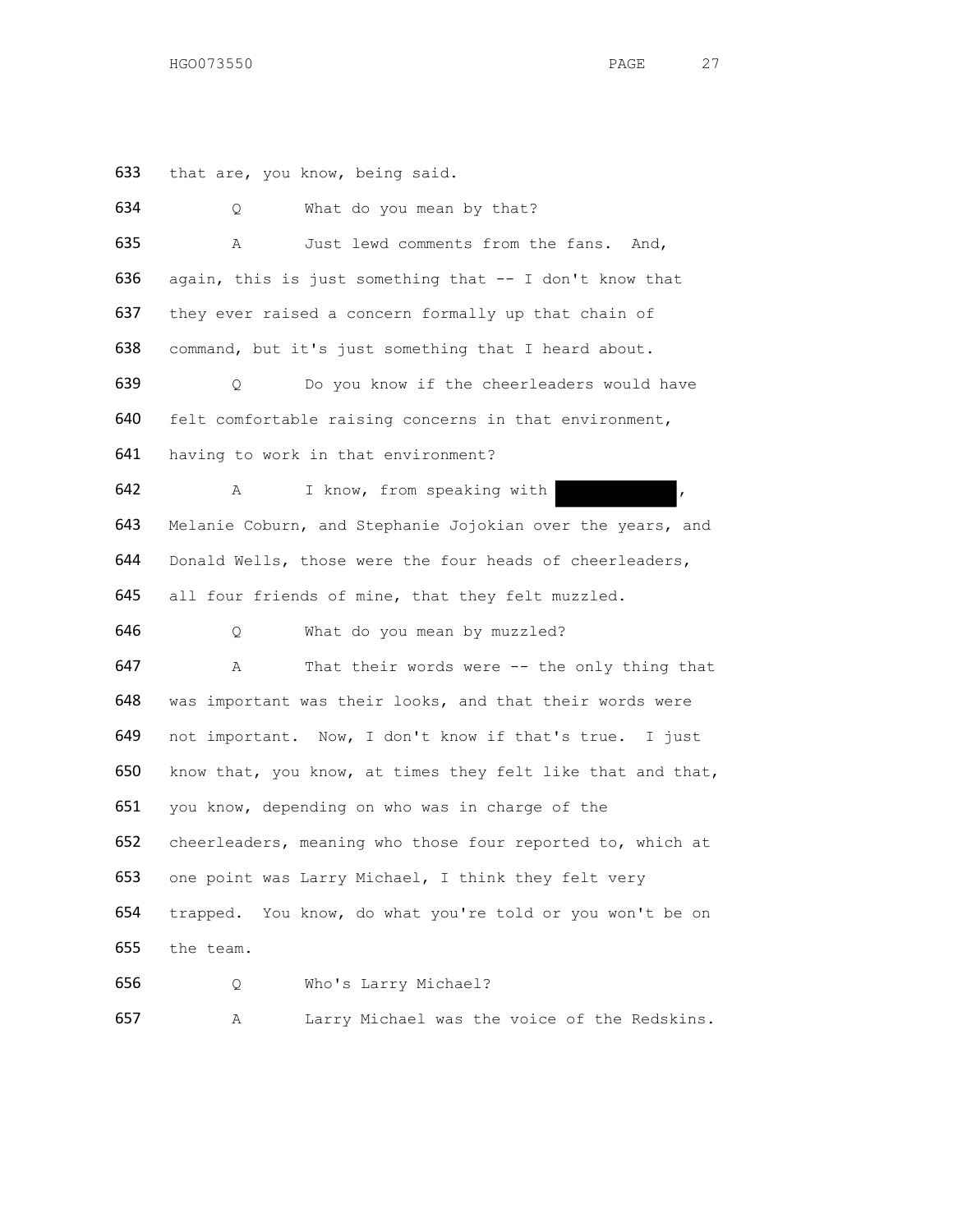Q What was his title? A I don't know. Head of broadcasting. But he 660 then became like our head of media and game day entertainment, and at one point the cheerleading squad reported to him. And I believe that's when -- again, I 663 think Donald, Melanie, , or Stephanie would be able to speak better to this -- but I believe that's when they would characterize the situation as at its worst when Larry was in charge. Q Do you recall how long Larry Michael was in charge? A I would say at least five seasons. And he was in charge of creating the annual calendar shoot documentary DVD, as well. Q Who does Larry Michael report to? Or who did he report to at the time? A Mr. Snyder. Q Do you have any reason to believe what 676 Jojokian, Coburn, Wells, or told you about feeling muzzled was untrue? 678 A Absolutely not. In particular, is the best friend I've ever had there. She would never lie to me. Q And were they raising these concerns with you as they were happening?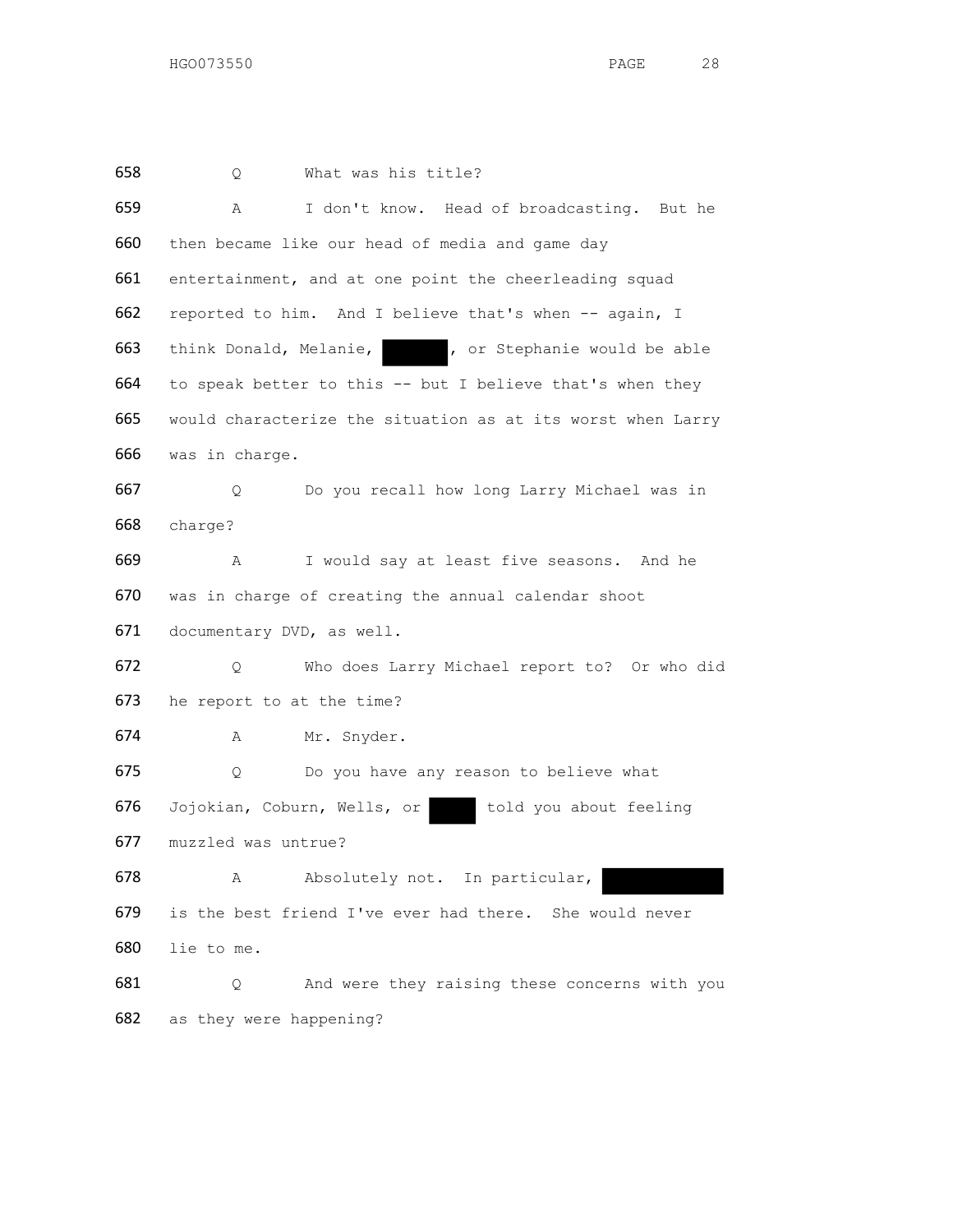683 A Well, yes. , yes. Because was a captain on the squad at the same time she worked for 685 me as a ticket sales rep, so -- and we were good friends, too. So she would -- it was almost like commiserating with me as opposed to lodging a formal complaint. 688 Q Are there any other concerns that were raised by any of the cheerleaders regarding the change in the cheerleader program that you could think of that we haven't discussed? A No. Q So I want to go back to the private skyboxes. You had mentioned that Mr. Greene and Mr. Snyder wanted the cheerleaders to be in the private skyboxes during games. Why do you think they wanted that to happen? A To increase customer satisfaction and increase renewal rates. Q How would having the cheerleaders in the private skyboxes increase customer satisfaction and renewal rates? A I think the suite owner would be impressed 703 or, you know, entertained or felt special. And, incidentally, the team would arrange for Redskins/Commanders alumni, former players, to visit the private skyboxes as well. But that was all about schmoozing.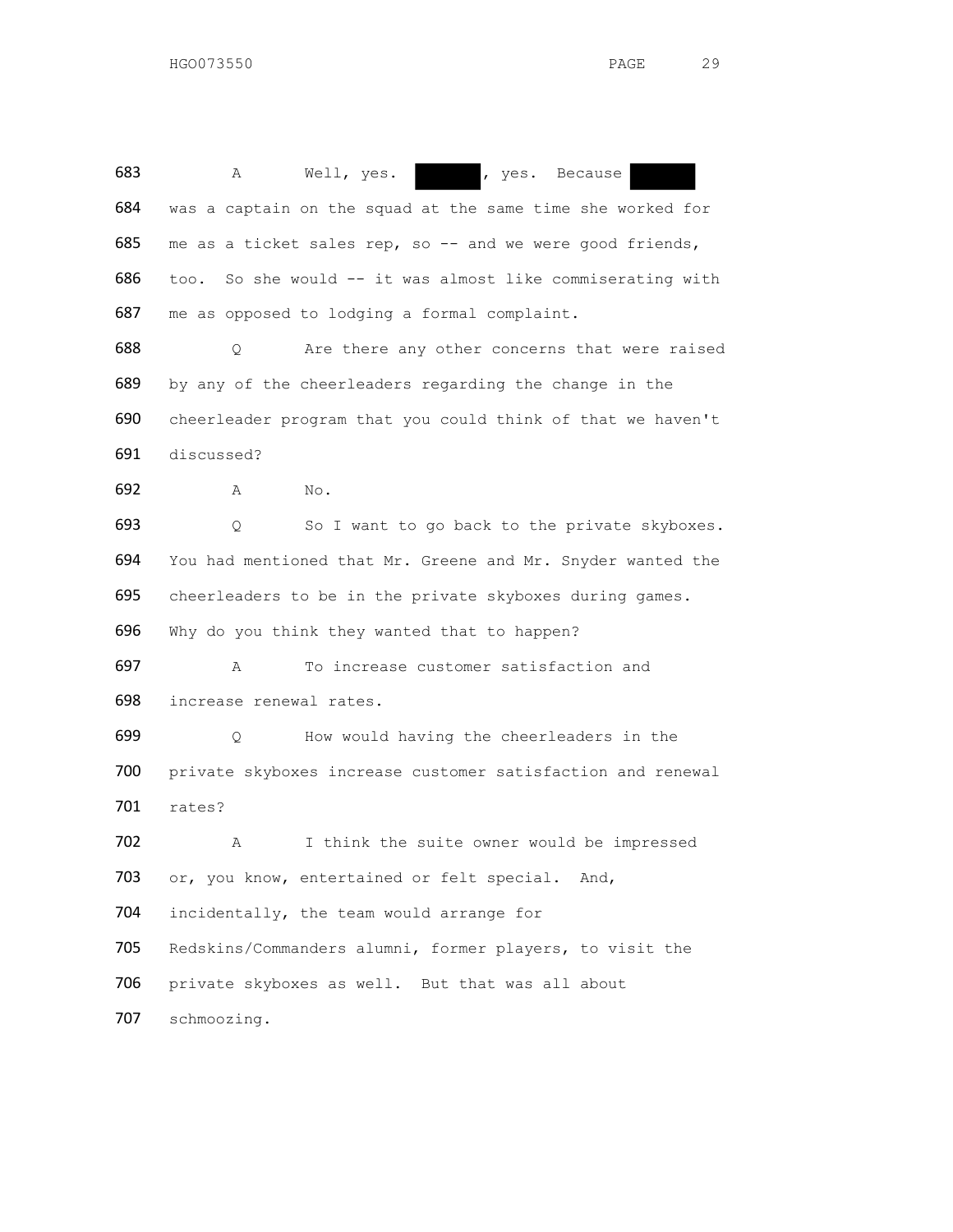| 708 |             | You know, one of the biggest selling points with the        |
|-----|-------------|-------------------------------------------------------------|
| 709 |             | private skyboxes was access that you would get to meet      |
| 710 |             | people, access to powerful people in town, go to big events |
| 711 |             | like the Super Bowl, meet celebrities, et cetera. And, you  |
| 712 |             | know, a lot of the private skyboxes were occupied by        |
| 713 |             | primarily men drinking lots of beer.                        |
| 714 | Q           | You had mentioned earlier that under                        |
| 715 |             | Mr. Snyder's leadership there was more of a focus on the    |
| 716 |             | way that cheerleaders looked. Is it fair to say that        |
| 717 |             | having these private skyboxes where cheerleaders were       |
| 718 |             | schmoozing, so to speak, with the individuals occupying the |
| 719 |             | skyboxes was a way to increase profits for the team?        |
| 720 | Α           | Absolutely.                                                 |
| 721 | Q           | What, if anything, did you hear about                       |
| 722 |             | Mr. Snyder's affinity for cheerleaders during your          |
| 723 | employment? |                                                             |
| 724 | Α           | Beyond the binder description that I provided               |
| 725 |             | earlier, I think the only other thing that I can remember   |
| 726 |             | hearing was that he would sit in his box pre-game before    |
| 727 |             | the stadium opened and watch warmups with binoculars.       |
| 728 | Q           | Who did you hear that from?                                 |
| 729 | Α           | I don't remember.                                           |
| 730 | Q           | Did you hear that from more than one person?                |
| 731 | Α           | I don't remember.                                           |
| 732 | Q           | Do you have any understanding of why                        |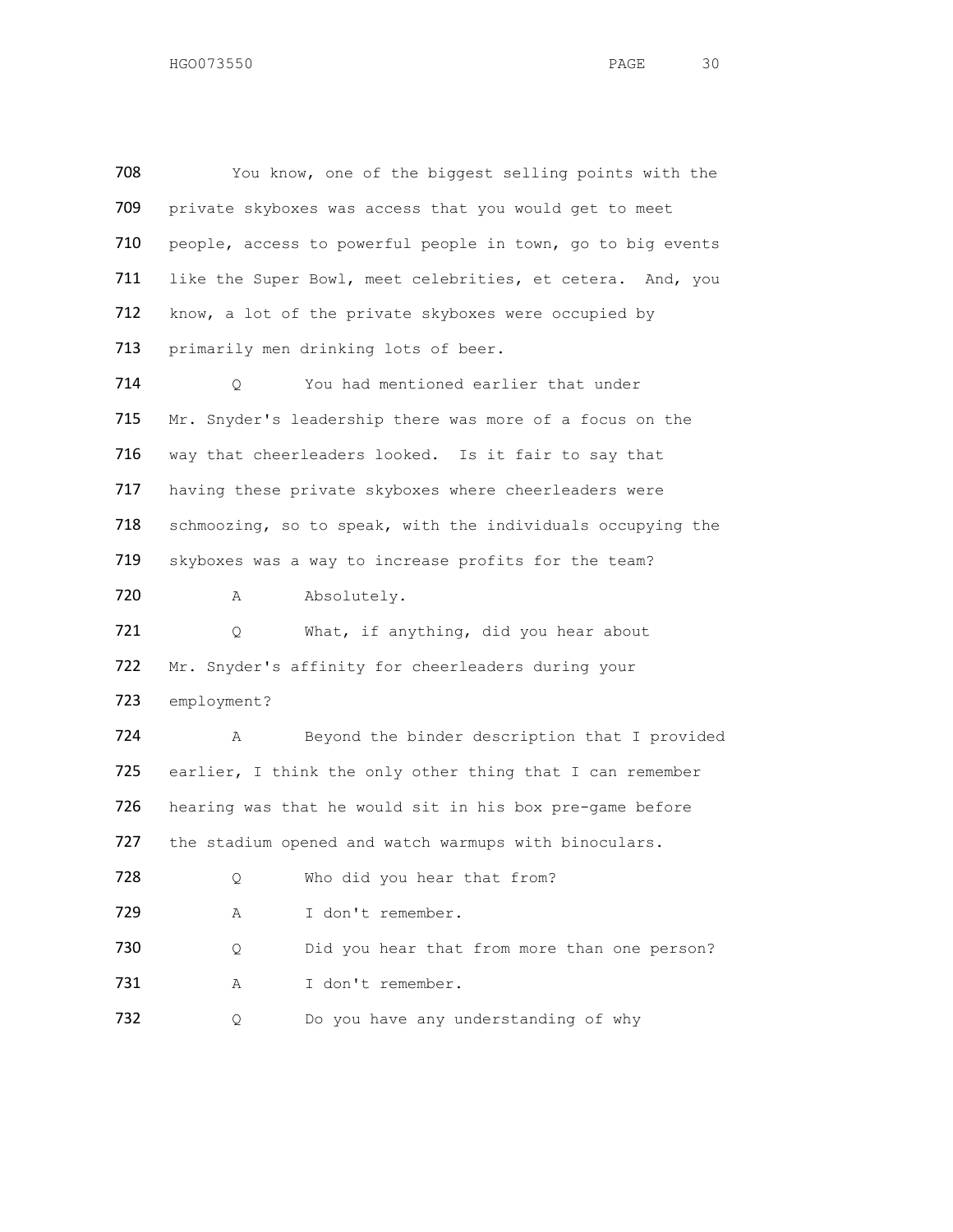733 Mr. Snyder was sitting watching warmups with binoculars? 734 A I don't think -- there's no way for me to 735 know why he would do that. 736 Q Okay. You mentioned Larry Michael and Mitch 737 Gershman both reported to Mr. Snyder. Do you know if 738 Mr. Snyder had an inner circle? 739 A Yes, he did. That was the way it was 740 referred to for a long time, the inner circle. 741 Q What's your understanding of what inner 742 circle means? 743 A Mr. Snyder is definitely in the inner circle, 744 plus I would say anywhere between three and five other top 745 executives. And that would rotate quite a bit. 746 Q Were any of the top executives women? 747 A Were any of the top executives that were in 748 the inner circle women? 749 Q Correct. 750 A No. 751 Q Were any of the top executives in the inner 752 circle racial minorities, to your knowledge? 753 A At one point I think Tony Wyllie as our head 754 of communications was in the inner circle. 755 Q Who would you say was in Mr. Snyder's inner 756 circle? I know it varied, but who would you say was in the 757 core inner circle during your employment?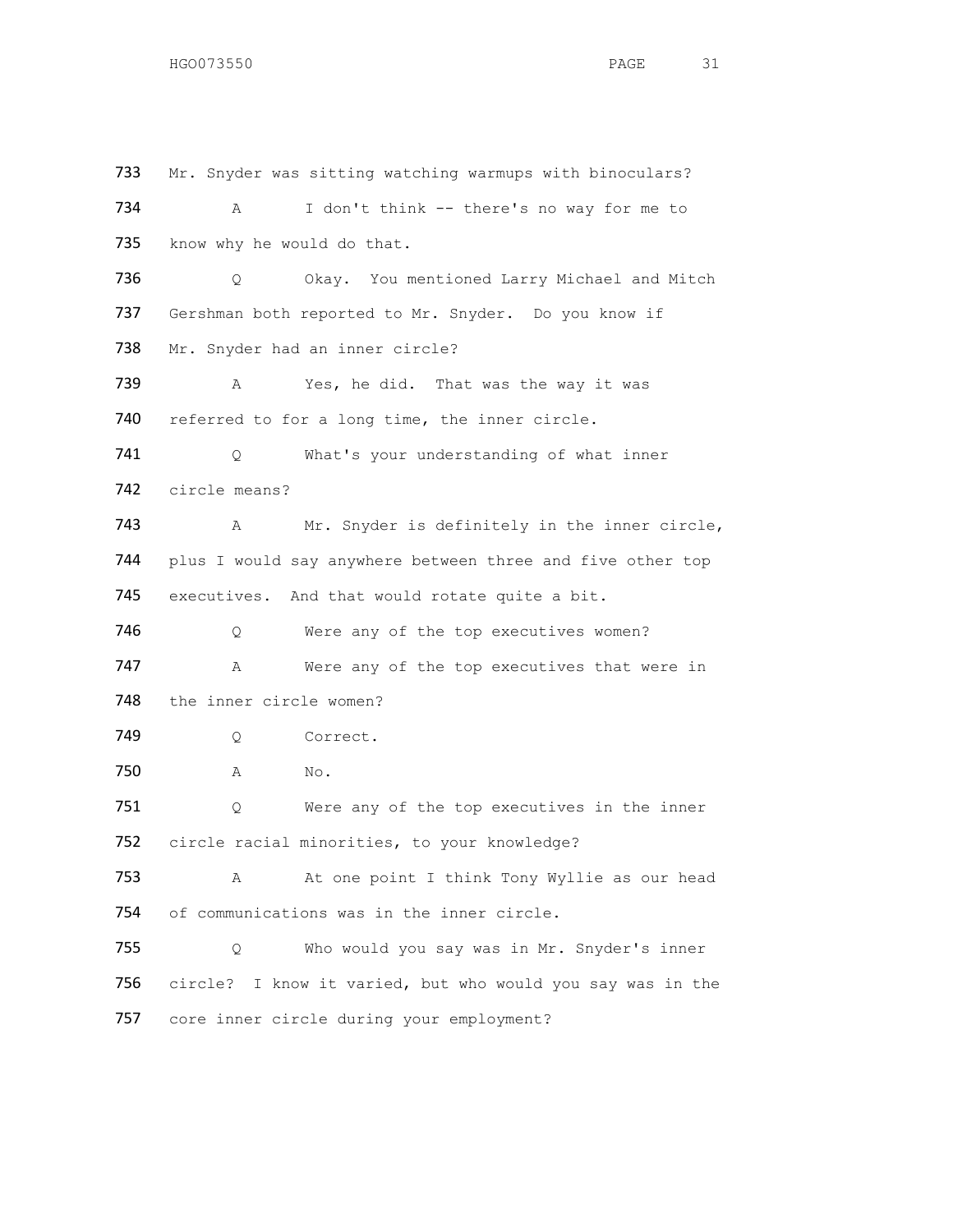| 758  | Α               | Well, definitely Karl Schreiber.                       |
|------|-----------------|--------------------------------------------------------|
| 759  | Q               | Who is Karl Schreiber?                                 |
| 760  | Α               | I believe he's Mr. Snyder's like chief of              |
| 761  |                 | staff. At various times, Dave Donovan, Mitch Gershman, |
| 762  |                 | Larry Michael, Nico Foris, Bruce Allen.                |
| 763  | Q.              | Who is Dave Donovan?                                   |
| 764  | Α               | He was the team's general counsel for a                |
| 765  | period of time. |                                                        |
| 766  | Q               | Who is Nico Foris?                                     |
| 767  | Α               | He was the team's CFO for a period of time.            |
| 768  | Q.              | Bruce Allen?                                           |
| 769  | Α               | He was the team's general manager and then             |
| 770  |                 | later team president for a period of time.             |
| 771  | Q.              | Anyone else that you could think of?                   |
| 772  | A               | Way back, Karl Swanson. That's going to be             |
| 773  | early 2000s.    |                                                        |
| 774  | Q               | Who is Karl Swanson?                                   |
| 775  | A               | He was head of communications.                         |
| 776  | Q.              | How would somebody earn their way into that            |
| 777. |                 | inner circle, to your knowledge?                       |
| 778  | Α               | I don't know.                                          |
| 779  | Q               | Did you ever want to be part of Mr. Snyder's           |
| 780  | inner circle?   |                                                        |
| 781  | Α               | Absolutely not.                                        |
| 782  | Q               | Why not?                                               |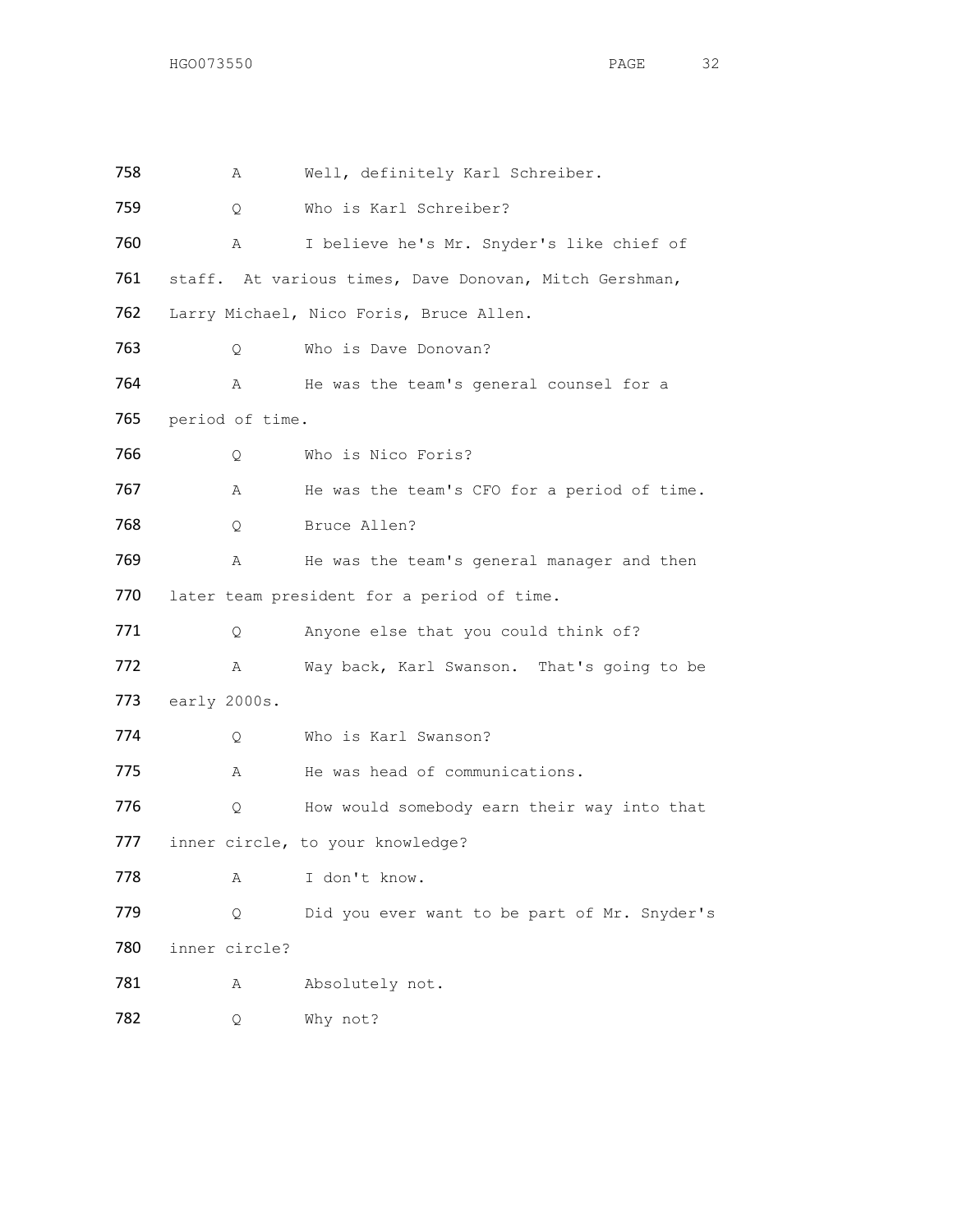783 A Well, first, that would have required me to 784 have to leave FedEx Field. And I figured out pretty early 785 on that that was going to be part of the key to my 786 longevity there, that staying one notch away was safe. 787 Q Why did you think that? 788 A Because I saw how often people would get 789 close and then disappear. 790 Q What do you mean by that? 791 A Well, they wouldn't be working for the 792 company anymore. 793 O Do you know if they were terminated? 794 A I don't know if they -- some were terminated, 795 some left on their own, some I just don't know. You could 796 also sort of lose your standing in the inner circle and 797 then just go back to working in your regular job, but not 798 be in the inner circle anymore. But a lot of the time it 799 was almost like -- you know, the way I understood it is he 800 sort of got tired of people and then that was it. 801 Q Is it fair to say that you were not part of 802 Mr. Snyder's inner circle? 803 A I definitely was not part of Mr. Snyder's 804 inner circle. 805 Q Okay. 806 At this point, we're going to transition 807 to the Minority, if they have any questions. Off the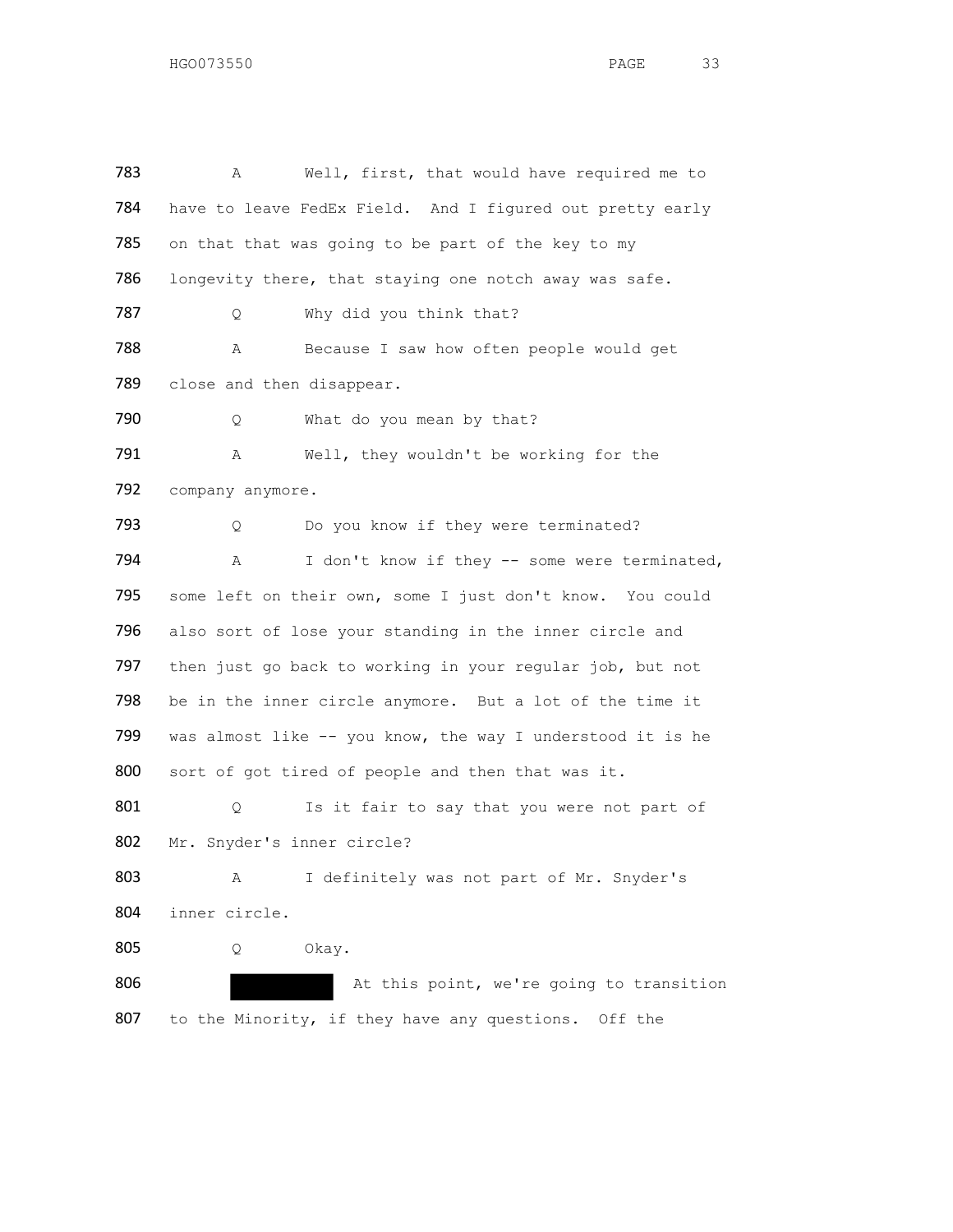

815 I just would like to really make a statement for the 816 record that this investigation, as my colleague said, is 817 led by Chairwoman Maloney. We found out that this 818 transcribed interview was happening on Friday, March 11th, 819 at 11:07 a.m. We received your attorney's contact 820 information on Friday evening at 7:23 p.m., and decided not 821 to reach out since it was after business hours. 822 We received the exhibits for this interview, exhibits 823 that may or may not be introduced, but exhibits 824 nonetheless, at 11:01 a.m. and at 10:18 p.m. yesterday. So 825 this is very much Chairwoman Maloney's investigation. And 826 as our members said at the related hearing earlier this 827 year, while we think these are certainly concerns for the 828 Washington, DC area, the forum for this investigation is 829 not the House of Representatives. There's no relief for 830 anyone aggrieved here in the House. Those remedies should 831 be sought elsewhere.



832 But we want to thank you so much for your time and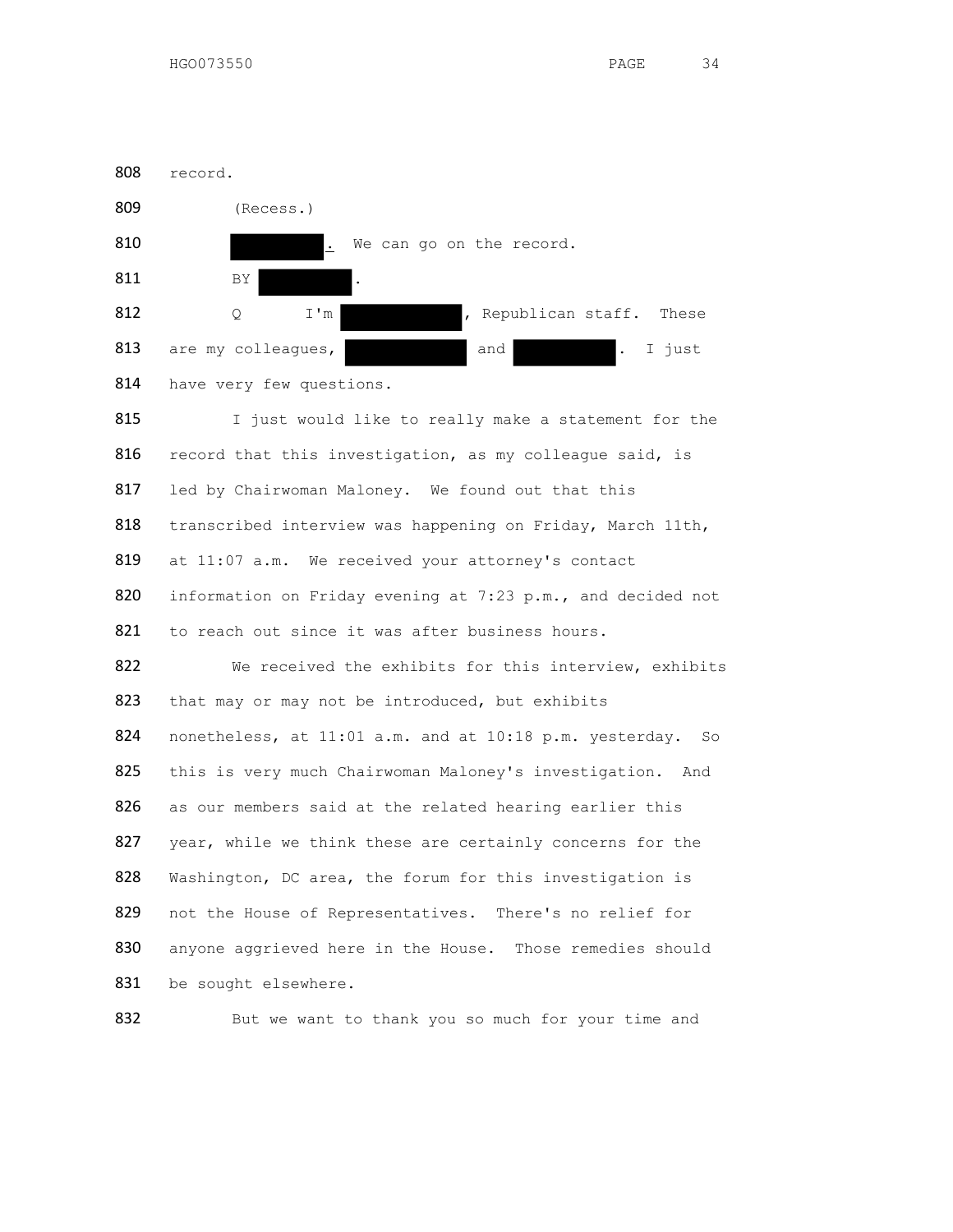833 your testimony. And I just wanted to back up a little bit. 834 You worked for the team, and I'll just call it the 835 team, under the Cooke family, you said. Do you have any 836 idea why they sold the team?

837 A Well, Mr. Jack passed away. Mr. Jack Kent 838 Cooke passed away in May of 1997, I believe. He never got 839 to see the first game at the new stadium. The team was 840 then run by Mr. John, his son, from the time when Mr. Jack 841 passed away to May of '99, when Mr. Snyder bought the team. 842 Mr. Jack -- and I don't know all the details -- but 843 Mr. Jack, it was his wishes that the proceeds from the team 844 would be used to start the Jack Kent Cooke Foundation, 845 which would provide scholarships, college scholarships for 846 people in need, and that Mr. John with his financial 847 wherewithal would be able to buy the team. So instead of 848 the team simply being passed down, and I think some of this 849 had to do with tax implications, the idea was the team 850 would be put up for sale, that Mr. John would buy it, and 851 that the proceeds would then go to benefit the Jack Kent 852 Cooke Foundation.

853 Well, what happened was the price of the team was 854 initially going to be 4 to \$500 million, but it was bid up 855 by a number of people to \$800 million, Mr. Snyder being the 856 sort of winning bid, and Mr. John bowed out and the \$800 857 million went to the Foundation.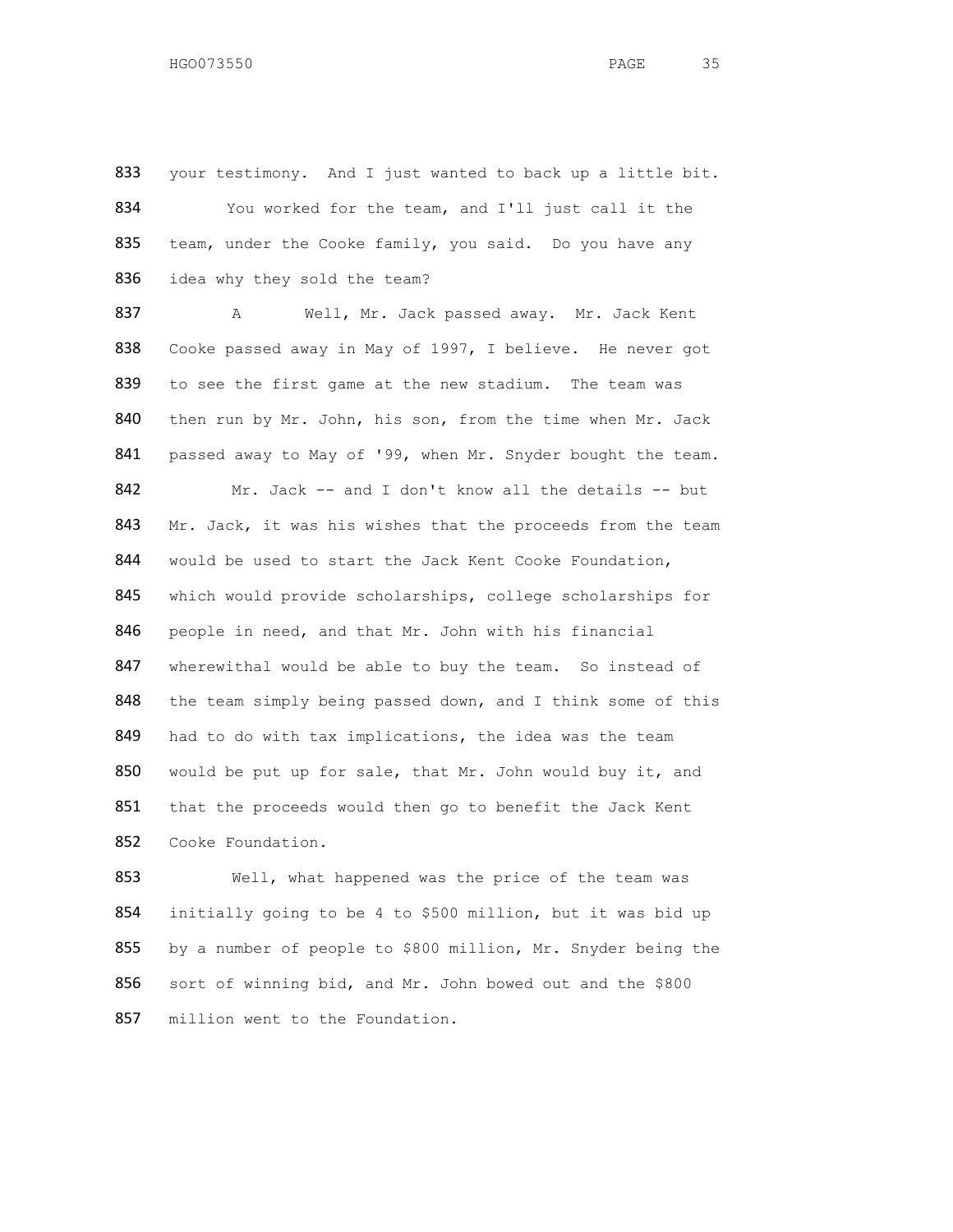858 Q And just for clarification, Mr. John is Jack 859 Kent Cooke's son? 860 A Correct. 861 Q Okay. And is the Jack Kent Cooke Foundation 862 still -- do you have any awareness of its existence today? 863 A It still exists, absolutely. 864 Q You talked a little bit with my colleague 865 about the two sort of places -- you know, offices for the 866 Redskins, one being FedEx Field and the other Redskins Park 867 which is in Ashburn, correct? 868 A Yes, ma'am. 869 Q Did you ever have a desk in Ashburn at any 870 point? A permanent desk? 871 A No. 872 Q Thank you. Is there still an Ashburn 873 location? 874 A Yes, ma'am. 875 Q Okay. You were talking about the inner 876 circle. And just because it's hard to hear and folks are 877 wearing masks, you said Karl Schreiber. And I want to make 878 sure he's the -- Mr. Snyder's chief of staff; is that 879 right? 880 A I don't know what his exact title is. 881 Q Okay. 882 A But that's the way we referred to him.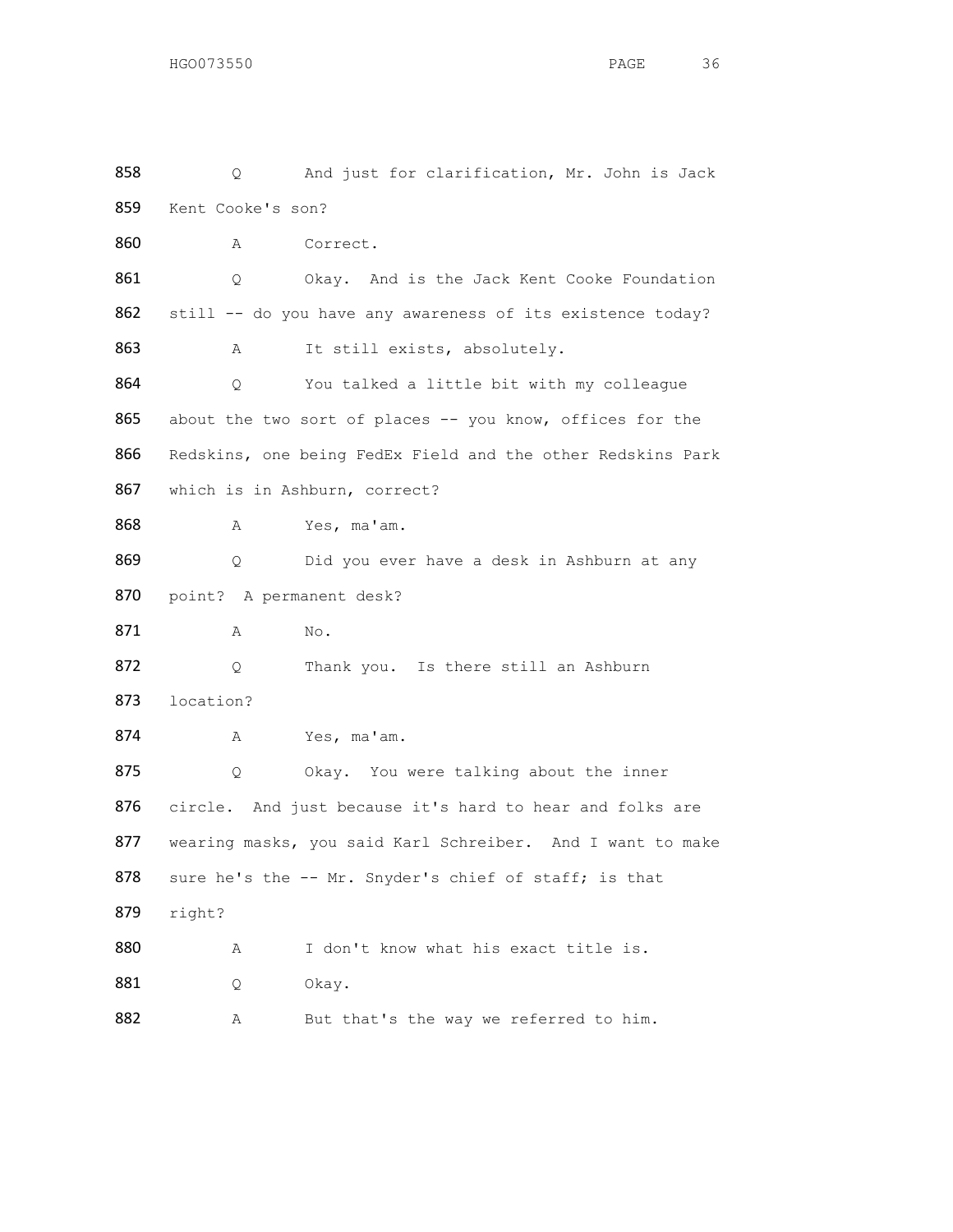| 883 | Q.                       | And Dave Donovan. And you said for a period                 |
|-----|--------------------------|-------------------------------------------------------------|
| 884 |                          | of time he was the team's general counsel; is that correct? |
| 885 | Α                        | Yes, ma'am.                                                 |
| 886 | Q                        | Who is the current GC, do you know?                         |
| 887 | Α                        | I do not know.                                              |
| 888 | Q                        | Do you know who it was when you left the                    |
| 889 |                          | team? It's okay if you don't.                               |
| 890 | Α                        | I believe Will Rawson.                                      |
| 891 | Q.                       | And then Larry Michael we talked about.                     |
| 892 |                          | Bruce Allen you said was the GM and then became president,  |
| 893 | correct?                 |                                                             |
| 894 | Α                        | Yes, ma'am.                                                 |
| 895 | Q                        | Nico Foris, I didn't hear who he was or is.                 |
| 896 | Α                        | His last name is spelled F-O-R-I-S, and he                  |
| 897 |                          | was the CFO for a period of time.                           |
| 898 | Q                        | Okay. That's what I thought you said.<br>And                |
| 899 |                          | then Karl Swanson, you said in the early 2000s, and he was  |
| 900 |                          | the head of communications, correct?                        |
| 901 | Α                        | Yes, ma'am.                                                 |
| 902 | Q                        | Anyone else you can think of that flowed in                 |
| 903 | or out that I'm missing? |                                                             |
| 904 | Α                        | Not that I can think of, no.                                |
| 905 | Q                        | Okay.                                                       |
| 906 |                          | I think that's all the questions I have.                    |
| 907 |                          | Thank you again for your time.                              |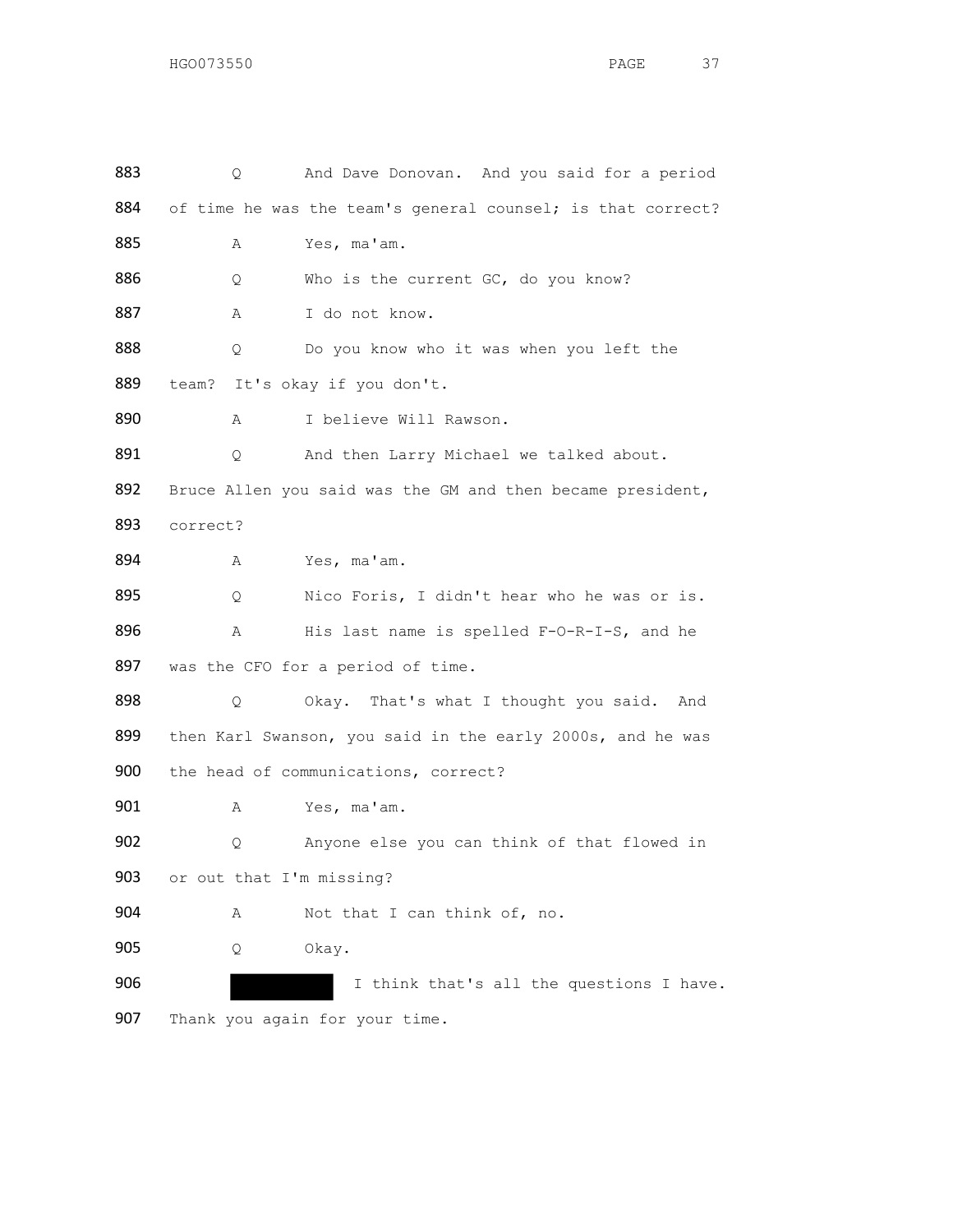908 The Witness. Thank you. 909 **It is 10:31, back on the record.** 910 BY . 911 Q Mr. Friedman, I had a couple of follow-up 912 questions from some of the information you shared with us 913 earlier, specifically the program, the new program with 914 cheerleaders or people who looked like cheerleaders but 915 weren't actually cheerleaders. 916 Was there a name of that program? 917 A I believe they were referred to as 918 cheerleader ambassadors. 919 Q Okay. And I believe you had mentioned that 920 the cheerleaders -- not the ambassadors, but the 921 cheerleaders, at one point, when they were required to be 922 in a private skyboxes, that they felt that it was difficult 923 to manage being in the skyboxes when they believed they 924 were supposed to be on the field; is that correct? 925 A Yes, ma'am. 926 Q What did you mean when you said that they 927 felt that it was difficult to manage? What specifically? 928 A Well, for starters, the logistics of getting 929 to and from the field up to the private skyboxes. Like, 930 for instance, a five-minute visit inside a private skybox 931 might require you to be off the field for 45 minutes 932 because of how long it takes to get everywhere.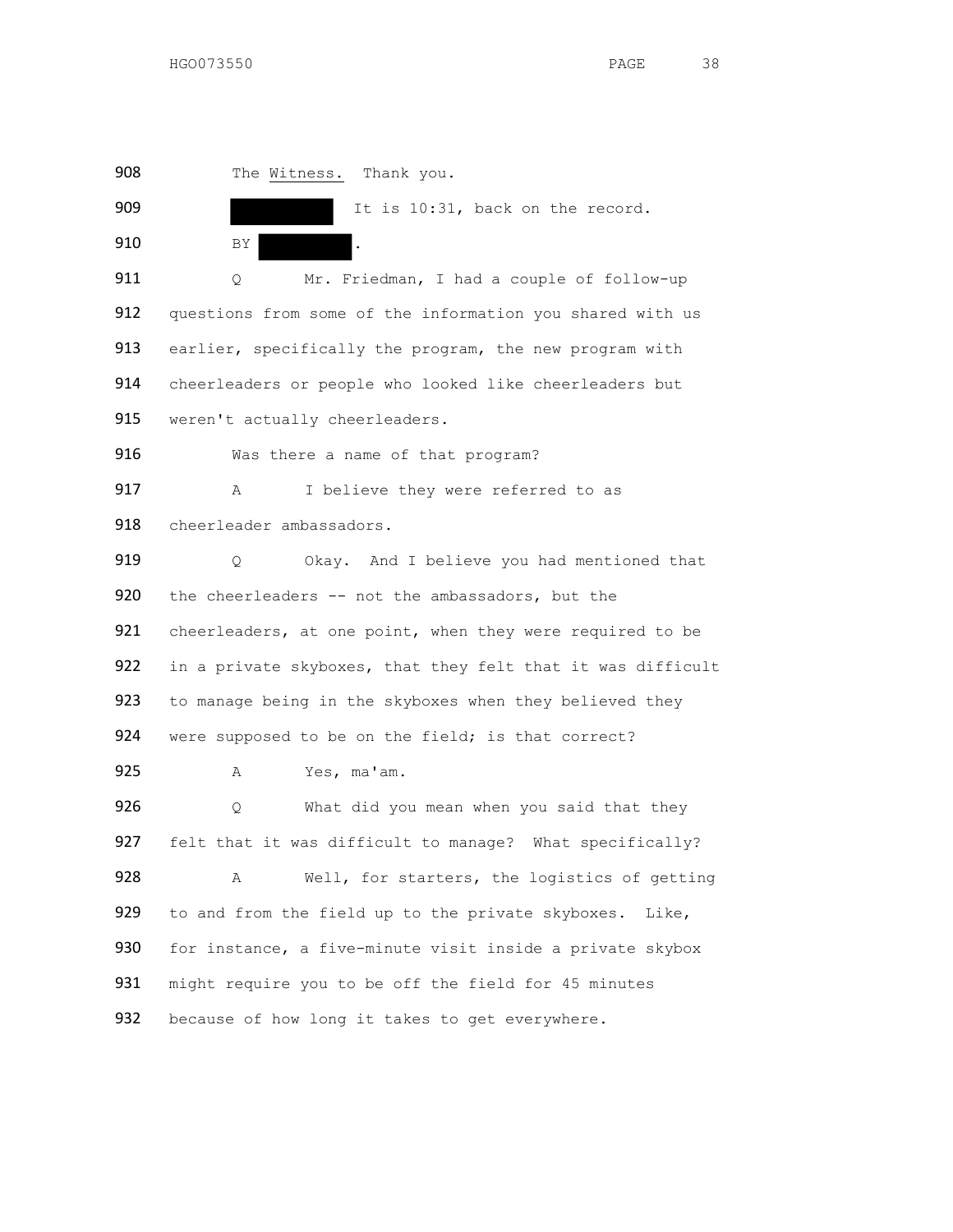933 Q Anything else that comes to mind when you 934 think about what they meant when they said difficult to 935 manage?

936 A Well, I mean, the logistics. But also, I 937 think many of them thought that this was not what they 938 signed up for.

939 Q What do you mean by that? 940 A That being subjected to -- you know, being 941 put in a room with drunk men with very little buffer. Even 942 though there was security escorting them around, that being 943 put in a room with drunk men, the idea of taking pictures 944 of them and entertaining them was just not what they signed 945 up for.

946 Q Do you know if there were ever incidents 947 where the men in those skyboxes behaved inappropriately 948 towards those cheerleaders?

949 A I don't know because I wasn't in there. I 950 think it was more of just an overall sense of being 951 uncomfortable.

952 Q You said that it was not what they signed up 953 for. Did you have any understanding of what the 954 cheerleaders had in fact signed up for?

955 A Well, yes. I think if you would at any point 956 go to the website and read the mission statement, you know, 957 to provide family friendly entertainment and have a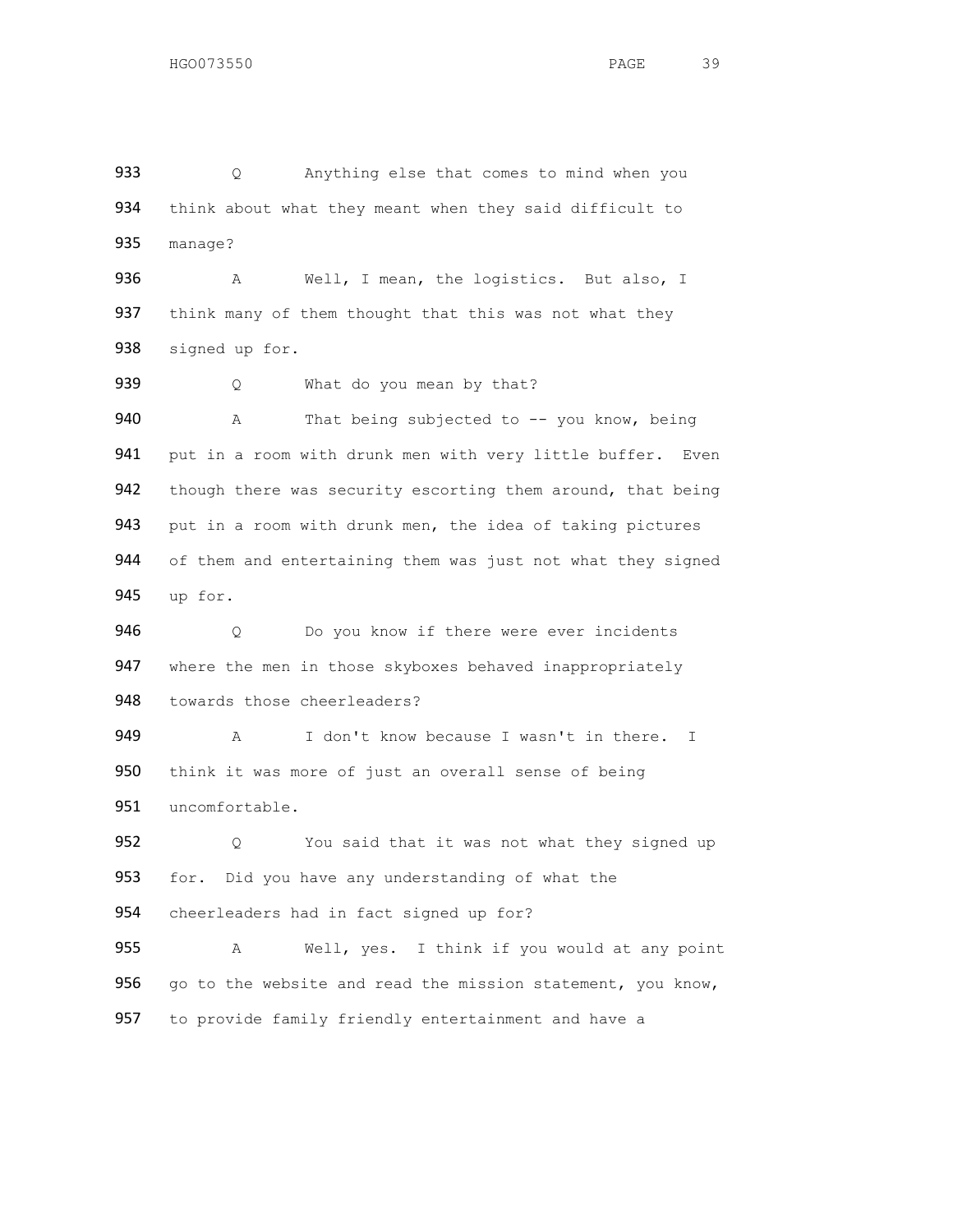958 positive impact on the community. But most cheerleaders 959 will tell you that the thing that matters most about their 960 job is being role models to little girls. And, you know, I 961 think many of them felt like they were being treated like a 962 piece of meat.

963 Q And that's under Dan Snyder's leadership, 964 correct?

965 A Yes, ma'am.

 Q Now, you had also had mentioned that Mr. Snyder would before games sit in a stadium with 968 binoculars. You know the stadium better than anyone. Could Mr. Snyder have seen the cheerleaders practicing, warming up without binoculars?

971 A Yes. But that would be more like from seeing 972 the formations of the cheerleaders based on the distance. 973 And that if you wanted to be able to like really see the 974 individual person up close, that's why you would use 975 binoculars. But you could see the routine.

976 Well, think of yourself just sitting in the stands 977 watching the cheerleaders on the field. You can see the 978 routine, how the lines are in sync. And that's sort of 979 what's neat about watching the dance squad. You can see 980 that without binoculars. You know, the binoculars are to 981 zoom in to, I guess, admire the individual cheerleaders and 982 their bodies.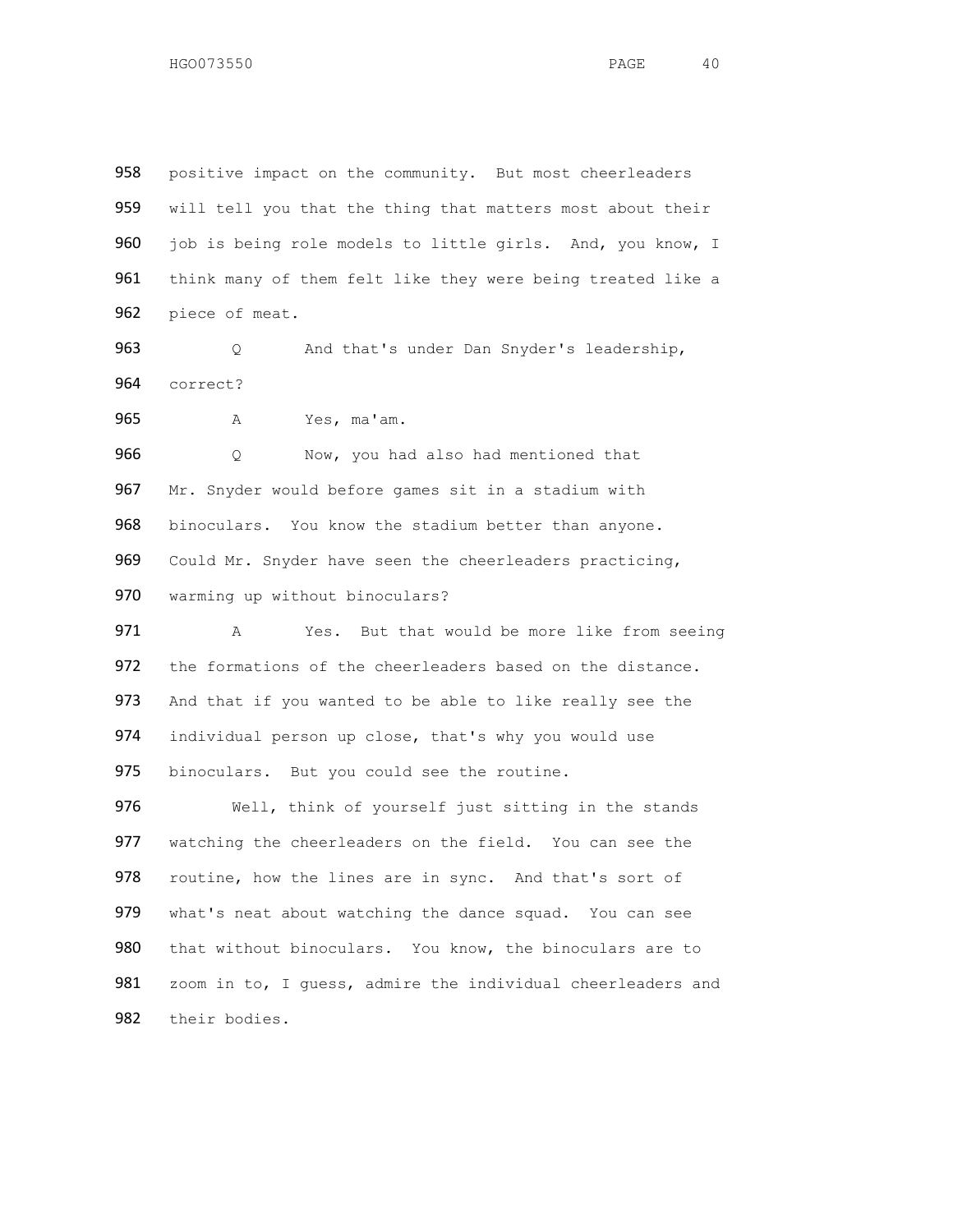983 Q I'd like to ask a few questions about the 984 human resources personnel and department, or lack thereof, 985 within the Washington Commanders.

986 During your 24-year tenure, were there any systems, 987 processes, or procedures in place for employees to raise 988 concerns or complaints about workplace misconduct, to your 989 knowledge?

990 A Other than just calling or emailing an HR 991 staff member, no.

 Q Did you receive, as a manager, any training about any policies that may have existed regarding how to handle complaints regarding workplace misconduct during your employment?

996 A No.

997 Q At any time during your employment, did you 998 have an understanding of what your responsibilities were as 999 a director, a vice president, in how to handle complaints 1000 or concerns of workplace misconduct?

1001 A Can you ask that again?

1002 Q Sure. As a manager, director, or vice 1003 president, did you understand what your responsibilities 1004 were to report complaints or concerns of workplace 1005 misconduct?

1006 A I did not completely understand, no. I would 1007 say that I knew that in certain circumstances, I needed to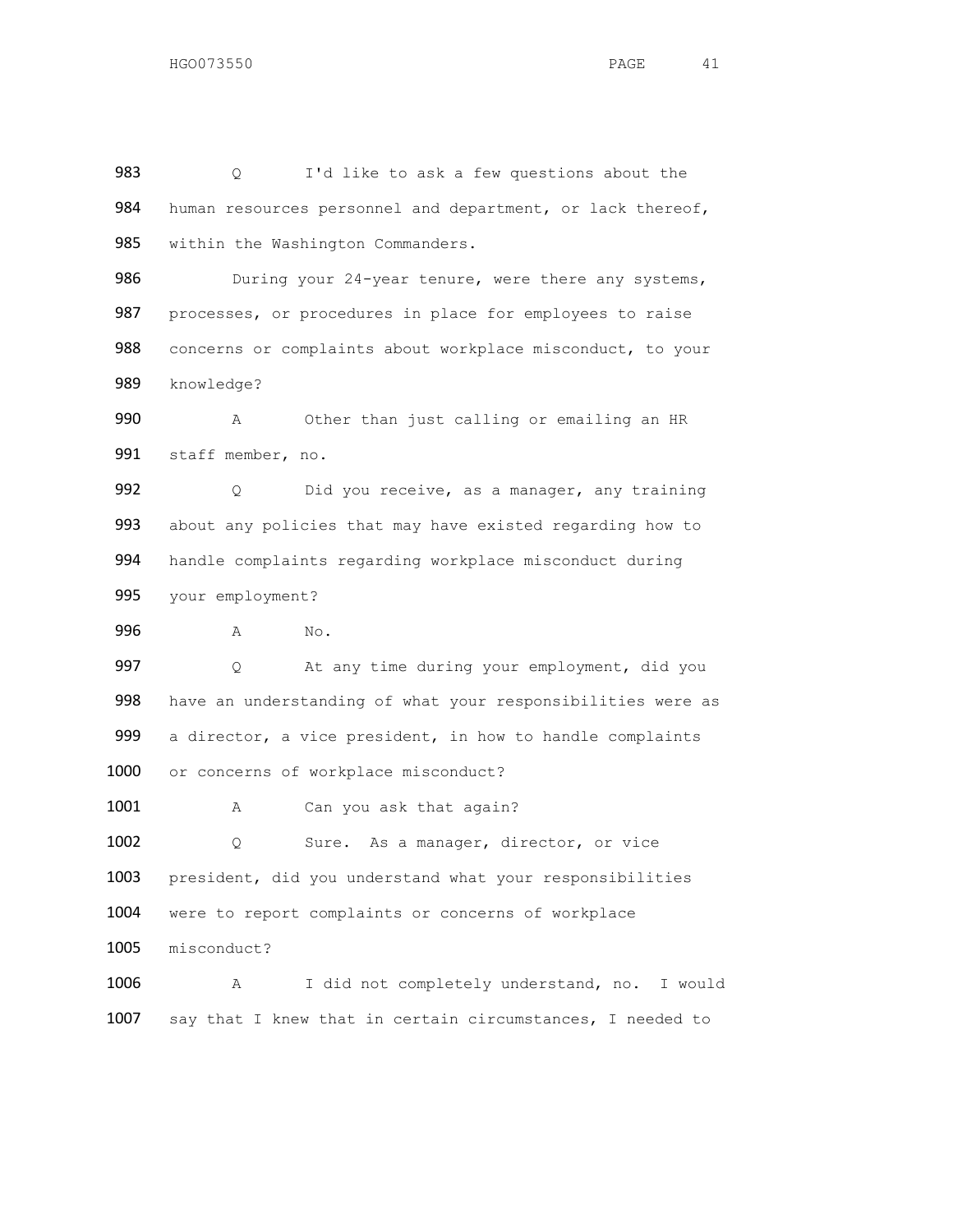1008 pick up the phone and call the person in charge of HR to 1009 report something. But then I also knew that there were 1010 certain circumstances where that would come with some risk, 1011 lack of action, conflict of interest. 1012 Q What do you mean that under certain 1013 circumstances, it would come with some risk? 1014 A Well, depending on who you're reporting and 1015 what you're reporting, you know, if you're reporting 1016 something that -- something that is about your boss or the 1017 owner, then, you know, I was concerned that that could lead 1018 to my termination. 1019 Q Can you explain what you mean when you say 1020 that it depended on who was reporting and what you were 1021 reporting? 1022 A Well, I think, you know, when you talk about 1023 workplace misconduct, something like somebody that's just 1024 showing up to work late repeatedly is a more 1025 straightforward HR topic than, say, sexual harassment. 1026 Q What do you mean when you say 1027 "straightforward"? 1028 A Just easier to resolve and I guess less 1029 combustible, less serious. 1030 Q Why do you feel that reporting workplace 1031 harassment is more combustible or more difficult to 1032 resolve, if that's in fact what you're saying, than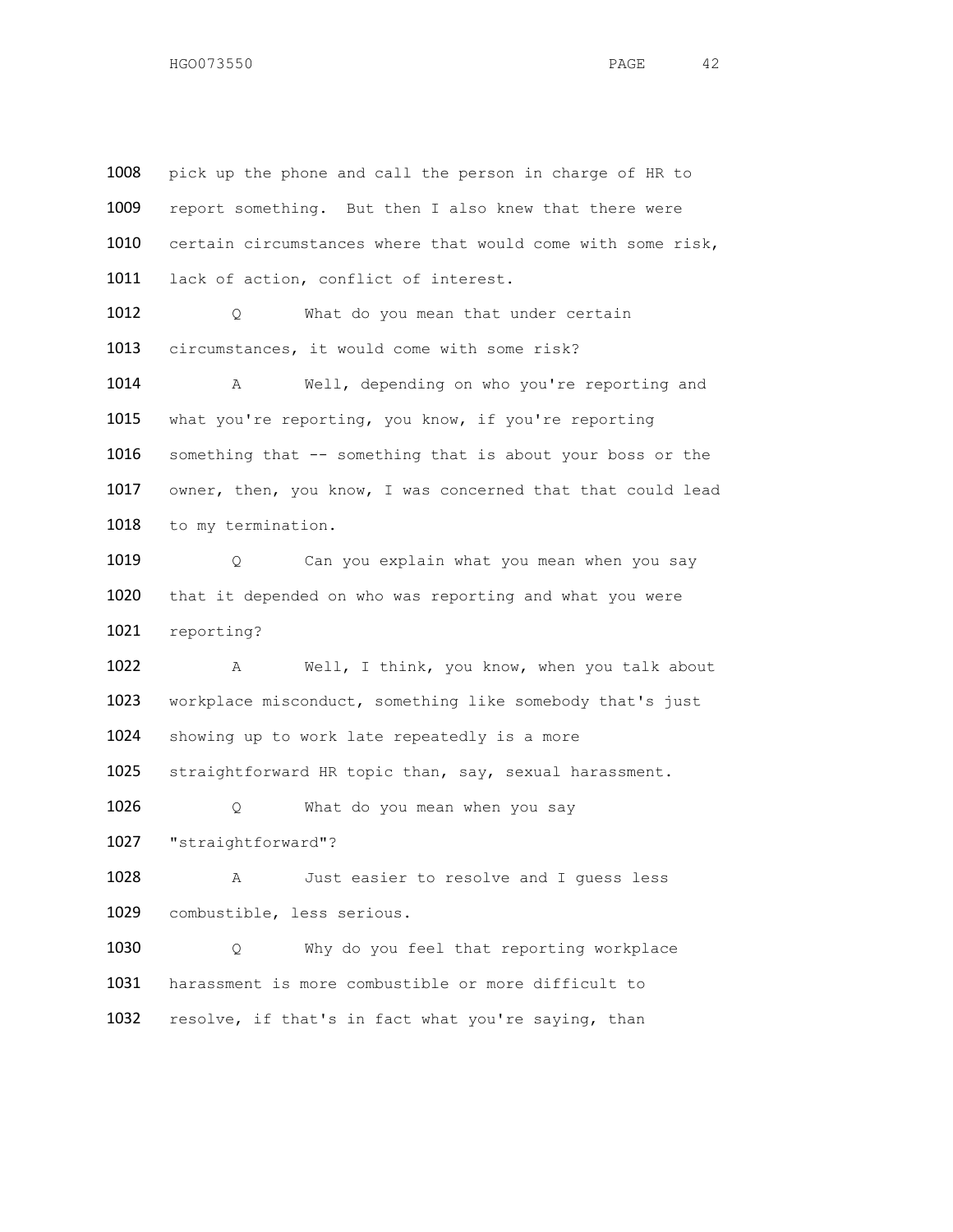something like arriving to work late?

1034 A Well, by example, I had a coworker -- or an employee of mine, Rachel Engleson, come to me to report that Larry Michael had made her feel uncomfortable in a sexual manner. I knew how high up Larry was in the company. Rachel and I discussed the best way to proceed 1039 for probably 30 minutes.

1040 I viewed Larry as a friend. I didn't want him to 1041 lose his job; I just wanted him to stop doing what he was doing. So I picked up the phone and called him and told him to do so, and he ultimately said okay. And this was 1044 also a way in that particular case that I made sure it got addressed, because at that time our HR department was one 25-year-old person who did not have a lot of authority in the company.

 Q I want to talk more about the experience with Rachel Engleson and Larry Michael. But before I get to that, I want to follow up on what you had said about it depends on who's reporting and what you're reporting with sexual harassment perhaps being more difficult than other types of conduct.

 You just mentioned that at the time when Rachel Engleson brought these concerns to your attention, that there was one 25-year-old in the HR department. Can you describe for me what the HR department consisted of during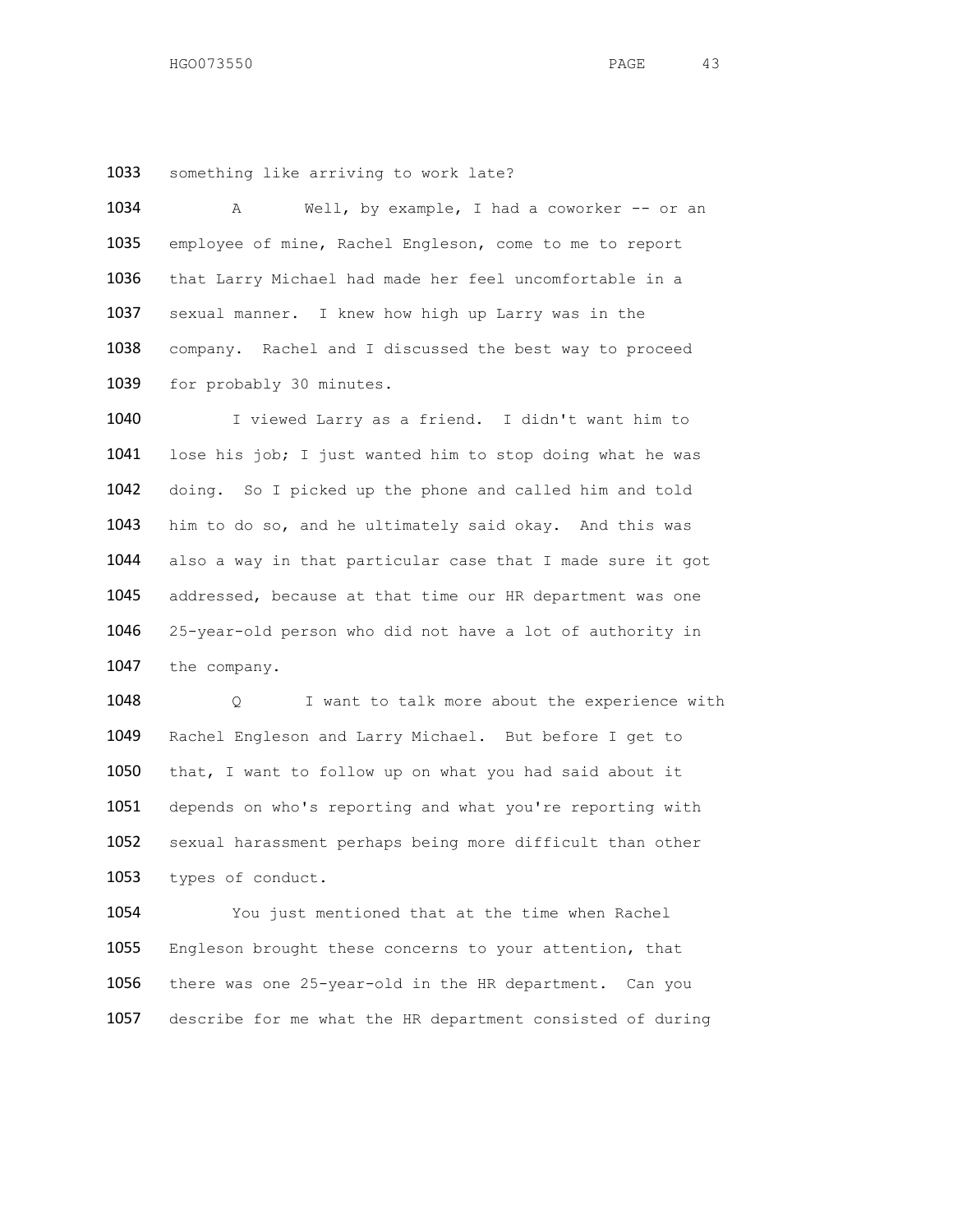| 1058 | your employment? Could you walk me through the evolution   |
|------|------------------------------------------------------------|
| 1059 | of the HR, how many employees, et cetera?                  |
| 1060 | It was never more than two, and we never had<br>Α          |
| 1061 | a VP. It was always director or lower.                     |
| 1062 | What's the significance of not having a VP in<br>Q.        |
| 1063 | that department?                                           |
| 1064 | Well, that you're almost assured to be<br>Α                |
| 1065 | dealing with a midlevel or junior person.                  |
| 1066 | How many employees worked there in the<br>Q.               |
| 1067 | Commanders' workforce, to your knowledge, at the time when |
| 1068 | there were two HR employees?                               |
| 1069 | About 200.<br>Α                                            |
| 1070 | Is that between both locations?<br>Q                       |
| 1071 | Yes, ma'am. And that does not include the<br>Α             |
| 1072 | football players and coaches. Talking about business       |
| 1073 | staff.                                                     |
| 1074 | So the two HR employees were responsible for<br>Q          |
| 1075 | the 200 employees. Were they also responsible for coaches  |
| 1076 | and players, to your knowledge?                            |
| 1077 | I don't know the answer to that.<br>Α                      |
| 1078 | But just to be clear, they were in fact<br>Q               |
| 1079 | responsible for the 200 employees across the workforce?    |
| 1080 | Yes, ma'am.<br>Α                                           |
| 1081 | Under Mr. Snyder's leadership, could he have<br>Q          |
| 1082 | made one of the HR employees a VP?                         |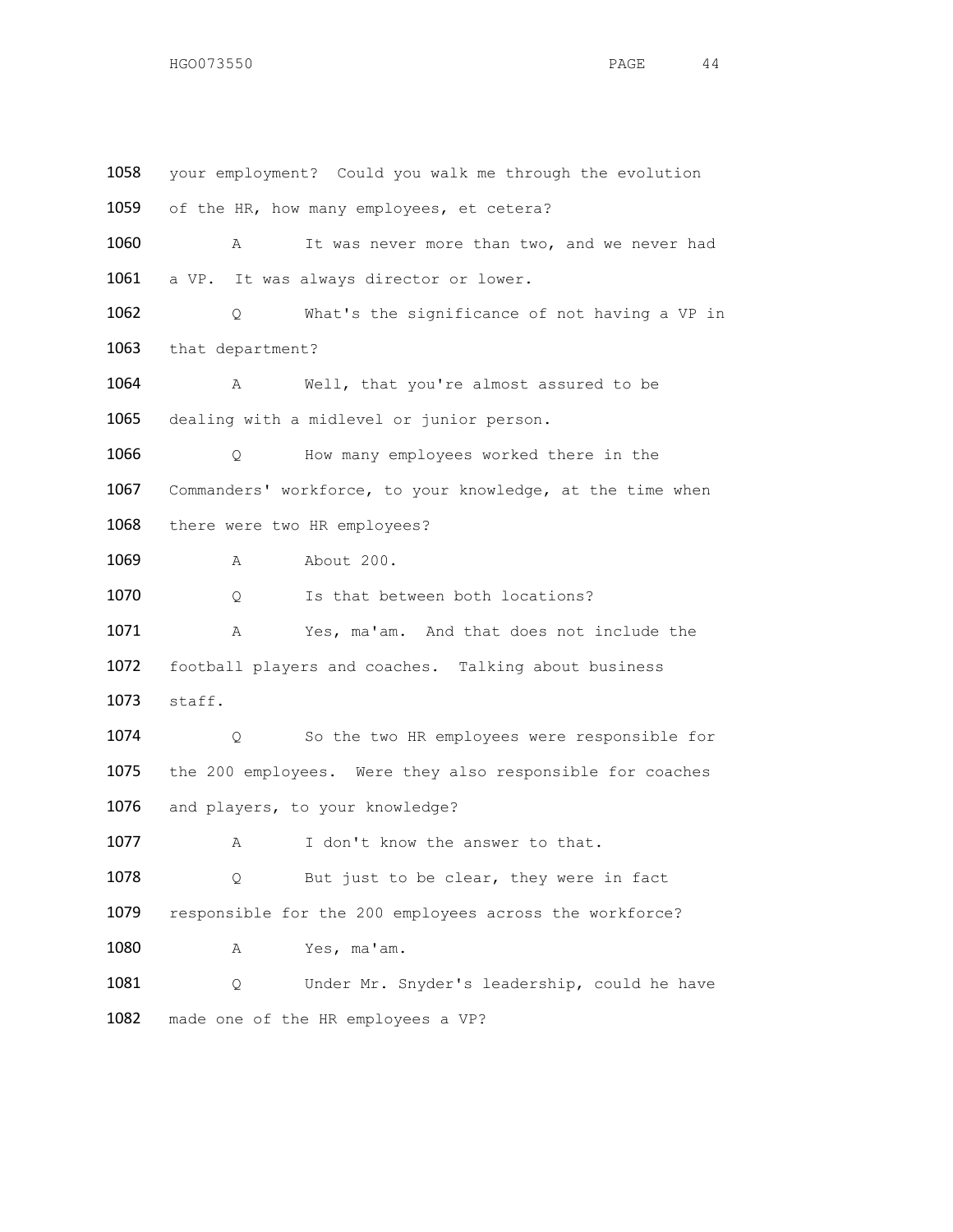| 1083 | Α                | Yes.                                                          |
|------|------------------|---------------------------------------------------------------|
| 1084 | Q.               | Do you know if there were ever suggestions or                 |
| 1085 |                  | recommendations that that be made?                            |
| 1086 | Α                | Yes. Excuse me. That specific, to make a VP                   |
| 1087 |                  | in HR? I don't know if that specific recommendation was       |
| 1088 |                  | made, but there were recommendations made to expand the       |
| 1089 |                  | department either to make it have more staff, more            |
| 1090 |                  | authority, more visibility.                                   |
| 1091 | Q.               | Do you recall when those recommendations were                 |
| 1092 | made or by whom? |                                                               |
| 1093 | Α                | On a regular basis by countless staff.                        |
| 1094 |                  | Almost in -- it was almost like a running joke at the team.   |
| 1095 | Q.               | What was the running joke?                                    |
| 1096 | Α                | We'd call our HR department if we had one.                    |
| 1097 | Q                | How long did that joke exist, to your                         |
| 1098 | knowledge?       |                                                               |
| 1099 | Α                | The whole time.                                               |
| 1100 | Q.               | Under Mr. Snyder's leadership?                                |
| 1101 | Α                | Correct. And to be clear, HR -- the HR                        |
| 1102 |                  | department was small under Cooke's leadership as well.<br>But |
| 1103 |                  | it wasn't nearly as, in hindsight, needed as much during      |
| 1104 |                  | Cooke's leadership as it was during Snyder's.                 |
| 1105 | Q                | What do you mean by that?                                     |
| 1106 | Α                | Well, you know, when the team changed hands,                  |
| 1107 |                  | I think I said earlier that there was a new-found emphasis    |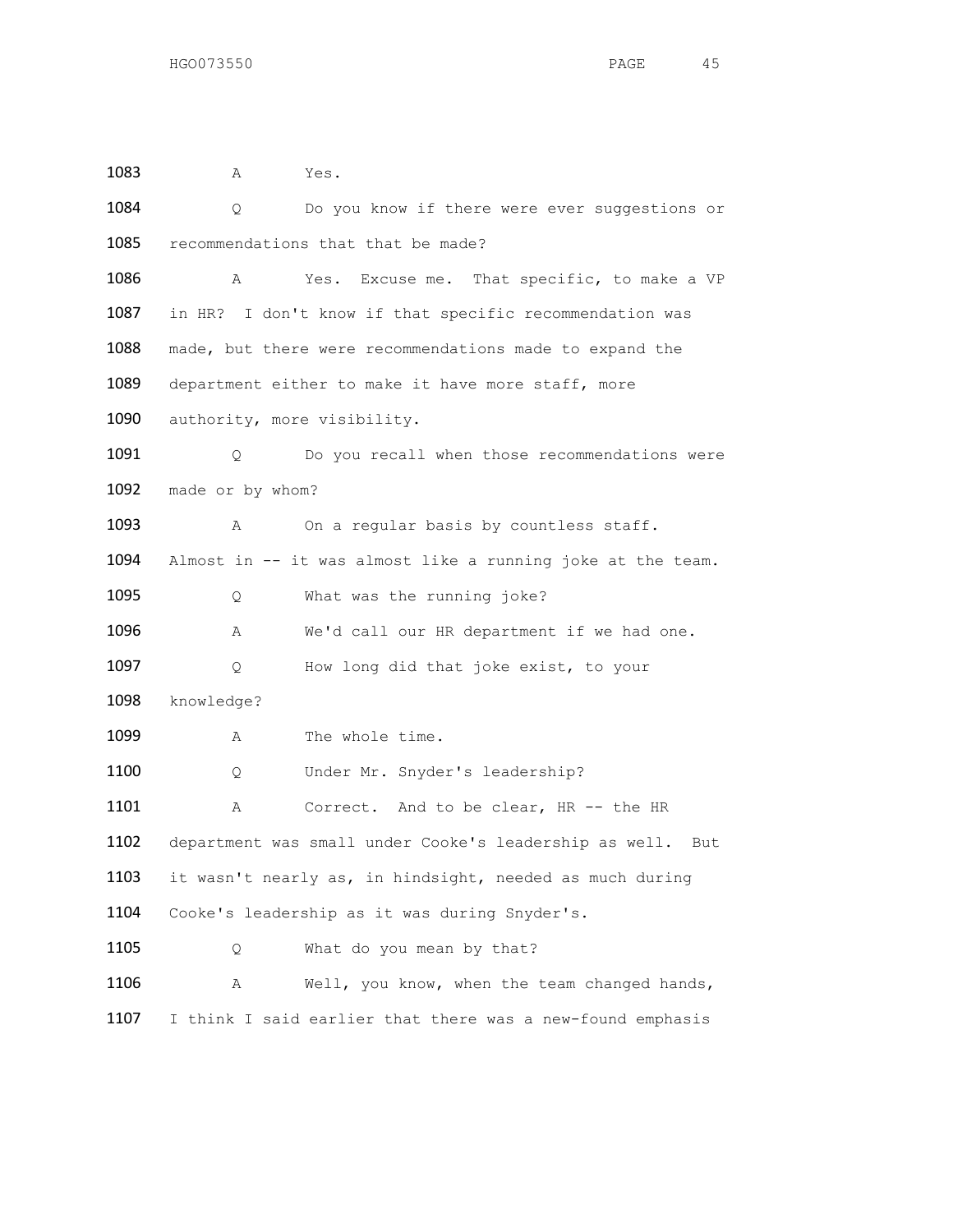1108 on quantity over quality, volume. But in addition to that, 1109 there was just a different mentality about drinking, sex, 1110 partying.

1111 At one point I was instructed to have a fridge in my 1112 office full of beer so that when I was showing clients 1113 around during the workday, I could offer them beer to 1114 loosen them up, to hopefully loosen their wallet up. 1115 Things like that. Just much more of a -- you know, almost 1116 like a frat house, where an HR department -- a fully 1117 staffed HR department would have been very useful. 1118 Q Can you tell me a little bit more about how 1119 the mentality changed around drinking, outside of the 1120 example you mentioned about having this fridge in your 1121 office? 1122 A Well, like if you went into a meeting room, 1123 there would be, you know, like beer or even hard liquor 1124 there. 1125 Q Would people drink the beer or hard liquor 1126 during the meetings? 1127 A Yes. 1128 Q At any of these meetings, were executives 1129 present? 1130 A Yes.

1131 Q Was Mr. Snyder ever present at any of these 1132 meetings?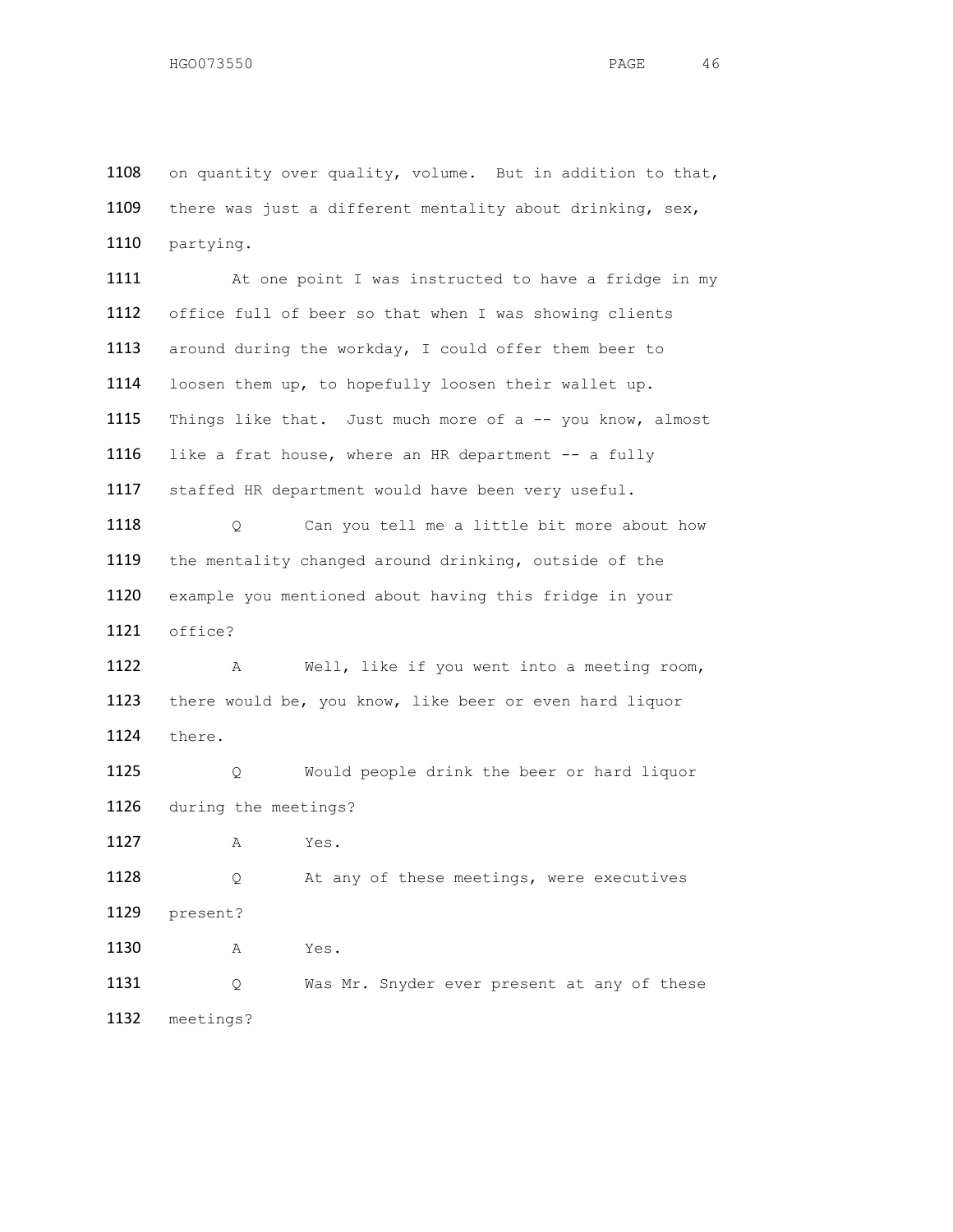| 1133 | Α                     | Yes.                                                       |
|------|-----------------------|------------------------------------------------------------|
| 1134 | Q                     | Were the executives themselves drinking the                |
| 1135 | beer or hard liquor?  |                                                            |
| 1136 | Α                     | At times, yes.                                             |
| 1137 | Q                     | Did you ever see Mr. Snyder himself drink                  |
| 1138 | beer or hard liquor?  |                                                            |
| 1139 | Α                     | I'm not 100 percent sure.                                  |
| 1140 | Q.                    | Outside of these meetings where -- strike                  |
| 1141 | that.                 |                                                            |
| 1142 |                       | In the meetings where executives were drinking beer        |
| 1143 |                       | and hard liquor, were there other nonexecutive employees   |
| 1144 |                       | who were also drinking in these meetings?                  |
| 1145 | Α                     | Well, I was in some of those meetings, but I               |
| 1146 |                       | -- you know, I struggled with that for a long time and     |
| 1147 |                       | would always do my best to just resist that. But I don't   |
| 1148 |                       | remember if I actually drank on the job. As a practice, I  |
| 1149 |                       | did not drink on the job. But to say that I never, ever    |
| 1150 | did it, I don't know. |                                                            |
| 1151 | Q                     | Did you ever feel pressured to participate in              |
| 1152 |                       | drinking the beer or hard liquor alongside the executives? |
| 1153 | Α                     | Yes.                                                       |
| 1154 | Q                     | What do you mean by that?                                  |
| 1155 | Α                     | Just general peer pressure. You know, one                  |
| 1156 |                       | time that's most memorable to me is on a company trip to   |
| 1157 |                       | Aspen, Colorado, I was peer pressured by the owner.        |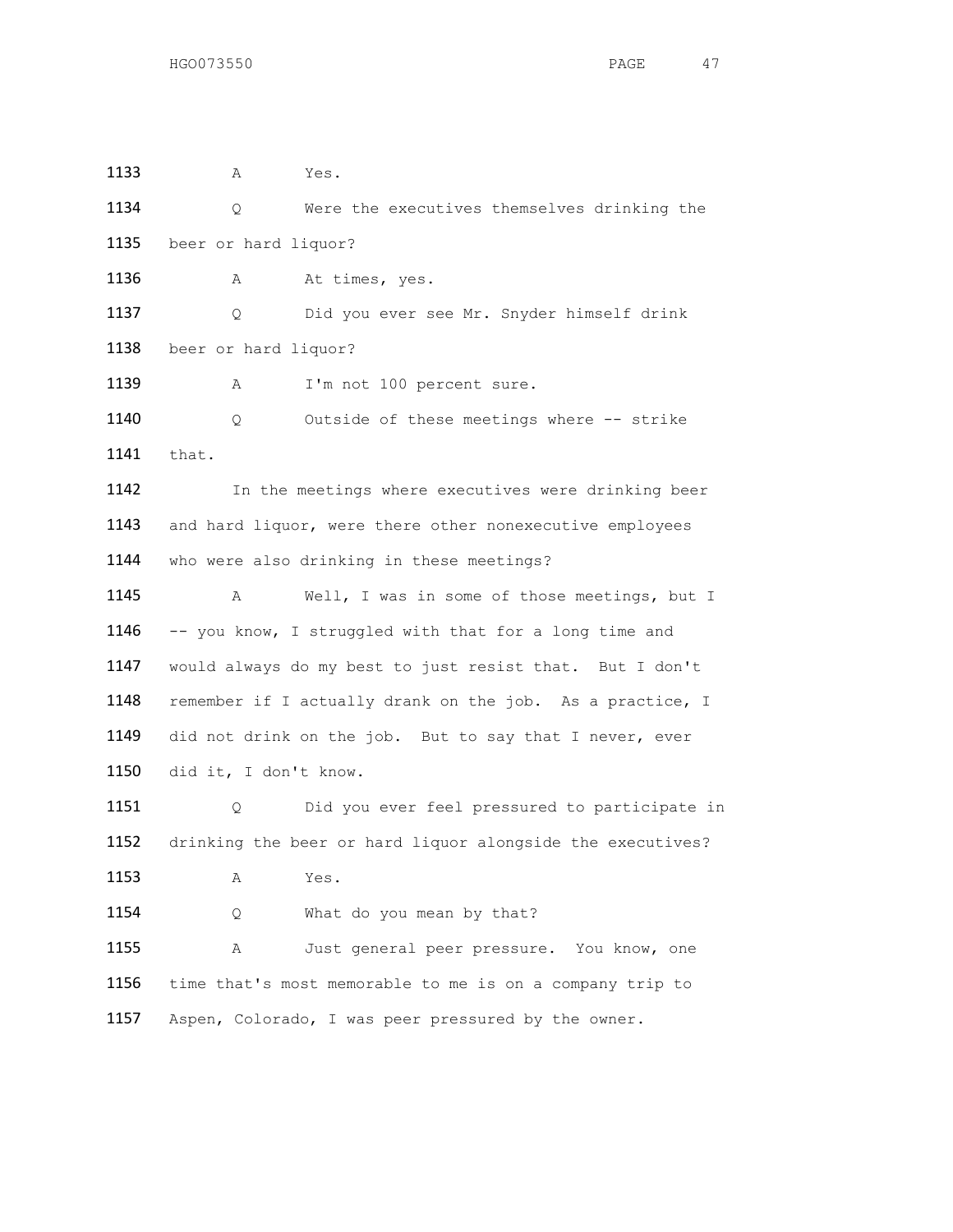1158 Q Owner being Mr. Snyder? A Yes. To drink something either called a Fat Tire or a Flat Tire, I'm not sure which one it is, and I 1161 ended up getting pretty sick. Q This company trip to Aspen, where did it take place specifically? A In Aspen, Colorado, at Mr. Snyder's winter home there. Q Were there other employees present? A Yes. 1168 0 Approximately how many employees would you say were present? A Fifteen to 20. 1171 Q What was the purpose of this trip? 1172 A It was -- I thought it was employee appreciation. Q Was Mr. Snyder drinking at that company trip? A Yes. Q Were other employees drinking as well? A Yes. 1178 Q Do you know whether there were any complaints or concerns that were raised as a result of that trip to Aspen regarding workplace misconduct? A In the immediate aftermath? No. Though I've heard here recently some things that might have happened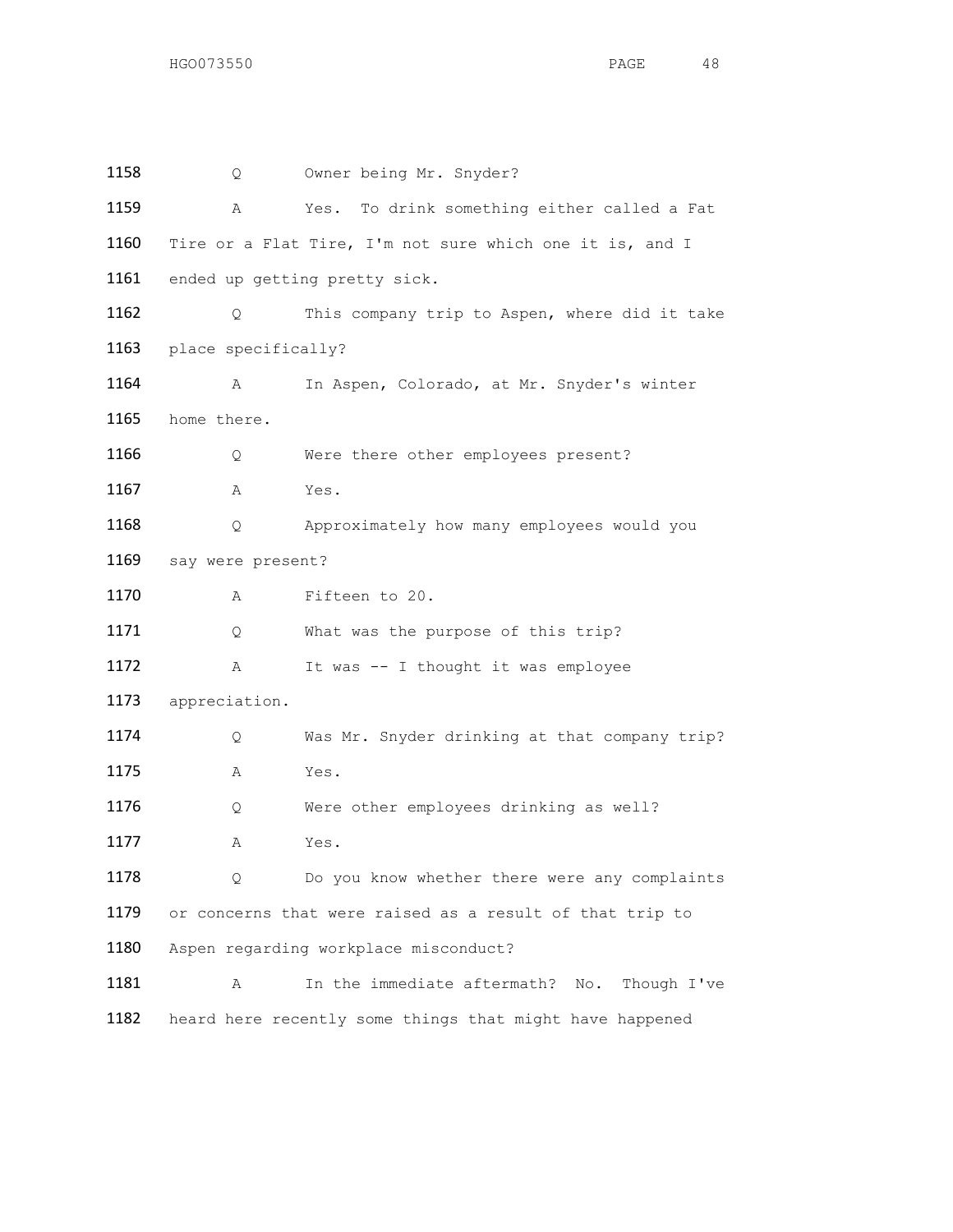1183 there while I was asleep in my room.

| 1184 | Q                   | What did you hear?                                          |
|------|---------------------|-------------------------------------------------------------|
| 1185 | Α                   | That there may have been prostitutes while                  |
| 1186 |                     | other employees were told to stay in the basement. But,     |
| 1187 |                     | again, I -- that whole trip, the peer pressure to drink     |
| 1188 |                     | happened almost at the very beginning of that trip. And     |
| 1189 |                     | the trip was only like two or three days and, you know, I   |
| 1190 |                     | just -- I just couldn't wait to get home because I just     |
| 1191 |                     | wanted to be away from that. And I spent as much time as    |
| 1192 |                     | sort of socially allowable in my room.                      |
| 1193 | Q.                  | What do you mean by as socially allowable?                  |
| 1194 | Α                   | Well, I had to show up for the team dinner,                 |
| 1195 | the team breakfast. |                                                             |
| 1196 | Q                   | Did you ever raise any concerns about that                  |
| 1197 |                     | experience and being pressured to drink with human          |
| 1198 | resources?          |                                                             |
| 1199 | Α                   | No.                                                         |
| 1200 | Q.                  | Why not?                                                    |
| 1201 | А                   | I didn't want to have my standing as an                     |
| 1202 |                     | employee on the rise harmed.                                |
| 1203 | Q.                  | So in your view, raising a concern or a                     |
| 1204 |                     | complaint would have impacted your standing in the company? |
| 1205 | Α                   | Absolutely.                                                 |
| 1206 | Q                   | Why do you believe that?                                    |
| 1207 | Α                   | Well, because the culture of the company sort               |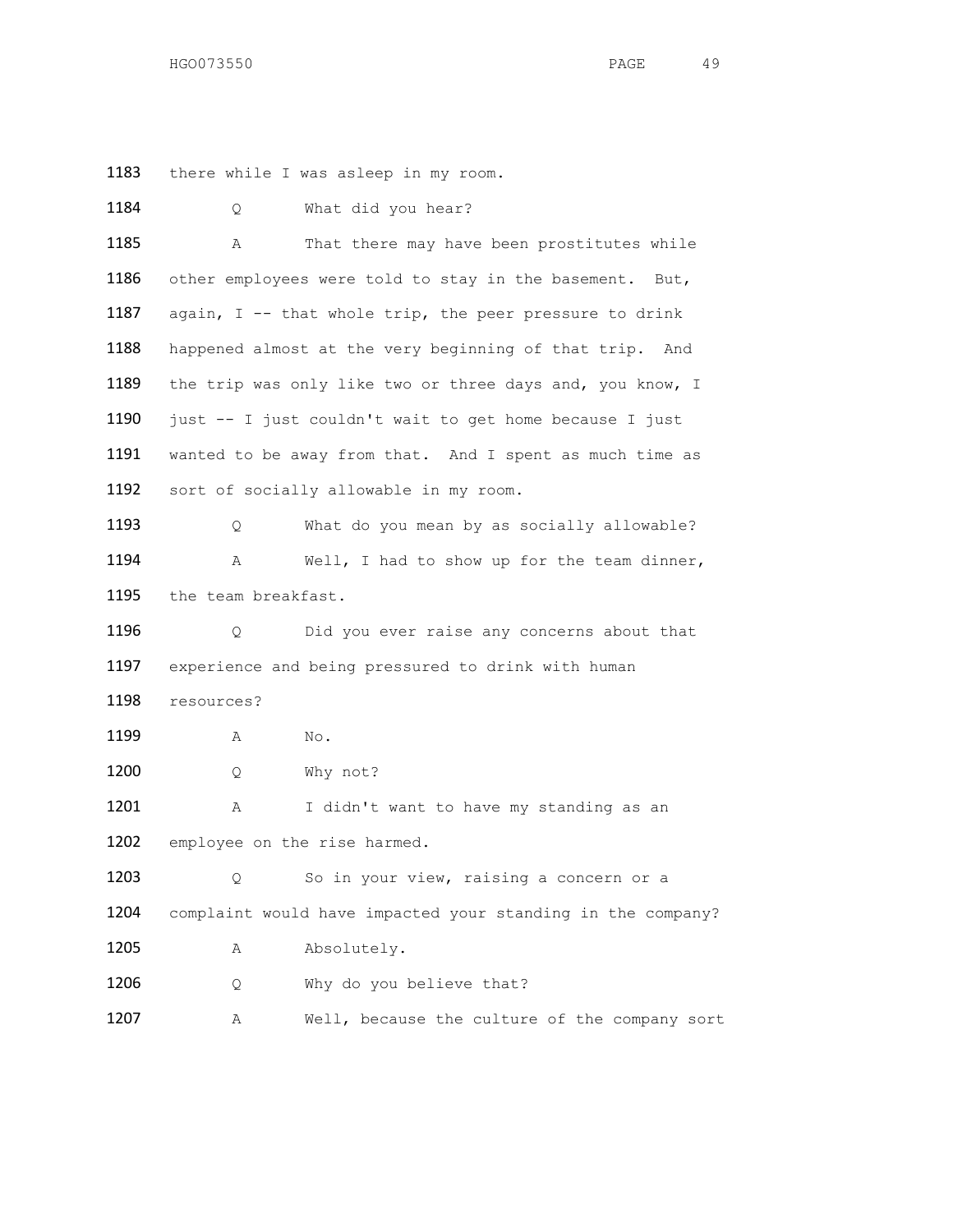of glorified drinking and womanizing.

| 1209 | And I want to come back to that, but it<br>Q                |
|------|-------------------------------------------------------------|
| 1210 | reminds me of what you said about the mentality of the      |
| 1211 | company being about sex. What did you mean when you said    |
| 1212 | that?                                                       |
| 1213 | Well, what was the question?<br>Α                           |
| 1214 | I believe you were talking about, under<br>Q                |
| 1215 | Mr. Snyder's leadership, how the environment changed and    |
| 1216 | that there was a mentality about drinking, sex, and         |
| 1217 | partying were your words. When you said sex, what did you   |
| 1218 | mean by that?                                               |
| 1219 | Just always having pretty girls around.<br>Α                |
| 1220 | Who was responsible for that change?<br>Q                   |
| 1221 | I don't know. I can only assume, though,<br>Α               |
| 1222 | that it had to do with Mr. Snyder. Like the idea of let's   |
| 1223 | hire someone on to the staff because she's hot would have   |
| 1224 | never happened under the Cookes. It was pure just hire the  |
| 1225 | best person. I don't care what they look like. We're        |
| 1226 | trying to win a Super Bowl here, not a beauty pageant.      |
| 1227 | But, you know, that changed when Mr. Snyder took over.      |
| 1228 | Did you ever hear any comments like the one<br>Q            |
| 1229 | you just mentioned, let's hire someone because they're hot? |
| 1230 | I don't remember specifically, no. But that<br>Α            |
| 1231 | type of mentality and talk was common.                      |
| 1232 | You also mentioned a moment ago that the<br>Q               |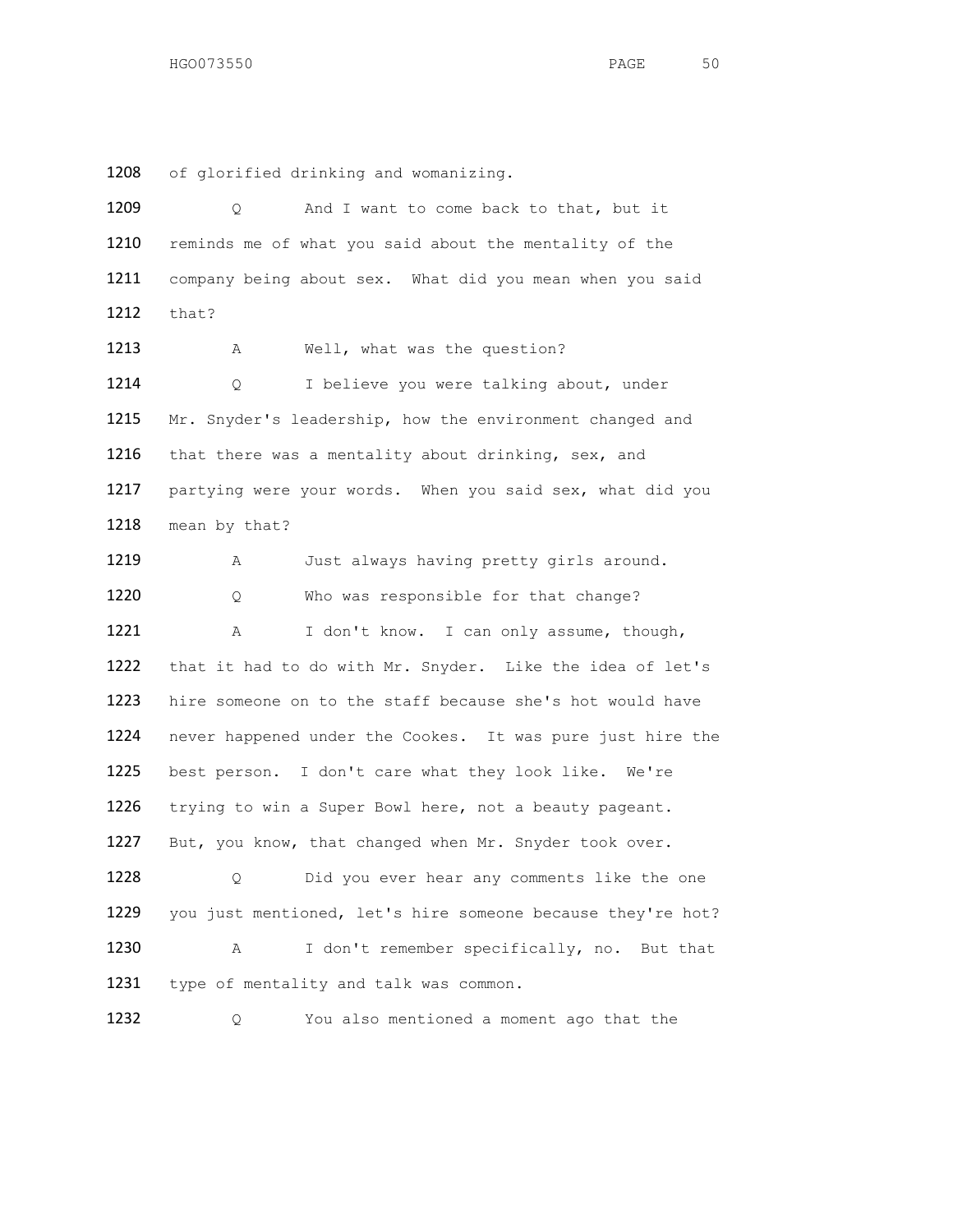1233 company glorified womanizing. What did you mean by that? A Well, going to strip clubs. You know, that was something that happened on the road trips that I didn't -- I didn't do that. You know, I was married. 1237 Q Who would go to strip clubs? A Well, the -- I would hear the -- you know, 1239 when the team traveled, okay, to road games, there would be a certain number of executives that traveled with the team. I was not one of them. I probably went on four or five road trips the whole time I was with the team. And each time it was like, okay, dinner's over, what strip club are we going to? It's just like, I'm going back to my hotel. Q Which executives would be part of these road trips? A Dennis Greene, and taking some of the suite-holders on the trip. And also taking a couple cheerleaders on the trips was pretty common as well. Q Taking them to the strip clubs as well? A I don't know about that, but they would go on the road trips. 1253 Q Which other executives? A Well, I know Dennis, Mitch, Nico would go on 1255 those road trips almost -- for almost every game. Q Did Mr. Snyder ever go on these road trips? A Mr. Snyder went to every game, but he -- I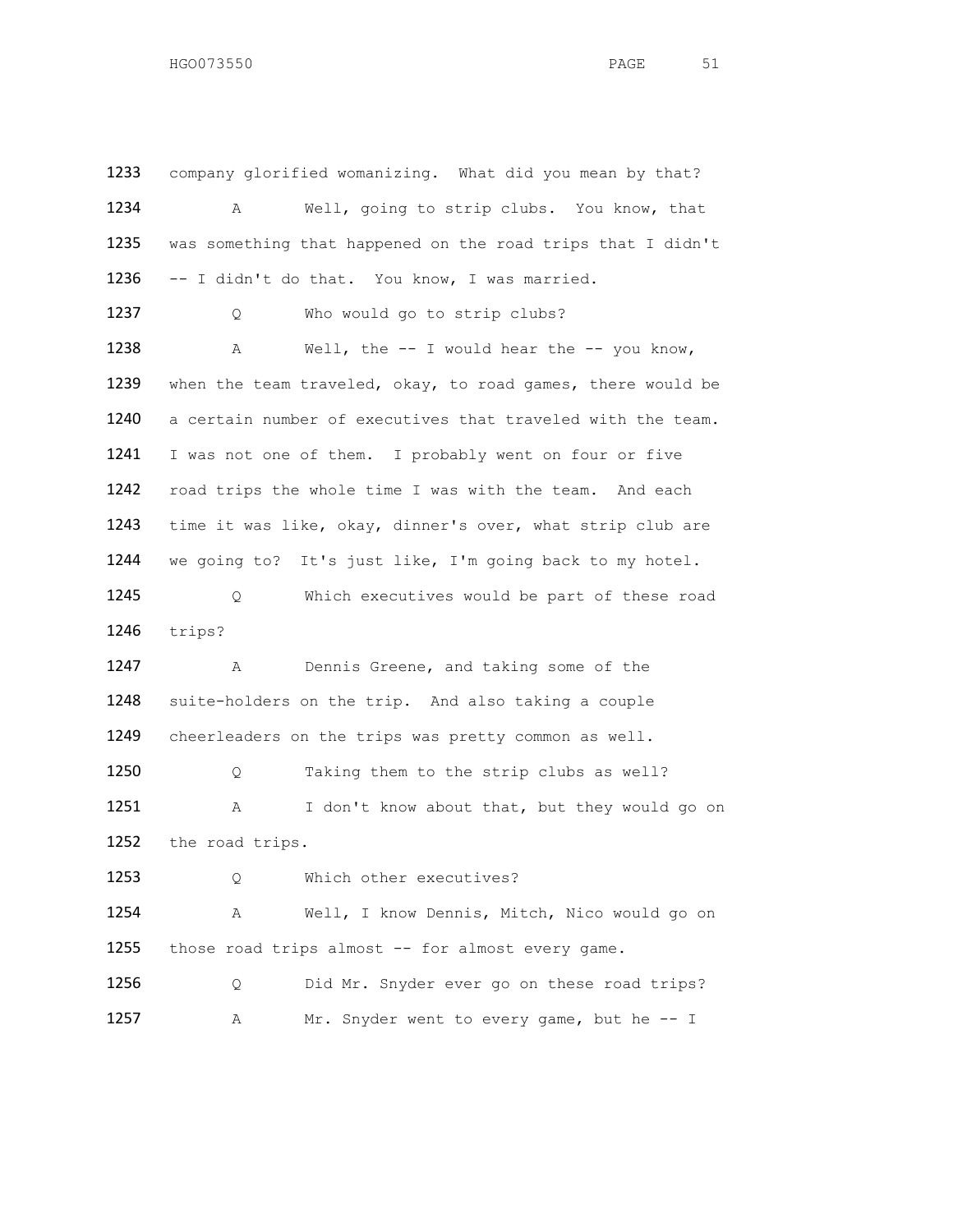1258 believe he traveled separate from the team. And I don't 1259 know that he went out with the executives the Saturday 1260 night before the game. 1261 Q You mentioned Dennis Greene, Mitch Gershman, 1262 Nico Foris. Those are three individuals that you also 1263 mentioned were part of Mr. Snyder's inner circle, correct? 1264 **A** Yes. 1265 Q Are there any other executives that you can 1266 recall who would go on these road trips? 1267 A No. 1268 0 Did cheerleaders have an official role at 1269 away games, to your knowledge? 1270 A No. 1271 Q So do you have any sense of why they would 1272 travel with the team on these road trips? 1273 A To schmooze the suite holders that were being 1274 taken. Now, that wasn't for every road game. And when I 1275 say suite holders that also includes sponsors. There was 1276 usually one game per year where the team would take an 1277 extra plane of the sponsors and a bunch of suite holders, 1278 and cheerleaders would go as well. 1279 The Touchdown Club trip also usually had cheerleaders 1280 on it, and that was an annual trip of about 250 Touchdown 1281 Club members. That was a club run by Dennis Greene that 1282 they took cheerleaders on that trip as well.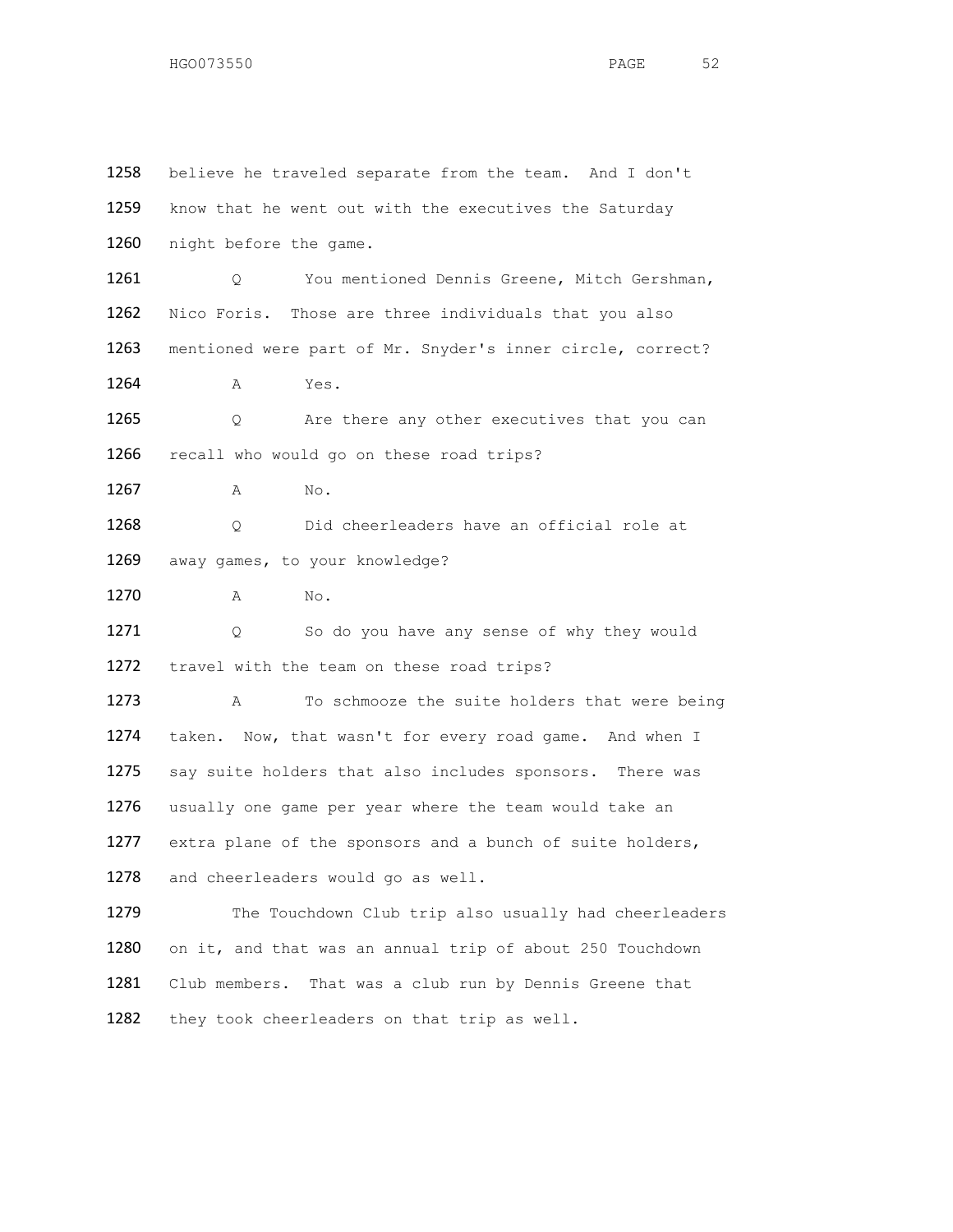1283 Q Is Dennis Greene still employed with the 1284 Commanders? 1285 A No. 1286 Q Do you recall when he separated from the 1287 company? 1288 A He left right when Brian Lafemina came. So I 1289 want to say that would be right at the beginning of the 1290 2018 year, I think. 1291 Q Do you know why Mr. Greene left? 1292 A Well, overlap in positions. Brian wanted to 1293 hire a new head of suites and let Dennis go. 1294 Q When Mr. Greene left, did the team continue 1295 to travel on these road trips and attend strip clubs? 1296 A Here's how I would characterize that. Yes, 1297 the team continued to travel on road trips, of course, but 1298 I think the -- I didn't travel on the trips, so I wasn't 1299 there. But my sense is, is that things started to become a 1300 little bit more professional under Brian's tenure. And not 1301 to jump ahead, Brian only lasted a year, and it was widely 1302 speculated that he was let go because he was aggressively 1303 trying to put a stop to a lot of this nonsense. 1304 Q What nonsense are you referring to? 1305 A Sexual harassment in the workplace, poor 1306 culture in the workplace, a frat house mentality. Brian 1307 worked at the league office for probably 15 years before he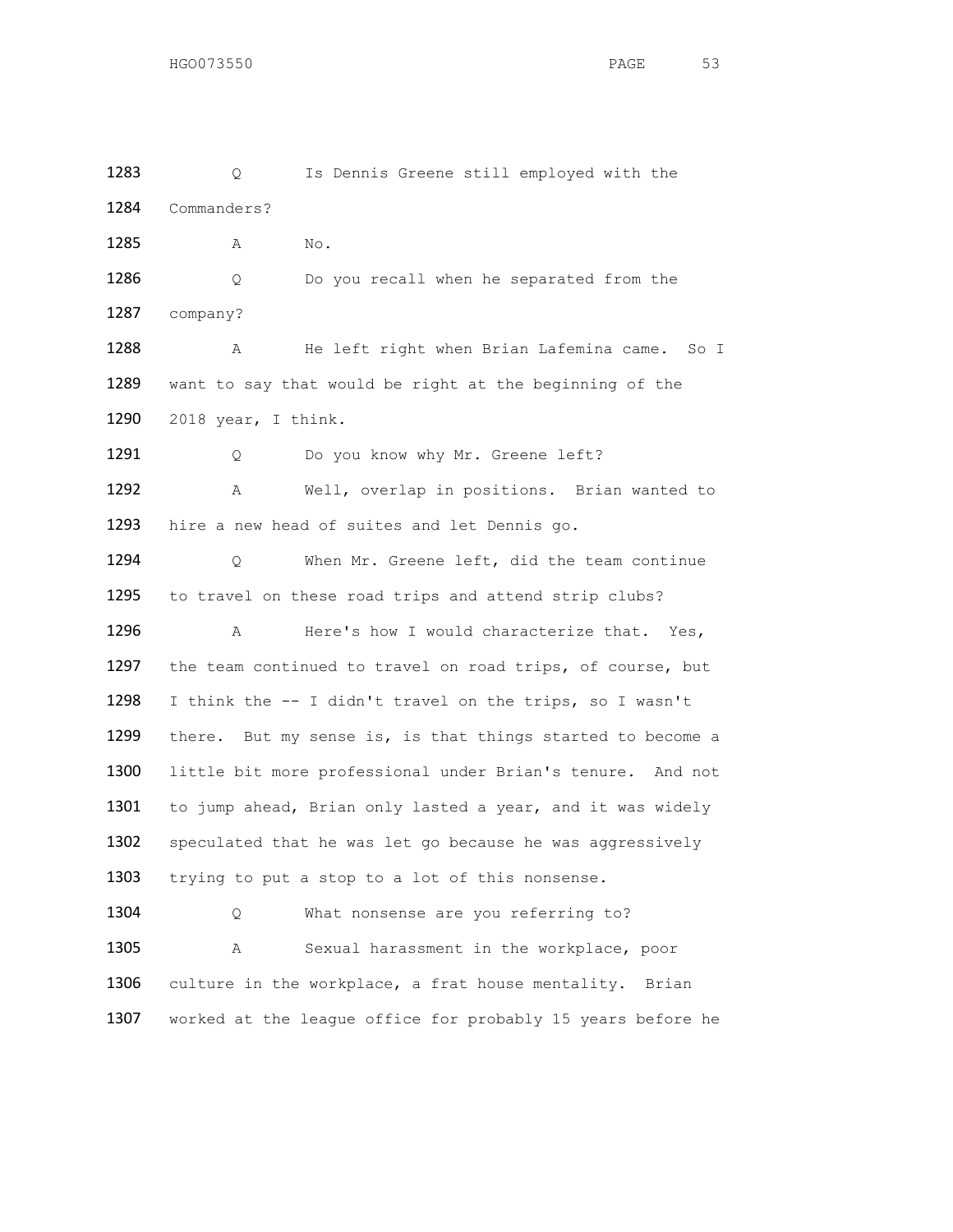| 1308 |                           | came to run the Commanders, a very well-respected          |
|------|---------------------------|------------------------------------------------------------|
| 1309 |                           | executive. So, yeah, a lot of things changed when Brian    |
| 1310 |                           | came, for the better, as it relates to these topics.       |
| 1311 | Q.                        | Who let Mr. Lafemina go from the company?                  |
| 1312 | Α                         | Mr. Snyder.                                                |
| 1313 | Q.                        | So prior to Mr. Lafemina joining the team,                 |
| 1314 |                           | how did you know that the executives were going to strip   |
| 1315 | clubs?                    |                                                            |
| 1316 | Α                         | Just something that was talked about.                      |
| 1317 | Q                         | By whom?                                                   |
| 1318 | Α                         | I would hear Dennis talk about it.<br>Thev                 |
| 1319 |                           | would always talk about one in Tampa. I don't remember the |
| 1320 | name of it.               |                                                            |
| 1321 | Q.                        | Did Mr. Greene have these conversations in                 |
| 1322 | front of other employees? |                                                            |
| 1323 | Α                         | I believe so.                                              |
| 1324 | Q                         | Male and female employees, to your knowledge?              |
| 1325 | Α                         | I don't know.                                              |
| 1326 | Q                         | Would he talk about it openly?                             |
| 1327 | Α                         | It was not something that was hidden.                      |
| 1328 | Q                         | When you said you were instructed to put a                 |
| 1329 |                           | refrigerator in your office full of beer, who instructed   |
| 1330 | you to do that?           |                                                            |
| 1331 | Α                         | Mitch Gershman.                                            |
| 1332 | Q                         | Did you feel like you could have told him no?              |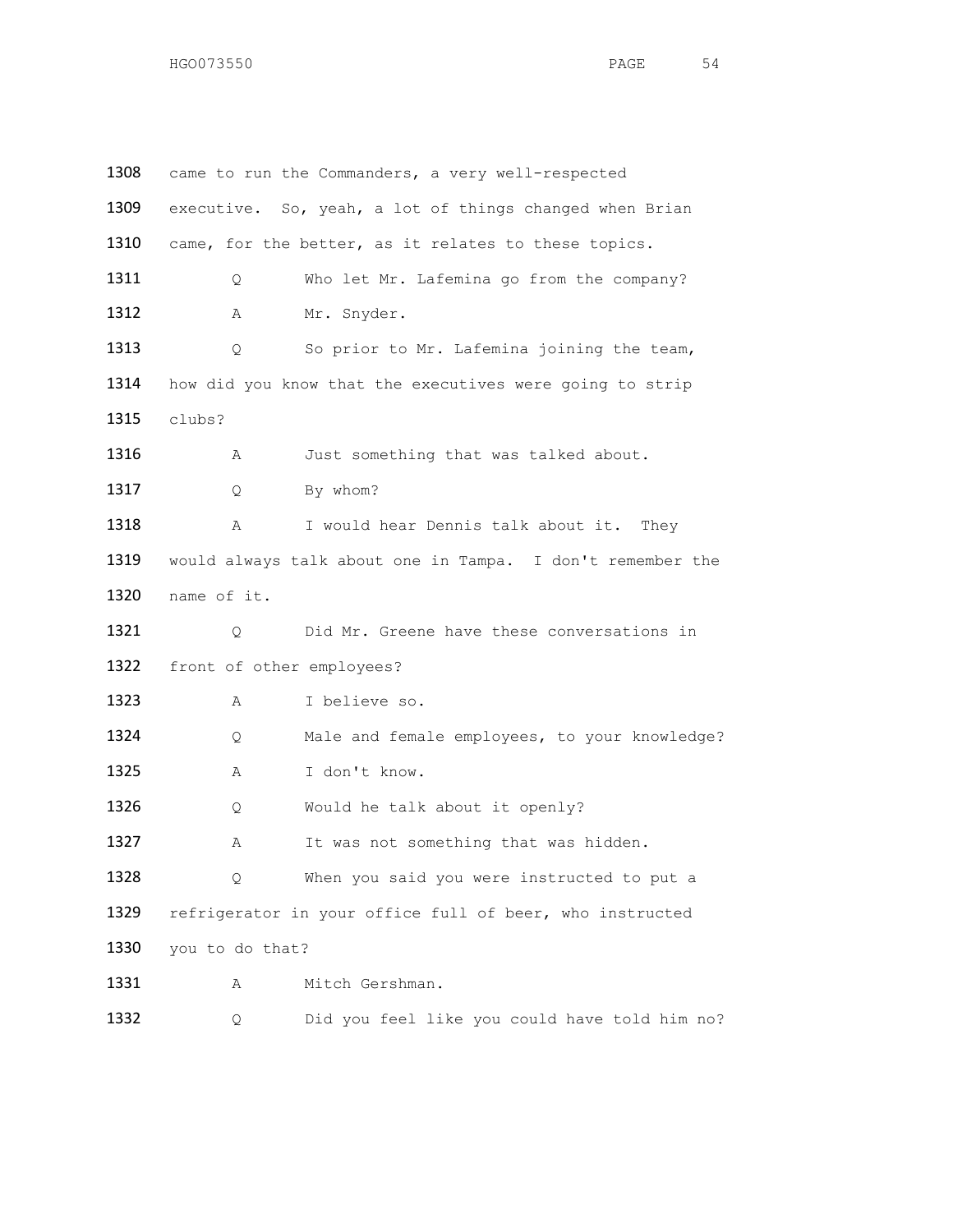A No, I did not feel like I could have told him no.

1335 Q Why is that?

A It was something that Dan wanted us to do.

1337 Q How do you know that?

 A That's what he said. That's what Mitch said, 1339 Dan wants you guys to have -- Dan wants you to be able to 1340 give the prospects booze, beer.

1341 And this is actually a pretty good example of, you know, I always tried to avoid confrontation. So, fine, put the refrigerator in my office. I'll have some beer in 1344 there, I'll put some sodas in front of the beer, and for the most part the beer will just sit there. And I'm just not going to, whatever, I'm not going to -- I'm not going to fight it, but I'm also not going to go out of my way to 1348 get prospects drunk and try and coerce them into buying tickets, either.

1350 I didn't need to do that, frankly. I was -- I felt I was a good enough salesperson to do the selling without the booze.

 Q Why do you think Mr. Snyder never heeded recommendations to expand the human resources department? A I can only speculate that expanding the human resources department would have resulted in complaints that would be tied back to him.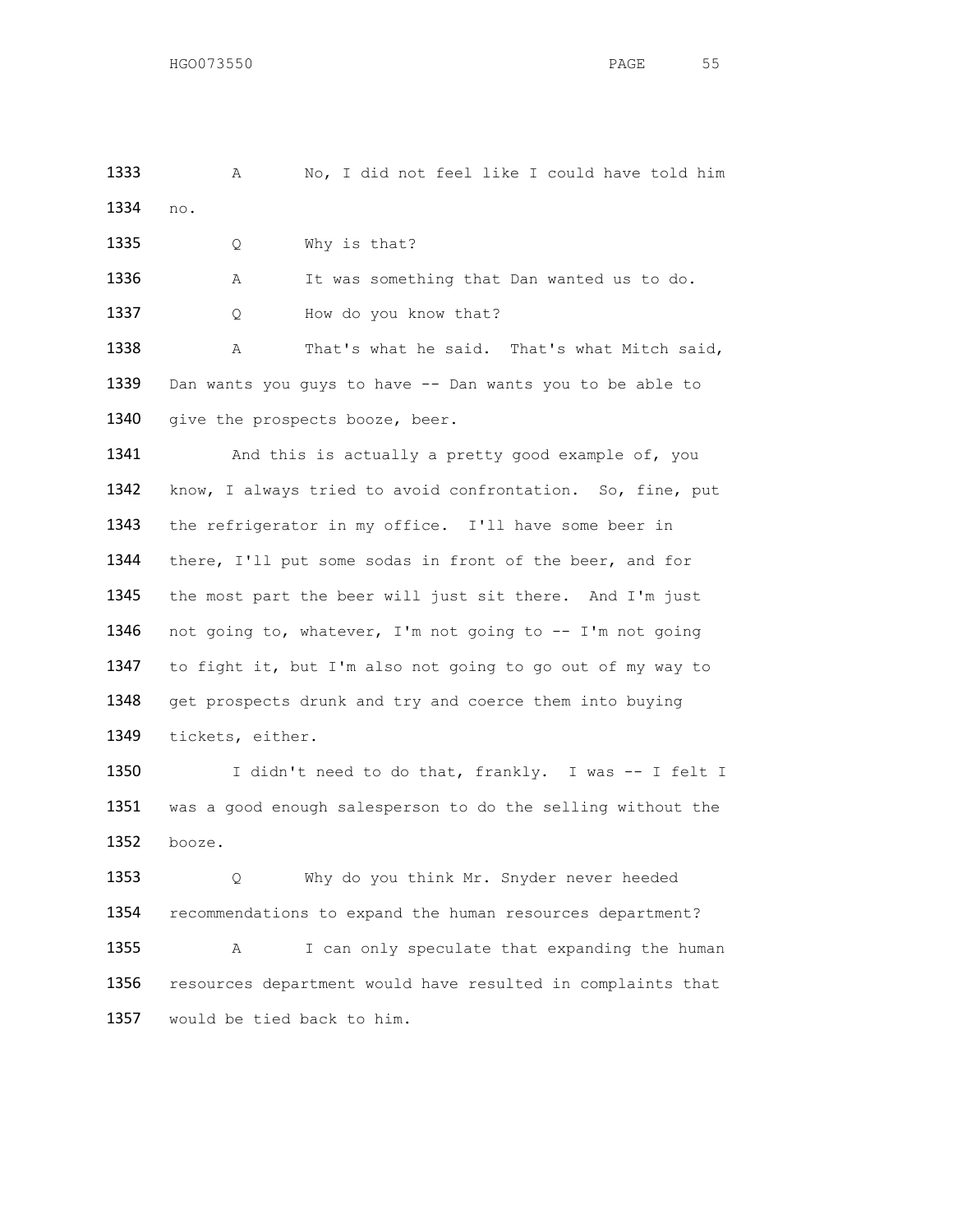1358 Q Now, going back to the Aspen trip that you 1359 mentioned earlier. Was that the only event you attended 1360 with Mr. Snyder where there was partying or drinking? 1361 A I don't think so, but I can't remember 1362 specifically others. 1363 Q Do you know if it was common for Mr. Snyder 1364 to hold parties or other events where there was partying 1365 and drinking? 1366 A Yes. 1367 Q How do you know that? 1368 A There was a Super Bowl party every year in 1369 the town wherever the Super Bowl was being held that year, 1370 and he would host, you know, the VIP party at the Super 1371 Bowl. 1372 Q Outside of the Super Bowl parties, any other 1373 events or parties that he would throw where there was 1374 drinking? 1375 A Not that I was aware of or invited to. 1376 Q Are you aware of any concerns or allegations 1377 of misconduct happening at the Super Bowl parties that 1378 Mr. Snyder would throw? 1379 A No. 1380 Q At the trip in Aspen, other than Mr. Snyder, 1381 were there any other executives present, to your knowledge? 1382 A Well, unfortunately, we found out that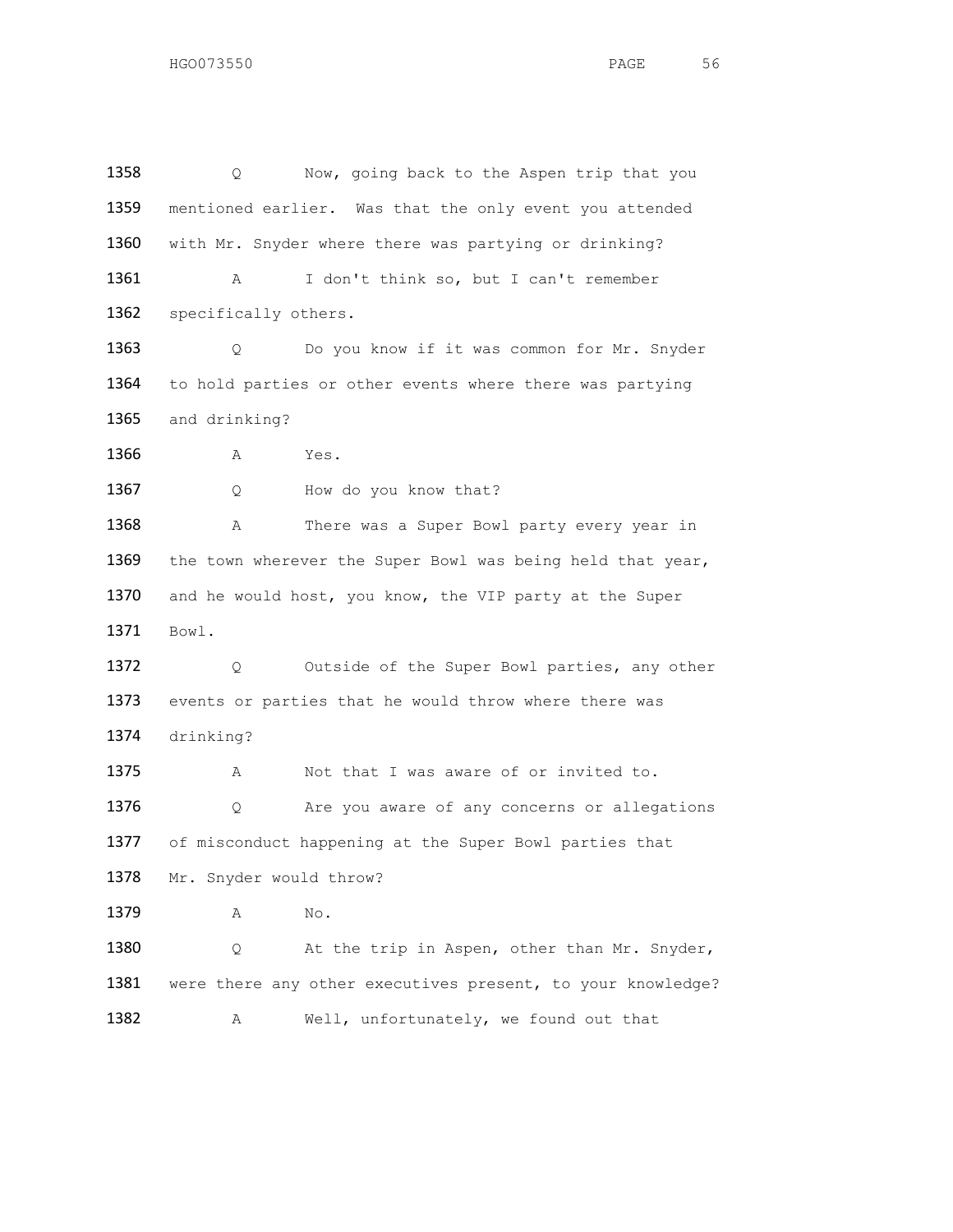1383 Mitch's father had passed away while we were on the flight 1384 there. So as soon as we landed, Mitch stayed on the plane 1385 and went back home. 1386 David Pauken was present. And I believe David was 1387 the COO at that time. And to back up a second, at one 1388 point David Pauken would have been in that inner circle as 1389 well as Dennis Greene as well as the other folks that I 1390 mentioned. But Dennis and David Pauken were both on that 1391 trip, myself, and probably a dozen other -- 15 other sales 1392 and sponsorship folks. 1393 0 Do you recall if Melanie Coburn was on that 1394 trip? 1395 A She was. 1396 Q Did you have any conversations with Melanie 1397 during that trip to Aspen? 1398 A I don't think so. I think Melanie and I were 1399 on -- there were two plane loads because we couldn't all 1400 fit on one plane. We flew on the team jet, the team 1401 private jet. And, furthermore, about half the people 1402 stayed at Mr. Snyder's home and half stayed elsewhere. And 1403 I don't remember spending a lot of time with Melanie on 1404 that trip. I don't think we were on the same plane and I 1405 don't think we stayed at the same place, I don't think. 1406 Q Did you stay at Mr. Snyder's home? 1407 A I did.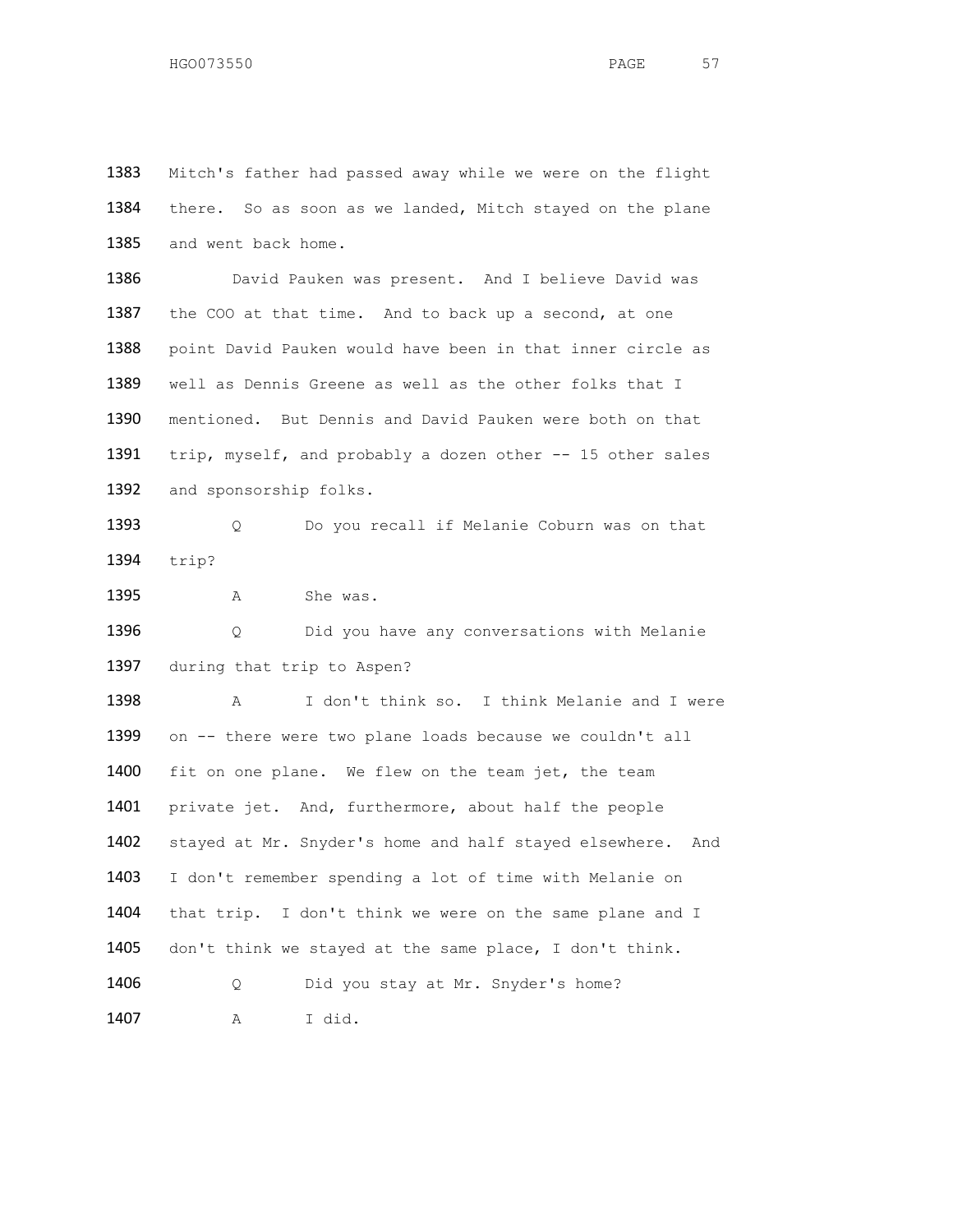1408 Q You don't recall if Melanie stayed at 1409 Mr. Snyder's home? 1410 A I don't. I don't remember who was where. 1411 Q Were there any women who stayed at 1412 Mr. Snyder's home during that trip, to your knowledge? 1413 A I don't remember. Though the majority of the 1414 activities took place at his home. So even the people that 1415 weren't staying there overnight who were staying like at a 1416 nearby hotel or something would taxi over and be there for 1417 most of the weekend. 1418 O Do you have any sense of how Mr. Snyder 1419 decided who was staying at his home? 1420 A I don't. 1421 Q Did you subsequently have any conversations 1422 with Melanie Coburn about her experience at Aspen? 1423 A Immediately afterwards or recently? 1424 Q At any point. 1425 A Yeah, recently we've spoken about it. 1426 Q And what has she told you? 1427 A What I mentioned earlier about being forced 1428 to stay in the basement and the suspicion of prostitutes. 1429 But, you know, I would prefer Melanie speak for herself in 1430 terms of her description of what happened there. 1431 Q Do you have any reason to believe that what 1432 Melanie told you was not true?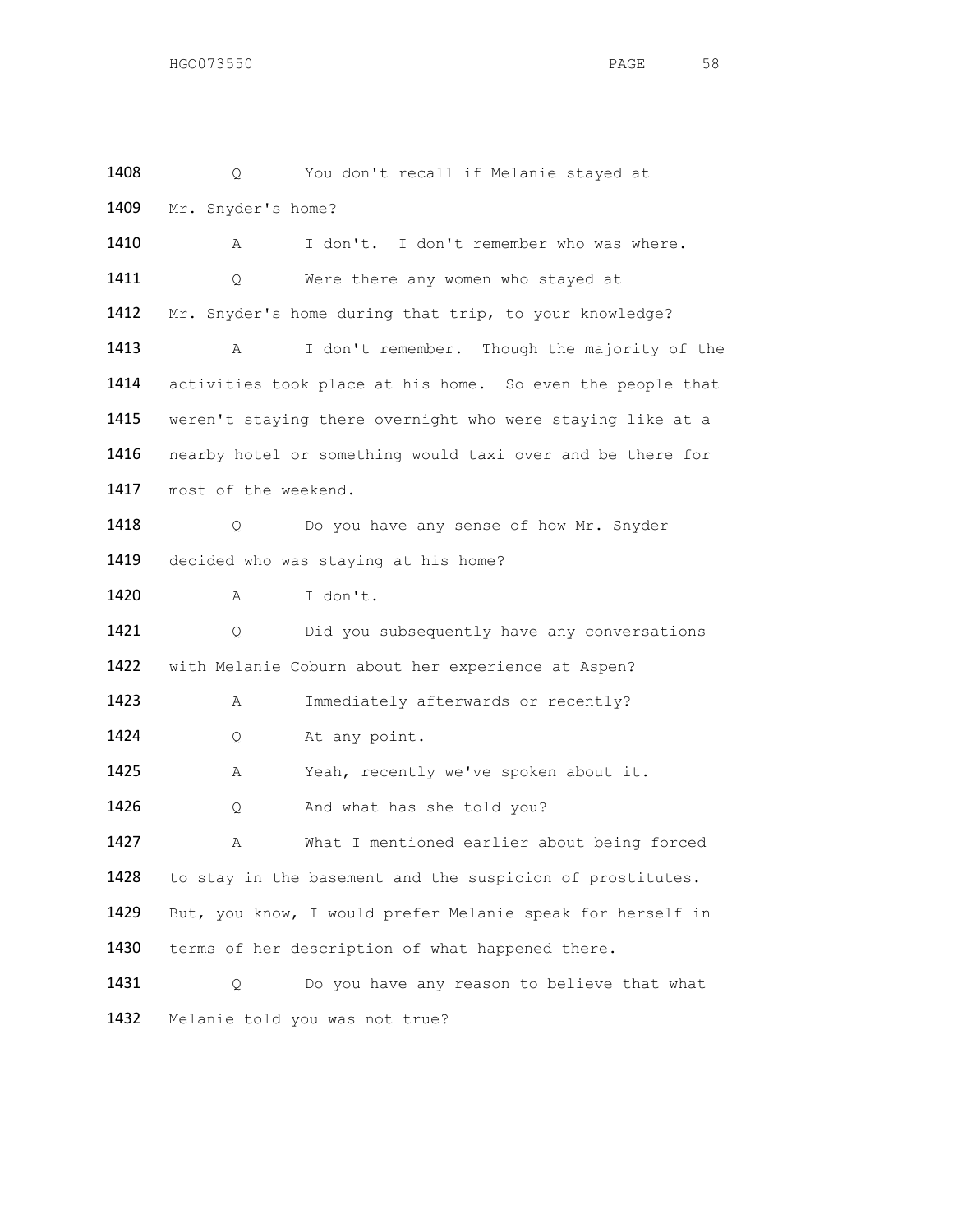1433 A I know what Melanie is telling me is true.

1434 Q How do you know that?

1435 A Because she's an honest person.

1436 Q So you mentioned that there was an employee, 1437 Rachel Engleson, who came to you about her experiences with 1438 Larry Michael. What did Rachel tell you was happening with 1439 respect to Larry Michael?

1440 A So we had a -- Rachel was my -- she was my 1441 top lieutenant in the department and she and I really ran 1442 that department together. And one of the responsibilities 1443 that she had was hospitality for our premium clients, which 1444 meant we would plan these events where, you know, on a 1445 Thursday night at 7:30, come out to FedEx Field and do a 1446 Q&A with the coach, meet a former player. And Rachel was 1447 in charge of organizing all of that.

 Larry Michael, as the voice of the Redskins, would be the emcee for these events. So he was sort of like the talk show host, right? And he would actually say things on the mic, you know, look at her, stuff like that, you know, as part -- isn't she gorgeous, as part of what he -- like as part of his program, which was a little weird.

1454 But Larry was always drinking at these events. In 1455 fact, it was sort of like part of what we had to plan in 1456 advance, that when he showed up, they needed to make sure 1457 whatever his drink of choice was, was like there waiting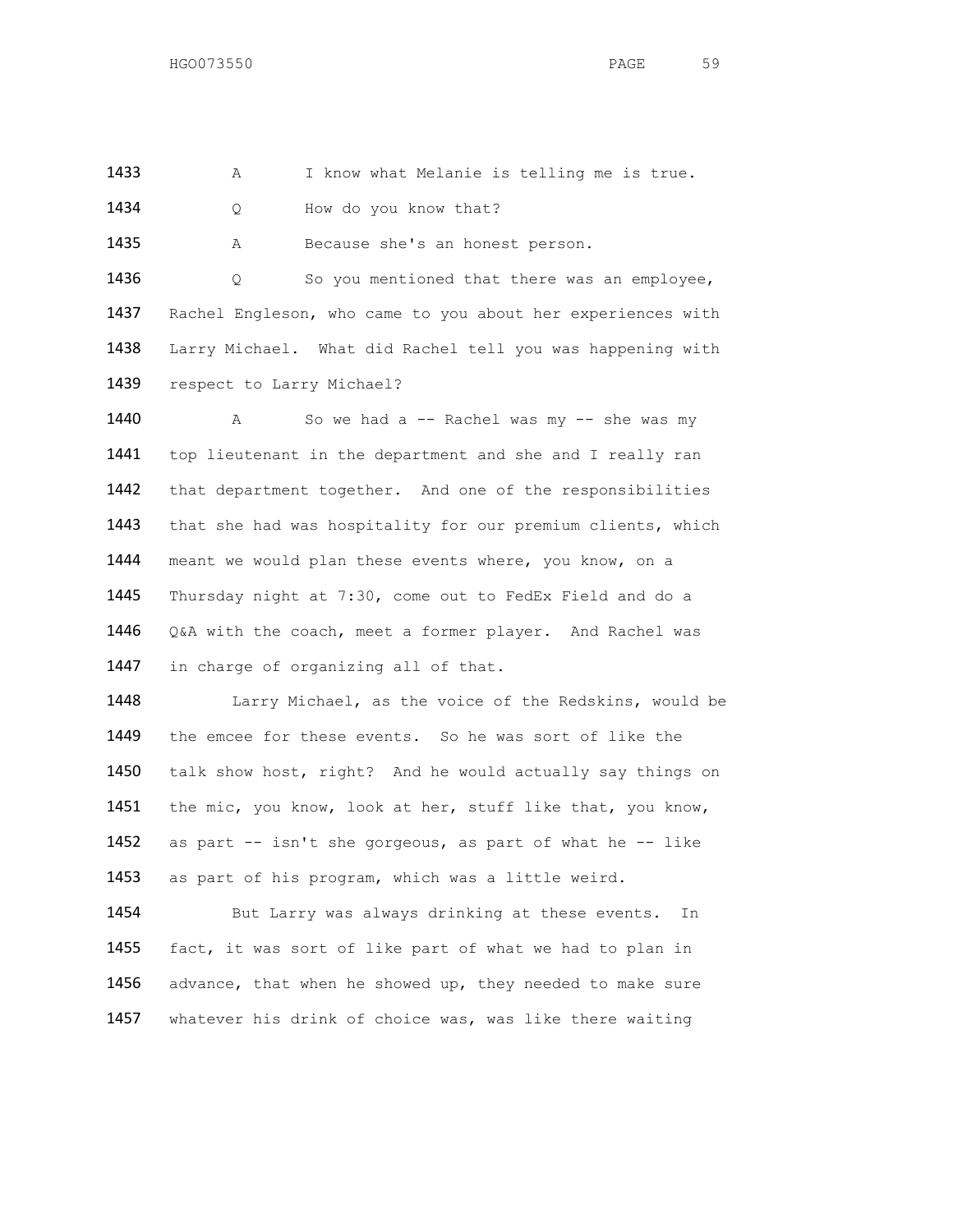for him ready. Okay?

 Because most of these events -- well, a lot of these events would take place at FedEx Field. Larry would come from Redskins Park. We would have to make sure that his 1462 drink of choice was there and that -- and then at least on 1463 one occasion, but I believe it was more than once, you know, he had like hugged her or gave her a kiss on the cheek, hit on her. And he's twice her age, not that that makes it any worse, but I know that's something that she's 1467 brought up, that this person is as old as her dad. So, yeah, I mean, he would hit on her at these events. And part of the problem was is that we didn't have somebody else that we could call on to host these events.

 He was the voice of the Redskins. And he knew that, too. 1472 So he could show up to these events, sort of act any way he 1473 wanted to, and we -- you know, he knew that we were going to have to ask him back when we did another event in a couple of weeks.

 Q Did you personally observe Mr. Michael 1477 behaving that way?

1478 A Well, I personally observed the comments on the microphone. The kissing on the cheek or asking Rachel 1480 out or -- you know, I think that happened more discreetly. Q Do you know if Mr. Snyder was ever at any of these events where Mr. Michael would make these comments?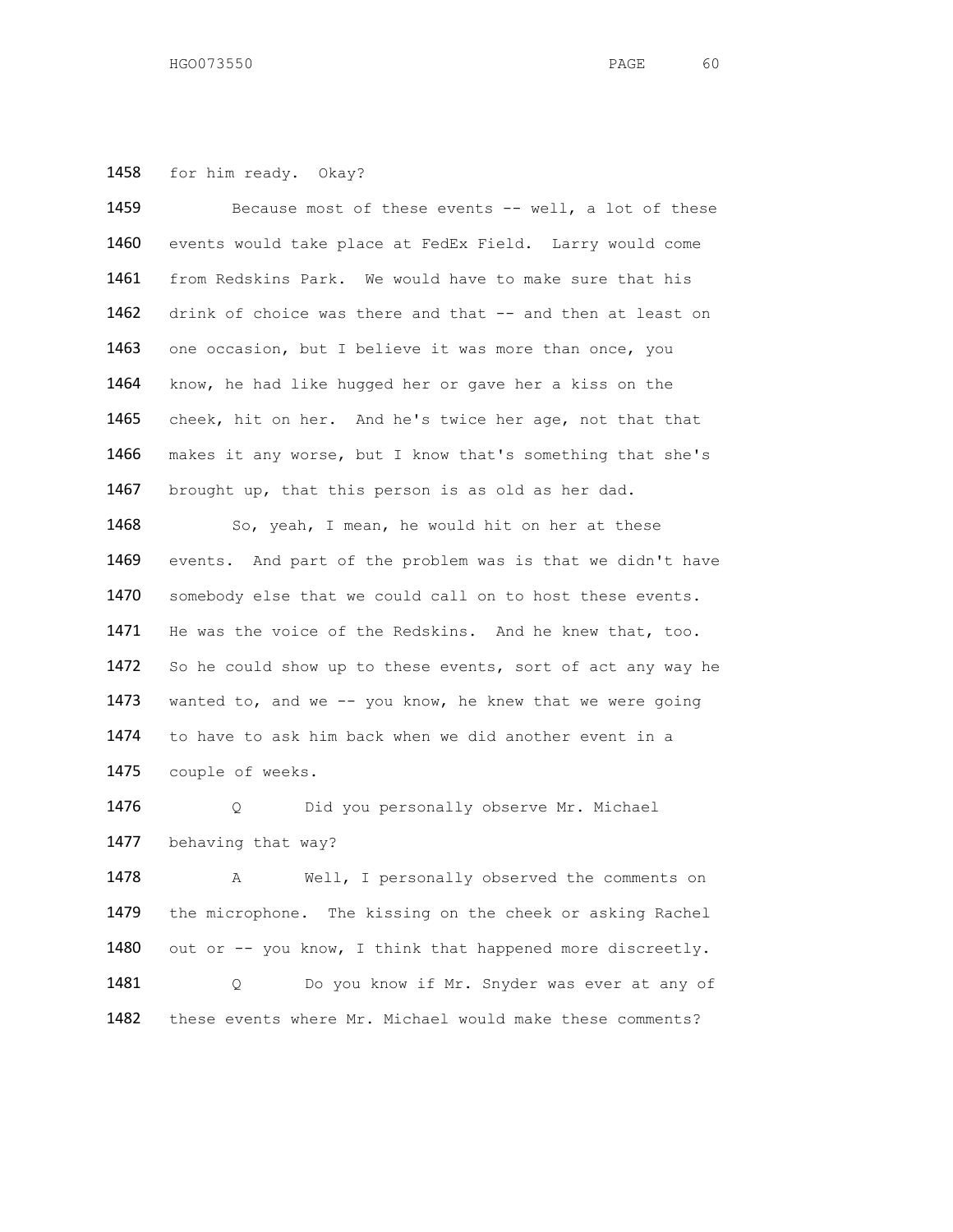1483 A Those particular events, no, Mr. Snyder was 1484 not at those events. 1485 Q You had said earlier that Rachel approached 1486 you to raise concerns and you had a discussion about it. 1487 A (Nodding head). 1488 Q You then called Mr. Michael and told him to 1489 stop it. 1490 A Yes. 1491 Q Do you know if he in fact stopped his 1492 behavior? 1493 A This is a big regret of mine. I had a very 1494 narrow view of this topic, basically, letting Rachel know 1495 that if it happened again to come tell me. My 1496 understanding is he stopped bothering her, but continued to 1497 bother other employees in the company. And, again, this is 1498 just -- that wasn't something that I factored in at the 1499 time when I took that approach of dealing with him 1500 directly. 1501 A report to a capable HR department hopefully would 1502 have addressed his behavior and then monitored it with, you 1503 know, the rest of the company as opposed to just his 1504 behavior with her. 1505 So, yes, as far as I know, he stopped bothering her. 1506 Q How did you learn that he continued bothering 1507 other employees?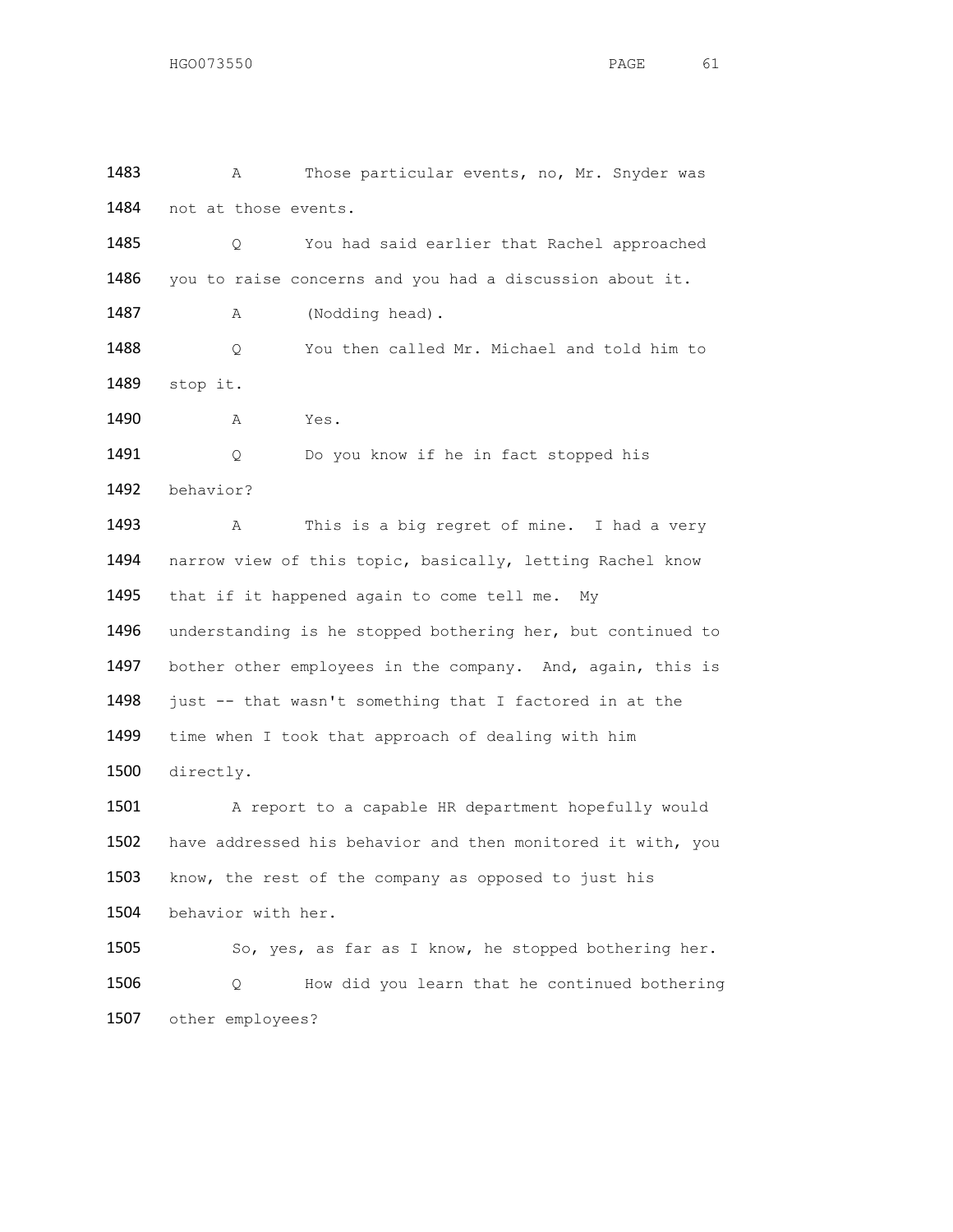1508 A Through the newspaper.

 Q At the time, you had mentioned that there was a 25-year-old HR employee. Did you feel like nothing would have come of your complaint had you reported Mr. Michael's behavior to that employee?

A Yes.

1514 Q Why did you think that?

 A I believed some of the HR employees were a part of the frat mentality and that they didn't want the 1517 party to stop, either. But more importantly, you know, in that circumstance, if I'm going to report Larry Michael to somebody, it's not going to be to the HR department, it's going to be to my boss, Stephen Choi, who is the CFO who HR reports in to. But I just -- I chose not to. I really felt like the best way to make sure this would stop was to address Larry Michael directly. You have to understand, at that point, I was the most tenured employee at the company. Q You mentioned that you believed that HR was 1526 part of frat mentality. Why do you think that? A Well, there was one person in charge of HR for a period of time that hosted a lot of parties with a lot of drinking. Now, it didn't happen at the office, but 1530 this clearly wasn't a serious person, in my opinion. 1531 Q Who was that individual? 1532 A A , who, you know, I believe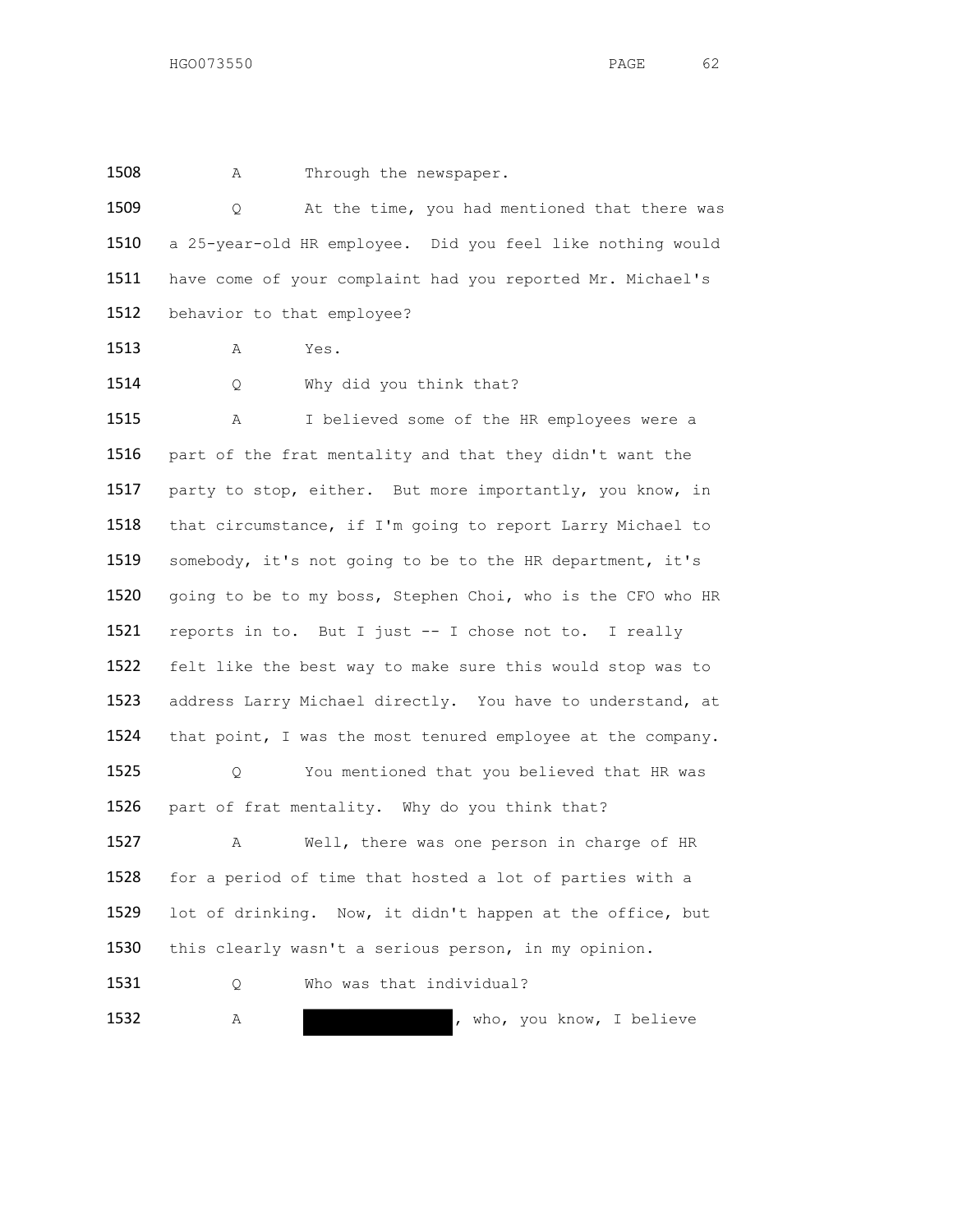meant well, but was in over her head.

| 1534 | We're at time. We are going to go off                       |
|------|-------------------------------------------------------------|
| 1535 | the record, take a five-minute break and then, if the       |
| 1536 | Minority has any questions, they should feel free to ask    |
| 1537 | them.                                                       |
| 1538 | (Recess.)                                                   |
| 1539 | Back on the record. It is 11:40.                            |
| 1540 |                                                             |
| 1541 | Mr. Friedman, I want to pick up where we left<br>Q.         |
| 1542 | off. I have a few questions for follow-up with respect to   |
| 1543 | the human resources department.                             |
| 1544 | You had mentioned that you speculated that the reason       |
| 1545 | why Mr. Snyder never heeded recommendations to expand the   |
| 1546 | department was because he didn't want the complaints to be  |
| 1547 | tied back to him.                                           |
| 1548 | Do you recall saying that?                                  |
| 1549 | Yes.<br>Α                                                   |
| 1550 | What made you say that?<br>Q.                               |
| 1551 | Well, most of the problems related to the<br>Α              |
| 1552 | company culture, according to the rank and file, stemmed    |
| 1553 | from upper management. I think what you'll see through      |
| 1554 | your investigation is that there's not a lot of entry-level |
| 1555 | employee mistreating entry-level employee.                  |
| 1556 | So when you say that the problems stemmed<br>Q              |
| 1557 | from upper management, does that include Mr. Snyder         |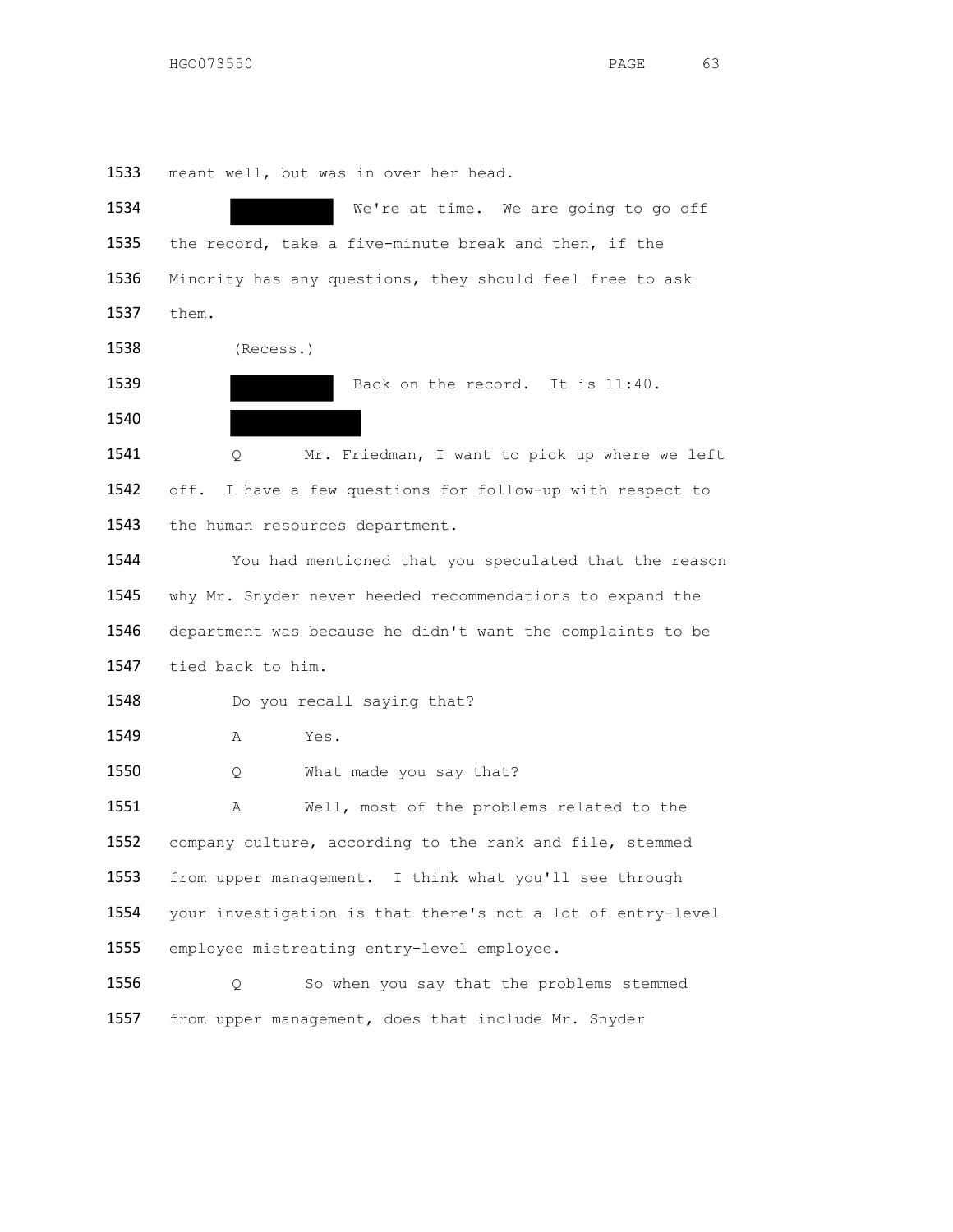himself? A It does. And also to add, something like 1560 that, expanding the human resources department, unfortunately, would have also likely been characterized as 1562 an unnecessary expense. 1563 Q What makes you say that? 1564 A Just the way the company operated. If there wasn't a direct profit to be made, it was very difficult to get expenses approved. 1567 Q If you learned that Mr. Snyder has since expanded his human resources department, what would your reaction be? A Well, of course he has now. He doesn't have a choice. 1572 Q What do you mean? A I believe that all of the reported culture change and expanded human resources department that's taken place since I left is all just reaction to this media outpouring and, you know, your investigation. It's not like he, you know, saw the light overnight and just decided 1578 he wanted to treat people better. Q What makes you believe that he has not seen the light? A There hasn't been any apology. He called Tiffani Johnston a liar.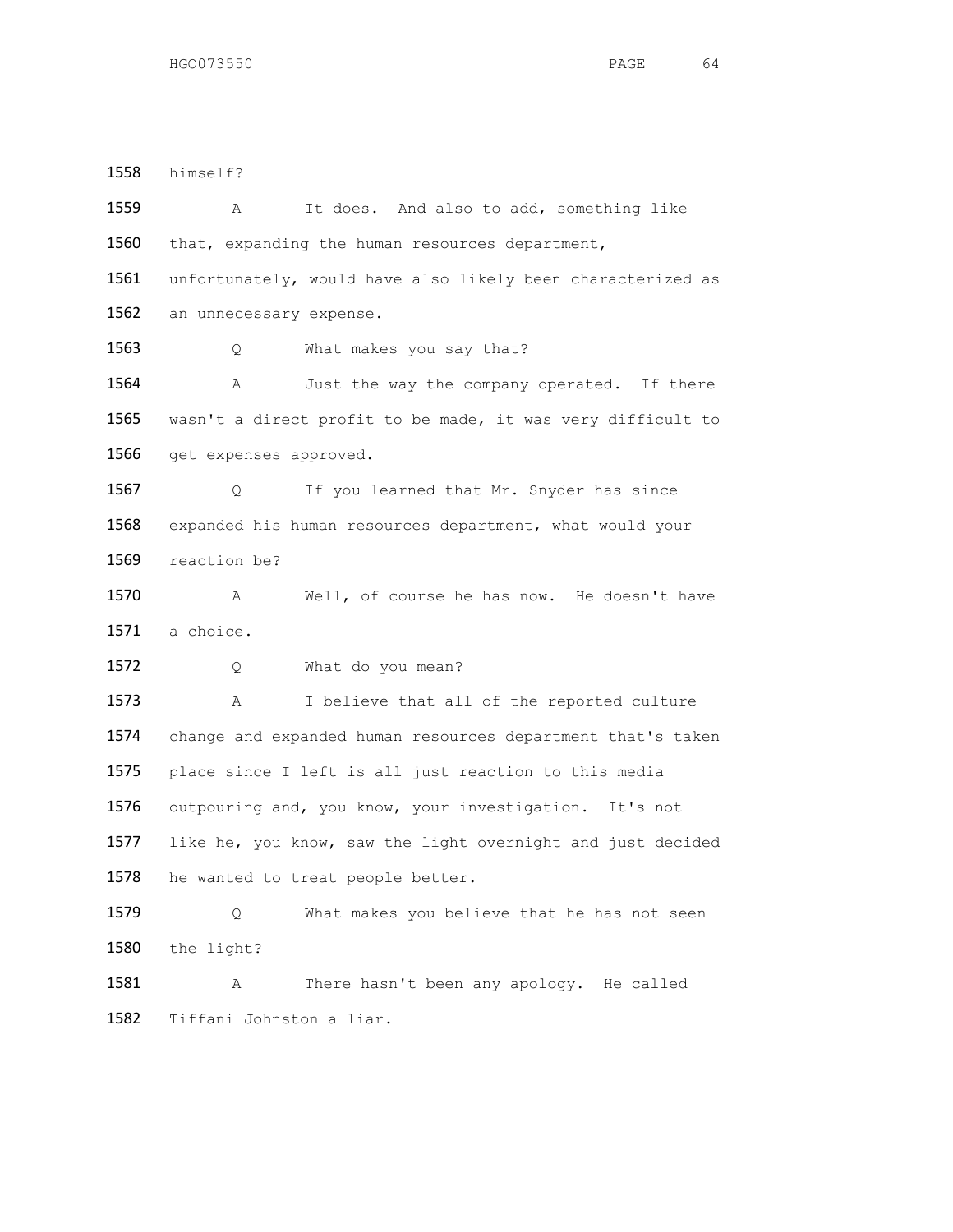Q And who is Tiffani Johnston? A Tiffani Johnston is a former cheerleader and is also a former employee who I witnessed Daniel Snyder try to pull her into his limousine. She was at your roundtable last month. A man who truly changed his ways would apologize. Q I'd like to show you a document that will be marked Exhibit 1 for identification purposes. (Exhibit No. 1 was identified for 1592 the record.) 1593 BY 1594 Q Do you recognize what I just handed you? A I do. 1596 Q How do you recognize it? A This is a letter that I wrote to Chairwoman Maloney regarding the incident where I witnessed Mr. Snyder try to guide Tiffani Mattingly Johnston into his limousine after a dinner in the city. Q Is this a fair and accurate representation of your February 3rd, 2022 letter as you last remember it? A Yes. Q Now, I want to ask you some questions. In 1605 this letter, as you just mentioned, you witnessed Mr. Snyder grab the arm of your coworker, Tiffani Mattingly, and attempt to pull her into a limousine. You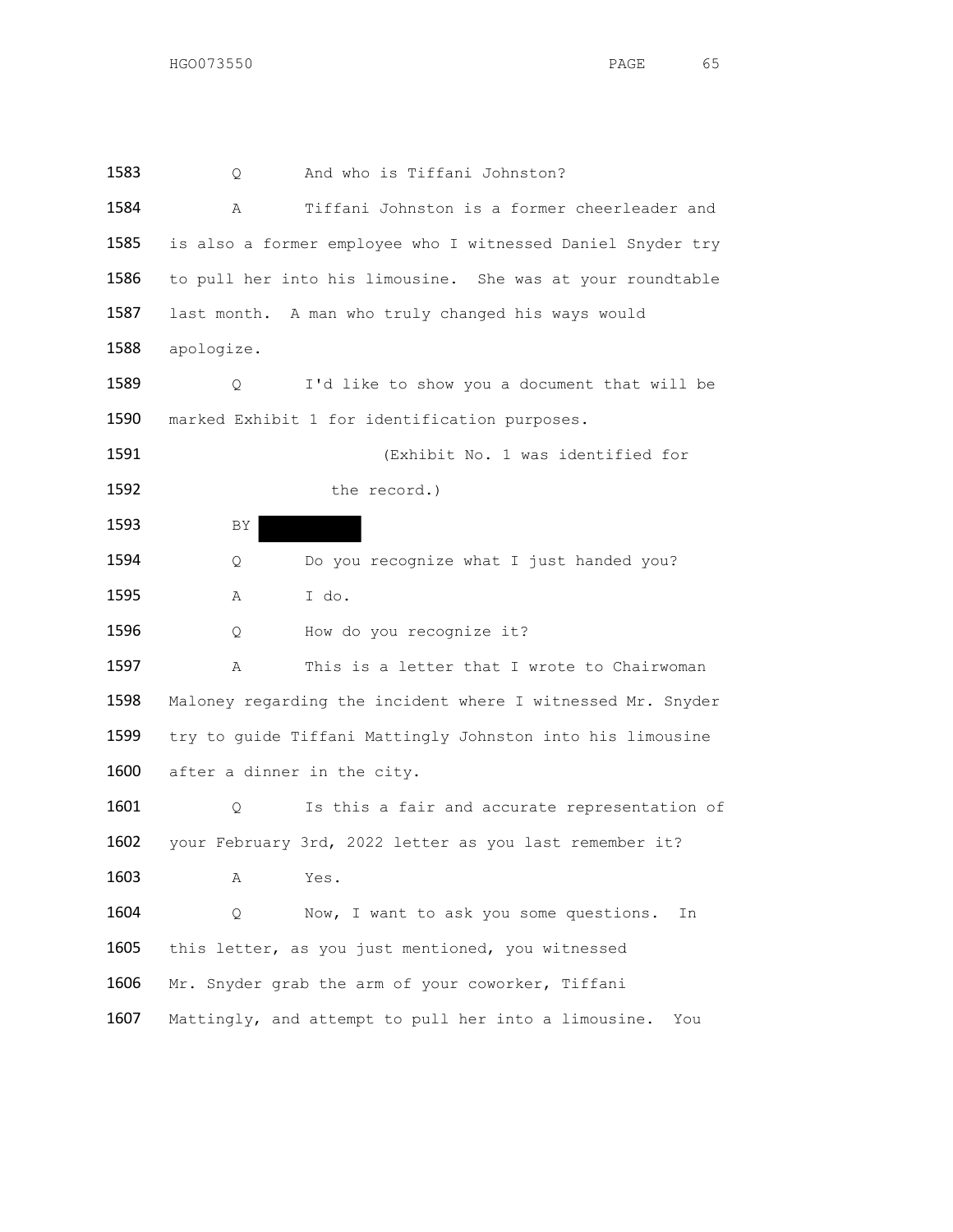mentioned that this incident took place after a dinner in Washington, DC. 1610 Can you tell me more about the dinner and why you were there? A I don't have a lot of recollection about much 1613 else from that night other than what I witnessed. That was 1614 the highlight of the evening in terms of my memory. Q So does that mean you don't remember who else was present at the dinner? 1617 A I know Mitch Gershman was there as well. I 1618 know he was standing behind me when I saw this incident. 1619 Q Do you recall why there was in fact a dinner? A I don't know. Q Do you recall anything about the dinner itself? A I do not. 1624 Q So when you say that you were standing, are you referring to what happened after the dinner concluded? A Yes. 1627 Q Can you tell me more about that? A Yes. We were outside of the restaurant, as the dinner was finished. I was walking towards my car as was Mitch, I believe, walking towards his car. Tiffani was a little bit behind us, and Mr. Snyder's limousine was basically at the curb of where the restaurant was. He was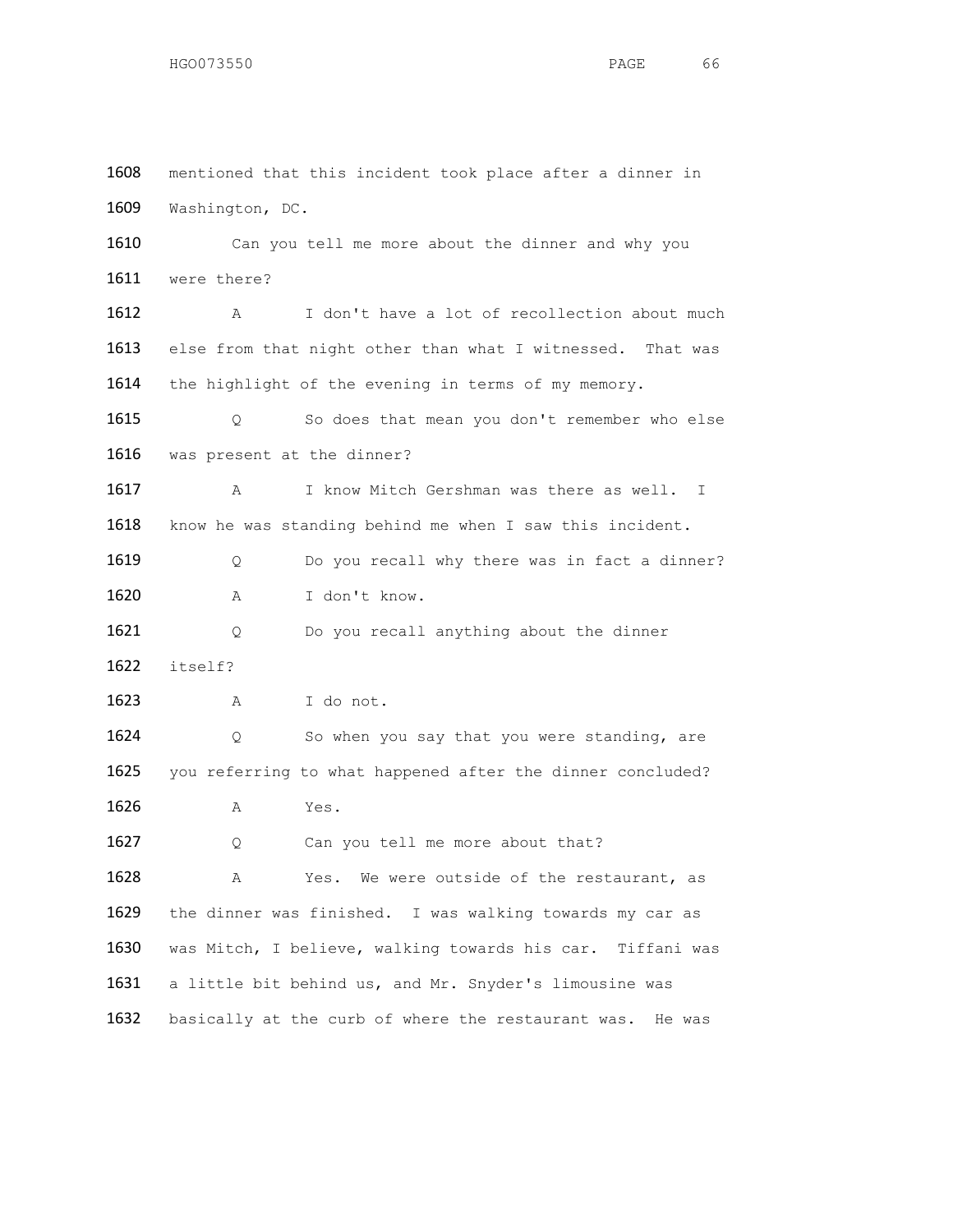1633 all the way in the back, driver's side, with the door open, 1634 seemingly getting ready to leave, and put his arm behind 1635 Tiffani and tried to guide her into the limousine and she 1636 quickly pulled away. 1637 Q Anything else you recall? 1638 A No. I mean, that was ten seconds, 15 1639 seconds. And, you know, I recall that everybody was okay 1640 the next day. It wasn't -- you know, I didn't call Tiffani 1641 later that night to make sure that she got home okay or 1642 anything like that. But the next day we were back in the 1643 office -- or the next business day that we were back in the 1644 office, everything seemed to be back to normal, frankly, as 1645 if no one had really gotten hurt. And that was sort of the 1646 end of it. It was never really discussed again, but I 1647 always remembered seeing that happen. 1648 Q Why do you remember that? 1649 A Well, there's certain things you can't unsee. 1650 And seeing the owner of the football team trying to pull an 1651 employee into a limousine is something you can't unsee. 1652 Q Did you ever speak to Ms. Johnston about that 1653 incident after the incident occurred? 1654 A Right after the incident? 1655 Q Mm-hmm. 1656 A I don't think so. I don't think so. 1657 Q Prior to her appearance at the committee's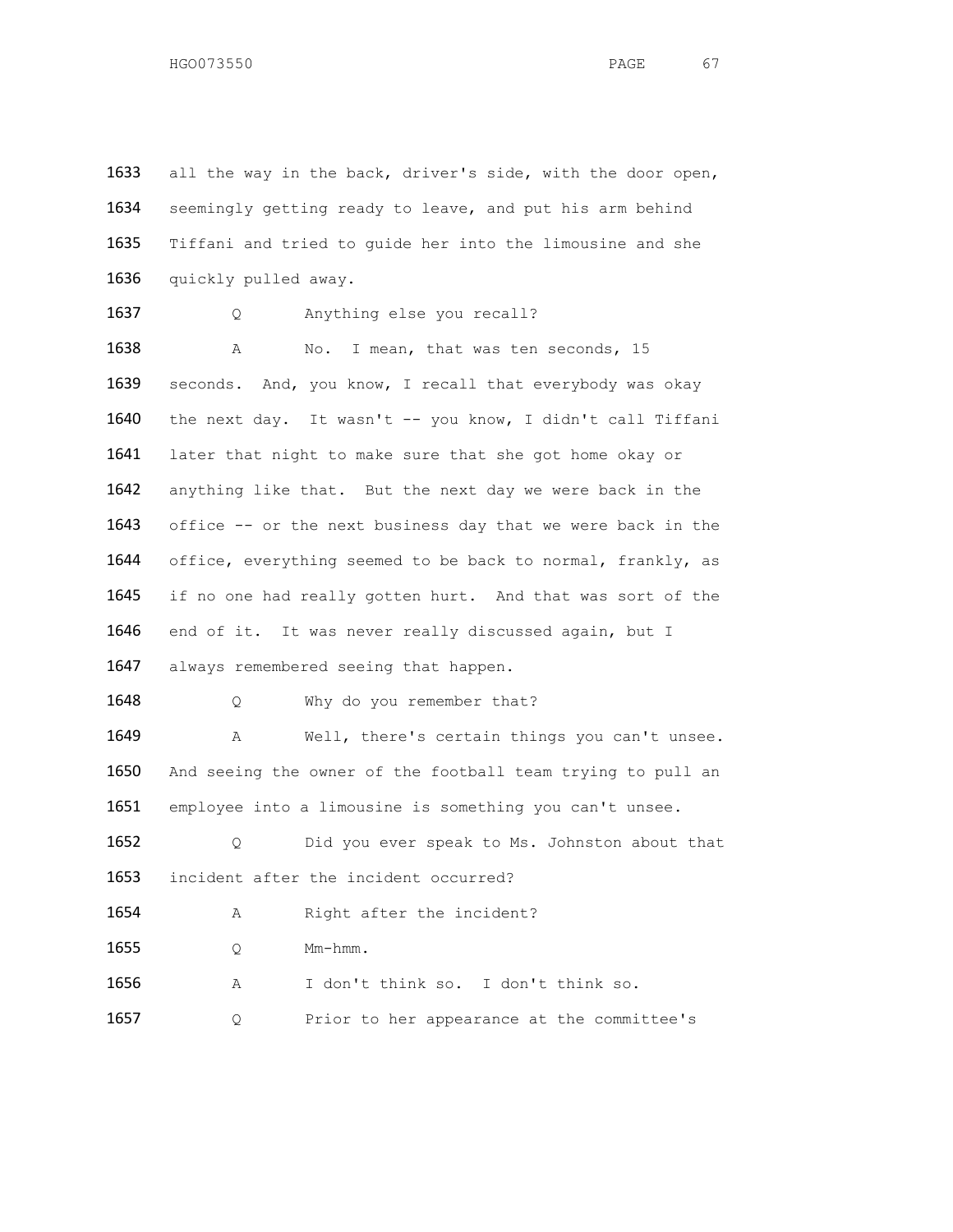roundtable, had you had any conversations with her about that incident?

A I did.

Q What did she tell you?

 A Well, she told me that she was contemplating coming forward because, you know, she, I believe, was sort 1664 of -- it came much later compared to some of these other folks. And that's when I told her, I said, Tiffani, I was 1666 right there and saw it with my own eyes.

 You know, we made a conscious decision on that phone call to not try to sync up our stories. You know, she remembers it the way she remembers it. I remember it the way I remember it. It was a long time ago. I saw it 1671 happen with my own two eyes, I was there. Hook me up to a polygraph. I know what I saw.

 Q Why did you not follow up with Tiffani Johnston after you witnessed that incident when it occurred?

 A Well, I was a lot younger then, okay? I wasn't technically her boss then, I don't think. I think I was still more of a peer. But I would also point to a -- there's a common thread amongst a number of these women, Tiffani included, Rachel, Emily Applegate, these are tough 1681 people. And Tiffani put on a happy face, and I never knew that she was even distraught because she kept it to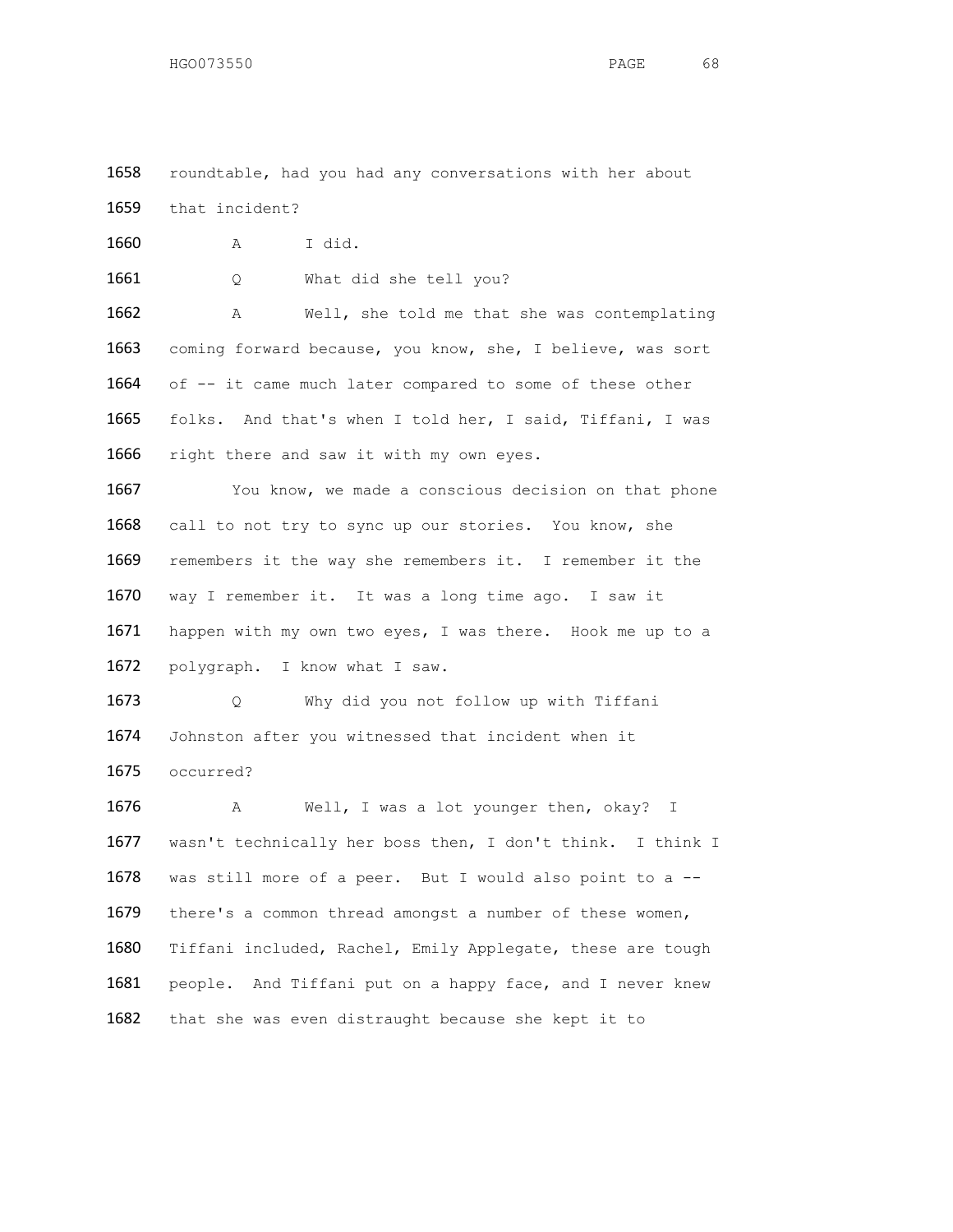1683 herself. What's she going to do? Show up to work the next 1684 day and start crying, that Dan Snyder put his hands all 1685 over me? You know what that would lead to. 1686 Q What? 1687 A Her being terminated. 1688 Q Why do you think that? 1689 A That's what happened at the company on a 1690 fairly regular basis. People that spoke up were 1691 terminated, bought out, silenced. 1692 And, you know, I think it's important to point out, 1693 there are a number of people there that looked at that job 1694 as the only job in the world. Tiffani is a lot like me. 1695 We grew up big fans with parents that were big fans. 1696 Working for the Redskins, the team, it's like a dream come 1697 true, and you wanted to do everything you could to preserve 1698 your existence in that environment to further your career 1699 and to help make your dreams come true, and to keep -- you 1700 know, something else is that all these people that work for 1701 the team, it's very hard to explain -- and maybe some of 1702 you actually can commiserate with this -- that all of their 1703 family members are always all over them about what's going 1704 on with the team. The last thing they want to do is go 1705 tell their family members, I quit the team to go work at 1706 some regular company.

1707 Working at the team is not just their dream, but it's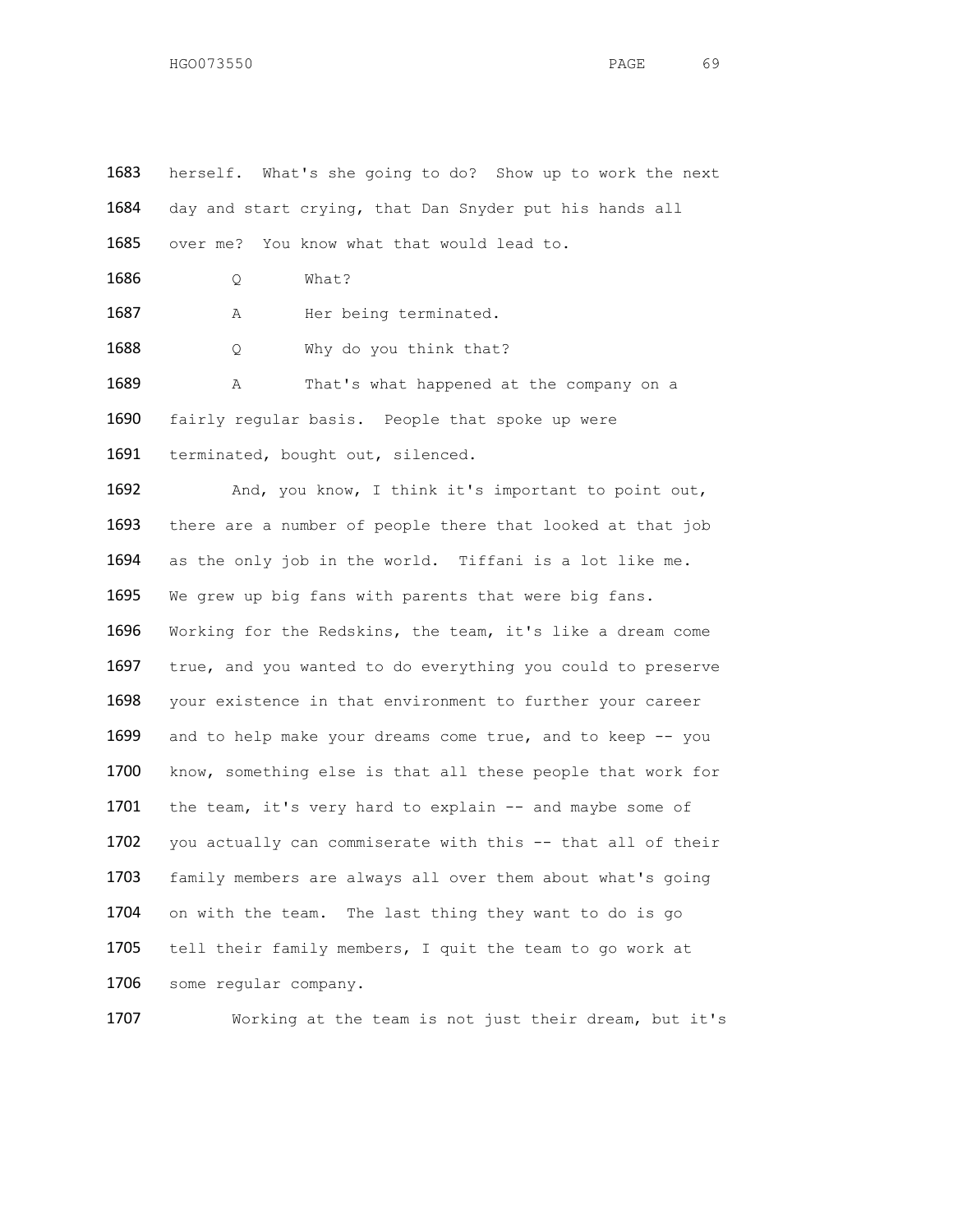1708 something that all their family and friends are all so 1709 proud of them. And people just did not want to jeopardize 1710 that. And if you could tolerate something like that and 1711 that's how you were able to stay alive and stay working for 1712 the team, then you just made the decision to stay quiet. 1713 Compound that with the lack of human resources 1714 resources, and just the overall environment that -- I 1715 totally understand why she kept relatively quiet about the 1716 incident. 1717 O Did you ever report Mr. Snyder and what you 1718 witnessed that night to anyone in the company? 1719 A Absolutely not. 1720 Q Why is that? 1721 A For the same reason. I did not want to lose 1722 my job. But I also felt a -- you know, I had a very loyal 1723 feeling about Mr. Snyder. I felt it was my duty to be 1724 loyal to him. And who would I report the owner to? The 1725 owner? Like -- 1726 Q Would you have considered reporting to the 1727 NFL? 1728 A No. 1729 Q Why not? 1730 A Well, first of all, I didn't -- at that point 1731 in my career, I didn't have contacts at the NFL yet, at the 1732 league office yet, that I really could trust. But also,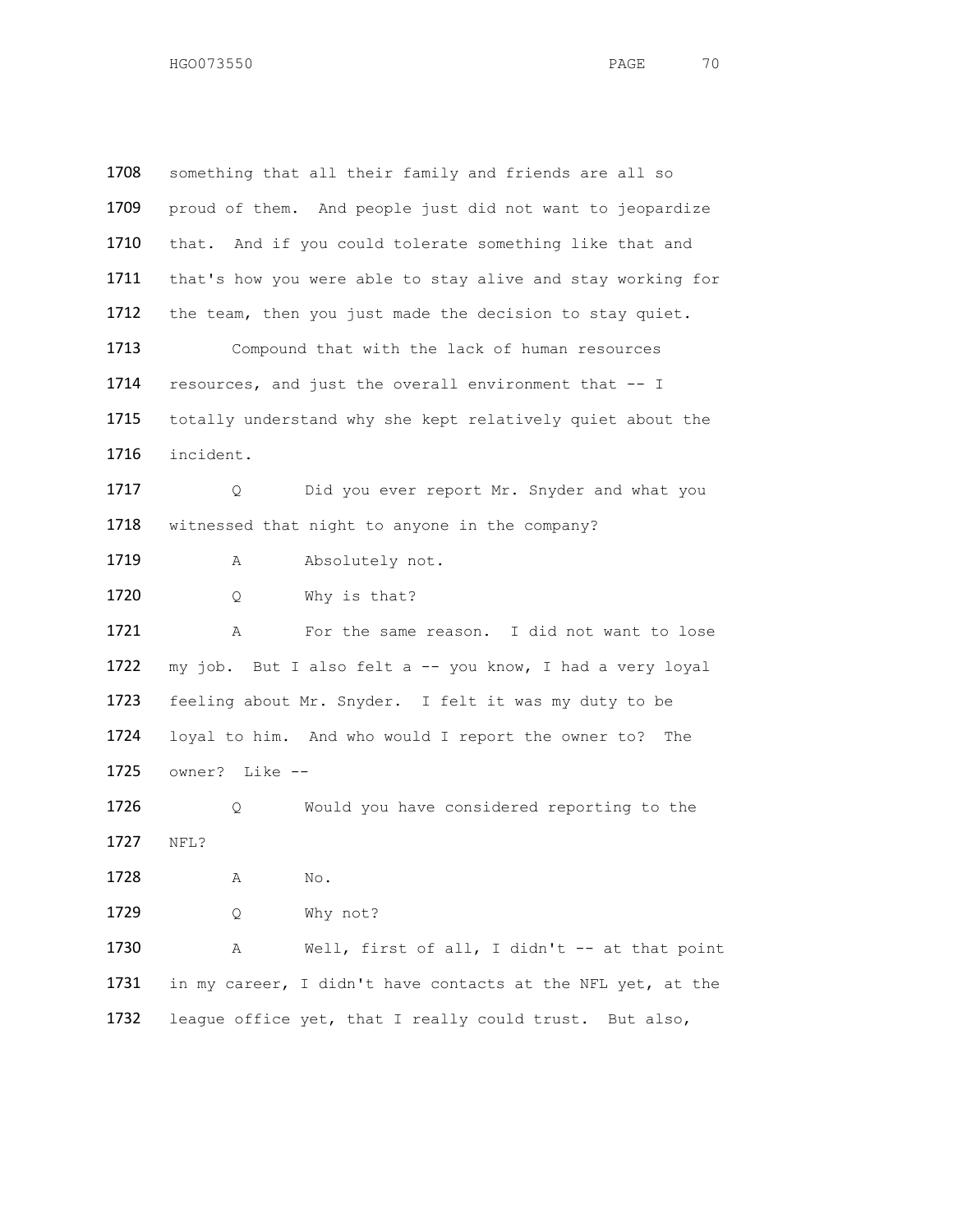1733 you know, I wasn't going to report him just because -- you know, I didn't want bad things to happen to him. I didn't want to lose my job. It seemed that everybody left the incident unharmed. At the time, I viewed that incident as weird and uncomfortable, not necessarily as harmful. And certainly, in hindsight, I do view it as harmful now. 1739 Q What changed? A Well, over time, you listen more carefully to 1741 these women as they have grown up, and you see the impact, the negative impact that it's had on their lives being treated like a piece of meat at their workplace. And they've had to -- I think most of them have done an amazing feat in being able to overcome being treated like that.

1746 But, you know, that's probably not the case for everybody. 1747 You know, if you spend your first five years out of 1748 college and you're just being told that your value here at 1749 this company is based on your looks and that's it, think 1750 about what that's going to do for your psyche for the rest 1751 of your professional career.

1752 And, you know, it's -- the exact opposite should be happening during your first five years out of college. You know, you want influences that are pushing you in the right direction and bringing out the best in you, not telling you 1756 that your value here is based on your chest size or how you look in tight clothing. That's a lot to overcome.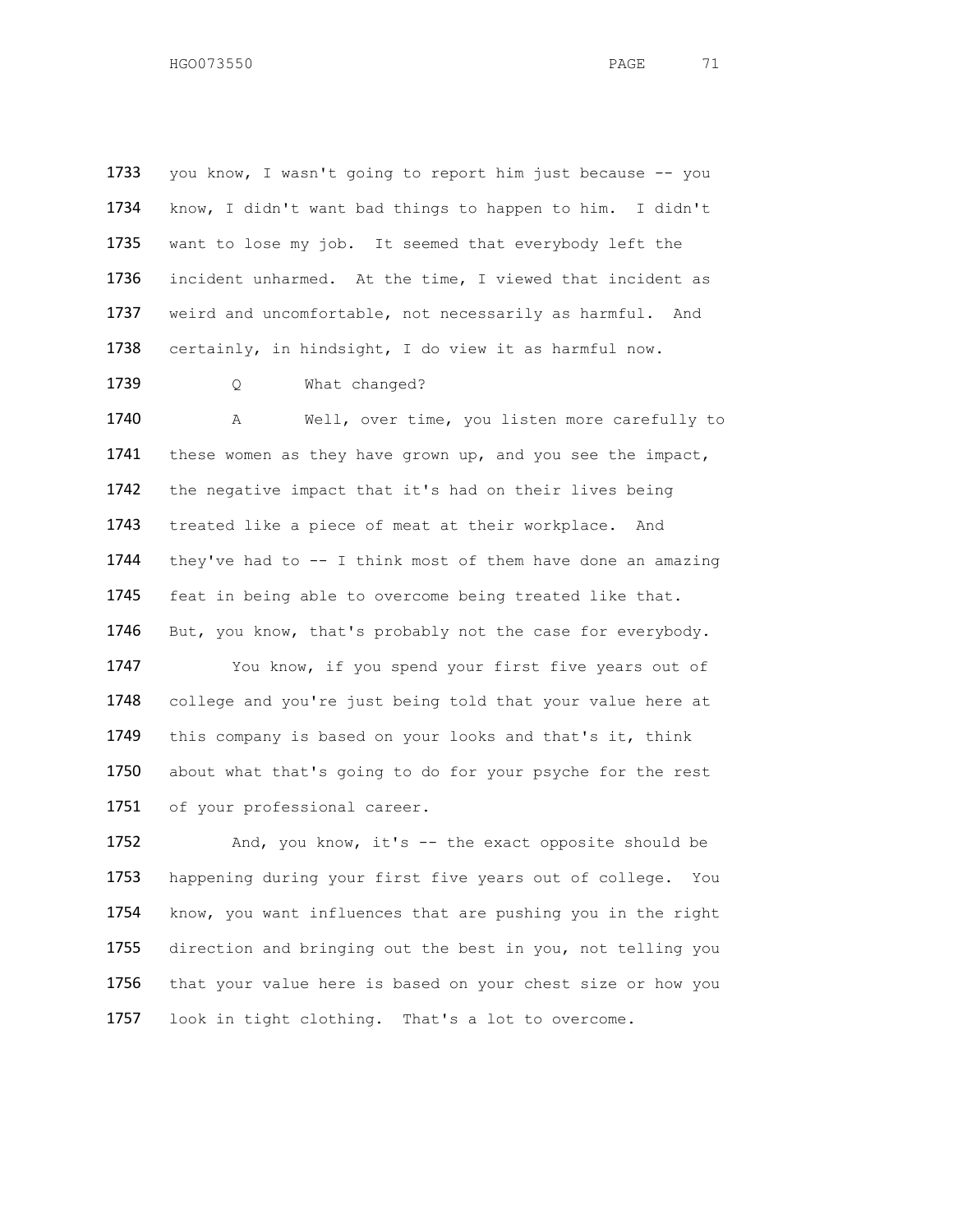| 1758 | You know, when you say what changed, why now?              |
|------|------------------------------------------------------------|
| 1759 | Frankly, the repeated comments that I've heard over the    |
| 1760 | past few months that all the people that did these bad     |
| 1761 | things are gone from the company is just not true.         |
| 1762 | Why not?<br>Q                                              |
| 1763 | Well, because there's one person still there<br>Α          |
| 1764 | who did these bad things.                                  |
| 1765 | Who is that?<br>Q.                                         |
| 1766 | That's Daniel Snyder.<br>Α                                 |
| 1767 | Now, earlier you had called -- you had said<br>Q.          |
| 1768 | that Snyder called the allegations regarding Ms. Johnston  |
| 1769 | outright lies. You also said that you saw it with your own |
| 1770 | two eyes. How did you react to Snyder's statement, his     |
| 1771 | denial of those allegations?                               |
| 1772 | Well, it's to be expected. Frankly, I<br>Α                 |
| 1773 | thought it was odd that -- to back up a second.            |
| 1774 | One of the reasons I wrote that letter is I didn't         |
| 1775 | want this -- I didn't want my friend who was telling the   |
| 1776 | truth, Tiffani, to have to dangle on her own in a he       |
| 1777 | said/she said; that she was telling the truth. And I had a |
| 1778 | conversation with my wife about doing the right thing in   |
| 1779 | God's eyes. And the worst thing that we could do would be  |
| 1780 | to let her dangle on her own when I was a witness there.   |
| 1781 | So when I saw the comments that she's not telling the      |
| 1782 | truth, I was surprised that there wasn't -- well, and the  |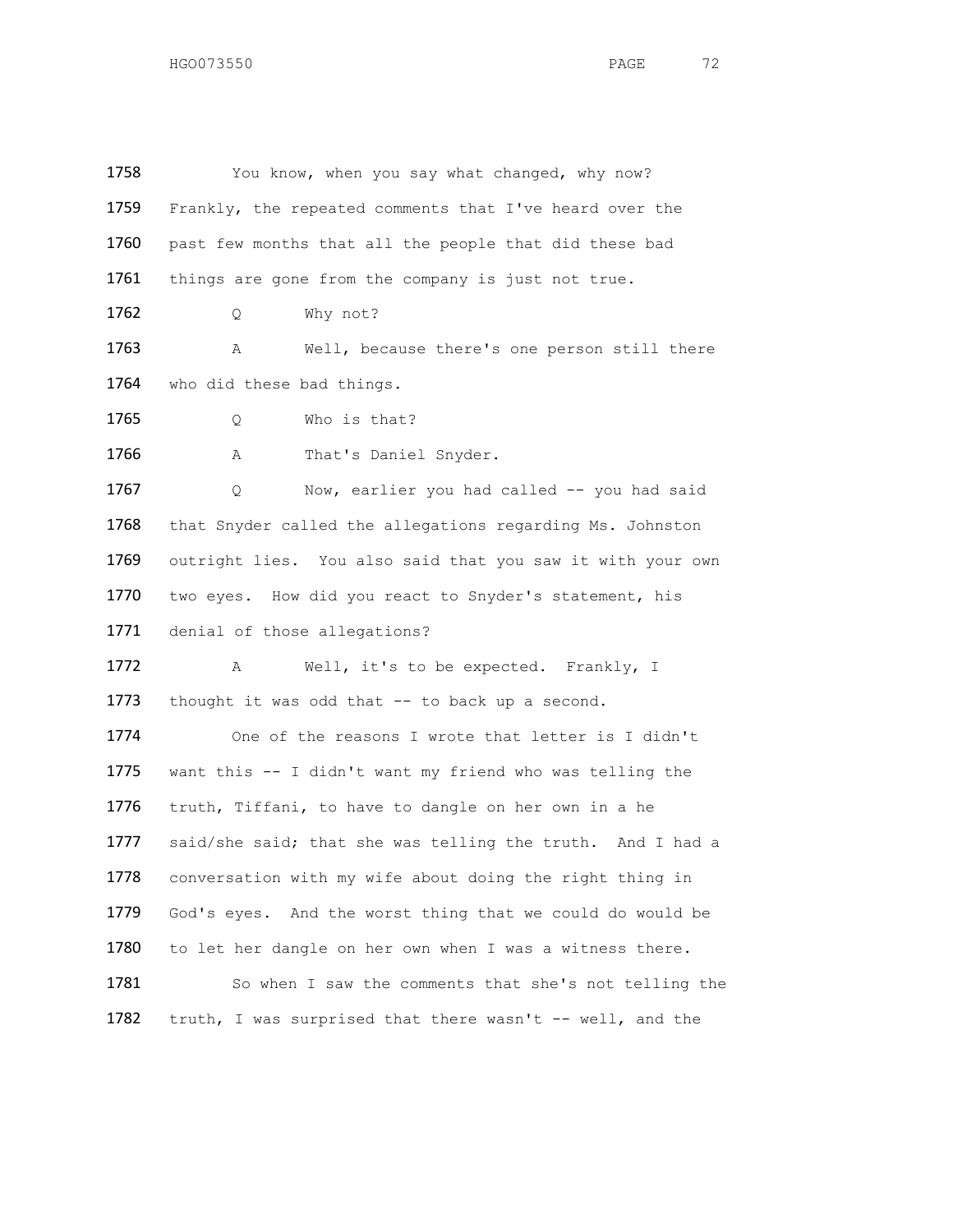1783 witness there is not telling the truth, also. You know, I 1784 sort of felt that to be a little bit, well, how do you 1785 explain that, right? And they were careful to not -- it 1786 seemed like they were careful to not accuse me of lying as 1787 well just seemed odd.

1788 Q You mentioned that you were loyal to 1789 Mr. Snyder. How did you show your loyalty to him? 1790 A Well, directly to him, to his face, not very 1791 often. I didn't really have the opportunity to do that. 1792 But most of it was through individual conversations 1793 defending him, mainly to customers. I don't want to renew 1794 my season tickets because I can't stand the owner. And 1795 that's when I would explain that, you know, we're all 1796 human, we're all flawed, the media gives him a bad rap. 1797 He's not as bad as you think he is.

1798 Plus, frankly, sometimes I would use the analogy to 1799 our country. Some people hate our President, but nobody 1800 hates our country. No real American hates our country. 1801 You might not like the President at the time. So even if 1802 you do hate the owner, you can still love the team, sign 1803 up.

1804 But most of the time I would just try and tell 1805 people, you know, he's not as bad as you think, would point 1806 to all of his work with Think Pink, okay.

1807 And this conversation I would have with a lot of my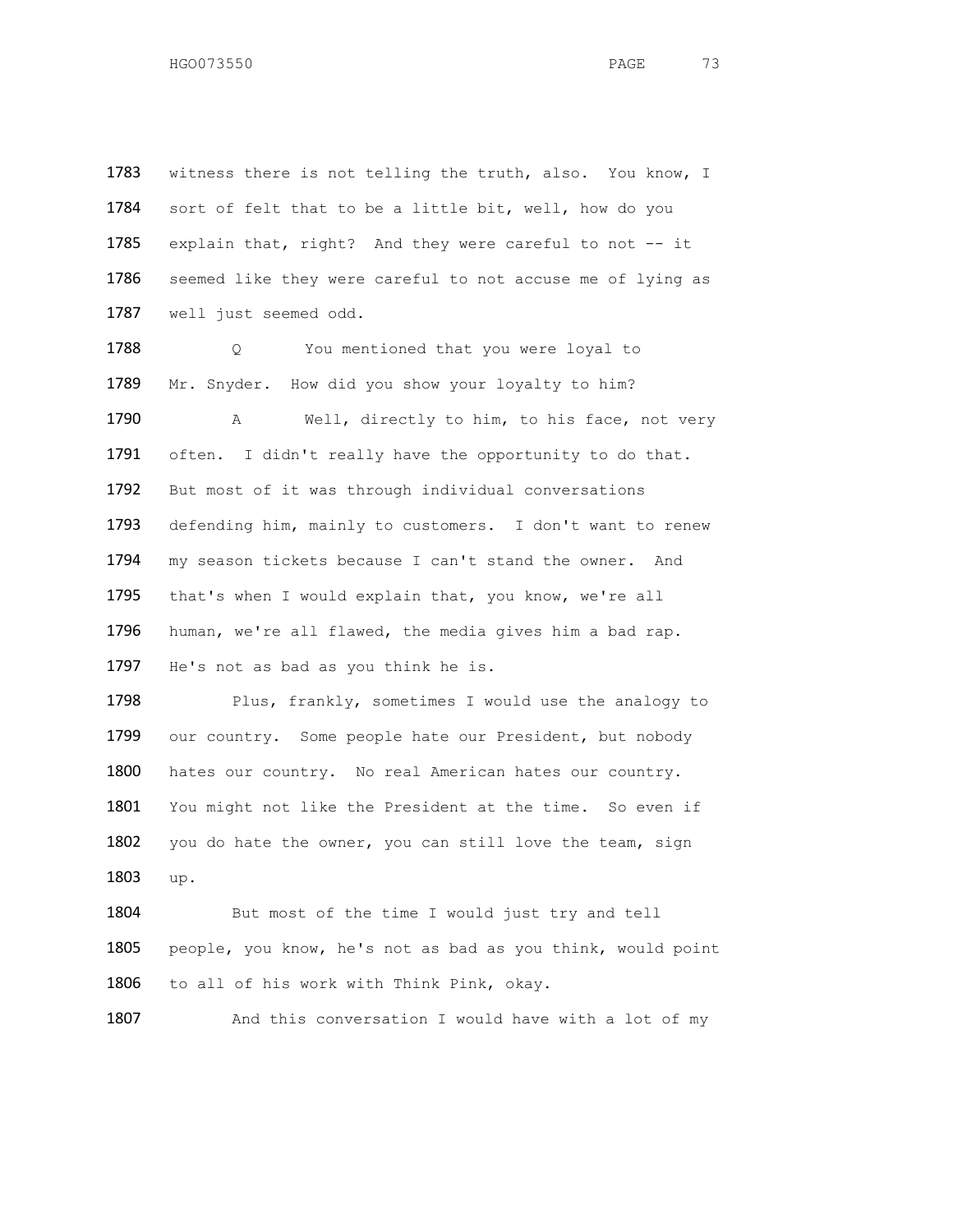1808 coworkers as well. This is a decent man trying to -- all 1809 he wants to do is win the Super Bowl like you and me. And 1810 over and over and over and over I had that conversation 1811 with anybody who would listen. 1812 Q Did you ever defend him against the 1813 allegations regarding sexual harassment or misconduct in 1814 the workplace? 1815 A Did I ever defend him? To who? 1816 Q To anyone. 1817 A Well, I think -- I don't think so, no. I 1818 think by the time I had left the company, that's when most 1819 of his allegations had come out after I left the company. 1820 Q You've also mentioned someone named Emily 1821 Applegate. 1822 A Yes. 1823 Q Who is Emily, and how did you know her? 1824 A Emily is a great former teammate of mine. 1825 Emily was one of my employees at FedEx Field as a ticket 1826 sales rep, customer service rep. A great performer. And 1827 Emily was then promoted to go work over at Ashburn, to go 1828 work at Redskins Park. 1829 So, you know, there were a lot of employees that 1830 aspire to get promoted and dot, dot, dot, go work at 1831 Redskins Park because it was -- you know, it was perceived 1832 that FedEx Field was sort of where the factory workers were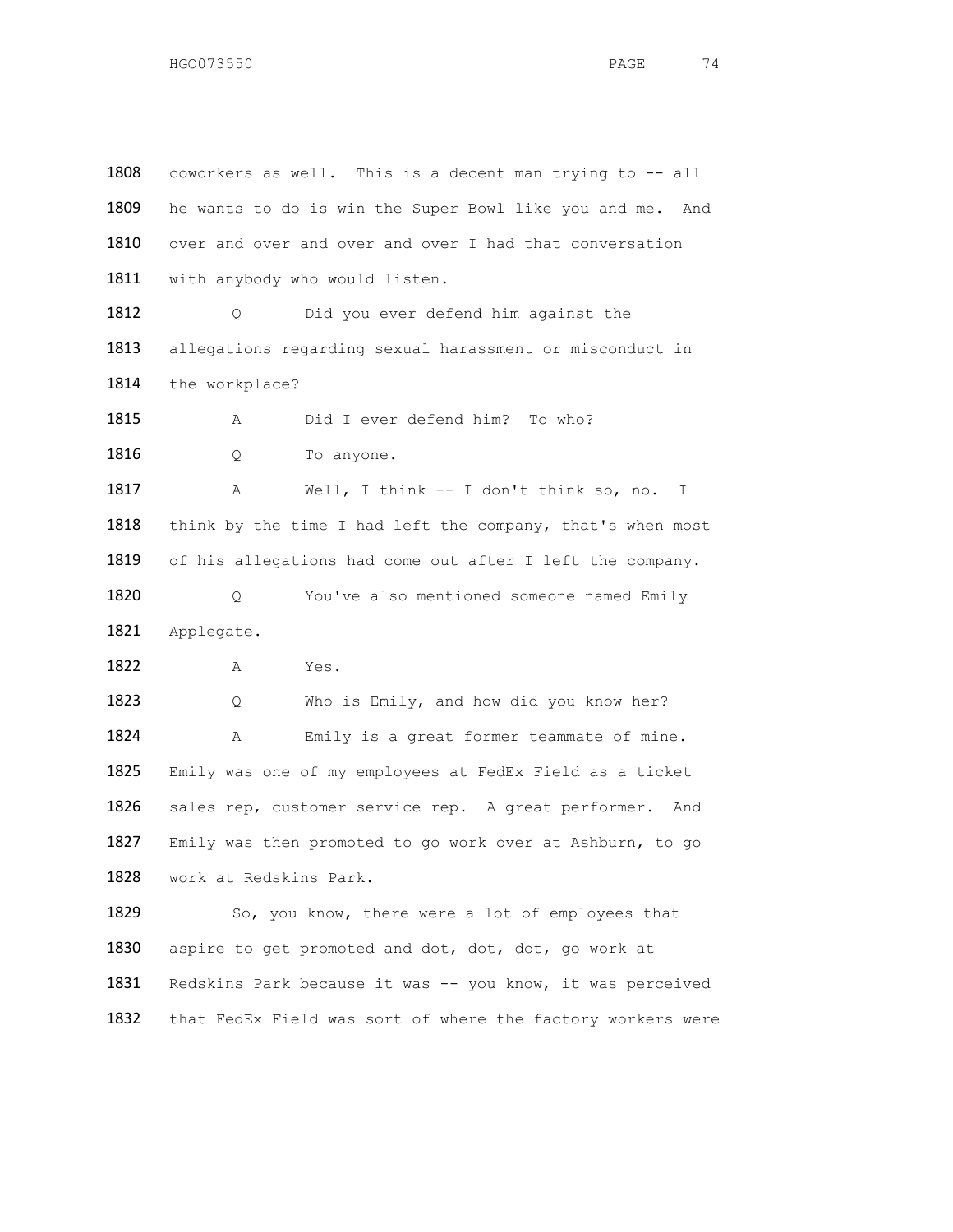and that Redskins Park in Ashburn is where the executives were. You needed to go over there if you really wanted your career to blossom.

1836 I didn't always agree with that, but that's what a 1837 lot -- a lot of my employees over the years would get 1838 promoted and then go work over at Redskins Park or aspire to.

 So Emily did her job at FedEx Field very well, was 1841 promoted to go be Mitch Gershman's executive assistant. Okay. And remember, Mitch is at this point my boss. Some of the time where he was my boss he was at FedEx Field with me, but when he was in a higher capacity within the company, he was in Redskins Park. So in order for Emily to be Mitch's executive assistant, she needed to transfer her office from FedEx Field to Redskins Park, and that's when a lot of the verbal abuse of Emily took place at Redskins Park.

1850 Q Can you tell me about the abuse that Emily experienced?

 A Well, I would rather Emily speak for herself in terms of the details. But Mitch would refer to her as fat or just judging the way she looked in certain outfits, 1855 and was just mean to her.

 Q Did she ever complain to you about how Mitch was treating her?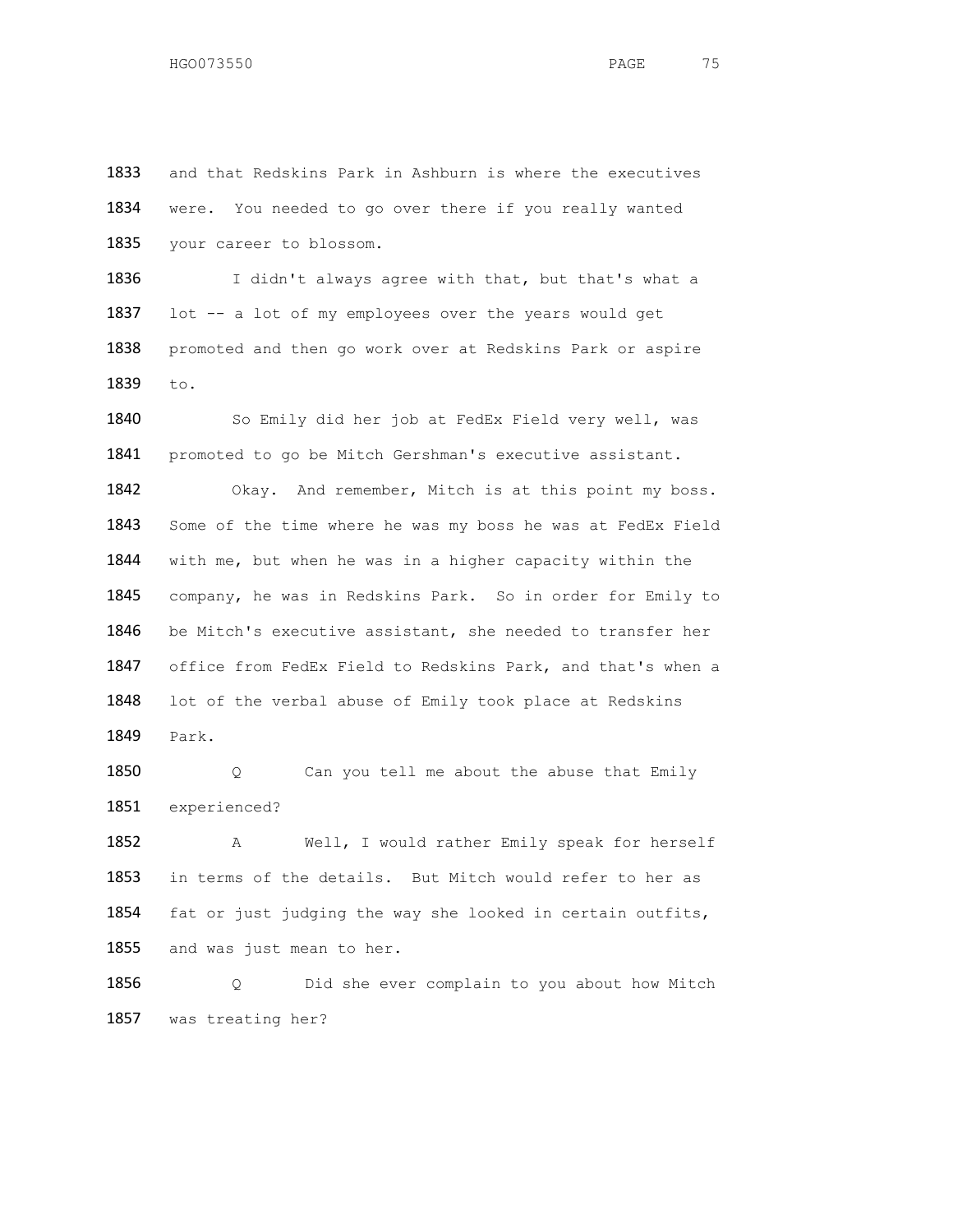1858 A Yes.

1859 0 What would she tell you? 1860 A You know, I can't stand it over here. 1861 Paraphrasing. And, again, my -- I wanted to be a 1862 peacekeeper. I did not want to punish or report. I wanted 1863 to mend. These were two dear friends of mine, both at my 1864 wedding, both Mitch and Emily at my wedding. You know, 1865 can't we just get along here, guys? You know, can you go a 1866 little easier on her? She was my employee here and, you 1867 know, I never had any problems with her. 1868 And he would be telling me she's incompetent or too 1869 emotional, and ultimately that culminated with, I'm going 1870 to fire her, he says. She says, I'm going to quit. And I 1871 just said to both of them, hey, just -- just come back 1872 here. Just -- Emily, just come back to FedEx Field, come 1873 work with me again, and then you can figure out what you 1874 want to do next, sort of as an undo. 1875 And that whole time -- geez, I don't know if that was 1876 a month or six months while she was over there at Redskins 1877 Park. But, you know, once she came back, that stopped, you

1878 know, the verbal harassment. And then about a month later 1879 she had found another job and left. I remember getting a 1880 letter from her probably a year later thanking me for sort 1881 of helping her when she was down, and that meant a lot to 1882 me. She's really a brave person.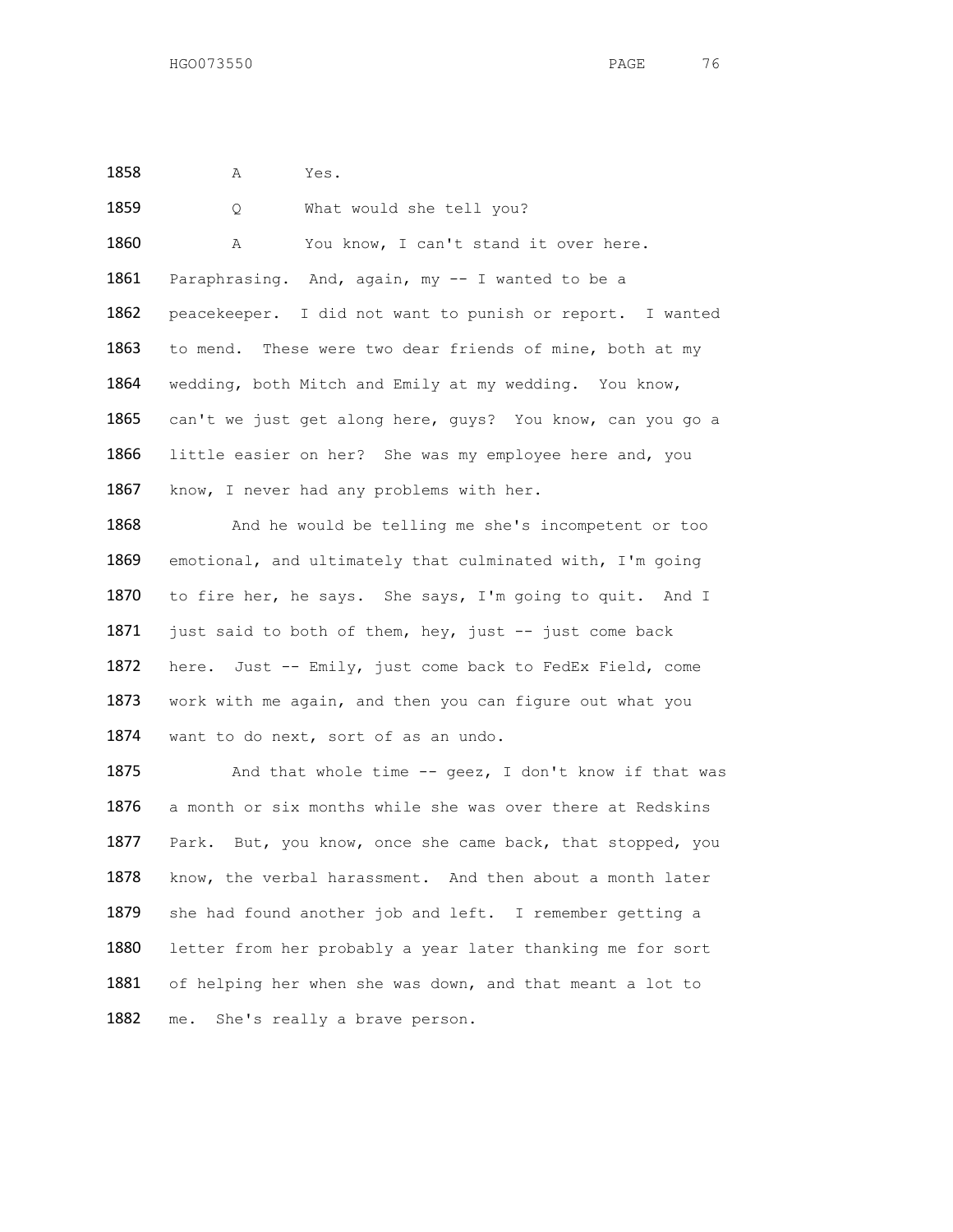1883 Q Did you ever witness any of the verbal abuse 1884 that you just described?

1885 A I don't think so.

1886 Q Did Emily ever tell you about Mitch

1887 subjecting her to sexual harassment?

1888 A I don't know that she ever told me, using those words, "Mitch sexually harassed me." I think it was probably more, you know, he's treating me poorly, he's 1891 treating me like shit, sorry, you know, calling me names. But I don't know that she ever said Mitch is sexually harassing me.

1894 Q Did he ever make comments -- you mentioned 1895 about her physical appearance. Did he ever -- did she ever 1896 tell you that he ever made sexually suggestive comments, 1897 try to come on to her, compliment her, et cetera?

1898 A I think the compliment her, yes. I think 1899 that was part of it. You know, you look good today. You 1900 look like crap tomorrow and back and forth. And it was 1901 just constantly being judged on how you looked, which had 1902 to be uncomfortable.

1903 Q And I believe you mentioned you spoke to 1904 Mr. Gershman about that, his treatment of Emily. Do you 1905 recall what you told him?

1906 A Not exactly, but just again trying to be a 1907 peacemaker. You know, can we just take a deep breath here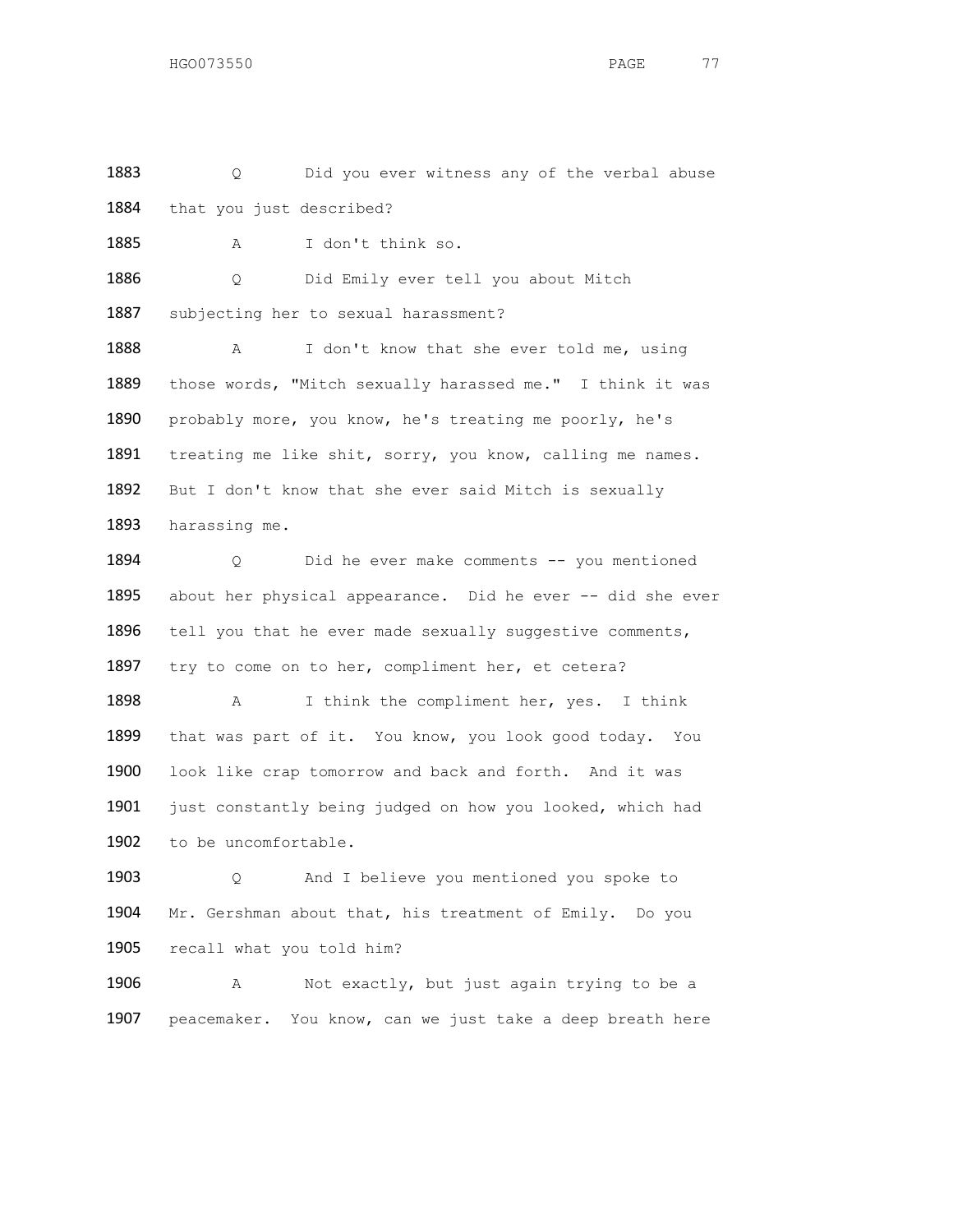| 1908 | and focus, like how is this helping us win the Super Bowl? |
|------|------------------------------------------------------------|
| 1909 | Because if it's not, we shouldn't be doing it.             |
| 1910 | Did you ever report Emily's complaints to<br>Q             |
| 1911 | human resources?                                           |
| 1912 | No.<br>Α                                                   |
| 1913 | Why not?<br>Q                                              |
| 1914 | Well, because that would have been telling on<br>Α         |
| 1915 | my boss and dear friend. And I just wanted to try and      |
| 1916 | resolve it myself. And in this case, bringing her back to  |
| 1917 | work for me ultimately was the Band-Aid.                   |
| 1918 | When you're referring about dear friend, who<br>Q.         |
| 1919 | are you referring to?                                      |
| 1920 | Both, Mitch and Emily.<br>Α                                |
| 1921 | But when you said you didn't want to report<br>Q.          |
| 1922 | your dear friend.                                          |
| 1923 | Mitch.<br>Α                                                |
| 1924 | Do you regret not reporting Mitch's behavior?<br>Q         |
| 1925 | I regret not doing more; that if I could go<br>Α           |
| 1926 | back and do this over, I would definitely have done more.  |
| 1927 | And that may have included reporting folks or just being a |
| 1928 | lot more aggressive. Frankly, maybe even threatening when  |
| 1929 | I approached them directly about it.                       |
| 1930 | Meaning -- like going back to my conversation with         |
| 1931 | Larry Michael, that was, hey, Larry, can you do me a favor |
| 1932 | and leave Rachel alone? You know, as opposed to leave her  |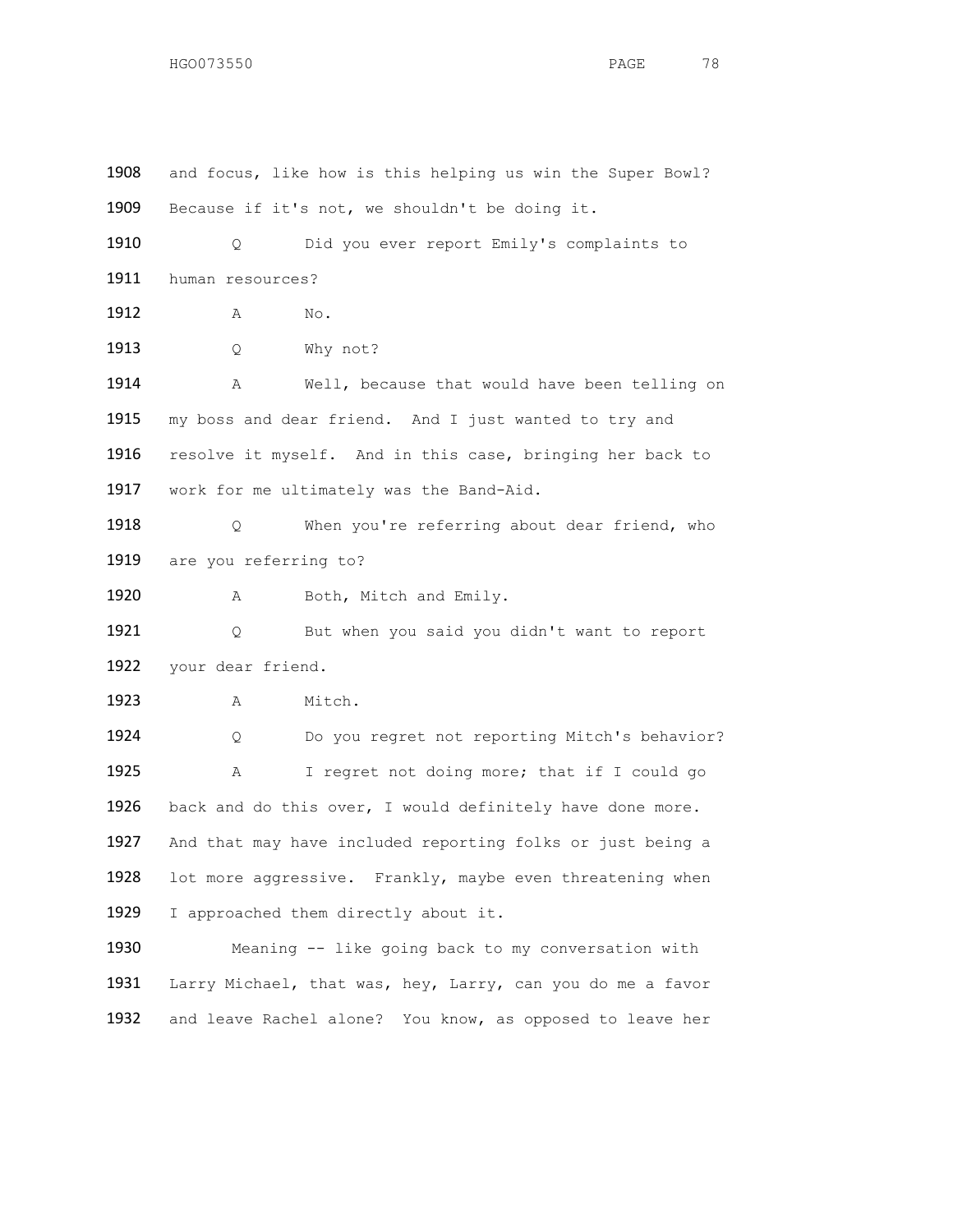1933 alone or, you know, or the next time I hear anything, even a peep about this, you're doing this to her or anybody else, I'll go to HR. You know, either going to HR or just being more aggressive overall, I wish I had done more. So, 1937 yes, I regret not reporting these folks.

 Q With respect to Rachel Engleson, you had mentioned that you would have reported what happened to her, I believe, to Stephen Choi.

**A** Yes.

1942 Q If anyone.

A Yes.

 Q Why did you not report what you knew to be happening to Rachel Engleson?

 A Here's the other thing. You're asking me why didn't I report something to somebody who already knew what was going on. Meaning, the way Mitch treated certain people in the company was a widely well-known fact among the company, including Stephen Choi. The way Larry Michael 1951 treated women at the company, Stephen Choi already knew that Larry Michael did not treat women properly at the company. He already knew that.

Q How do you know?

 A He didn't need me to tell him that. Because Larry had a reputation. So that doesn't excuse me from not telling him, but what I'm telling you is that he already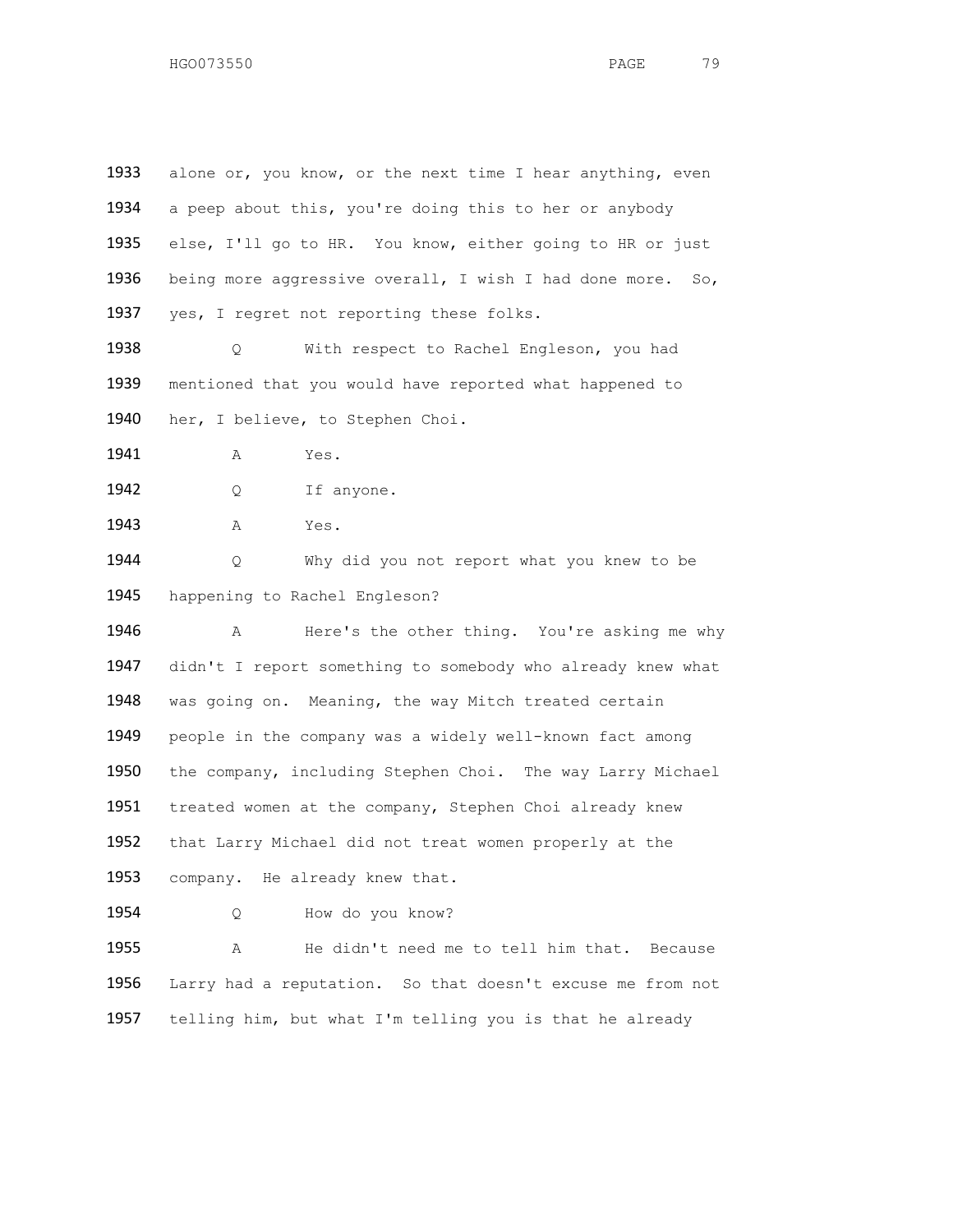1958 knew.

1959 Q How did people know that Mitch Gershman 1960 treated people poorly? 1961 A He intentionally left his door open. 1962 Q Why do you believe he left his door open? 1963 A He did leave his door open. Oh, why? 1964 Q Why do you think he did that? 1965 A You know, maybe as a way to lay claim, you 1966 know? This is -- I run all of this. I'm in charge of 1967 everything here. I don't need to close my door if I have 1968 something to say, right? But, yeah, he intentionally left 1969 his door open on a regular basis. 1970 Q Did Mr. Snyder know about the way Mitch 1971 Gershman and Larry Michael treated women in the workplace? 1972 A I don't know the answer to that. 1973 Q But you knew that Stephen Choi knew about 1974 Larry Michael? 1975 A Yes. And I will also say that having worked 1976 for the company for so long, that you wouldn't have people 1977 at such a high level like Mitch Gershman and Larry Michael 1978 behaving the way they did under a wholesome owner. That 1979 just would not have happened. 1980 Q And you may have already said this, but how 1981 did you know that Stephen Choi knew about Larry Michael? 1982 A I don't know. I just know.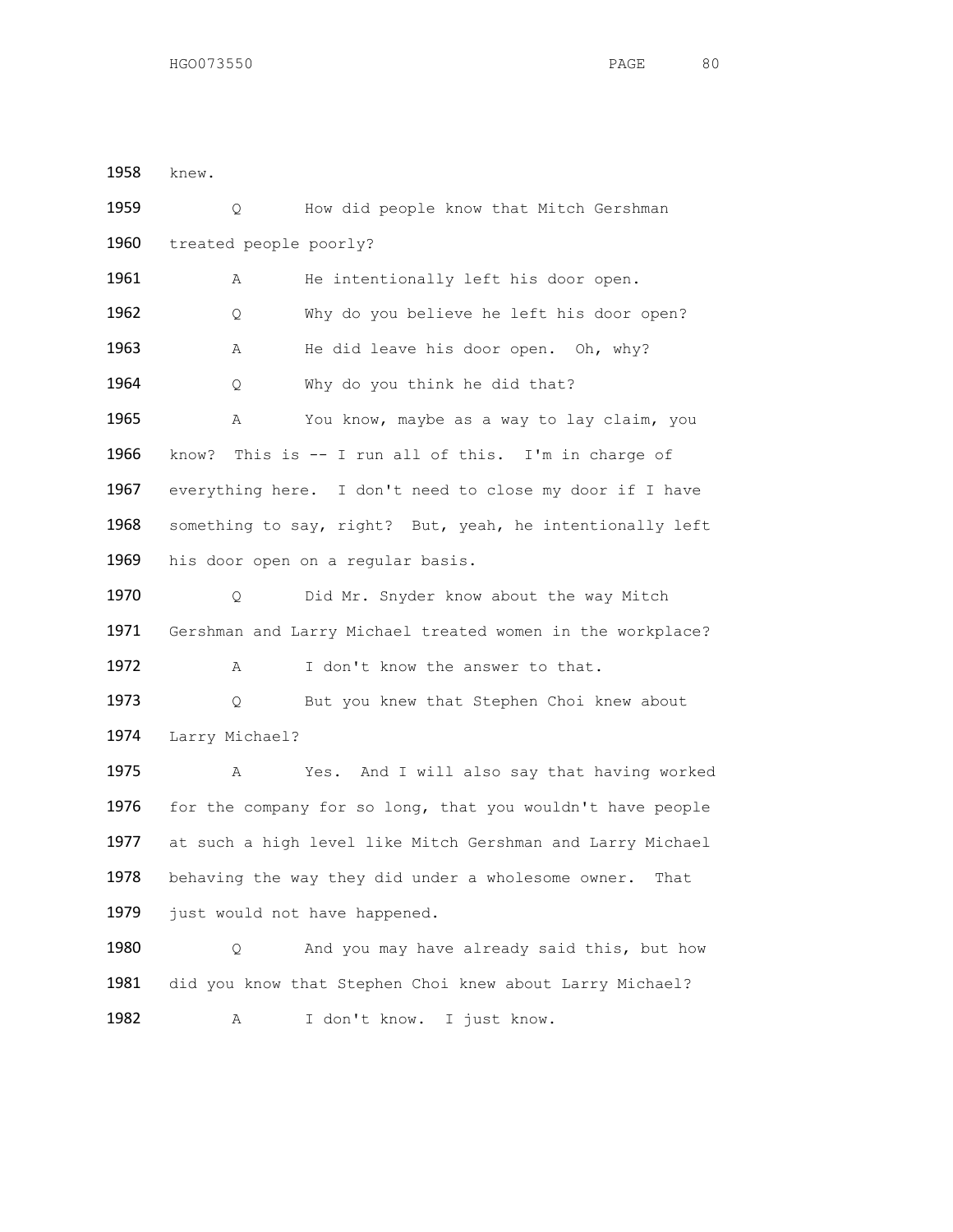1983 Q It was common knowledge? 1984 A That's a good way to portray it, common knowledge. Q Did you ever have discussions about Larry Michael or Mitch Gershman's behavior about any other individuals outside of those complaining about their behavior towards women? A Very late with Will Rawson, that maybe within the last year of me working there he came and asked me about Larry. Or maybe he came to me during Lafemina's tenure. I think that's when I had a conversation with Will Rawson. 1995 Q What did you tell him? 1996 A Almost exactly what I've told you here, about 1997 the Larry Michael/Rachel Engleson incident. Q Did Will Rawson also ask you about Mitch Gershman? A I don't think so. 2001 Q Did he ask you about any others? 2002 A Mitch wasn't there anymore at that point. Q Did he ask you about any other executives in the company? A I don't think so. 2006 Q Did he ask you about Dan Snyder? A No.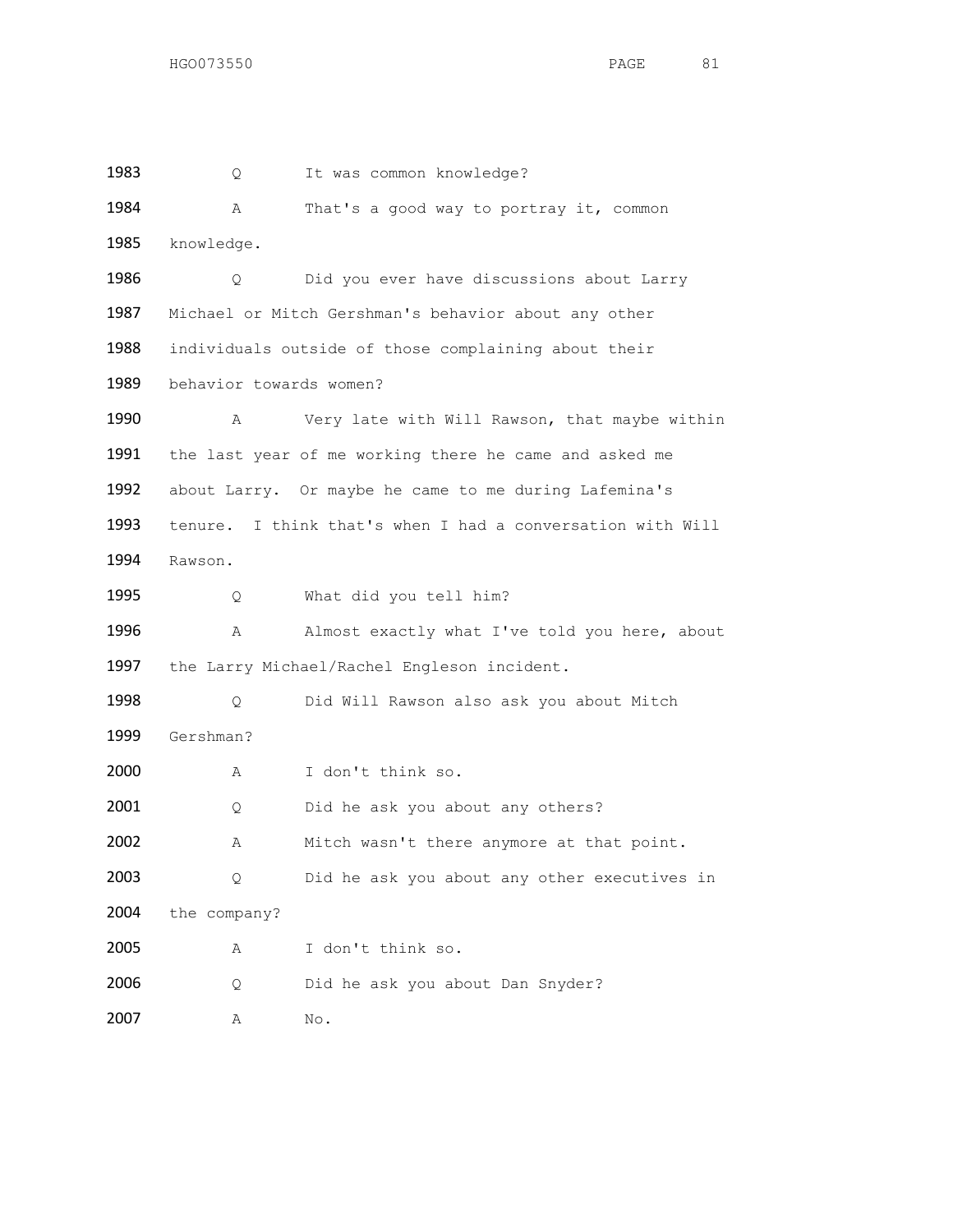| 2008 | Q                | Other than the employees that we've                         |
|------|------------------|-------------------------------------------------------------|
| 2009 |                  | discussed, are there any employees that you're aware of who |
| 2010 |                  | experienced misconduct in the workplace by an executive?    |
| 2011 | Α                | Like, did I have firsthand knowledge of?                    |
| 2012 | Q                | Or second.                                                  |
| 2013 | Α                | Employee -- I'm sorry, can you ask one more                 |
| 2014 | time?            |                                                             |
| 2015 |                  | Can you please read back the question.                      |
| 2016 |                  | (Record read.)                                              |
| 2017 |                  | The Witness. Yes. If you're asking firsthand or             |
| 2018 | secondhand, yes. |                                                             |
| 2019 | ΒY               |                                                             |
| 2020 | Q                | Who specifically?                                           |
| 2021 | Α                |                                                             |
| 2022 | Q                | Anyone else?                                                |
| 2023 | Α                |                                                             |
| 2024 | Q                | Anyone else?                                                |
| 2025 | Α                | Ana Nunez. I'll let you know if I think of                  |
| 2026 | any others.      |                                                             |
| 2027 | Q                | And as we discuss some of these, what you                   |
| 2028 |                  | know about these incidents, I want to be very careful here  |
| 2029 |                  | with respect to naming names of individuals who have not    |
| 2030 |                  | been publicly reported in the media.                        |
| 2031 |                  | But with respect to Ana Nunez, what, if anything, did       |
| 2032 |                  | you hear about how she was treated?                         |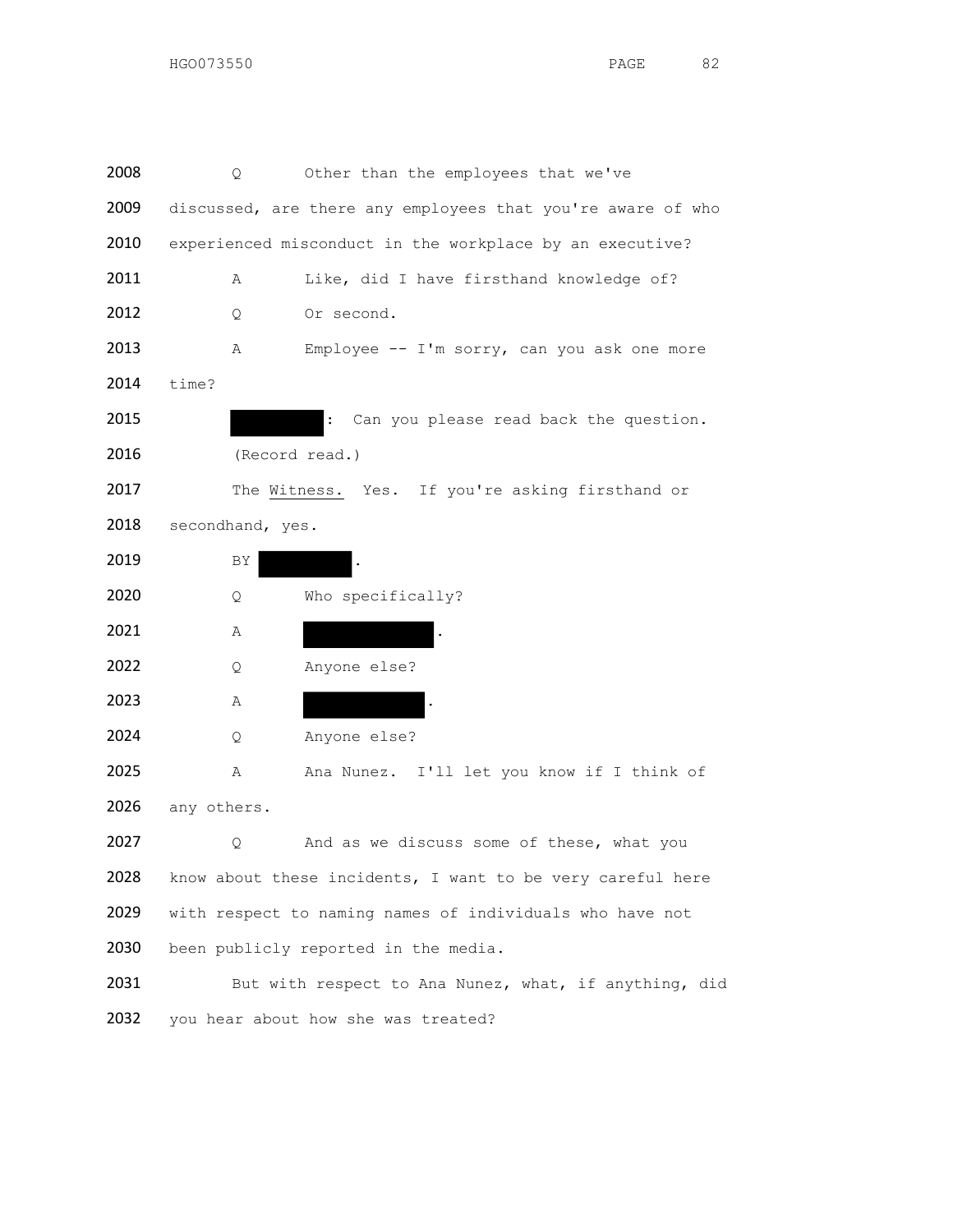| 2033 | Α                         | Ana -- my experience with Ana was firsthand,               |
|------|---------------------------|------------------------------------------------------------|
| 2034 |                           | where another one of my employees had been taking pictures |
| 2035 |                           | of her backside with his iPhone and then sort of           |
| 2036 |                           | screenshotting that to other male employees with comments  |
| 2037 |                           | that were, I would say, lewd.                              |
| 2038 | Q                         | Do you recall how that incident was handled?               |
| 2039 | Α                         | I fired him.                                               |
| 2040 | Q                         | Was that individual an executive?                          |
| 2041 | Α                         | No.                                                        |
| 2042 | Q                         | Did you report his behavior to human                       |
| 2043 | resources?                |                                                            |
| 2044 | Α                         | I did not.                                                 |
| 2045 | Q                         | Why is that?                                               |
| 2046 | Α                         | Just -- just looking for, I guess, an easy --              |
| 2047 |                           | an easy way out, nonconfrontational. Let's just get this   |
| 2048 |                           | guy out of here. We don't need to talk about who, why,     |
| 2049 |                           | what. Let's just disappear him.                            |
| 2050 | Q.                        | You mentioned<br>How do you                                |
| 2051 | spell the last name?      |                                                            |
| 2052 | Α                         |                                                            |
| 2053 | Q                         | What did you hear about how<br>was                         |
| 2054 | treated in the workplace? |                                                            |
| 2055 | Α                         | was, without her consent, captured on                      |
| 2056 |                           | the DVDs, behind-the-scenes DVDs.                          |
| 2057 | Q                         | Are you referring to the incident that                     |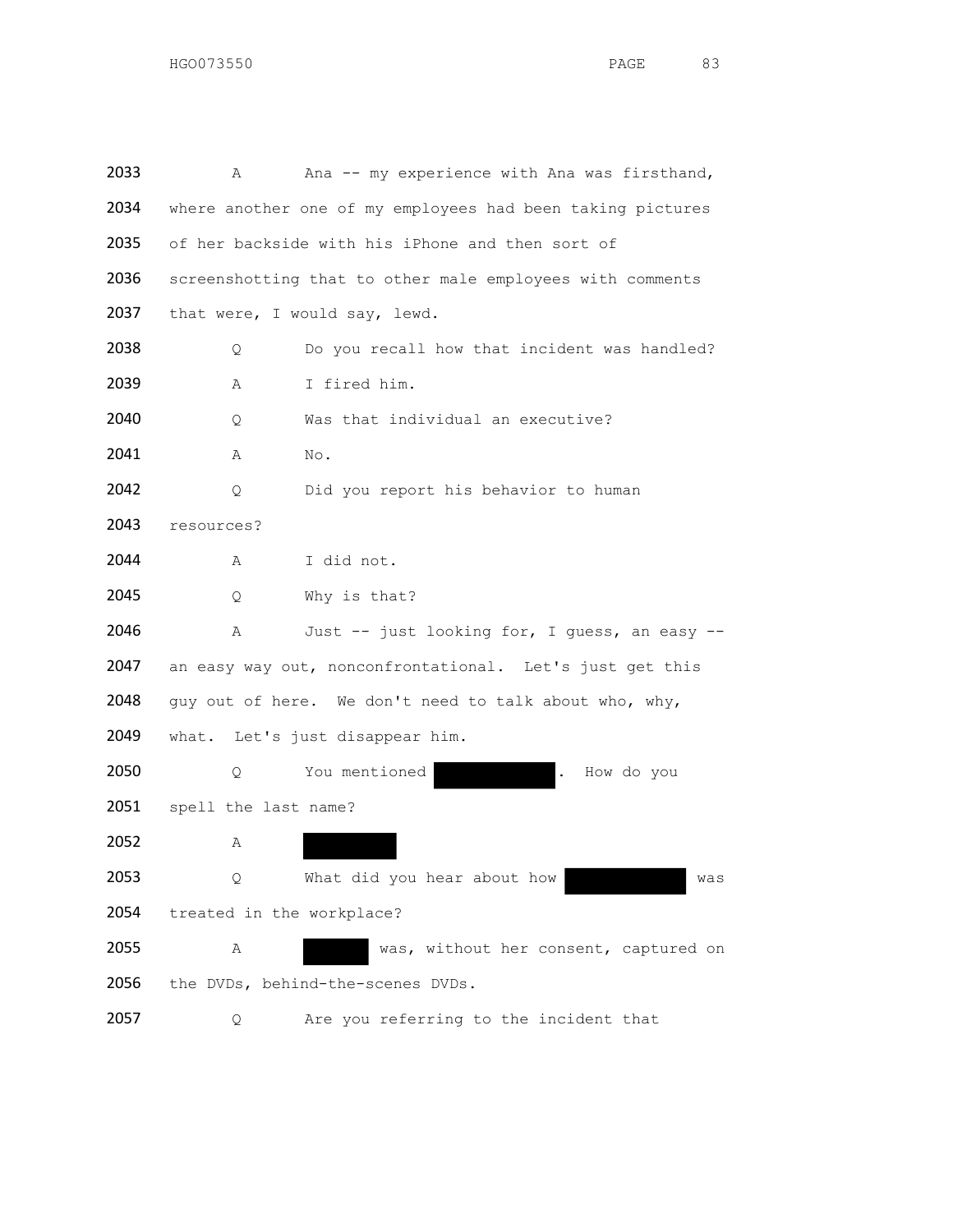2058 happened with the -- strike that.

2059 What are you referring to when you say

2060 "behind-the-scenes DVD"?

2061 A The calendar shoot. The cheerleader calendar 2062 shoot. was an employee of mine and a cheerleader 2063 simultaneously. And during the calendar shoot trip to -- I 2064 don't know, they go to someplace warm each year, or they 2065 did. There's a documentary that's made each year, or there 2066 was a documentary made for a few years annually, like the 2067 making of the Washington Redskins cheerleader calendar.

 And there would often be -- some of the cheerleaders would be like changing and the cameraman apparently would keep the camera rolling. And those parts of the video recording obviously didn't go out to the public, but then my understanding is that they were edited down to capture, 2073 you know, the most revealing parts of, like, them in between changing outfits and then condensed onto a DVD.

2075 Q Did she know that was happening as it was 2076 occurring? Meaning, did she know that the video was 2077 rolling when she was changing?

2078 A I don't know.

2079 Q Do you have any understanding of how her concerns regarding the cheerleader shoot was resolved? A I don't know. I don't think it's resolved with her in particular.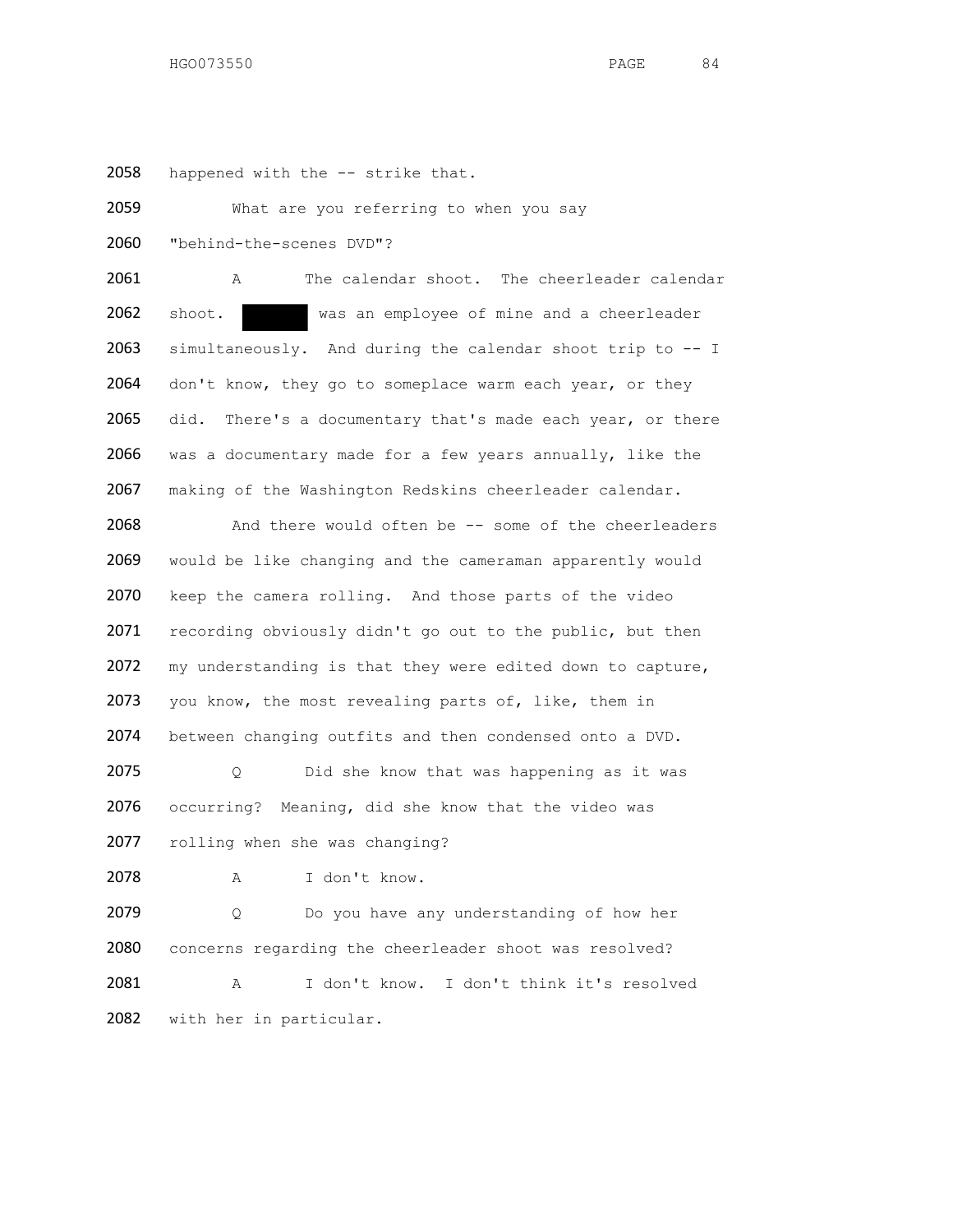2083 Q And why do you say that? 2084 A She's a good friend of mine, and I stay in 2085 touch with her. 2086 Q And has she told you that it has not been 2087 resolved as relates to her? 2088 A I think she's been hesitant to come forward. 2089 Q Come forward to whom? 2090 A To any authority or the media. But I know -- 2091 she told me that at one point a number of the cheerleaders 2092 were given the ability to maybe go to The Washington Post 2093 offices and see the DVD, and that she saw herself on the 2094 DVD. And it upsets her every time it comes up. It's 2095 heartbreaking. She's one of the nicest people you could 2096 ever know. 2097 Q Is there anything else that you have not 2098 discussed with respect to what you are aware of happening 2099 in the Commanders' workplace regarding workplace misconduct 2100 and the treatment of women? 2101 A Not that I can think of right now, no. 2102 Q Now, on December 22nd, 2020, The Washington 2103 Post reported that, in April 2009, a female employee, who 2104 will remain nameless, made certain allegations against Dan 2105 Snyder accusing him of sexual misconduct which allegedly 2106 occurred on a private plane on a flight returning from the 2107 Academy of Country Music Awards in Las Vegas.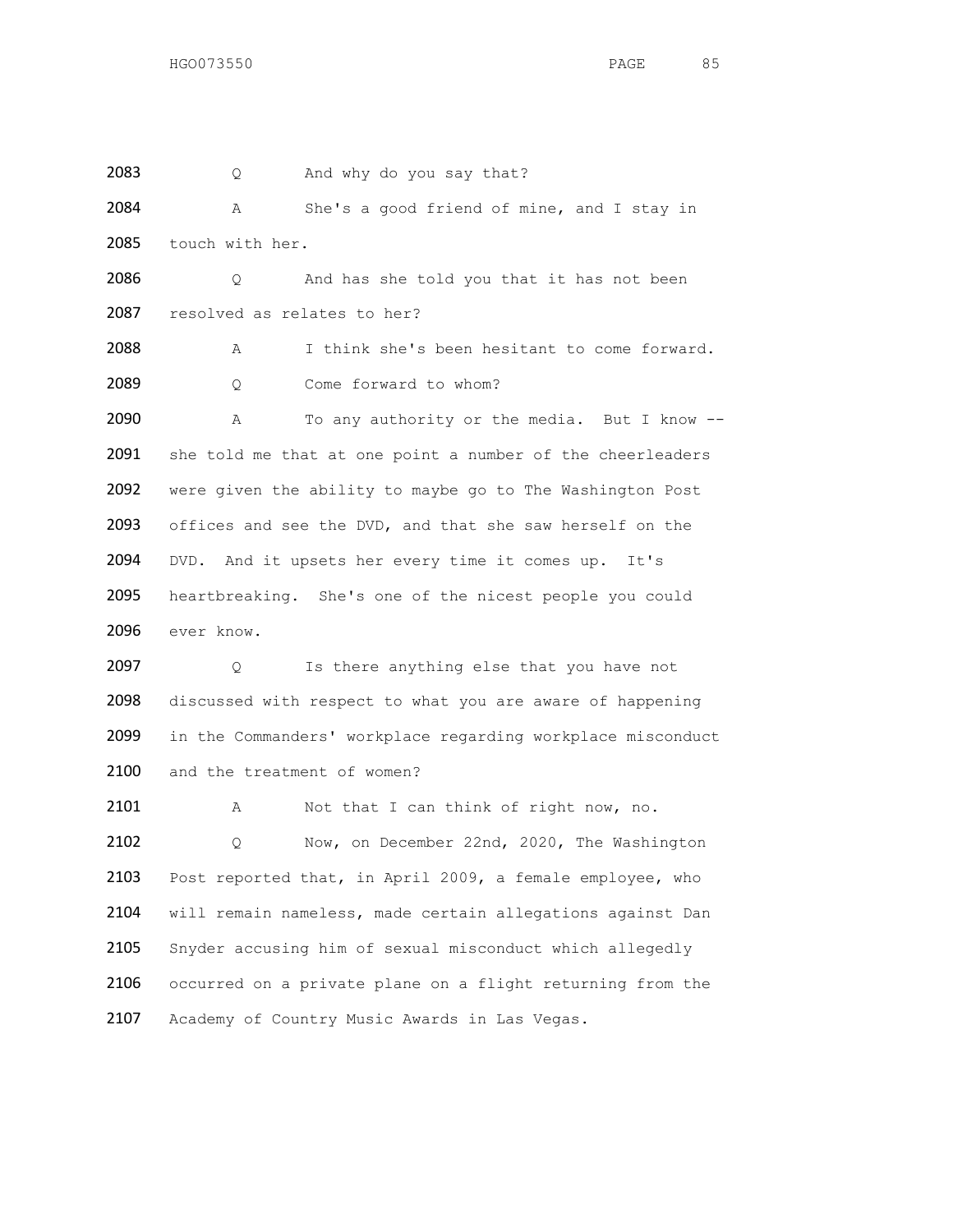| 2108 |                   | The Commanders' former general counsel, David               |
|------|-------------------|-------------------------------------------------------------|
| 2109 |                   | Donovan, led the investigation into the woman's allegations |
| 2110 |                   | and reportedly found that she had lied to the team's        |
| 2111 |                   | lawyers and therefore was terminated for cause.             |
| 2112 |                   | Again, I want to be careful here. So without naming         |
| 2113 |                   | any names, did you know who the employee was who made the   |
| 2114 |                   | allegations against Dan Snyder at the time?                 |
| 2115 | Α                 | I did.                                                      |
| 2116 | Q                 | And how did you know her?                                   |
| 2117 | Α                 | How did I know it was her?                                  |
| 2118 | Q                 | How did you know her?                                       |
| 2119 | Α                 | She was a coworker.                                         |
| 2120 | Q                 | Were you aware of the allegations back in                   |
| 2121 | 2009?             |                                                             |
| 2122 | Α                 | No.                                                         |
| 2123 | Q.                | Did you know that she had been terminated                   |
| 2124 | from the company? |                                                             |
| 2125 | Α                 | Yes.                                                        |
| 2126 | Q                 | How did you know that?                                      |
| 2127 | Α                 | She just disappeared.                                       |
| 2128 | Q                 | Did you have any understanding as to why?                   |
| 2129 | Α                 | Something had happened. Something bad had                   |
| 2130 | happened.         |                                                             |
| 2131 | Q                 | And how did you know something bad had                      |
| 2132 | happened?         |                                                             |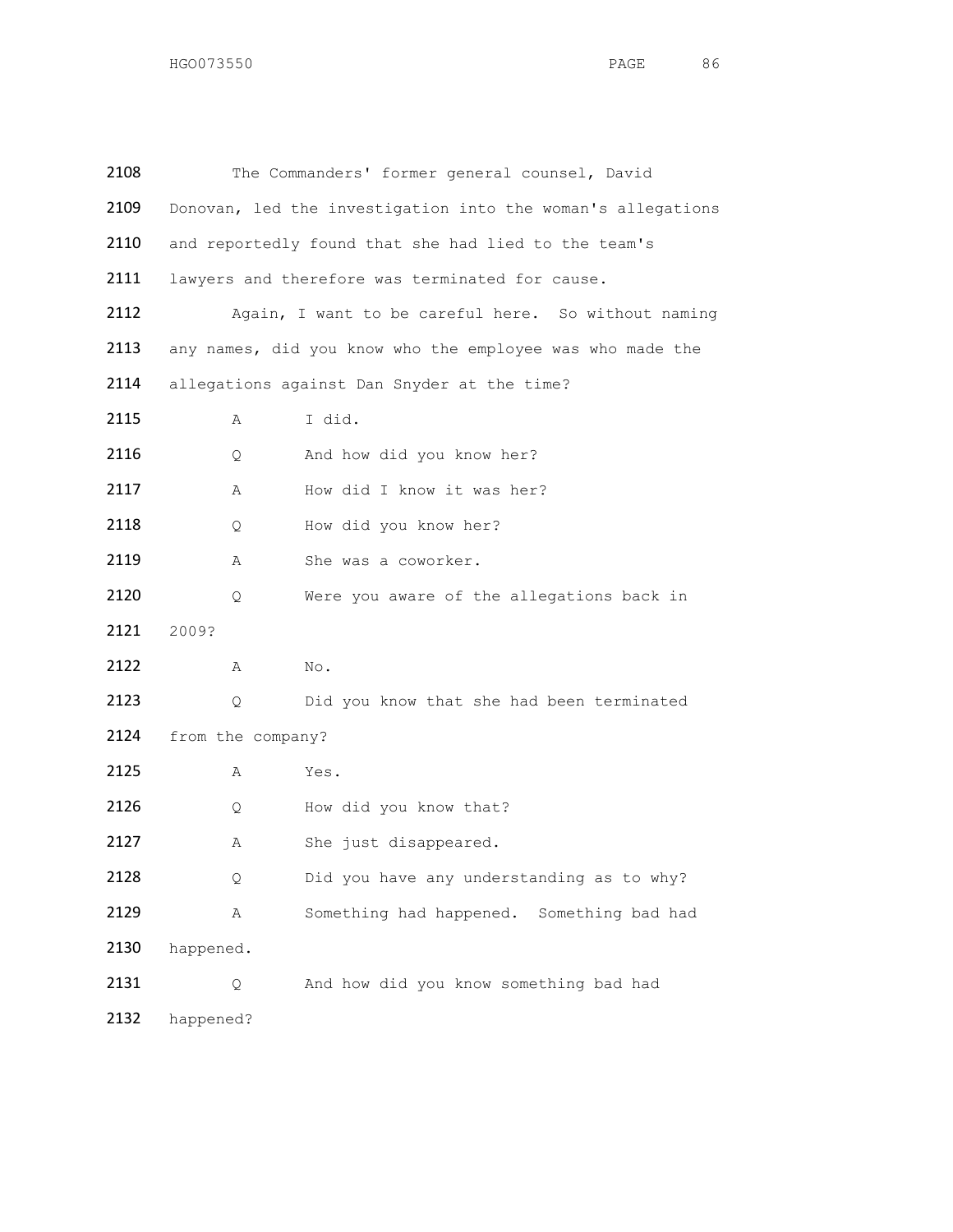A Well, this person was relatively new, an awesome worker, on the rise, successful, disciplined, well-respected. And then just, poof, she's gone one day. Q Did employees discuss her, as you called it, disappearance from the team and the context surrounding it? A Well, she was at Redskins Park, almost exclusively Redskins Park Ashburn employee, not a FedEx Field employee. Most of the staff at FedEx Field did not 2141 interact with her. And I really did not interact with her 2142 very much either. But as a fellow department head, you 2143 know, we knew each other and spoke on various matters at times. 2145 Q What was your reaction and those of your colleagues to her sudden disappearance from the team? A Right when it happened? I didn't think much 2148 of it. Well, that seems odd. Okay. Back to work. 2149 Q Why did you think it seemed odd? A Well, just that somebody who had been brought 2151 in at a fairly high level, who was given a lot of responsibility, who was doing well, would just suddenly not work for the company anymore just seemed odd. No going away party, no good-bye email saying where she's going to 2155 go work at her next job or anything like that. Just here today, gone tomorrow.

Q Did anyone in management say anything about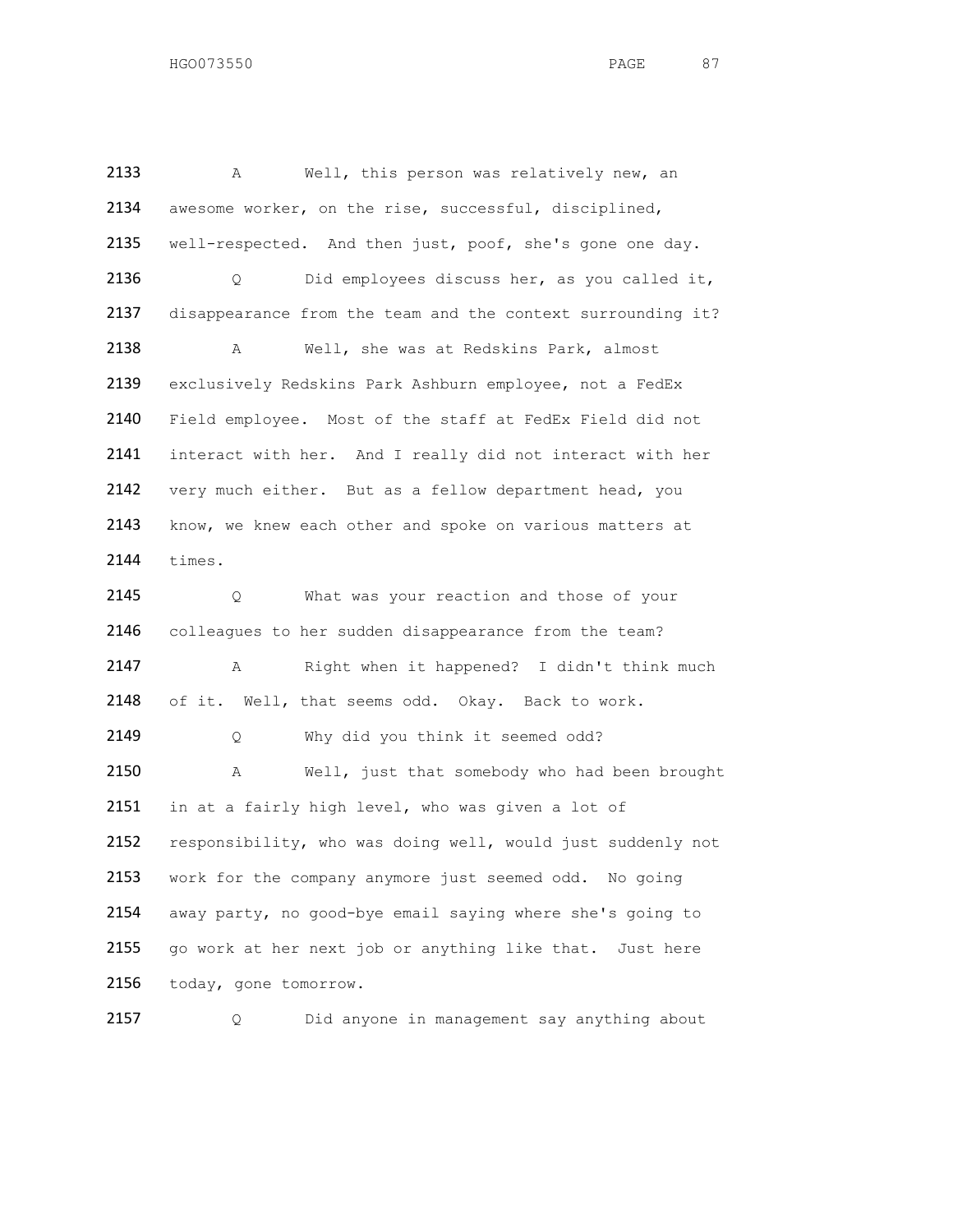2158 her departure after she was terminated?

2159 A Not as far as I know.

 Q Do you have any reason to believe that that employee lied about her allegations against Dan Snyder? A I would have every reason to believe she's 2163 telling the truth.

2164 Q And why is that?

2165 A Because I know her to be an honest person. 2166 Q What is your reaction to Dave Donovan's 2167 statement or conclusion that the employee lied to the 2168 team's lawyers?

2169 A You know, I think we saw about a month ago 2170 Commissioner Goodell saying that he wasn't going to let the 2171 Commanders investigate the Commanders. And that's exactly 2172 what that is. And that, you know, that's been going on for 2173 a long time.

2174 So that's the general counsel of the company who's in 2175 the inner circle with Dan Snyder where his number one 2176 responsibility is to protect Dan Snyder. You know, whether 2177 he's the team general counsel or Mr. Snyder's personal 2178 general counsel, that line is completely blurred at that 2179 point. And, you know, I admire Dave, but Dave has a 2180 conflict of interest there. He's not an unbiased arbiter 2181 at that point.

2182 Q When did you first connect the allegation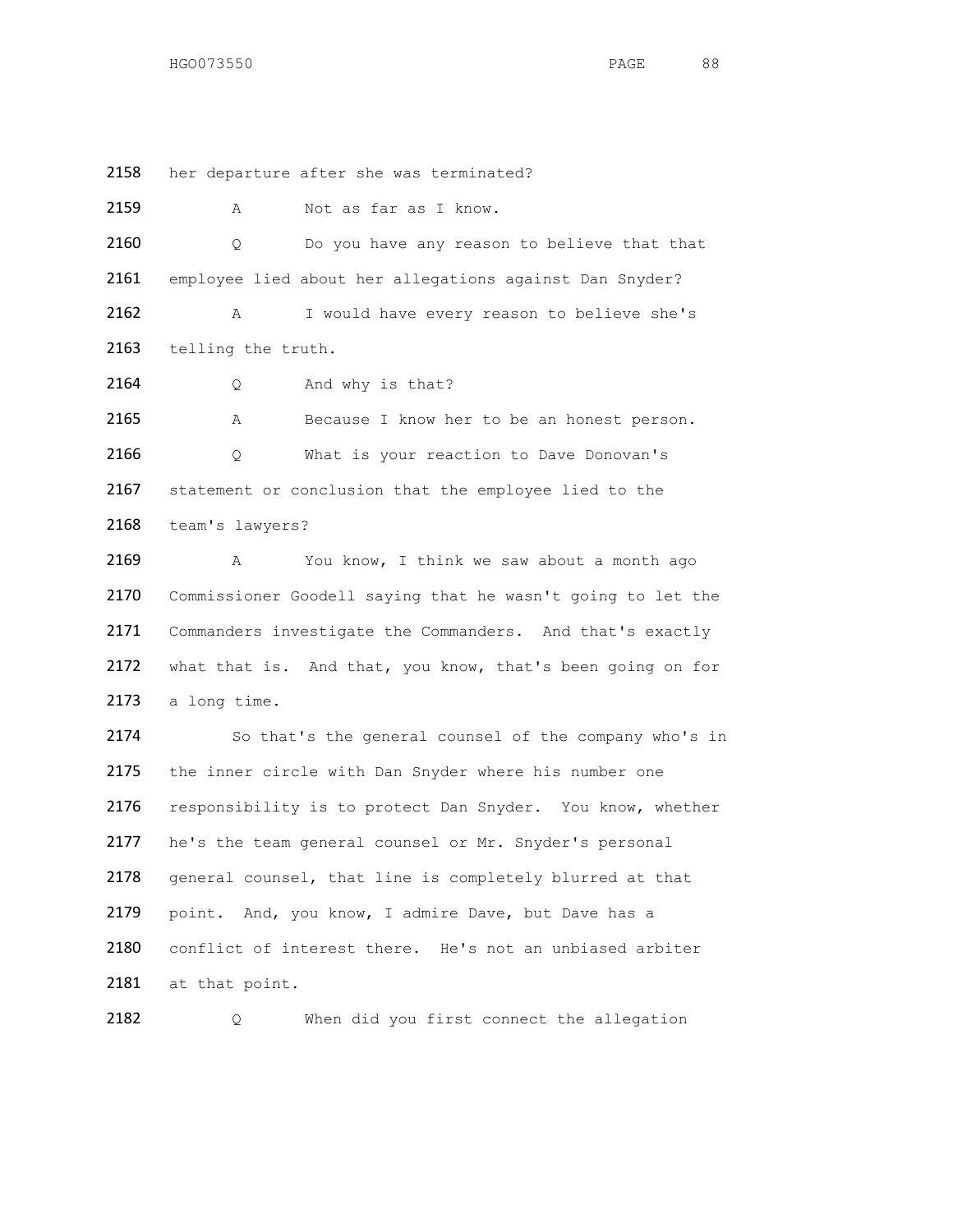2183 that was publicly reported in The Washington Post to the 2184 individual who accused Mr. Snyder of such actions? 2185 A As soon as I read it, I knew who it was. 2186 Q And why is that? 2187 A Because in the aftermath of her exit. You 2188 would occasionally hear like her name. We can't have 2189 another, her name, happen. We can't have that happen 2190 again. Don't want that to happen again. 2191 Q Who would make statements like that? 2192 A Mitch Gershman. I can't think of anybody 2193 else. 2194 Q Do you recall reading that Mitch Gershman was 2195 one of the signatories to the confidential settlement 2196 agreement? 2197 A I do not know that. 2198 Q Do you have any reason to believe that Mitch 2199 Gershman would know why they wouldn't want the allegations 2200 that were made by that employee to happen again? 2201 A Well, because that's expensive. And I also 2202 believe that that's, until now, the closest that Mr. Snyder 2203 got to being exposed; that they all realized that he got 2204 away by the skin of his teeth that time, and that they 2205 didn't want to flirt with disaster again. 2206 Q When you say that Mitch Gershman would make

2207 statements that he doesn't want that to happen again, what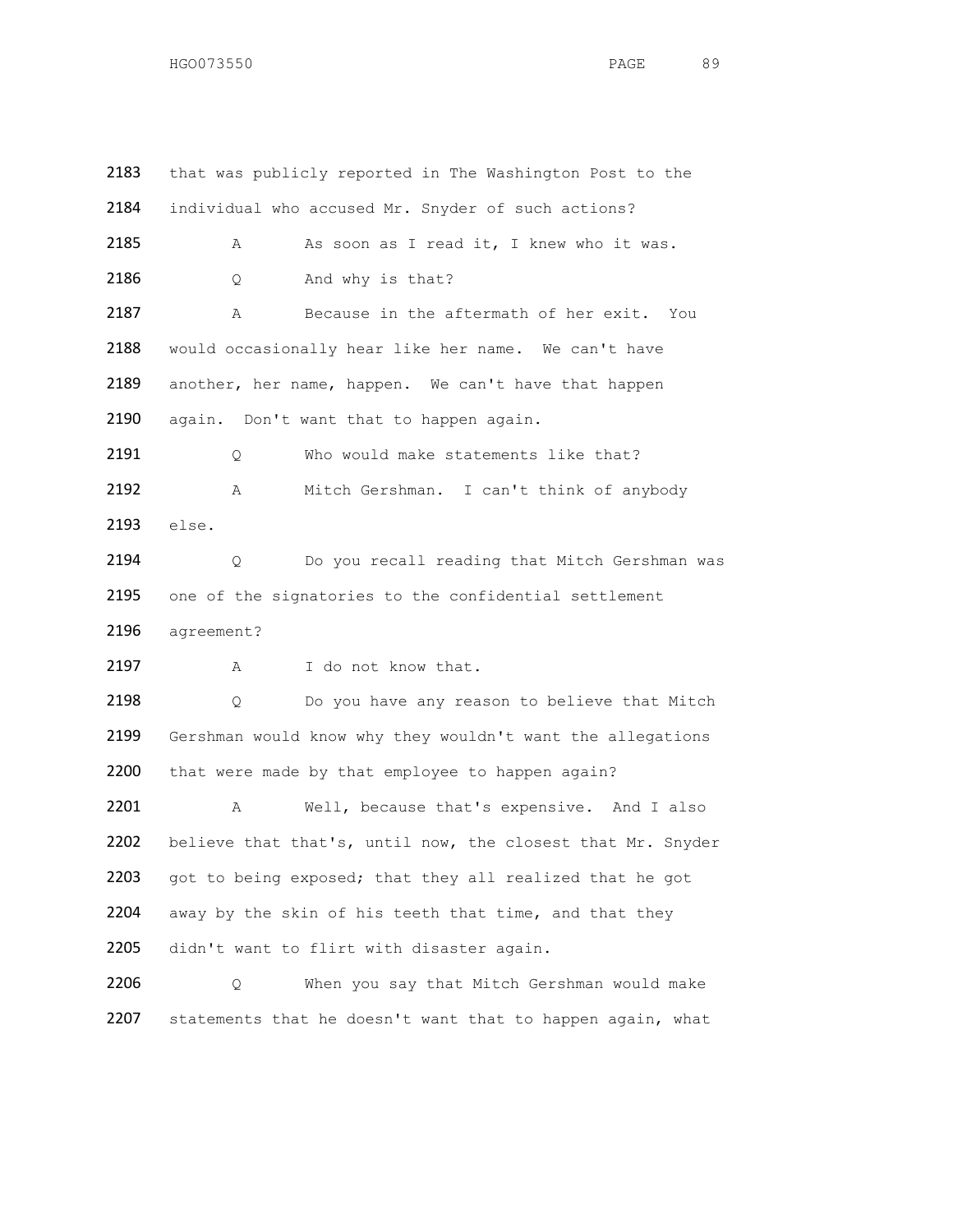did you understand him to mean by that?

| 2209 | Don't get caught. Meaning, there was never a<br>Α           |
|------|-------------------------------------------------------------|
| 2210 | movement inside the company to clean up all of this filth.  |
| 2211 | Really, the focus was on whatever filth there was needed to |
| 2212 | be kept private, kept quiet, keep it to yourself.           |
| 2213 | You said that it was the closest that<br>Q.                 |
| 2214 | Mr. Snyder had gotten to being exposed. What did you mean   |
| 2215 | when you said that?                                         |
| 2216 | Well, I think when you have an employee<br>A                |
| 2217 | accusing him directly of harassment or assault who ends up  |
| 2218 | settling for \$1.6 million, it's fair to ask the question:  |
| 2219 | What if that employee didn't accept any settlement and      |
| 2220 | instead decided to call the police or The Washington Post?  |
| 2221 | We're off the record at time.                               |
| 2222 | (Whereupon, at $12:44$ p.m., the testimony in the           |
| 2223 | above-entitled matter was recessed, to reconvene at 1:45    |
| 2224 | p.m., this same day.)                                       |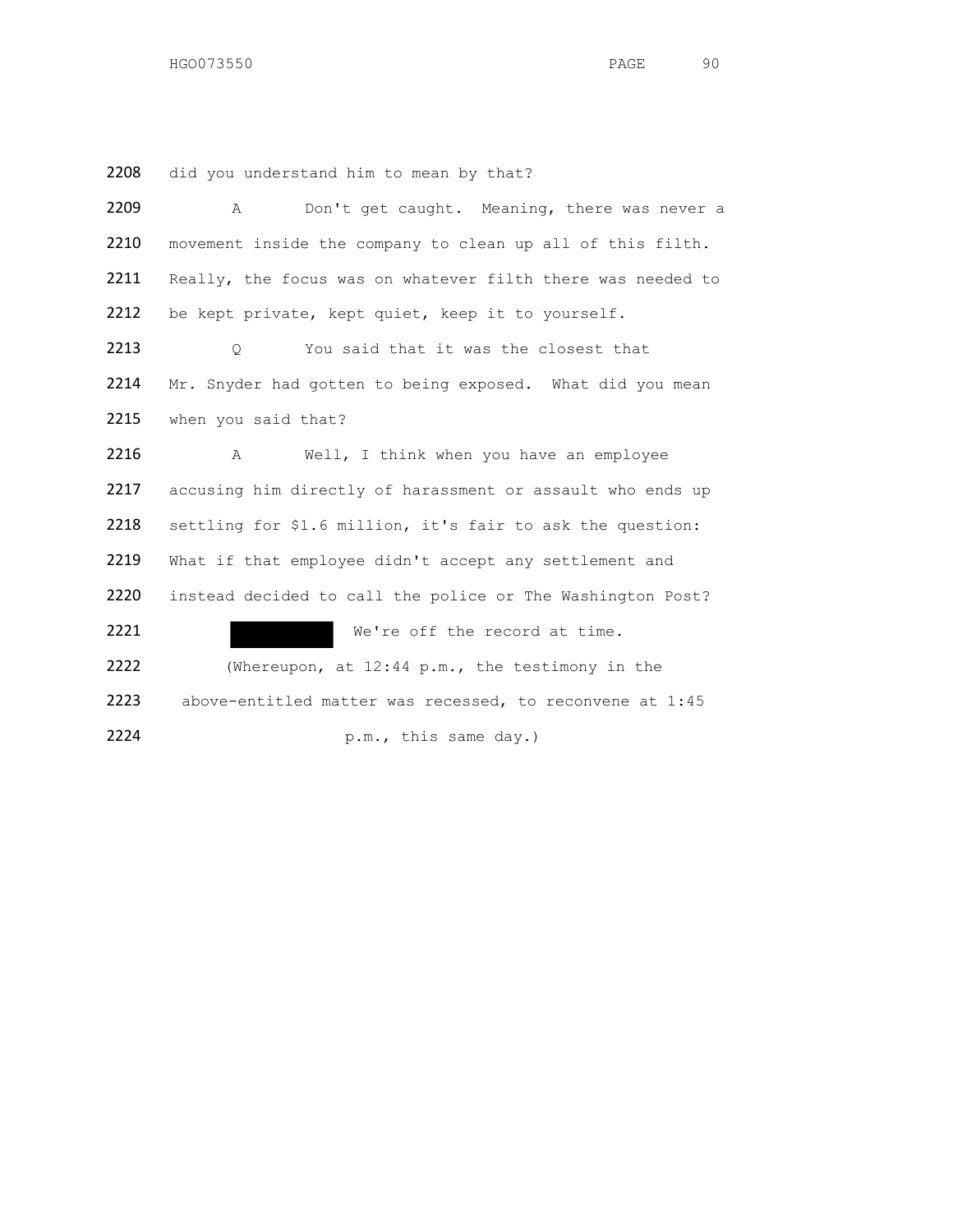91 PAGE

HGO073550

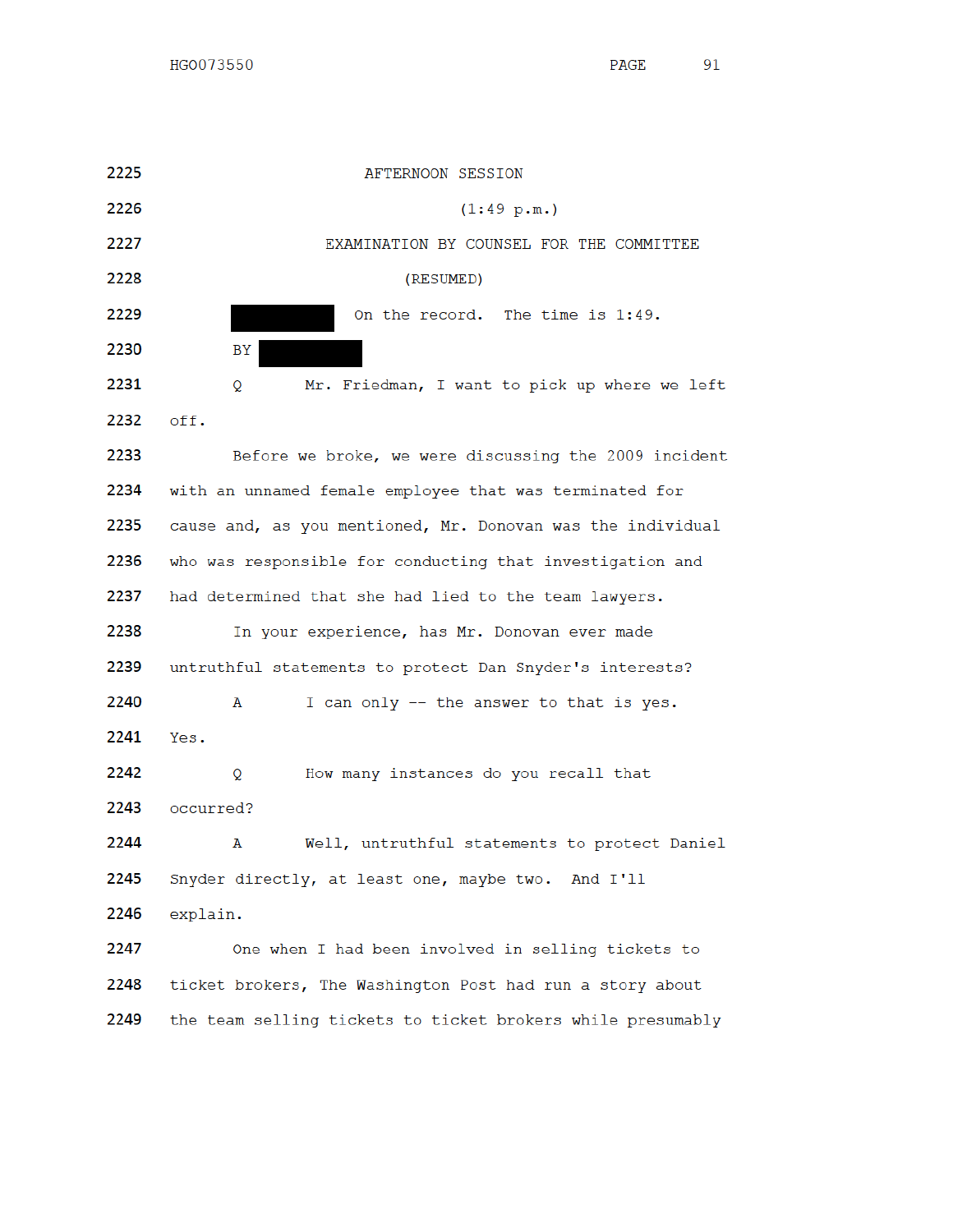2250 having a waiting list for tickets, and simultaneously suing 2251 some season ticket holders for not paying their bill, which 2252 seemed to all kind of not make sense.

2253 So when questioned about the act of selling tickets 2254 to ticket brokers, which was part of my assigned duties, 2255 Mr. Donovan referred to me as a roque employee and that I 2256 was doing that because I was lazy, which is not true. I 2257 was doing that because that was what I was told to do. And 2258 the selling of tickets to ticket brokers was something that 2259 was a sanctioned activity, but the team at that time wanted 2260 to portray it as something that the team had no knowledge 2261 of.

2262 Q When you say that the team wanted to portray 2263 it as something that they had no knowledge of, who are you 2264 referring to?

2265 A Well, Mr. Donovan and Mitch Gershman were 2266 both quoted in the article in The Washington Post, and in 2267 some shape or form both said that I did this on my own; 2268 meaning that neither of them or Mr. Snyder or any other 2269 employee knew of it, which wasn't true.

2270 Q So are you saying that Mr. Snyder knew of 2271 this practice?

2272 A At that time, I don't know, actually. I 2273 don't know if he knew that I had been given the orders to 2274 sell to ticket brokers.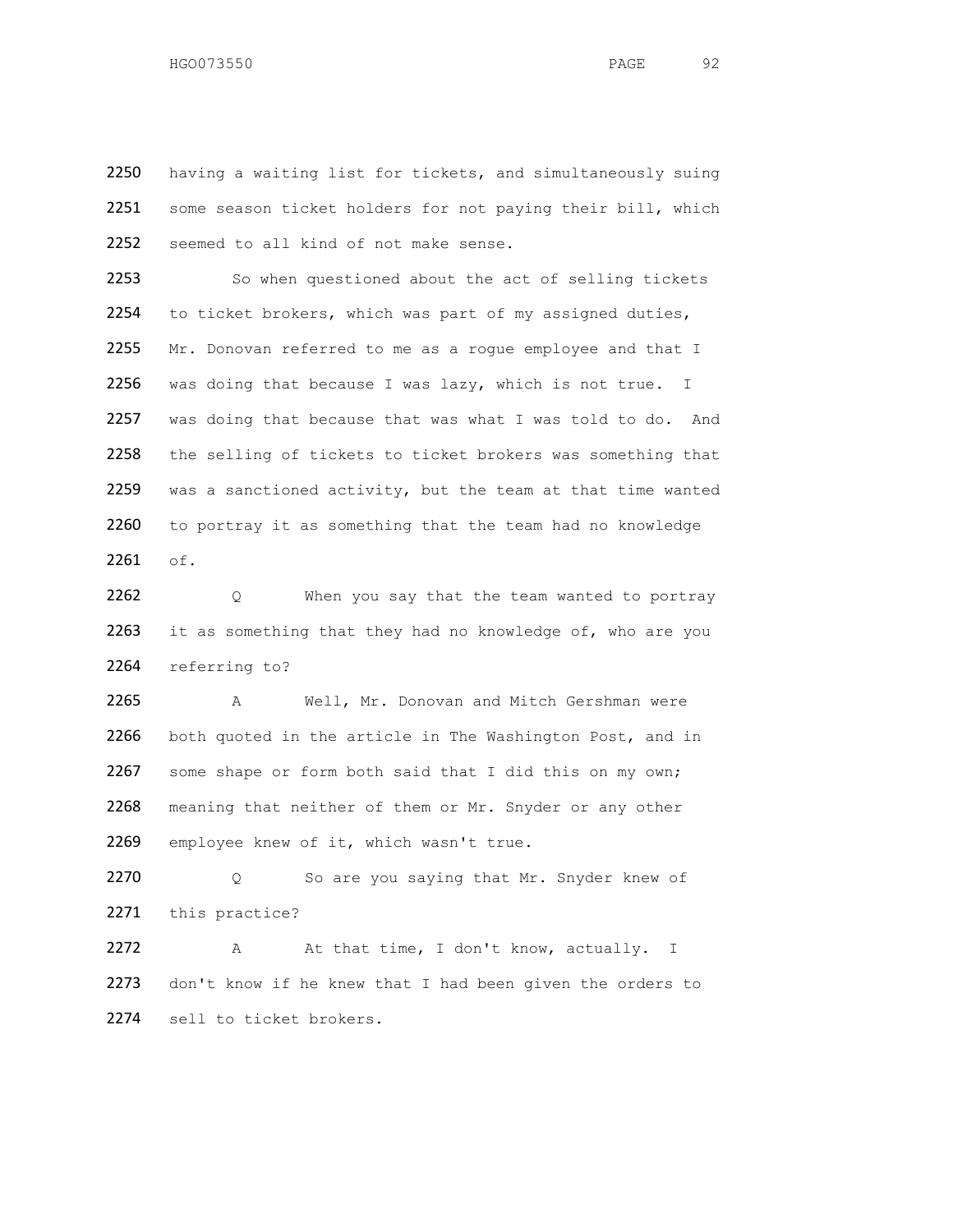| 2275 | Q                        | Do you know if he was ever made aware that                  |
|------|--------------------------|-------------------------------------------------------------|
| 2276 |                          | you were engaged in that practice?                          |
| 2277 | Α                        | At a later date, yes, absolutely.                           |
| 2278 | Q                        | And how do you know that?                                   |
| 2279 | Α                        | Because Mitch told me Dan wants me to sell                  |
| 2280 |                          | tickets to ticket brokers again.                            |
| 2281 | Q                        | And when you say again, do you mean resume                  |
| 2282 |                          | the practice that you had been accused of being a rogue and |
| 2283 | lazy employee?           |                                                             |
| 2284 | Α                        | Yes, ma'am.                                                 |
| 2285 | Q.                       | When you said that you were instructed to                   |
| 2286 |                          | sell tickets to ticket brokers, that it was a sanctioned    |
| 2287 |                          | activity, who are you referring to?                         |
| 2288 | Α                        | Who sanctioned the activity?                                |
| 2289 | Q                        | Correct.                                                    |
| 2290 | Α                        | My boss, which would be Mitch Gershman, then                |
| 2291 |                          | Stephen Choi, then Jake Bye for a short period of time, and |
| 2292 | then Stephen Choi again. |                                                             |
| 2293 | Q.                       | So the three individuals that you just                      |
| 2294 |                          | mentioned, all were aware that you were selling tickets to  |
| 2295 |                          | ticket brokers and were okay with you selling tickets to    |
| 2296 | ticket brokers?          |                                                             |
| 2297 | Α                        | They would not be okay with me not doing it.                |
| 2298 |                          | I was told that I had to do it.                             |
| 2299 | Q                        | Did each of those individuals tell you --                   |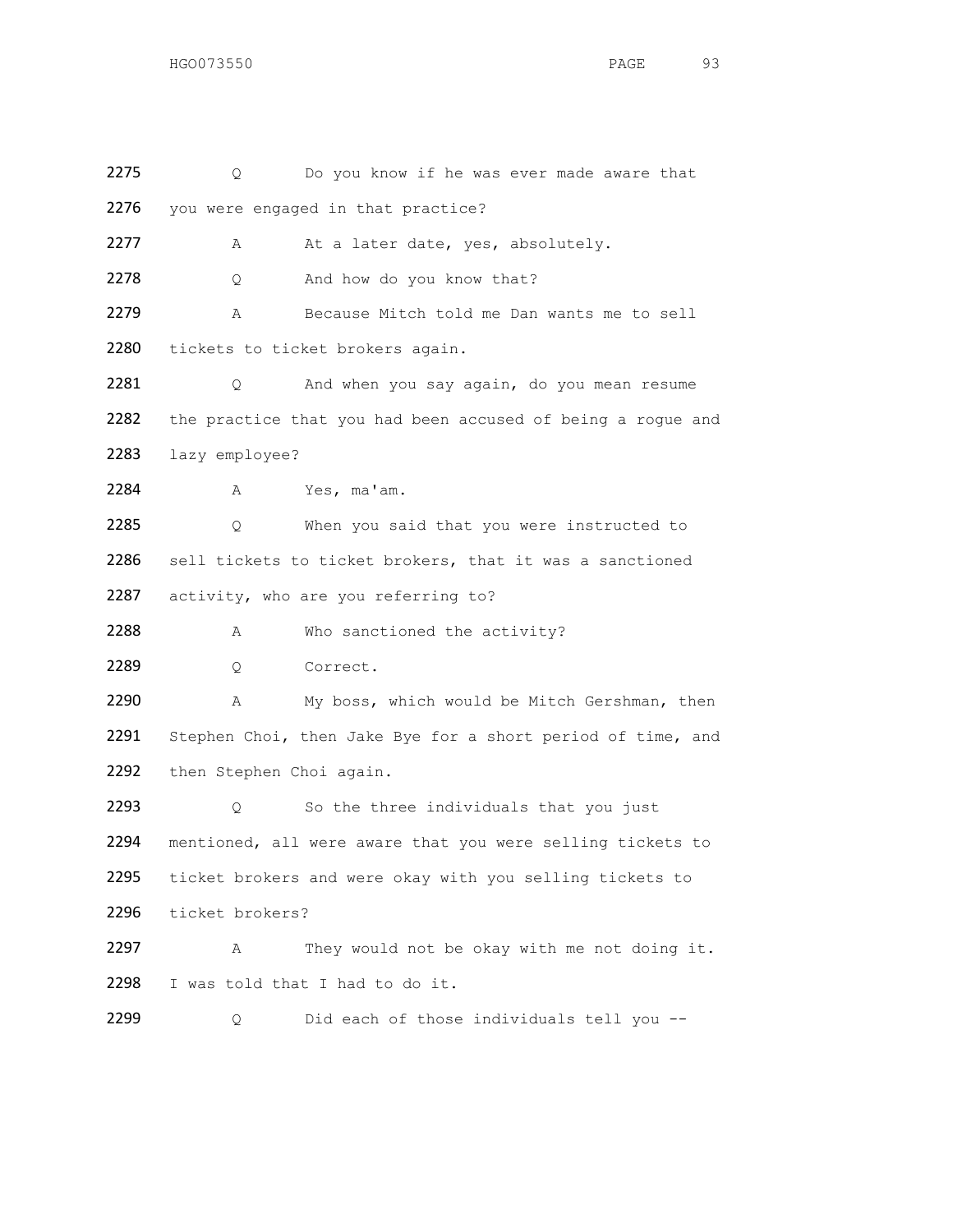2300 starting with Mr. Gershman -- did he tell you you had to do 2301 this? 2302 A Yes. 2303 Q Did Mr. Choi tell you that you had to do 2304 this? 2305 A Yes. 2306 Q Did Mr. Bye tell you that you had to do this? 2307 A Yes. 2308 Q In The Washington Post article that you 2309 mentioned, how did you know that that article was referring 2310 to you specifically? 2311 A I'm named in the article. 2312 Q Were you ever disciplined for selling tickets 2313 to ticket brokers? 2314 A No. In fact, shortly thereafter I received a 2315 raise. 2316 Q Who provided you with that raise? 2317 A That was Mr. Gershman and Mr. Donovan. 2318 Q The same individuals that called you a rogue 2319 and lazy employee? 2320 A Yes. 2321 Q Do you know if Mr. Snyder was aware that you 2322 had received a raise? 2323 A I'm not aware. 2324 Q Was Mr. Snyder required to sign off on salary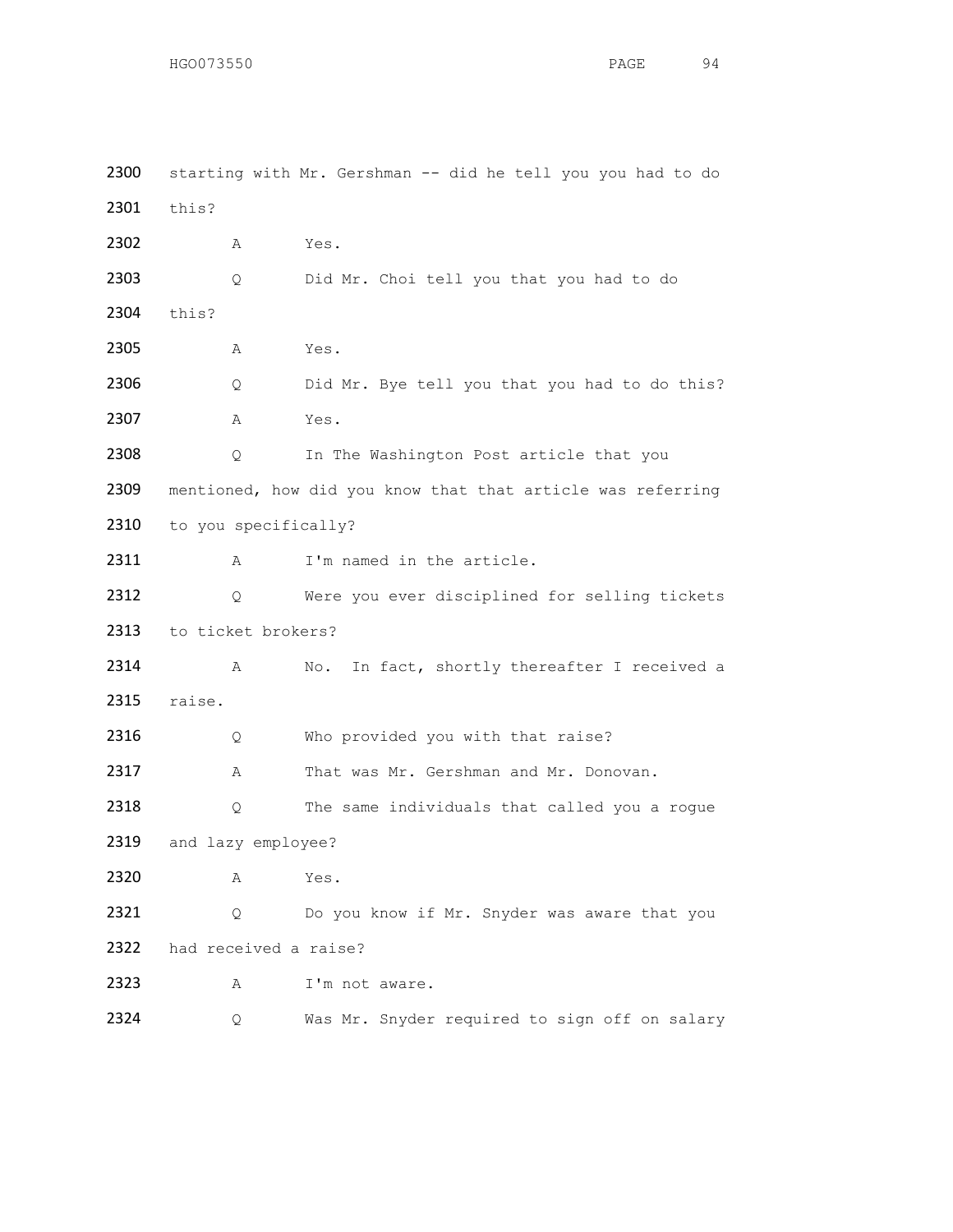decisions? A Yes. Q Did you ever communicate with Mr. Snyder about the accusations that were detailed in that Washington Post story? A Yes, I did. Q How so? 2332 A In the following weeks, Mitch suggested that I send Mr. Snyder an apology letter taking full 2334 responsibility for what had happened and claiming that I acted alone. Q Do you know why he asked you to send that letter? 2338 A He suggested that I do it because he thought that would be the best way for both of us to keep our jobs 2340 at that time. 2341 Q Did you in fact send that letter? A I did. 2343 Q Do you know if Mr. Snyder received it? A I do not. 2345 Q And how did you send it to him? 2346 A Through our interoffice courier. We had a daily or every other day service where somebody would take packages from FedEx Field to Redskins Park. 2349 Q Did you believe what you put in that letter,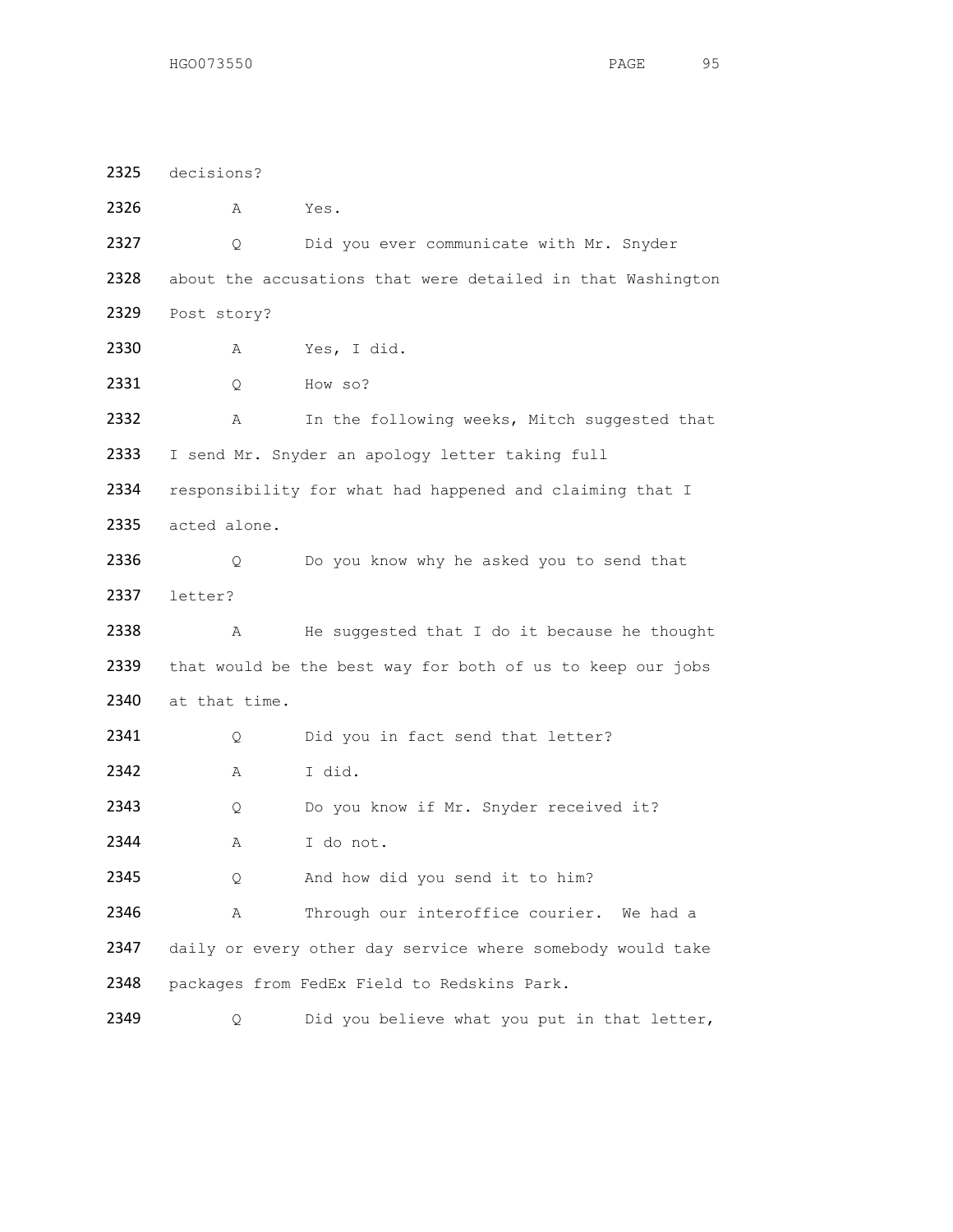2350 the contents of the letter itself?

2351 A No.

2352 Q And do you recall what you said in the 2353 letter?

2354 A I do. The main points were I acted alone, 2355 and my intentions were good, but my judgment was bad and 2356 that I was very sorry.

2357 Q And I believe you just said that you didn't 2358 believe that you acted alone.

2359 A No, I didn't act alone.

2360 Q Did you feel that you had any choice but to 2361 take responsibility for something that you know you didn't 2362 do alone?

2363 A There was no -- I felt like I had no choice 2364 but to do it that way. Because if I had made a point of 2365 contention there of saying, no, no, no, Mitch instructed 2366 this, in all likelihood Mitch would have been fired and I 2367 just equated that to me being fired shortly thereafter as 2368 his right-hand man.

2369 So I wanted to protect my immediate boss and friend, 2370 who suggested doing that would be the best way for both of 2371 us to survive, which we did at that point.

2372 Q When you resumed that practice, did you 2373 change anything about how you sold tickets to ticket 2374 brokers?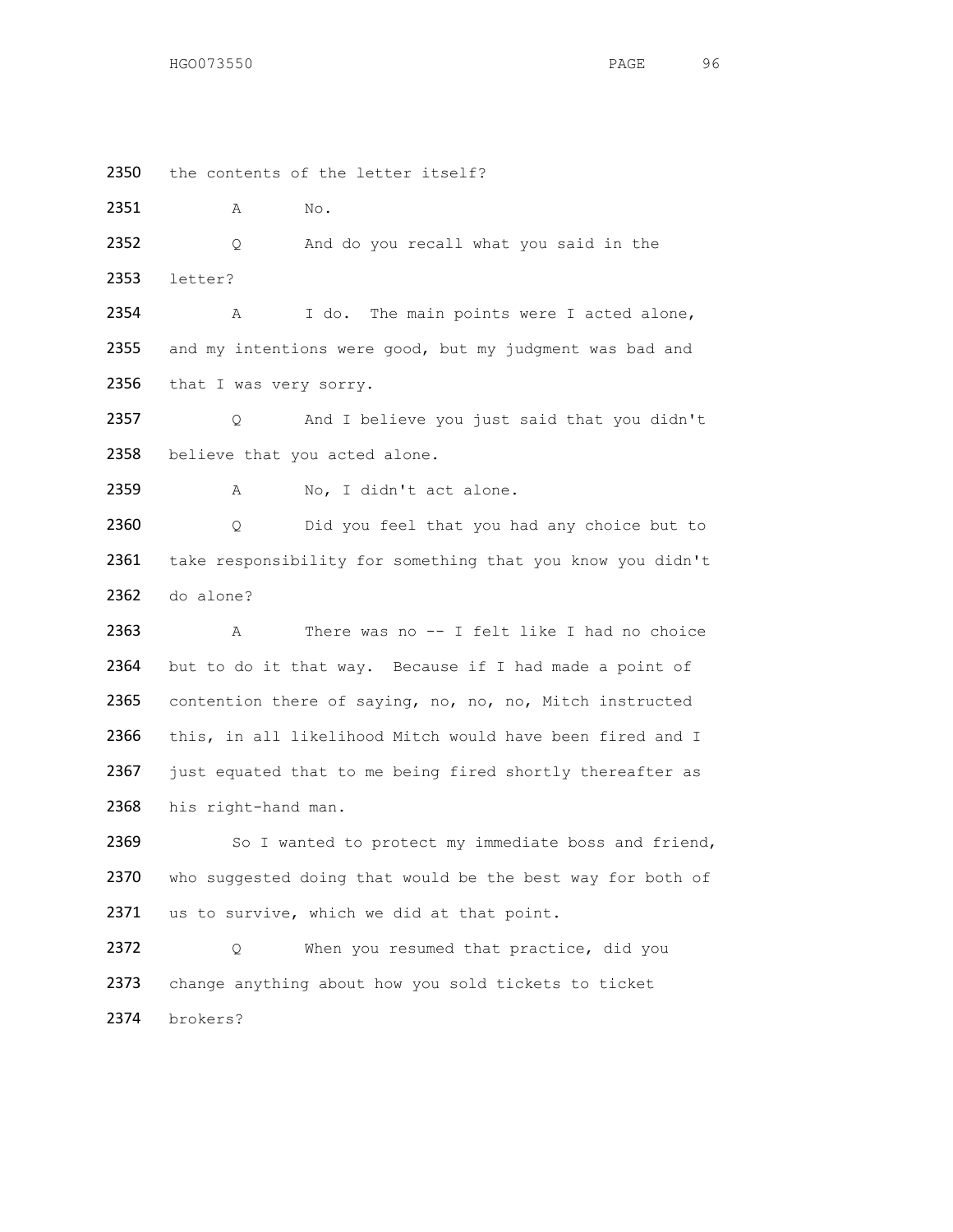A I did.

| 2376 | Q.                                  | And what was that?                                           |  |
|------|-------------------------------------|--------------------------------------------------------------|--|
| 2377 | Α                                   | I created some paper trails to make sure that                |  |
| 2378 |                                     | there would be no question that I was engaged in             |  |
| 2379 |                                     | company-approved activity, company-instructed activity.<br>I |  |
| 2380 |                                     | wasn't going to let the same thing happen to me.             |  |
| 2381 |                                     | And the reason for that is the company's position on         |  |
| 2382 |                                     | ticket brokers would ebb and flow. One year -- or one        |  |
| 2383 |                                     | month it was, sell as many as you can. The next month was,   |  |
| 2384 |                                     | why did you sell all those tickets last month to ticket      |  |
| 2385 |                                     | brokers? Don't ever do it again. So I made sure, as I was    |  |
| 2386 |                                     | being told to do that, that I had at least some record of    |  |
| 2387 | those instructions.                 |                                                              |  |
| 2388 | Q.                                  | Did you begin to keep similar records for all                |  |
| 2389 |                                     | activities that you were being directed to do by team        |  |
| 2390 | executives?                         |                                                              |  |
| 2391 | Α                                   | No.                                                          |  |
| 2392 | Q.                                  | What type of activities were you tracking or                 |  |
| 2393 |                                     | keeping record of in terms of instructions that were         |  |
| 2394 | provided to you by team executives? |                                                              |  |
| 2395 | A                                   | Anything that I thought might be wrong, and                  |  |
| 2396 |                                     | anything that I thought that the company may at some point   |  |
| 2397 |                                     | come back and claim that I was acting alone.                 |  |
| 2398 | Q                                   | When was that Washington Post story                          |  |
| 2399 | published?                          |                                                              |  |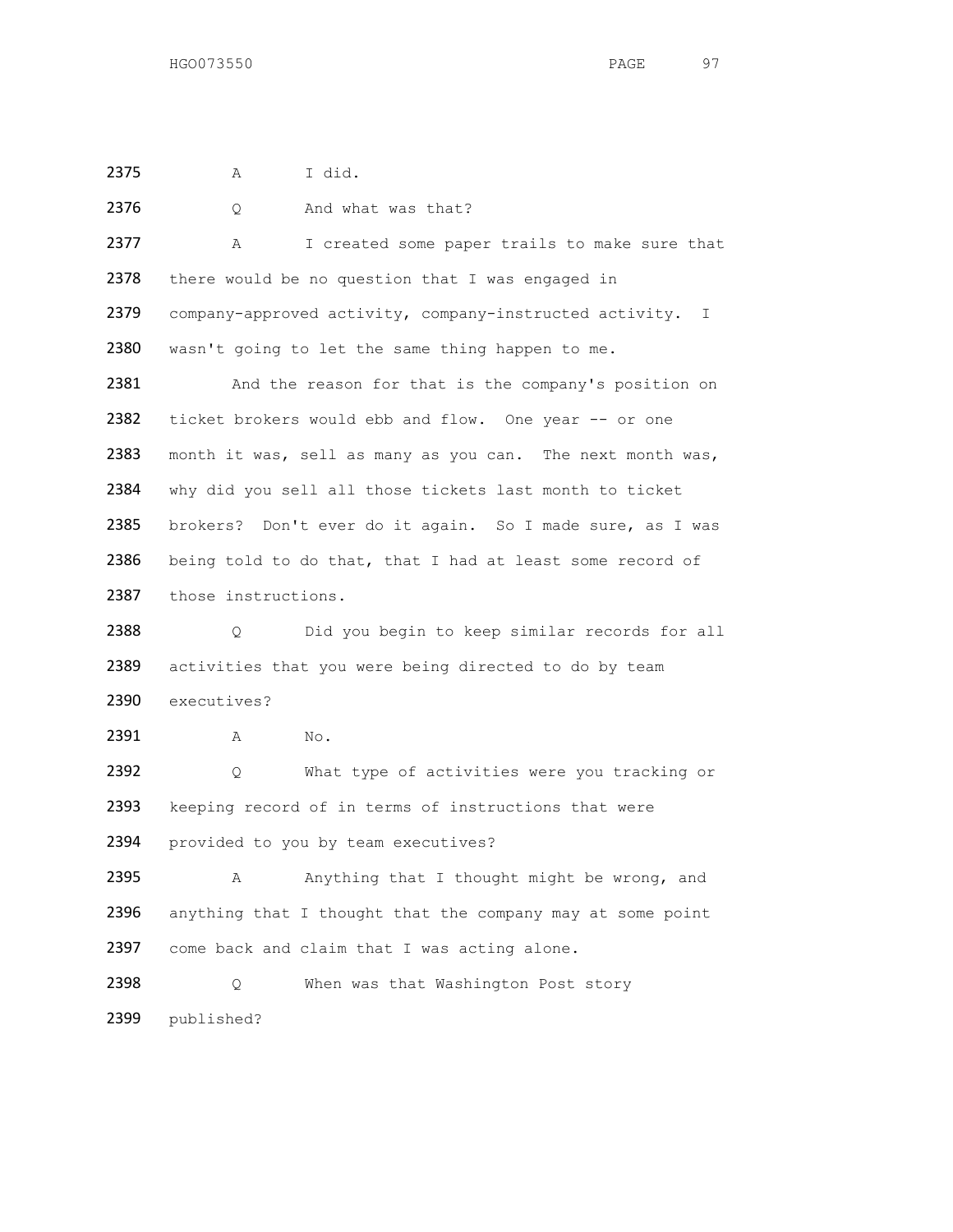2400 A I believe it was in 2009. 2401 Q So you began to keep records of directions 2402 that you received by team executives if you thought that 2403 maybe what you were being directed to do was wrong 2404 beginning in 2009; is that correct? 2405 A Yes. 2406 Q You said you received a raise. How shortly 2407 after the story broke in The Washington Post did you 2408 receive that raise, to the best of your recollection? 2409 A I don't remember. It was less than a year, 2410 more than a day. But I always remember that story as 2411 happening, with the asterisks, and I received a raise 2412 shortly thereafter. I don't remember exactly when it was. 2413 Q Did you receive performance evaluations? 2414 A No. 2415 Q Is there anything else that Mr. Donovan 2416 directed you to do in the course of your employment that 2417 was inappropriate or unlawful that we haven't discussed? 2418 You mentioned there were two incidents. 2419 A Yes, ma'am. Another incident involved what 2420 started as an overtime case where some of our frontline 2421 employees were claiming that they were due overtime pay. 2422 They brought that to my attention. I then brought 2423 that complaint to the attention of my boss and Dave 2424 Donovan. There had been some precedent set by another team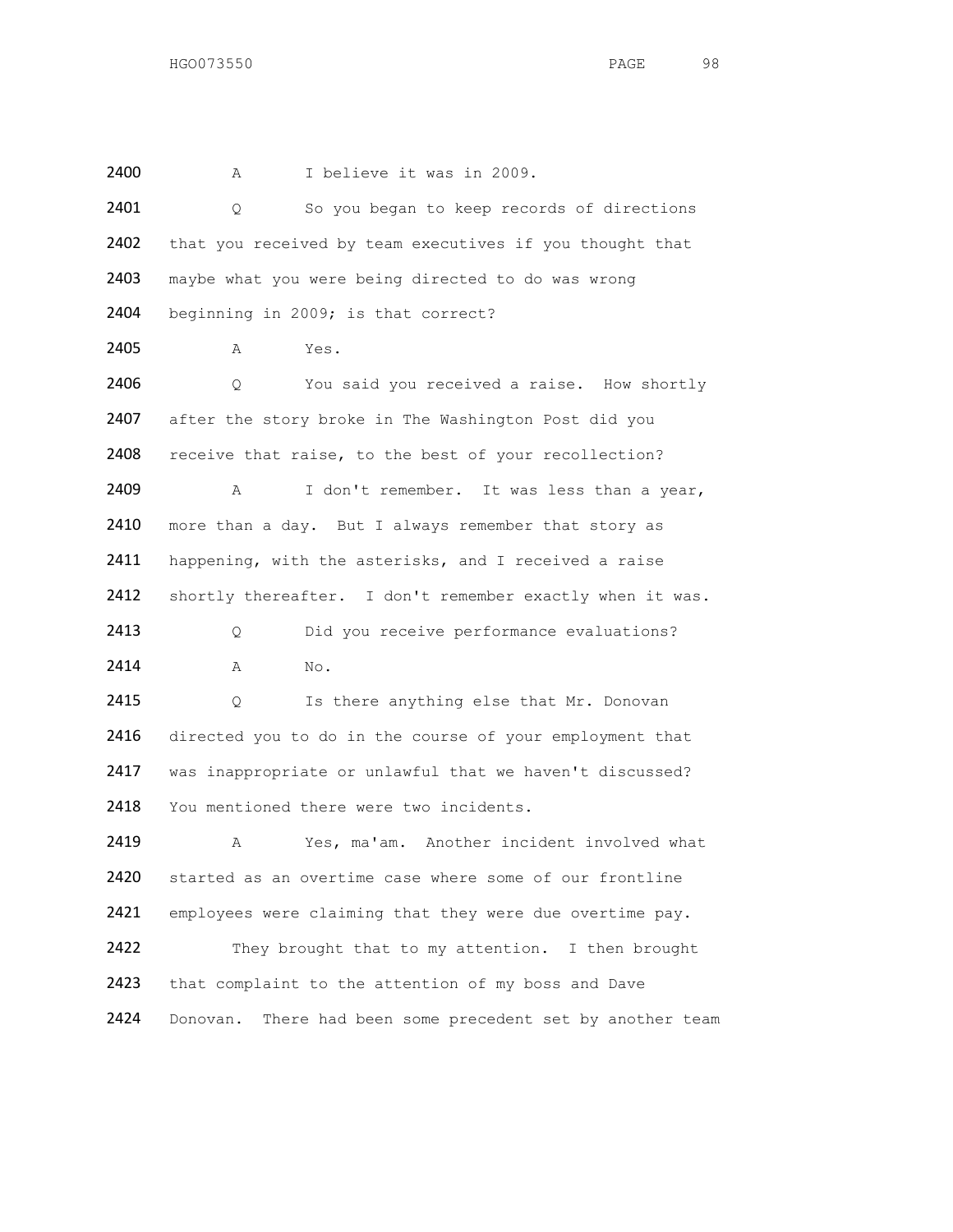2425 in sports, I believe one of the pro teams in New Orleans, 2426 and some of my employees were saying, hey, how come we 2427 don't get paid overtime? And it was a -- the topic was 2428 starting to bubble up quite a bit in the department. 2429 And, frankly, I thought the employees were in the 2430 right. I said, how come we're not paying these guys 2431 overtime when they work at the games on Sundays, when they 2432 work more than 40 hours per week? I brought that to the 2433 attention of Mitch Gershman and whoever the CFO was at that 2434 time, I don't remember who it was, and Dave Donovan, who 2435 was our general counsel at the time. The team made a 2436 decision to not pay overtime. And there was a day that 2437 Dave Donovan actually came to FedEx Field and met with the 2438 staff and communicated that. We're not going to pay 2439 overtime, and if you have any questions about it, you can 2440 contact me, Dave Donovan. 2441 My understanding is that a couple of employees did 2442 reach out to him in the aftermath but were basically 2443 stonewalled; at which point, shortly thereafter, six

2444 employees retained an attorney, James Rubin, in Rockville, 2445 Maryland, who is an employment attorney, to make a claim, 2446 file a suit against the team for unpaid overtime. 2447 Mr. Rubin sent a preliminary letter to the team, not

2448 naming any of his clients, stating that he represented a 2449 number of unnamed clients related to unpaid overtime and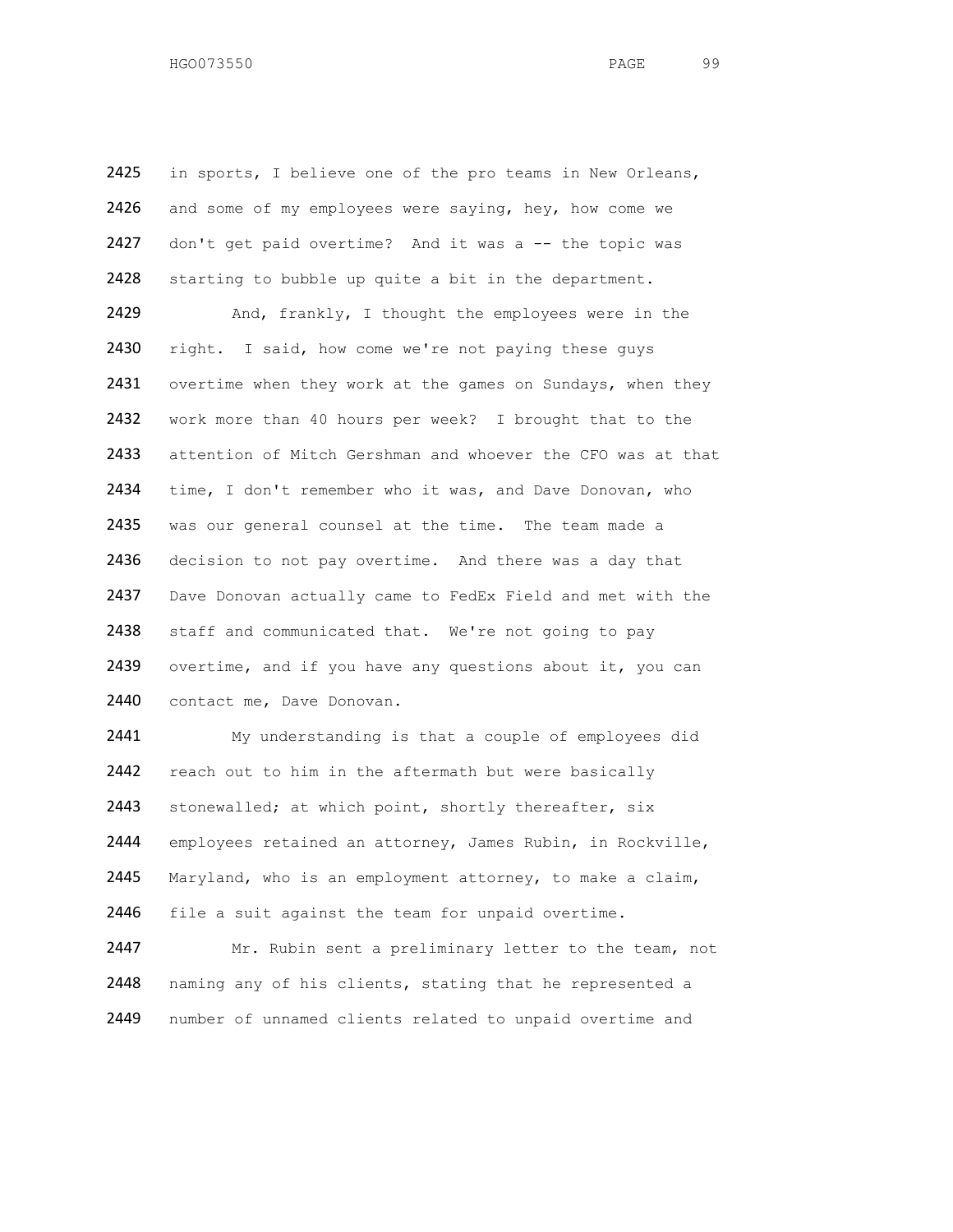2450 that the names would be forthcoming.

| 2451 | When that letter was received in Ashburn, Virginia, I      |
|------|------------------------------------------------------------|
| 2452 | received a call from Mitch Gershman. Mitch told me, Dan    |
| 2453 | wants you to fire the people who you think are behind this |
| 2454 | claim, and you need to do it quickly before we officially  |
| 2455 | know the names. I then proceeded to dismiss three          |
| 2456 | employees who I thought were behind the claim, at which    |
| 2457 | point the overtime case additionally turned into a         |
| 2458 | retaliation case, and the team refused to relent to the    |
| 2459 | point where I had to give a deposition under oath in Mr.   |
| 2460 | Rubin's office.                                            |
| 2461 | One or two days prior to that deposition, Dave             |
| 2462 | Donovan met with me and Mitch Gershman in my office and    |
| 2463 | explained that I needed to stick to the story that I fired |
| 2464 | those employees simply because they had bad attitudes and  |
| 2465 | it had nothing to do with their overtime claims. And as    |
| 2466 | Mr. Donovan was giving me those instructions, he said,     |
| 2467 | quote, "I can get in a lot of trouble for this. Let's make |
| 2468 | it quick."                                                 |
| 2469 | I then proceeded to give the deposition at Mr.             |
| 2470 | Rubin's office per Mr. Donovan's instructions.             |
| 2471 | Mr. Friedman, did you terminate those<br>Q.                |
| 2472 | employees because of their bad attitudes?                  |
| 2473 | No, absolutely not.<br>Α                                   |
| 2474 | So when Mr. Donovan told you to terminate<br>Q             |
|      |                                                            |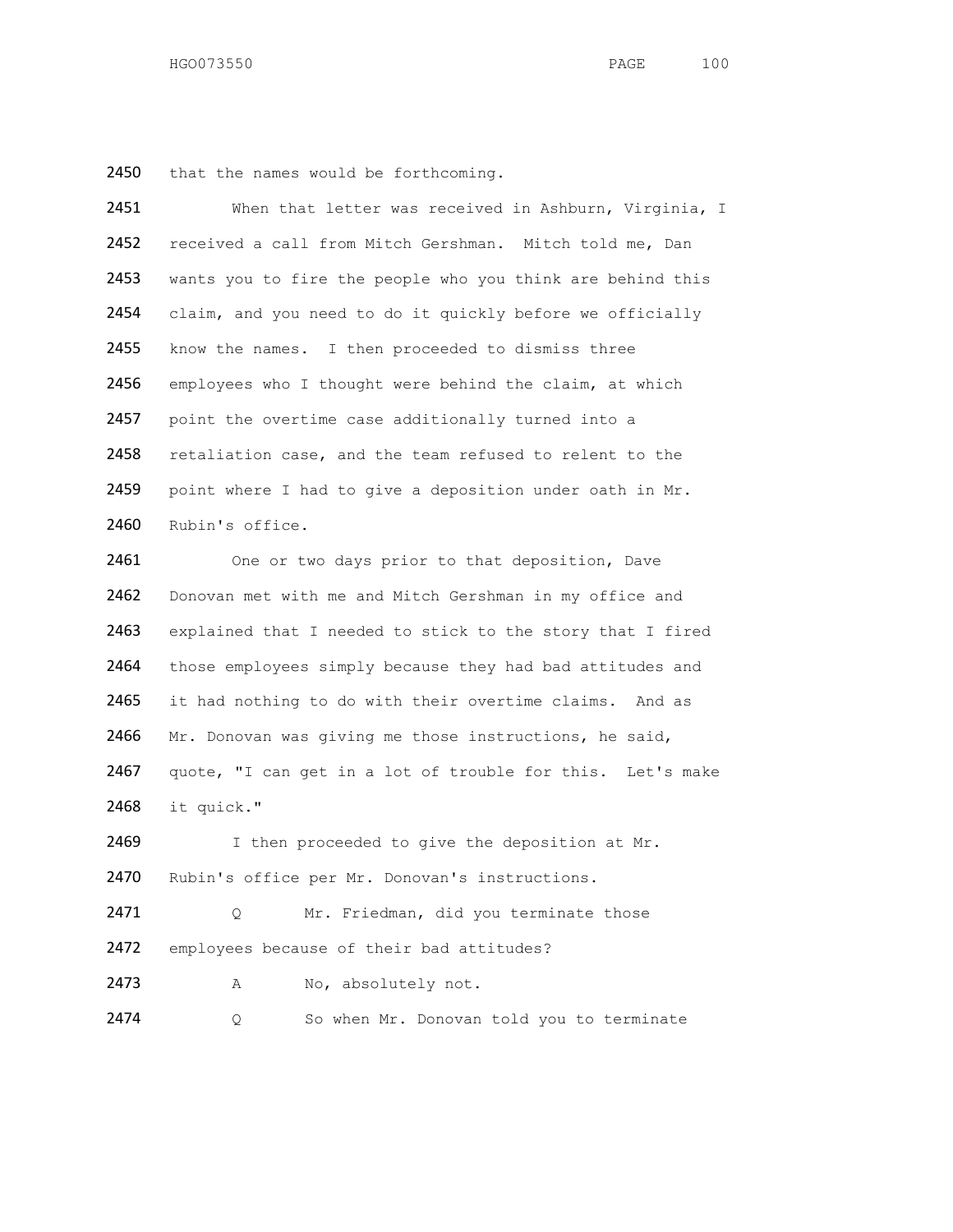2475 them -- strike that.

2476 When Mr. Donovan told you to say under oath that you 2477 terminated them because of their bad attitudes, was that a 2478 lie? 2479 A Yes, it was. 2480 Q Did Mr. Donovan instruct you to lie under 2481 oath during your deposition? 2482 A Yes, he did. 2483 Q Did you follow his instructions? 2484 A I did. 2485 O Did you feel like you had a choice? 2486 A Yes. The choice was follow his instructions 2487 or lose my job. And I didn't want to lose my job. 2488 Q Why did you think that if you did not follow 2489 his instructions, that you would lose your job? 2490 A Well, because I think that would have gotten 2491 back to Mr. Snyder that I was testifying against him under 2492 oath, which effectively, in order to tell the truth, I 2493 would have had to testify against him. And then I received 2494 a secondary message a couple days later from Mitch that Dan 2495 appreciates what you did. 2496 Q So was that to say that Mr. Snyder knew that 2497 you lied under oath on his behalf? 2498 A Yes. 2499 Q What was your reaction when Mitch told you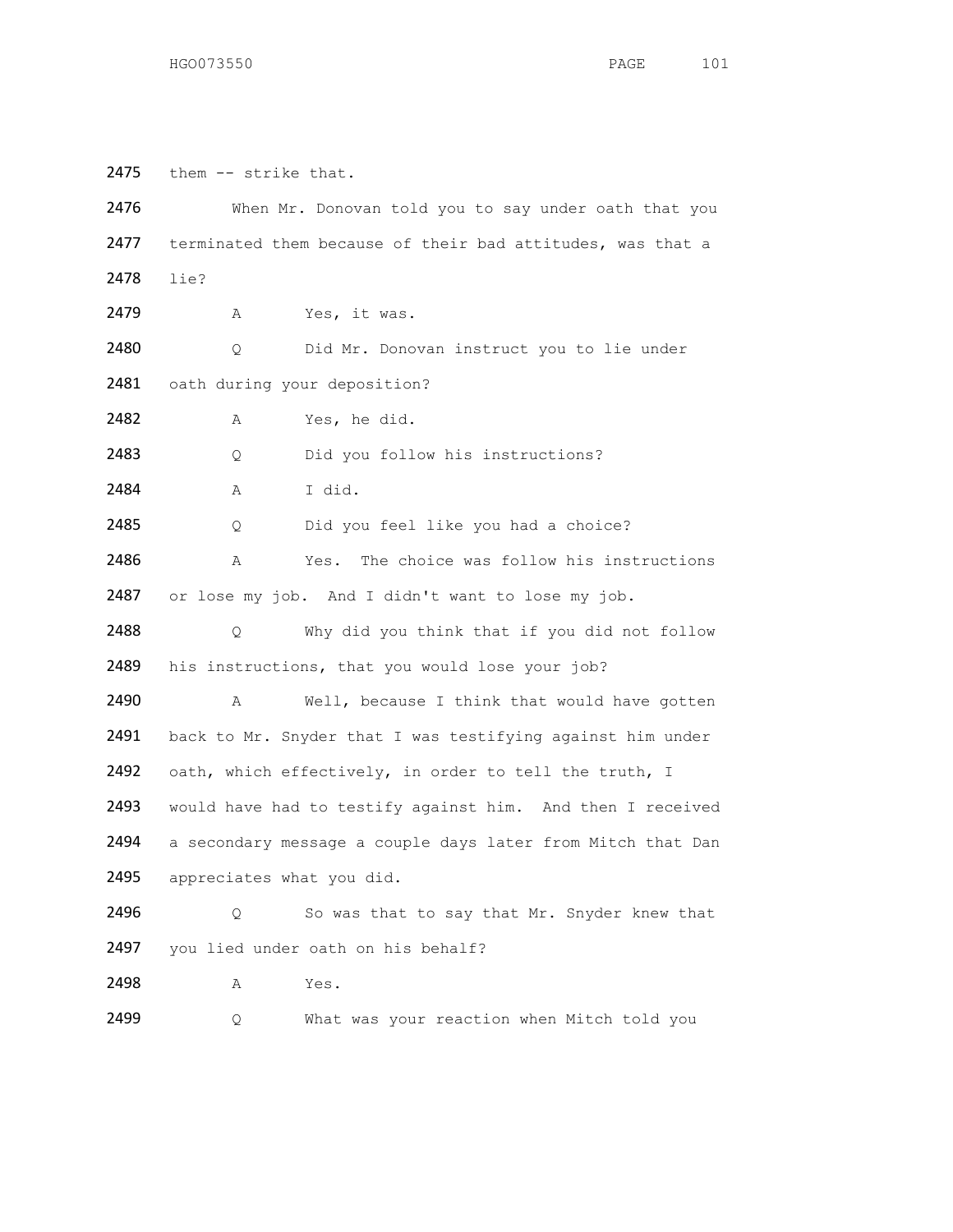2500 that Dan appreciated what you did? A I was happy. I made my boss happy. Q What year did the overtime lawsuit and deposition occur? A I believe it was 2009. Q That was the same year that the unidentified female employee raised allegations against Mr. Snyder about sexual misconduct; is that correct? A I believe so. 2509 Q Is that also the same year that Mr. Donovan and Mr. Gershman called you a rogue employee in The Washington Post for performing duties that they had instructed you to do? A I believe so. Q As your boss, did Mr. Gershman ever instruct you to do anything that you believed to be wrong or improper or unlawful in connection with your job duties? A Yes. There are two practices that were -- 2518 that I engaged in related to ticket money. One is related to shielding ticket revenues from the NFL revenue sharing pool. 2521 The NFL revenue sharing pool is what's used to balance the playing field between all 32 teams in the league. It's also what's used to determine the annual

2524 salary cap that's paid to the players.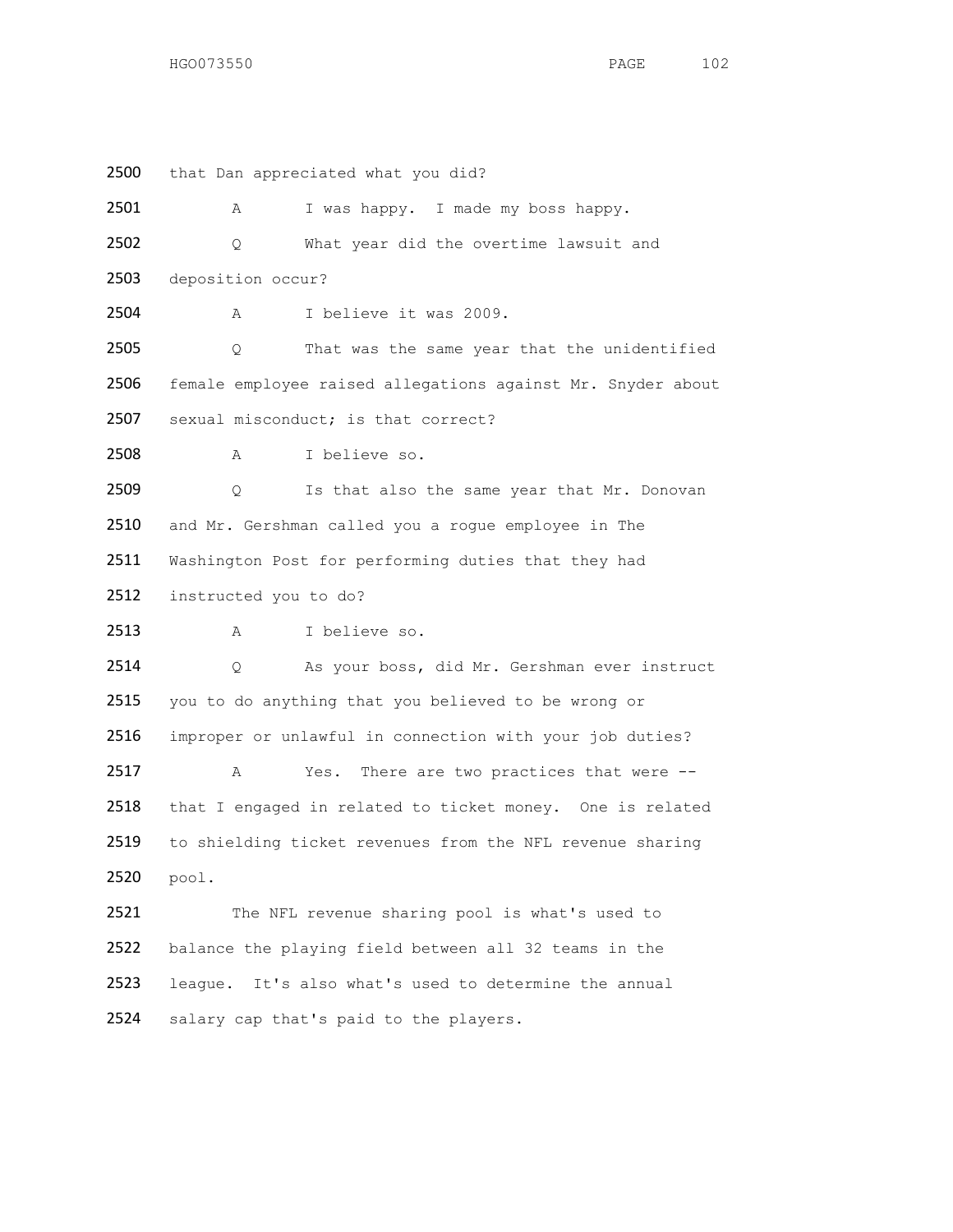And then the other activity was related to customer 2526 security deposits that were not properly refunded to customers. (Exhibit Nos. 2 and 3 were identified for the record.) 2530 The Witness. Thank you. 2531 BY Q Mr. Friedman, I just handed you what will be marked as Exhibit 2 and Exhibit 3 for identification purposes. Starting with Exhibit 2, which is an email dated May 6th, 2014, from you to and Stephen Choi with 2537 Mitch Gershman, and , and , last name copied. The subject of the email is 2837245 Bulk. 2540 Do you recognize what I just handed you? A I do. 2542 Q How do you recognize it? A I wrote this email. Q Is it a fair and accurate reflection of your May 6, 2014 email as you last remember it? A Yes, ma'am. 2547 Q I want to ask you some questions about this email. In the email timestamped at 1:34 p.m., it appears, as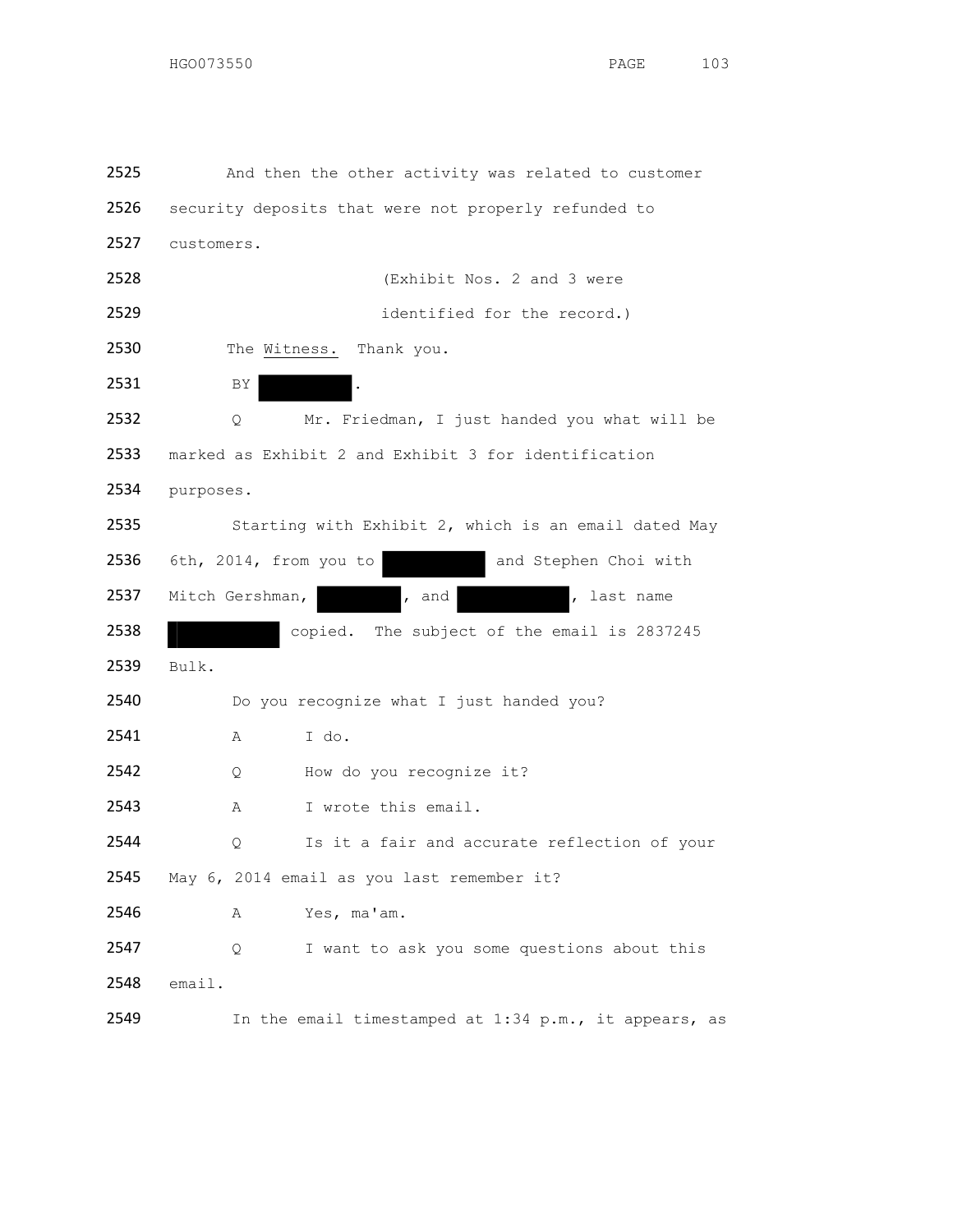I mentioned, that you copied Mitch Gershman. Is this an example of you copying Mitch Gershman on an email where you believed you were being directed to do something that you believed to be wrong? 2554 A Absolutely. Q Can you explain what you were asking Stephen Choi to do in this email? A I'm asking Mr. Choi to provide process and 2558 guidance, meaning how to reflect this transaction into our ticketing accounting system. Q When you say processing guidance, what do you 2561 mean by that? A Well, in this instance, what price to 2563 allocate to each ticket. Q In this email, you state, "This is the bulk club sro order where I am charging \$55 per ticket, but the tickets are priced at \$44 in the system." What is meant by SRO? A Standing room only. 2569 Q You go on to say, "There are a total of 14,760 game tickets being sold here with \$11 per ticket of juice equals \$162,360." What did you mean by juice? A Juice is a term we used in the office for extra money for the company.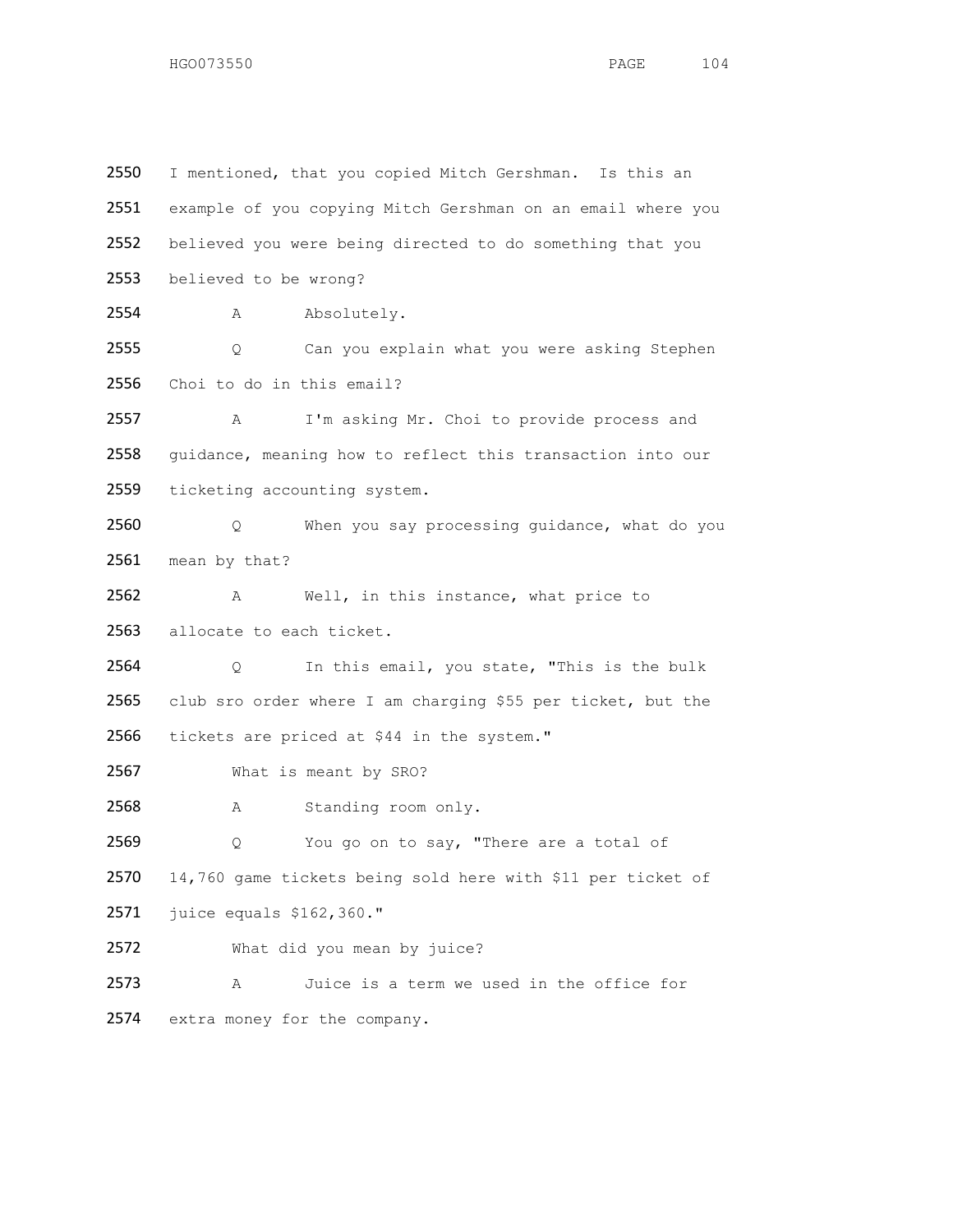2575 Q What do you mean by extra money? A Money that wasn't being used to pay for 2577 something or wasn't -- money that wasn't being used on our accounting ledger to match up with a product or service 2579 that was actually being provided.

2580 Q And what is the significance of that? A Well, in this particular case and other cases similar to this, \$162,360 was shielded from the NFL revenue sharing program; that even though we sold \$811,800 worth of tickets, we reported that sale to the NFL at a total of \$721,600, leaving \$162,360 of juice, of money that would just go right into the owner's pocket and didn't have to be exposed to the NFL revenue sharing program.

 Q Was this the only time that you identified 2589 juice for the company?

A No.

2591 Q Do you recall how often this would happen? A Frequently. I don't know if -- well, each time it happened related to this type of activity, it was substantial, hundreds of thousands of dollars usually. How many times it happened, I would estimate that this exact type of activity happened probably at least a dozen times. Q Why would you do this? Why would you try to 2598 identify an area of juice in the organization? A Because that's what we were told to do.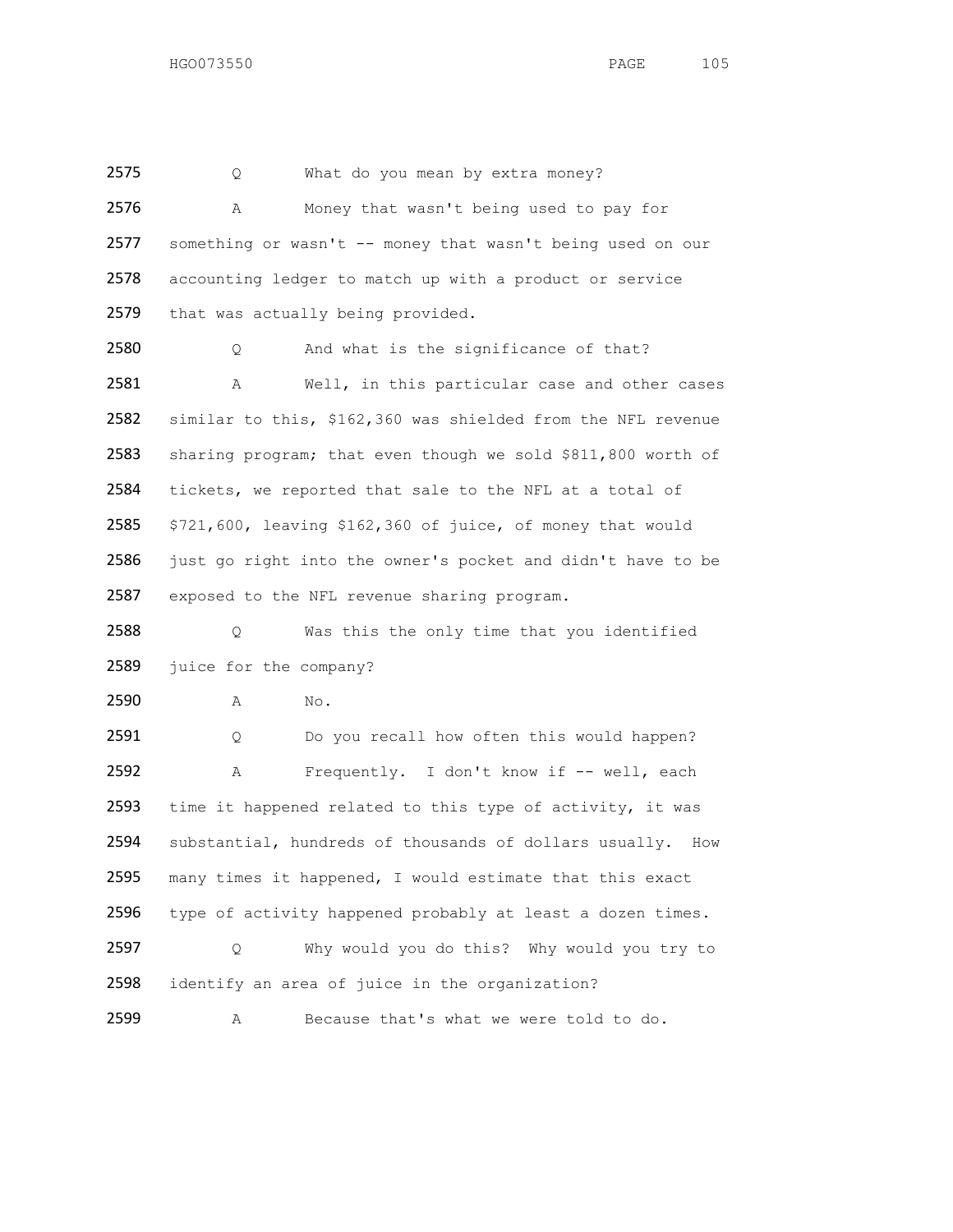Q By whom.

2601 A By Mr. Gershman.

 Q Was Dan Snyder aware of this process? A I believe so. You know, something of this magnitude -- Mr. Snyder was very hands-on and was aware of virtually everything going on in the company, especially a transaction nearing a million dollars. But he did not 2607 order me to do this directly. That order came from Mr. Gershman.

2609 0 So can you explain briefly how the practice 2610 of shielding money works, specifically in this email where you say you're charging \$55 for a ticket, but they're priced at \$44 in the system?

 A Yeah, sure. So our stadium has a manifest 2614 similar to a manifest that you would see for airplane 2615 seating, and each seat has a dollar amount assigned to it. 2616 In this particular case, the dollar amount assigned to each one of these seats in the manifest was \$44; but in fact we collected \$55 per seat from this customer, times 14,760 seats times \$11 per seat equals \$162,360, which that amount would then be allocated to a different type of line item in our database, a line item that was not exposed to NFL revenue sharing.

2623 Q What types of line items would the team use to disguise that revenue?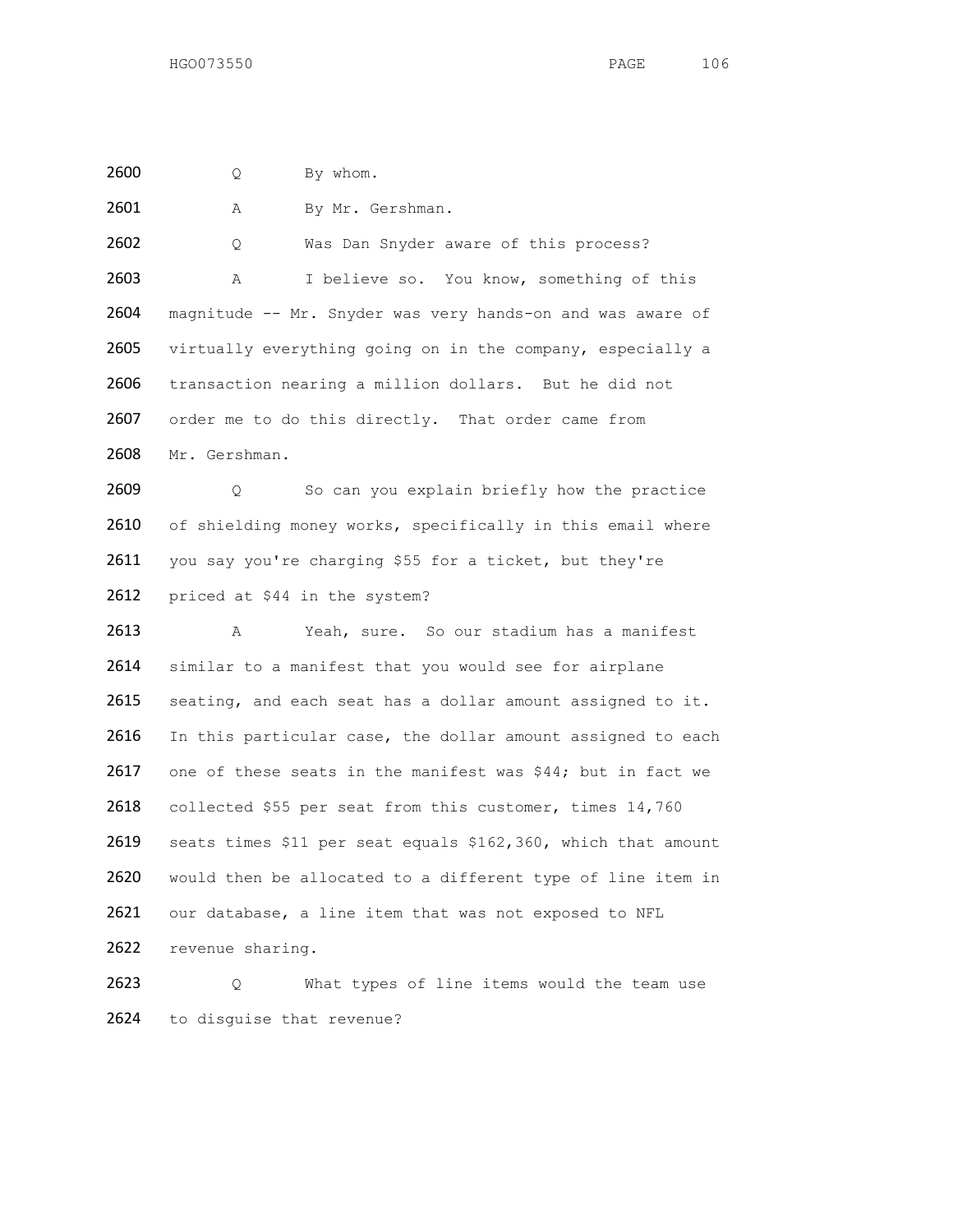2625 A Primarily, license fees, interest fees, and 2626 handling fees. Q So keeping with this same page, the total purchase price is \$811,800. Was your compensation tied in 2629 any way to the revenue generated? A Yes. Q How so? A I received a percentage of the 811,800. So my particular commission agreement related to ticket brokers was just a simple percentage on gross amounts 2635 collected from ticket brokers. How the money would then be allocated had no impact on my commissions. Q So is that to say that your commission would not have been impacted if you were not essentially looking for the juice? A Correct. I was going to -- like in this particular scenario, I was going to receive a commission on the \$811,000 whether any of that money was converted into 2643 juice or not, and it would be the same amount.

 Q Who stood to benefit from this practice of 2645 converting revenue into juice?

- 2646 A Team ownership.
- 2647 Q Including Dan Snyder?
- A Yes, ma'am.
- 2649 Q How would they benefit?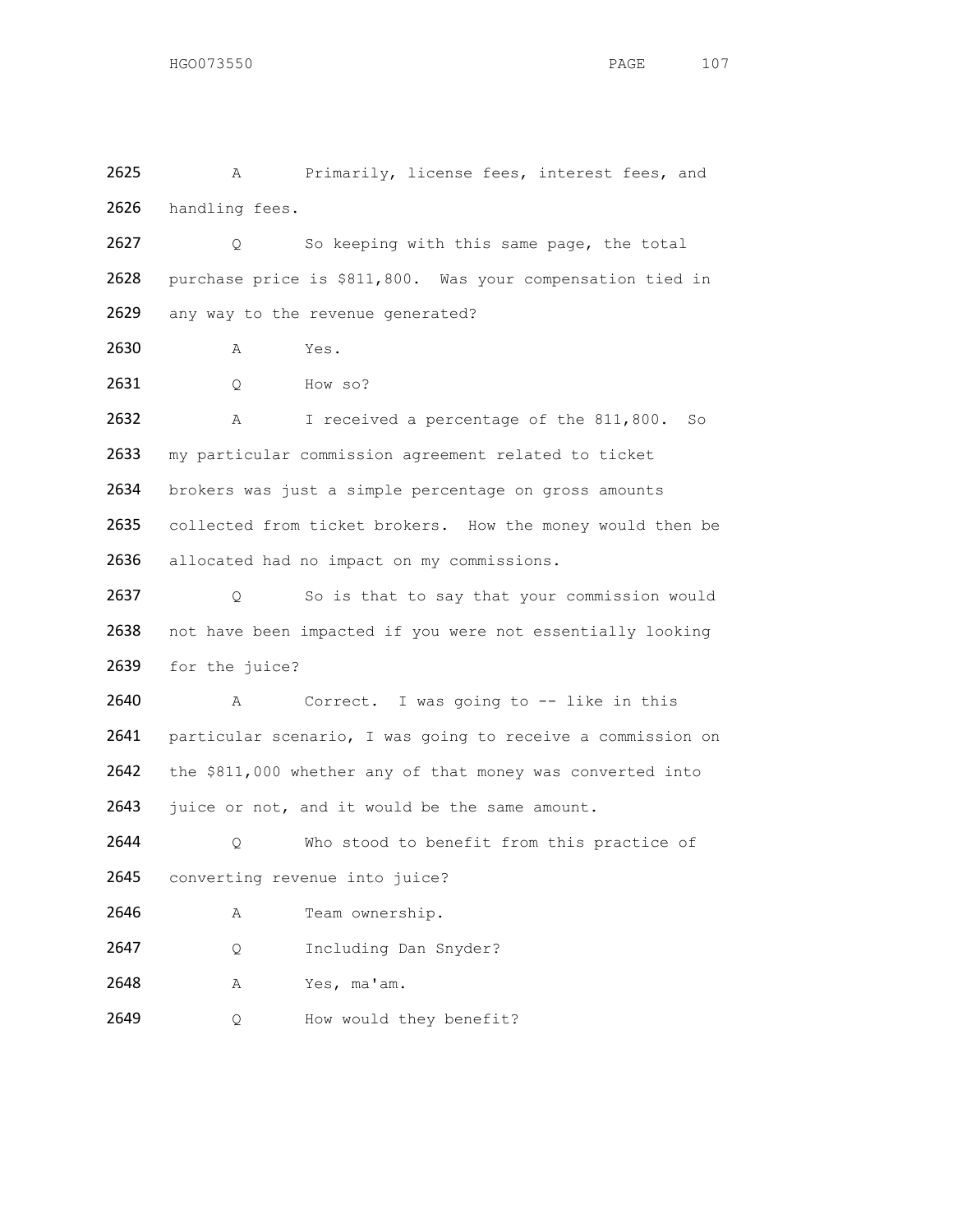A Well, that \$162,000, instead of being associated with our Redskins business, in this particular case we associated it with another business of ours, our college football business, where we didn't need to share 2654 any of the money.

2655 Q Why would you not need to share money when it 2656 came to college events?

2657 A Sure. Okay. So for a special event at FedEx 2658 Field, you'd have two kinds of events. One would be a 2659 rental where, for instance, Paul McCartney comes to FedEx 2660 Field and writes a check to the company to rent the space, 2661 and then he sells all the tickets, sells all the soda, 2662 sells all the merchandise, et cetera, or some version of 2663 that renting the stadium.

2664 The other one is where we effectively become the 2665 promoter of the event, where we buy the event, we pay the 2666 performers a flat fee to perform. So, Paul, come play at 2667 FedEx Field, here's a check for \$2 million, and then we're 2668 on the hook to make all the money back. Most of the time 2669 we were -- these events were events that we bought, these 2670 special events.

2671 But in either case, the revenue coming in would just 2672 go straight to the top line and not be shared, because 2673 there's either a rental fee -- well, if you're renting the 2674 event, if it's a rental, then ticket revenue for those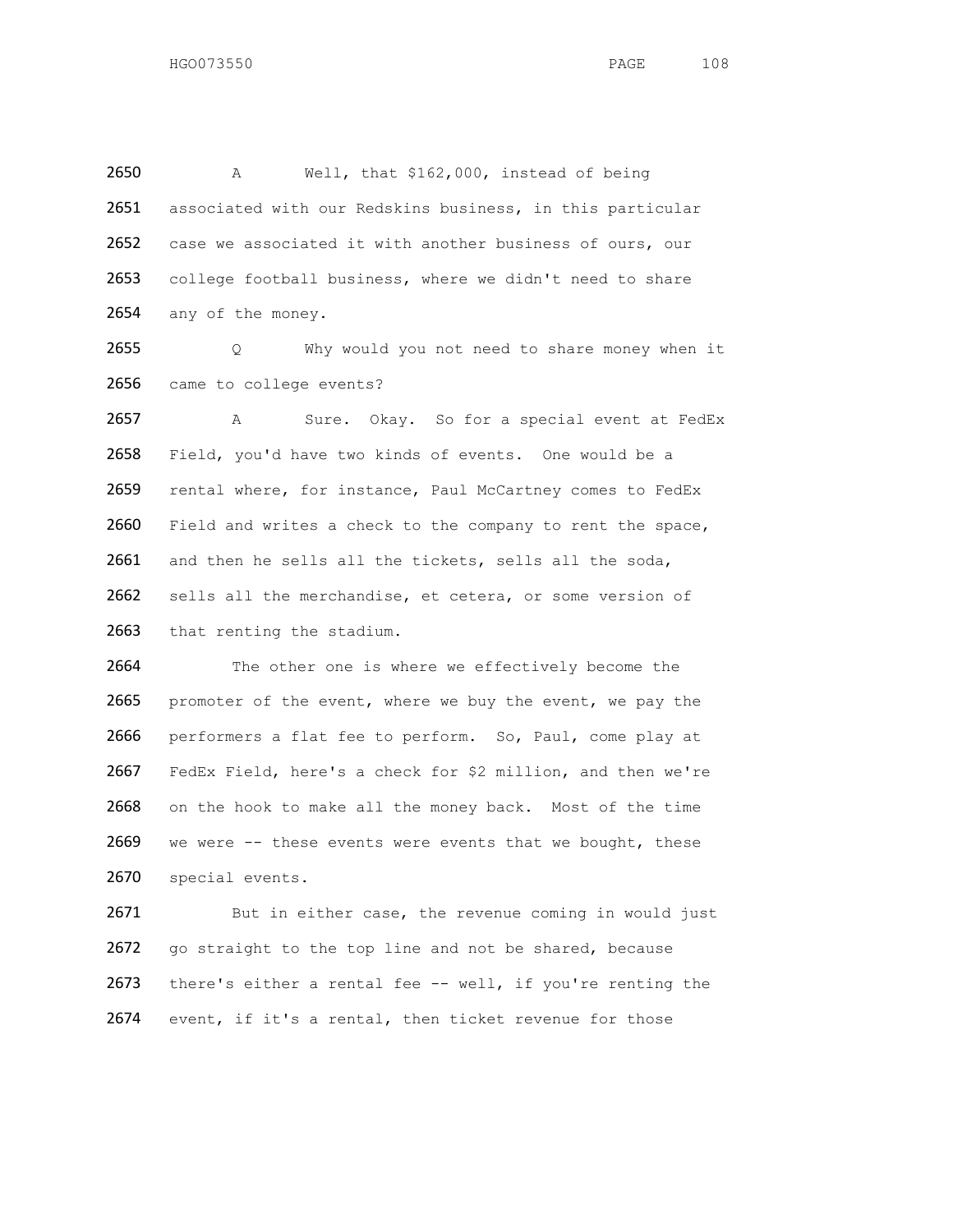2675 events would go to the performer. But if we take an ownership of the event and we become the promoter, then all 2677 the revenues stay with us. It's important to point out, this was not Navy-Notre Dame ticket revenue. This was Navy-Notre Dame license fee, meaning there's no ticket associated with the money, meaning there's nothing that we need to issue out to 2682 anybody to match up to the money. 2683 Q Turning to page 1 of this document in front of you. A Sure. Q At the bottom is Stephen Choi's response to you. "Sell on at \$44 for the SROs." 2688 What did you understand that he meant by that? 2689 A That when we put the tickets into our database, price them at -- leave them priced at \$44. What we're supposed to do in a situation like this is change the manifest from \$44 a seat to \$55 a seat so that when we complete this transaction, there's a zero balance. But that's not what we did. We left the tickets at \$44 in our manifest and created \$11 per ticket of juice. Q So in this email, when Mr. Choi says, "The juice goes to Navy vs ND" -- Notre Dame? A Yes. Q He's saying that that \$11 per ticket should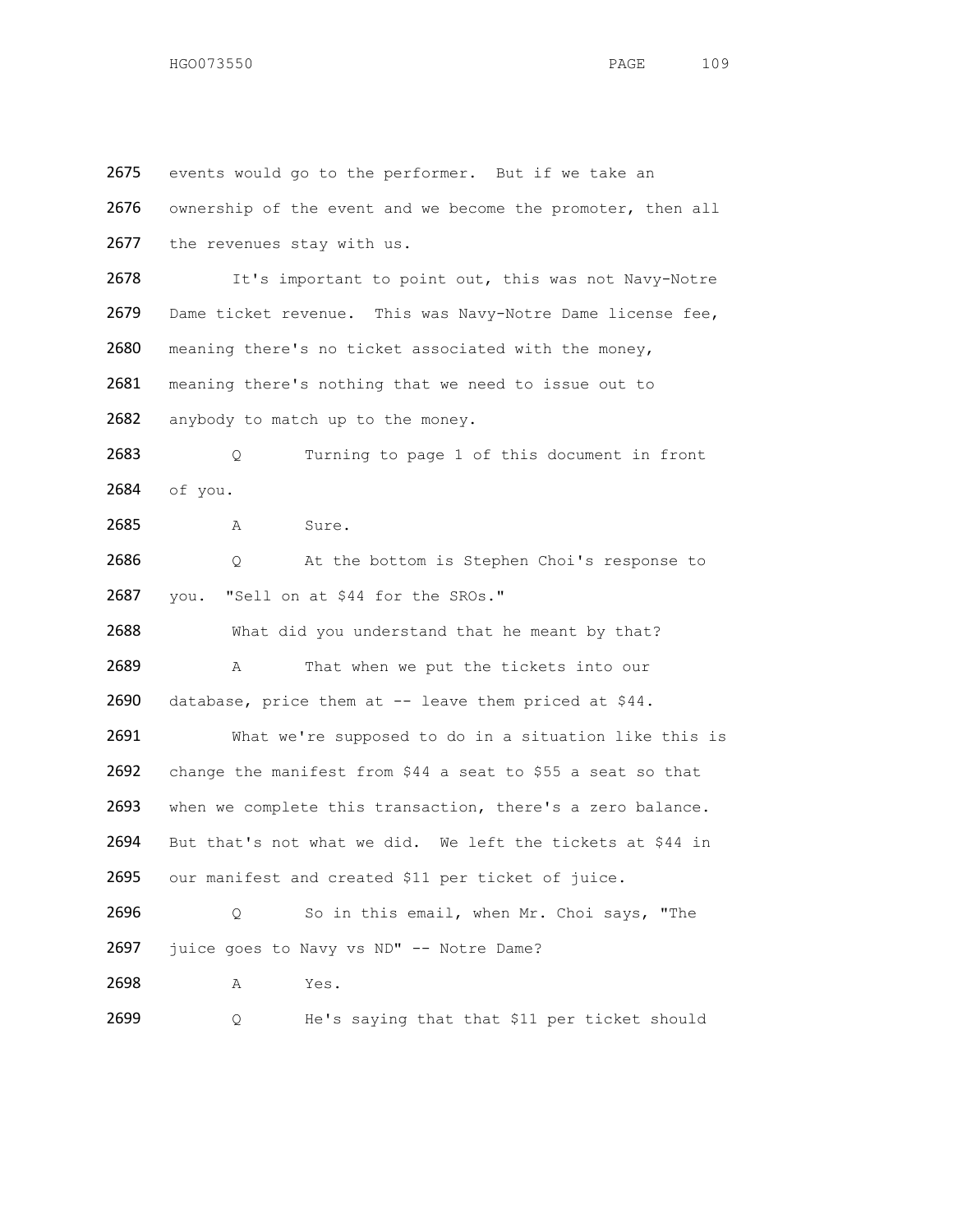be applied to the Navy versus Notre Dame game?

| 2701 | Navy-Notre Dame license fees, yes, the game.<br>Α            |
|------|--------------------------------------------------------------|
| 2702 | It says later that it's license fee. But, yes, the juice     |
| 2703 | goes to the Navy-Notre Dame game.                            |
| 2704 | In the next line in this email, Mr. Choi<br>Q                |
| 2705 | - I would start the list of adjustments for<br>says,         |
| 2706 | FY15." And then, in parentheses, "(reclass Navy game to      |
| 2707 | PSS department."                                             |
| 2708 | First, who is<br>$\cdot$                                     |
| 2709 | is the way I<br>Α                                            |
| 2710 | would describe him. I don't know what his exact title is.    |
| 2711 | What do you understand Mr. Choi to be<br>Q.                  |
| 2712 | referring to when he says "start the list of adjustments     |
| 2713 | for FY15"?                                                   |
| 2714 | Α<br>So this is the two sets of books. So in this            |
| 2715 | particular case, there's a set of books that's submitted to  |
| 2716 | the NFL that doesn't include the \$162,000, but then there's |
| 2717 | a set of books that's kept internally shown to Mr. Snyder    |
| 2718 | and Mr. Snyder's -- I believe just Mr. Snyder, actually,     |
| 2719 | and the people in his inner circle maybe, that shows what    |
| 2720 | we actually did, which would include the \$162,000 of juice. |
| 2721 | Who maintained these books?<br>Q                             |
| 2722 | Stephen Choi and<br>Α                                        |
| 2723 | So when he is instructing<br>to start the<br>Q               |
| 2724 | list of adjustments, he's referring to the books that would  |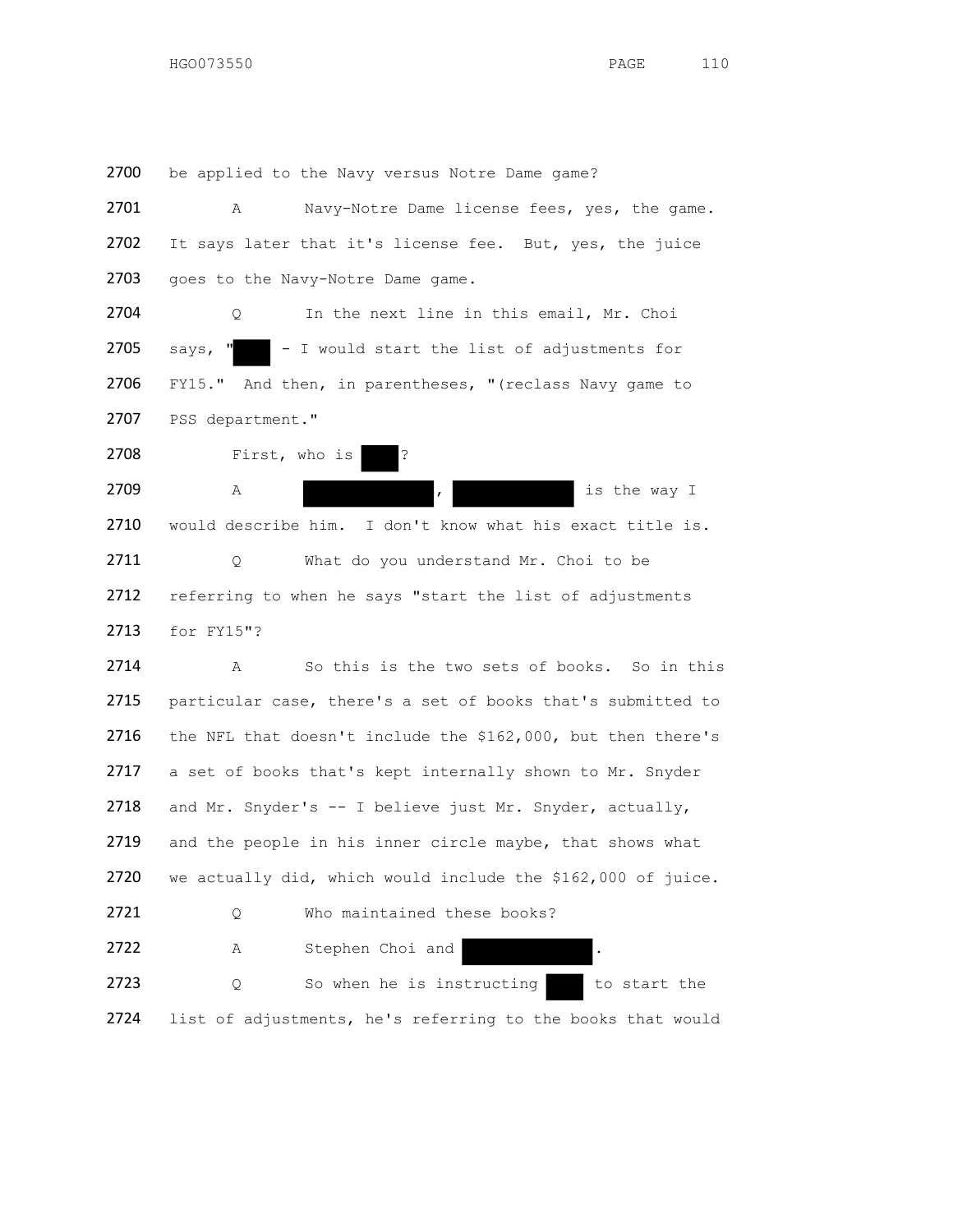2725 reflect juice; is that correct? 2726 A Well, there's going to be a set of files 2727 that's submitted to the NFL that is going to be, in this 2728 case, \$162,000 light. 2729 Q Okay. 2730 A Then there's the set of books that we keep 2731 that are for us only that will reflect the \$162,000 of 2732 Redskins ticket money and at the same time also reduce the 2733 inflated Navy-Notre Dame license fee number. 2734 Q So the list of adjustments is referring to 2735 both of those? 2736 A Yes. 2737 Q When Mr. Choi says "reclass Navy game to PSS 2738 department," what is PSS? 2739 A Premium seat sales. 2740 Q Your department? 2741 A Yes. 2742 Q What's the significance, if any? 2743 A Well, there was a department in charge of 2744 selling special event tickets, a very small department, 2745 that had this adjustment not been made internally, their 2746 number would have been inflated and the premium seating 2747 sales number would have been deflated. So because this was 2748 a semi-regular practice, we wanted to make sure that we 2749 were keeping track of what was actually happening, and that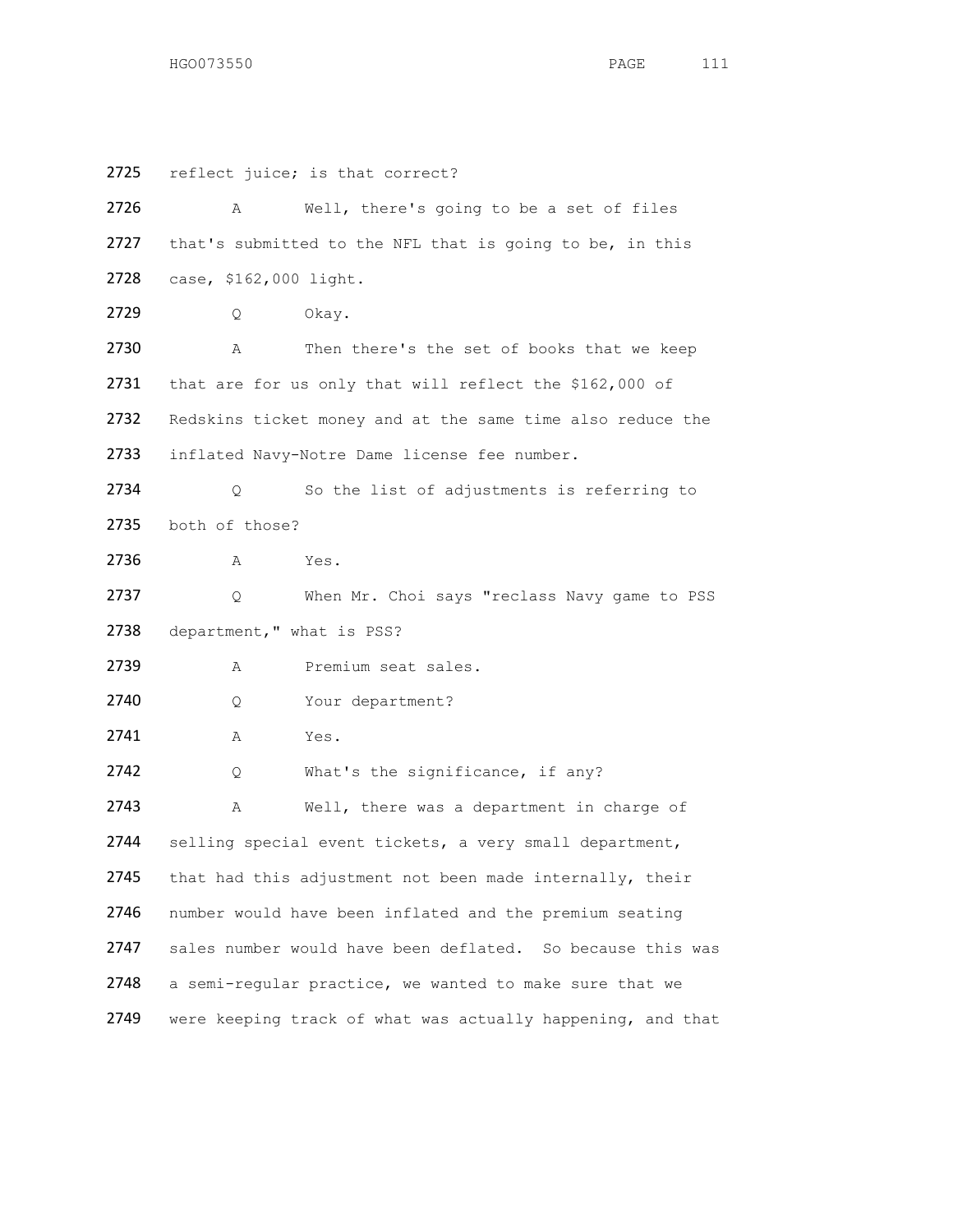2750 we didn't want to be referring back to the tainted books 2751 that had been submitted to the NFL. 2752 Q Do you have any understanding if the NFL knew 2753 that Mr. Snyder was keeping revenue, misclassifying

2754 revenue?

2755 A There was an audit that -- there is a regular 2756 audit, I believe it's every other year, and I don't believe 2757 that they caught this.

2758 Q How long was this practice happening, to your 2759 knowledge?

 A I think this happened primarily from 2010 to 2761 2015, right in there. You know, the team through our roller coaster were -- we were on top of NFL attendance and revenues from 1997 to 2005 or 2006, and then things started to slowly go downhill. And some of these practices really started when things started to get a little tougher for the team financially.

2767 Q You used the word "roller coaster." What did 2768 you mean by that?

2769 A Well, we were number one in attendance for 2770 about ten years in a row, and I think this past year the 2771 team was last in attendance. I guess that's just -- that's 2772 not really a roller coaster. That's a tower of doom or 2773 something.

2774 Q Did Mr. Snyder know -- apologies if I've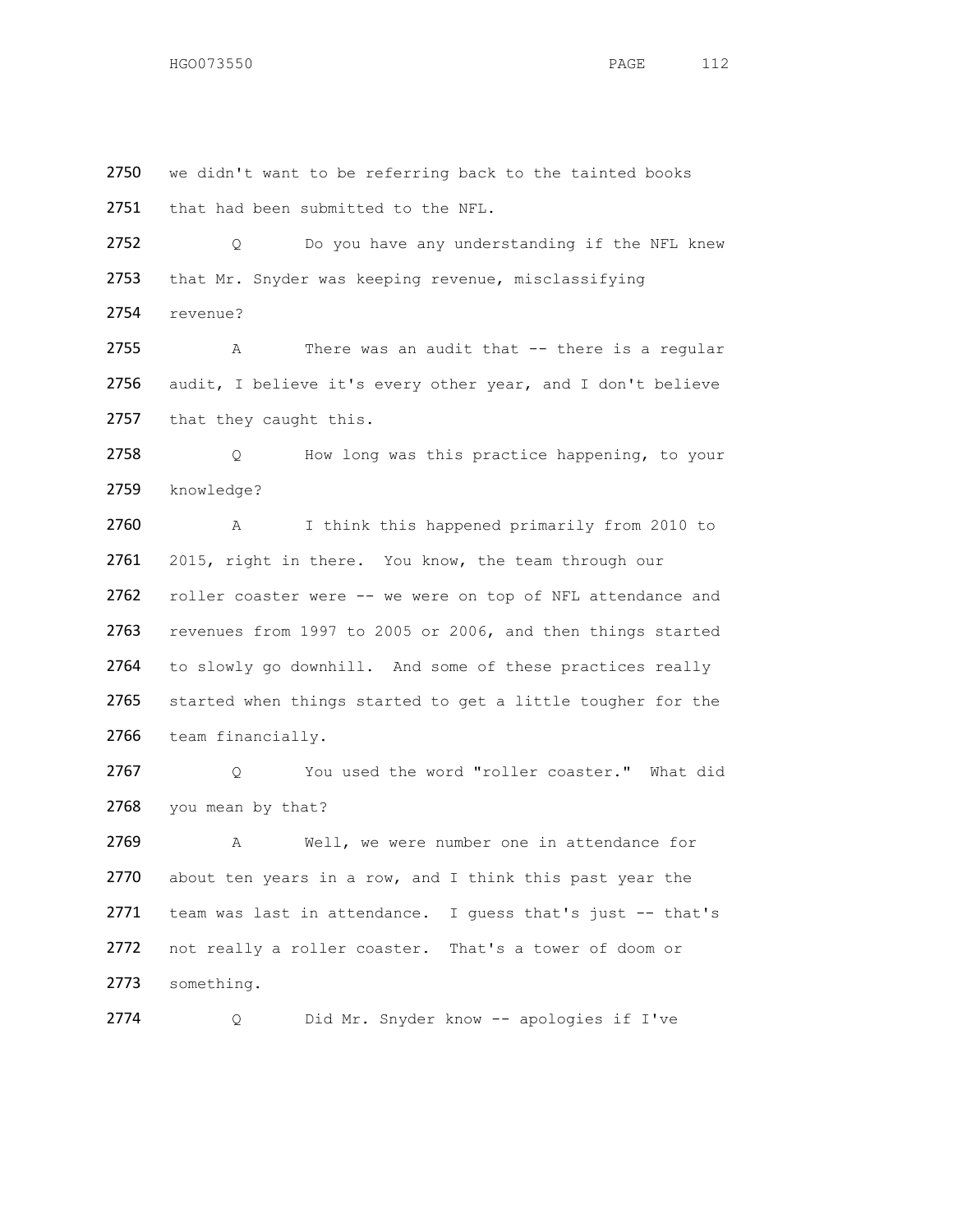2775 already asked this question -- but did he know about this 2776 practice of hiding revenue? 2777 A I think he did. 2778 Q And that's because he was handling --2779 A Because of the volume. 2780 Q And what do you mean by the volume? 2781 A So much money. You know, even in a company 2782 that's making hundreds of millions of dollars a year like 2783 ours, a million dollar transaction that happens in one day 2784 -- I mean, there was a daily sales report that went to 2785 Mr. Snyder. There's no way a million dollar transaction is 2786 not showing up on his radar. 2787 Q Now, going back to this email. You respond 2788 to Mr. Choi, it appears that you're seeking confirmation 2789 that you will sell on a Navy/Notre Dame license fee in the 2790 amount of \$162,360. Is that the license fee that you 2791 recently discussed with us? 2792 A Yes. 2793 Q So the funds, the 162, the juice, that would 2794 go towards the licensing fee, correct? 2795 A Right, which was money that we kept entirely. 2796 Q Mr. Choi goes on to confirm, and then it 2797 appears at the top of the email dated July 30, 2014. 2798 Do you see that? 2799 A I do.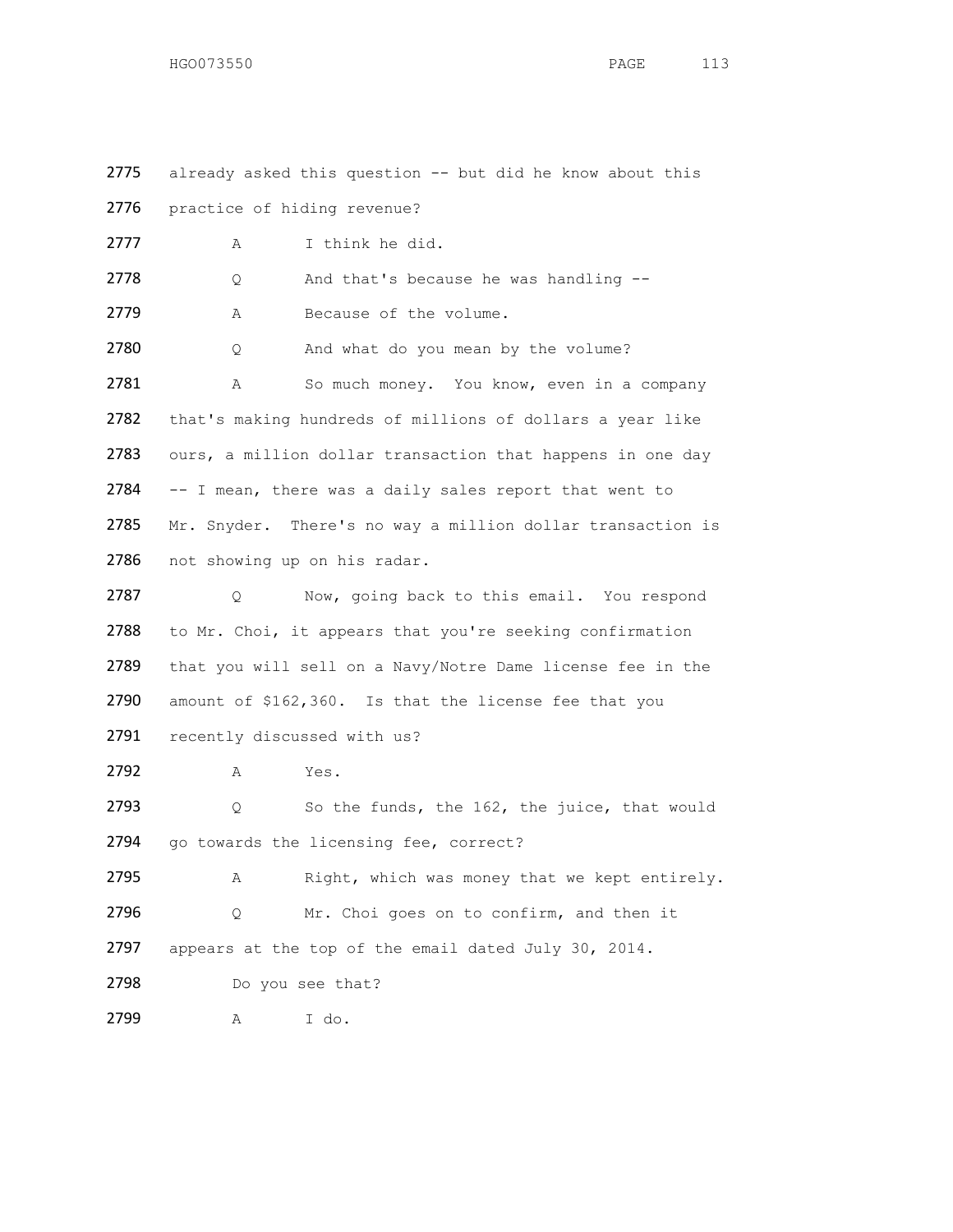$2800$  Q He says,  $\blacksquare$  - make sure to identify all 2801 the revenue that PSS should be getting for extra LF that's 2802 recorded in another Archtics event as well as barters & 2803 sponsors that's recorded as comp or just ticket and tax." 2804 What did you understand Mr. Choi to be telling 2805 to do? 2806 A That is a reiteration of the command in the 2807 May 6th email to start a list of adjustments. He's just 2808 saying it a different way. 2809 But basically what he's saying is to make sure that 2810 all the revenues that we've generated are on the internal 2811 books, and that they're recorded properly as compared to 2812 the books that are sent to the NFL, which in this case were 2813 \$162,000 light. 2814 Q LF, is that licensing fee? 2815 A Yes, ma'am. 2816 Q Archtics, what is that? 2817 A Archtics is our software system that we use 2818 for ticketing and accounting. 2819 Q I now want to ask you some questions about 2820 Exhibit 3. 2821 This is the email dated April 1, 2013. It's an email 2822 from -- it's an email from 2823 excuse me, an email from you to , copying Mitch 2824 Gershman, Stephen Choi, and **.** The subject of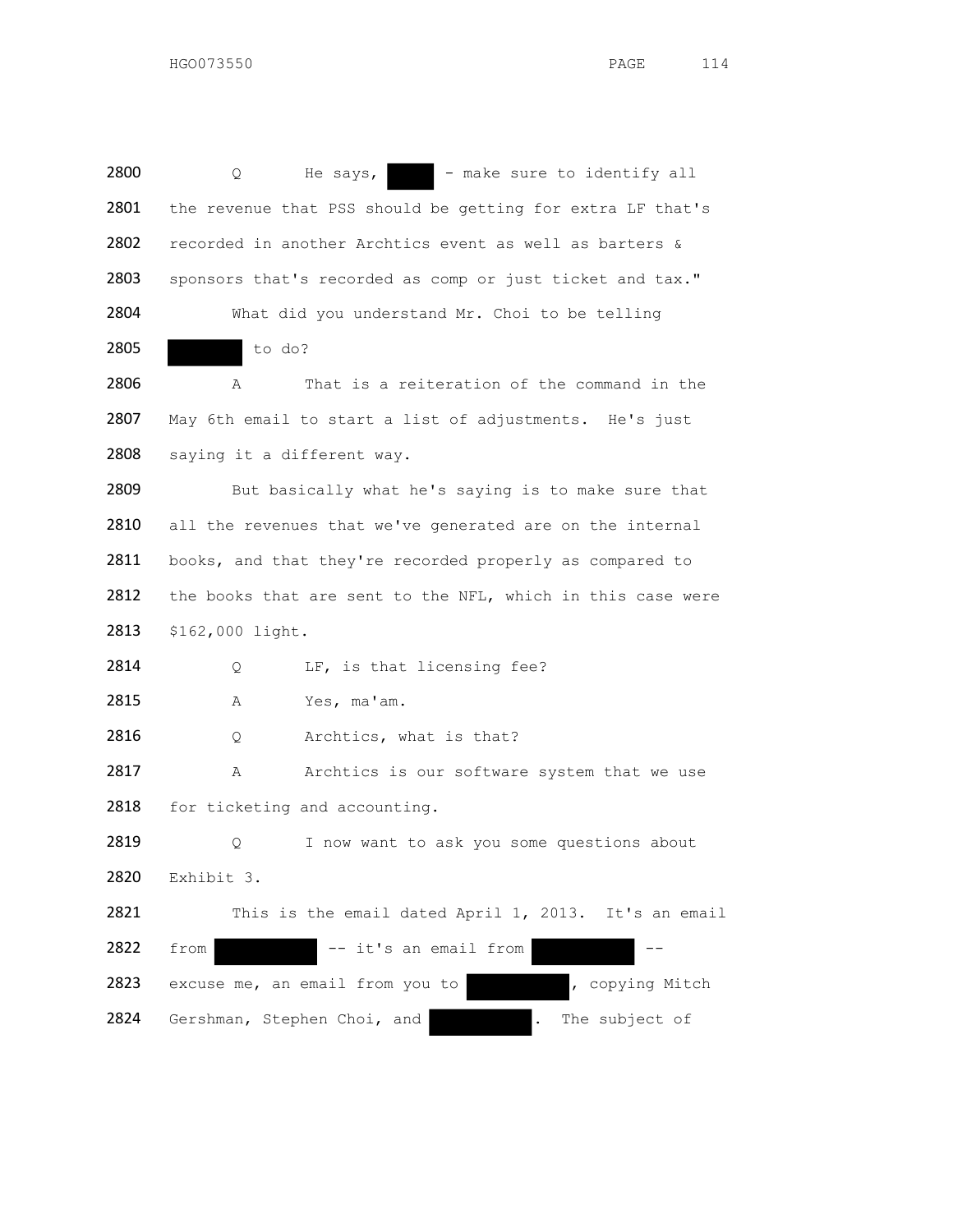| 2825 | the email is Bulk payment.                                |                                                             |  |
|------|-----------------------------------------------------------|-------------------------------------------------------------|--|
| 2826 | Do you see that?                                          |                                                             |  |
| 2827 | Α                                                         | I do.                                                       |  |
| 2828 | Q.                                                        | Do you recognize this document?                             |  |
| 2829 | Α                                                         | I do.                                                       |  |
| 2830 | Q                                                         | And what is it?                                             |  |
| 2831 | Α                                                         | It's an email that I wrote.                                 |  |
| 2832 | Q                                                         | Is it a fair and accurate representation of                 |  |
| 2833 |                                                           | your April 1st, 2013 email as you last remember it?         |  |
| 2834 | Α                                                         | Yes, ma'am.                                                 |  |
| 2835 | Q.                                                        | Do you recall why you sent this email?                      |  |
| 2836 | Α                                                         | For a similar reason as the last one. I                     |  |
| 2837 | wanted to make sure that I was acting as instructed as    |                                                             |  |
| 2838 | opposed to acting alone.                                  |                                                             |  |
| 2839 |                                                           | And, in short, the practice here is exactly the same        |  |
| 2840 | as the prior email we were just reviewing with a lot less |                                                             |  |
| 2841 | detail. But the net result in this case is 88,000 of      |                                                             |  |
| 2842 |                                                           | juice, and the event was a Kenny Chesney concert instead of |  |
| 2843 |                                                           | a Navy-Notre Dame college football game.                    |  |
| 2844 | Q                                                         | Who is                                                      |  |
| 2845 | Α                                                         | was our                                                     |  |
| 2846 |                                                           | Not really a decisionmaker on these things,                 |  |
| 2847 | more of a processor.                                      |                                                             |  |
| 2848 | Q.                                                        | And why did you copy Mitch Gershman and                     |  |
| 2849 | Stephen Choi?                                             |                                                             |  |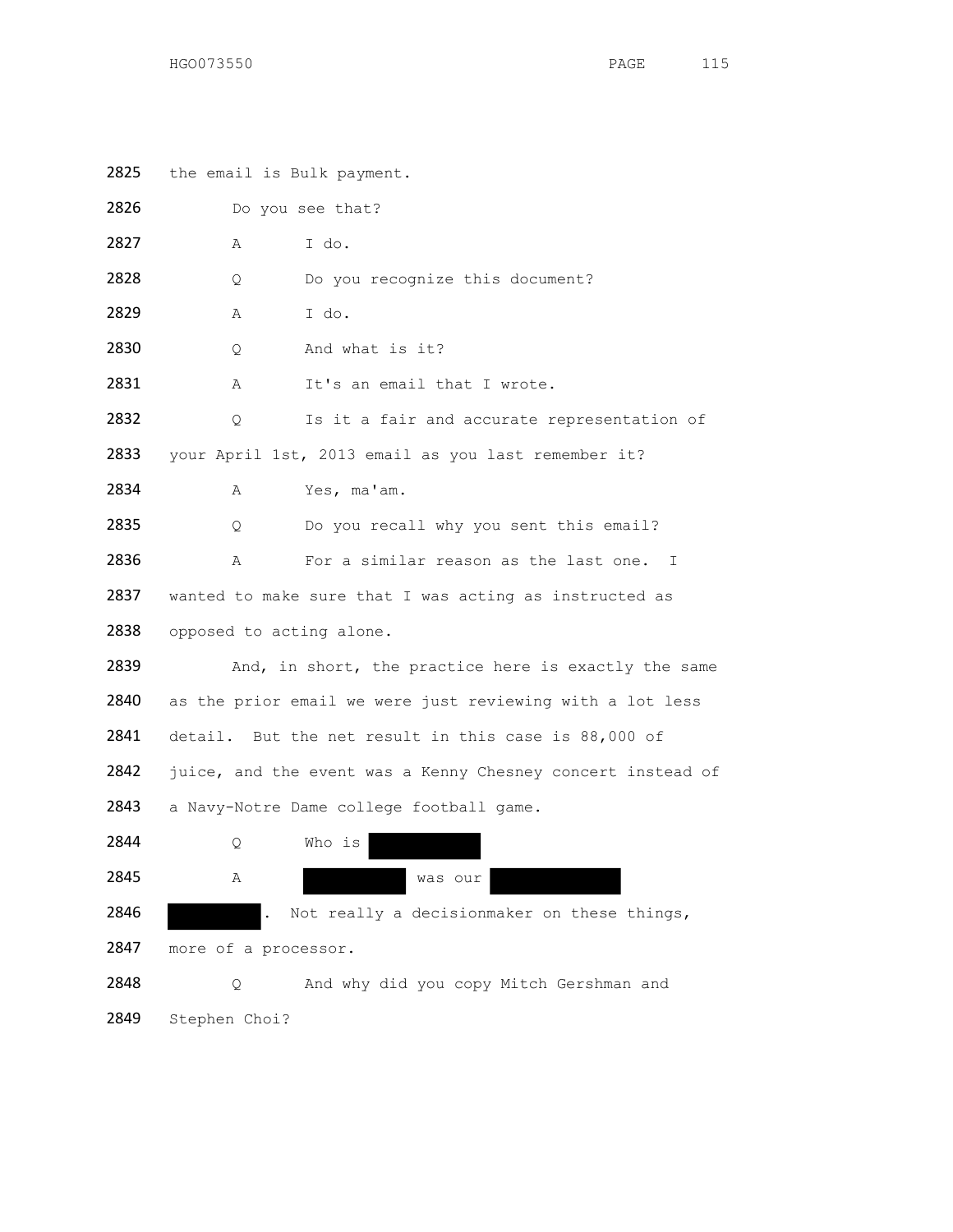2850 A Well, because Mitch was my supervisor at the 2851 time, Stephen was our CFO. And I wanted there to be a 2852 paper trail. If I were to one day get accused again of 2853 being a lazy, rogue employee, I wanted to make sure I had 2854 something that showed that I was just doing what I was 2855 told. 2856 Q In the body of the email, it refers to 2857 What is that referring to? 2858 A That's going to be a -- sorry, that's going 2859 to be a ticket broker account. 2860 0 In the same email, KC, is that referring to 2861 Kenny Chesney? 2862 A It is. 2863 Q The LI fee, is that referring to licensing 2864 fee? 2865 A Yes, ma'am. 2866 Q At the end of the sentence, you say, "(even 2867 though he is not getting any KC tickets)." 2868 What do you mean by that? 2869 A Well, I don't have a record of us -- this 2870 next type of transaction, I don't have a document. But 2871 there would be times where a ticket broker would come 2872 forward to buy \$100,000 worth of Redskins tickets, let's 2873 say as an example, and we would give that ticket broker 2874 \$100,000 of Redskins tickets. But then we would also give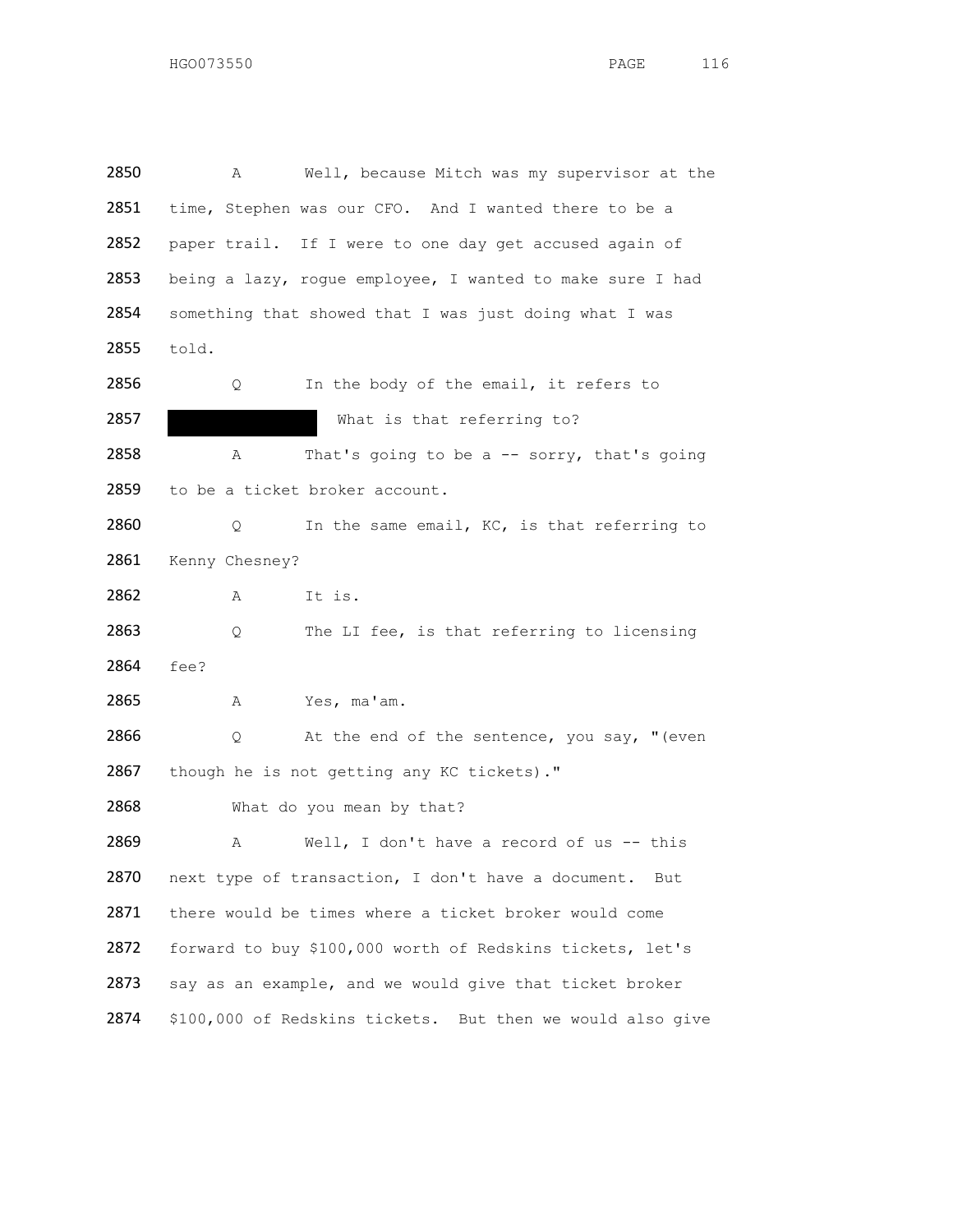2875 them, say, \$50,000 of special event tickets that we were 2876 having maybe a tough time selling, a college football game 2877 or a soccer game or something like that. 2878 And we would actually give those special event 2879 tickets to the ticket broker because it was of no cost to 2880 us. That would allow us then to book in our system \$50,000 2881 of Redskins tickets and \$50,000 of special event tickets, 2882 thus shielding \$50,000 from league revenue sharing. And in 2883 those cases, we would actually issue the tickets out to the 2884 ticket broker, as an example. But in this case, we 2885 allocated money to Kenny Chesney license fee, not Kenny 2886 Chesney tickets, and didn't give the customer any Kenny 2887 Chesney tickets. That's why I was explicit there in 2888 explaining that. 2889 Q But would a ticket broker have known that the 2890 revenue generated from their transaction was being applied 2891 to a licensing fee? 2892 A No. 2893 Q In response to your email, 2894 responds to and says that he's going to move 2895 money around on this account to make sure everything is at 2896 least partially paid. 2897 What is the significance of The response to 2898 you or to copying you? 2899 A More of just an internal process for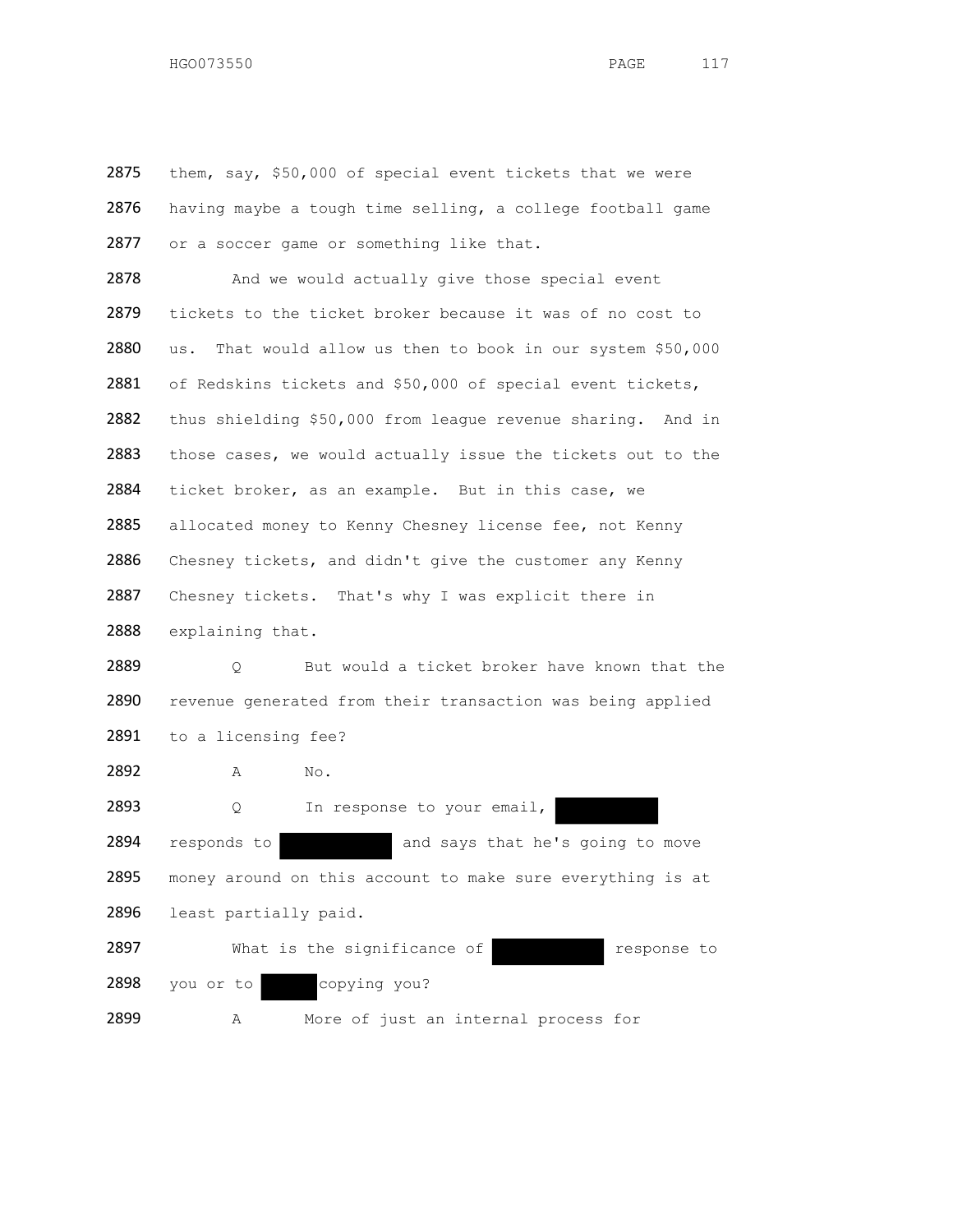recordkeeping. By example, let's say this customer had a 2901 million dollar account and on this particular day, let's say, they gave us a total of \$250,000. We could take 25 percent of their tickets and make them 100 percent paid, or we could take 100 percent of their tickets and make them 25 percent paid.

2906 And by doing the latter, it shows everything on the account as partially paid rather than having some tickets 2908 fully paid and other tickets zero paid. And that's a way that we would keep track of accounts where we anticipated 2910 getting all of the money; that by having all of the items 2911 on the account partially paid, in that particular example, 2912 that's how we knew that we would ultimately get the -- that we were confident that we would collect the other \$750,000 on that account.

 Q Now, you mentioned earlier that the owners -- when we were referring to the other email, it was the 2917 owners that stood to benefit, including Dan Snyder, from 2918 the practice of shielding money from the league, correct?

A Yes, ma'am.

 Q Who would you say stood to lose from the practice of hiding revenue from the league?

 A Well, the other 31 owners and the players, because the total pot is what's used to determine what everybody's share is, right?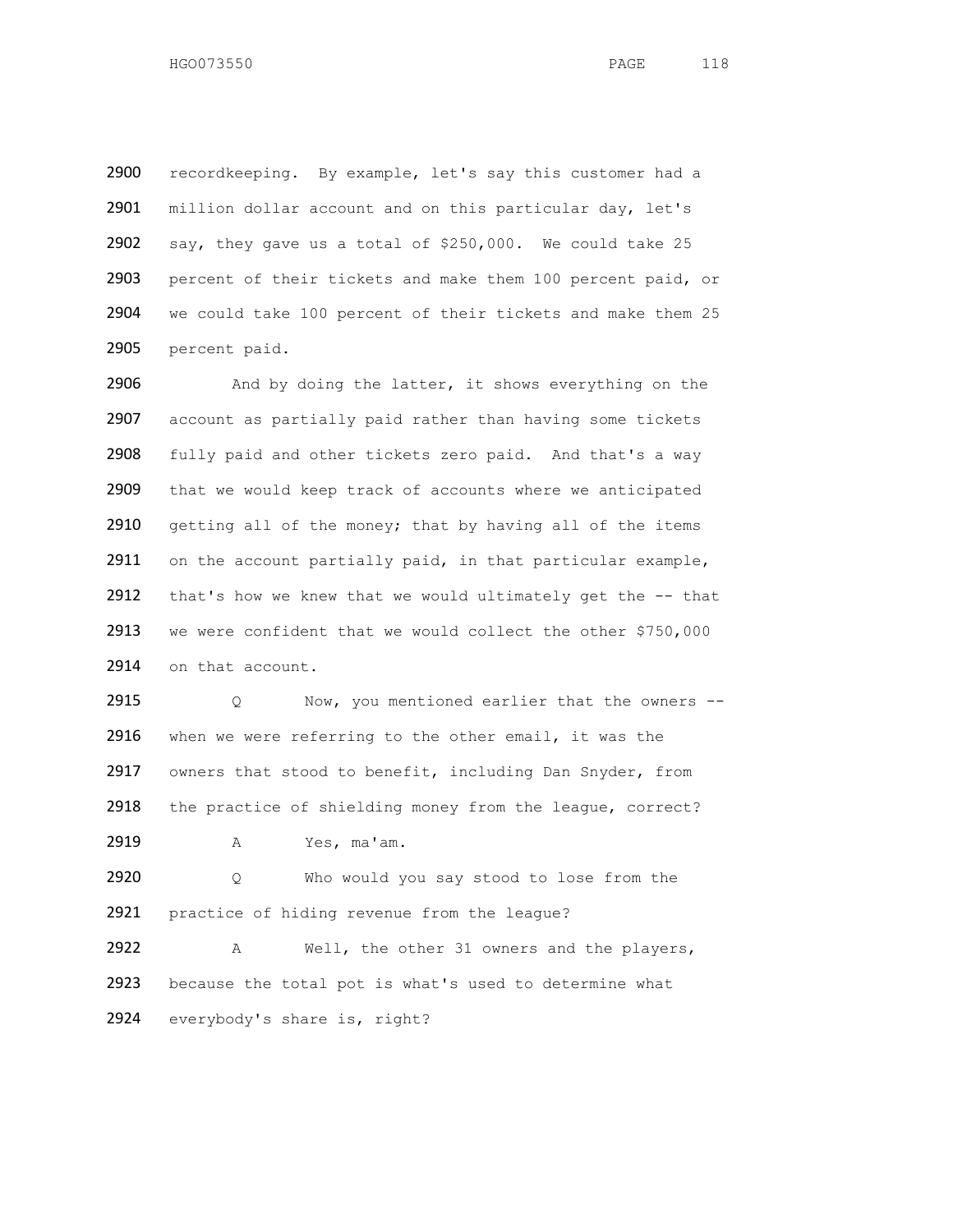2925 Just generally speaking, depending on what CBA we're 2926 under at the time, the players are to receive 48 percent of 2927 gross revenues related to TV and tickets, et cetera, and 2928 that dollar amount is then used to factor what the salary 2929 cap is each year. The higher that number, the more money 2930 the players make; the lower that number, the less money the 2931 players make. The other 52 percent is what's split 2932 equally, roughly equally, among the 32 owners. 2933 So that's who loses. When you have a revenue sharing 2934 plan in place and you shield revenue from the revenue 2935 sharing plan, the people who lose are the people who you're 2936 supposed to be sharing the money with, the other owners and 2937 players. 2938 Q Was the act of shielding revenue from the 2939 league a prohibited practice, to your knowledge? 2940 A Absolutely. 2941 Q Did the team know this, to your knowledge? 2942 A It is the -- it is like the number one rule 2943 in NFL ticketing. The revenue sharing and the way that the 2944 collective bargaining works in the NFL is the reason that 2945 the NFL is such a superior league to the other three major 2946 sports leagues in the country, because all 32 teams at the 2947 beginning of each season have a legitimate chance. 2948 Because the revenue sharing plan that was put in

2949 place in the '70s by Pete Rozelle ensured that large market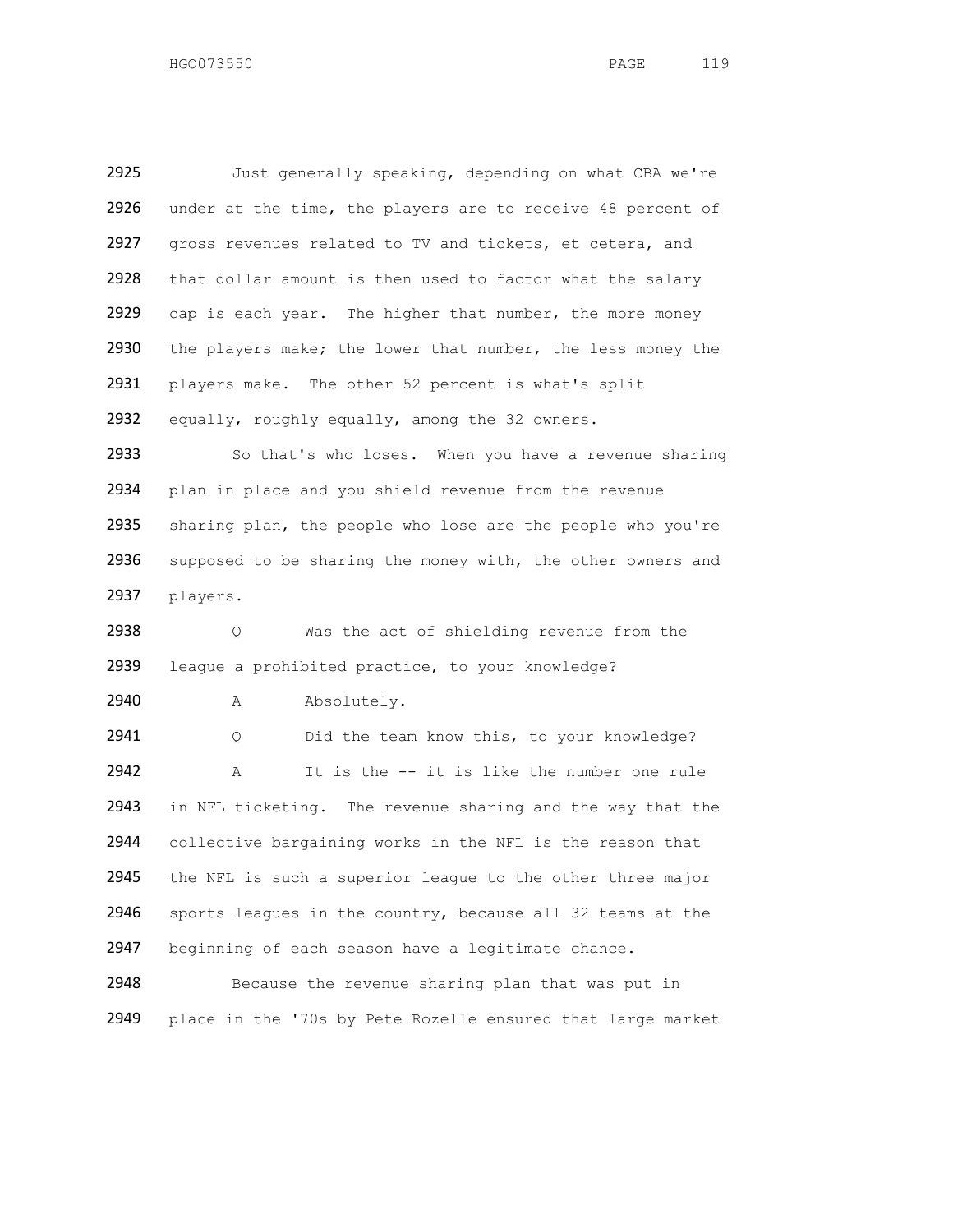teams would not have a -- too big of an advantage over a small market team. Okay? And that's why a team like Kansas City can beat a team like New York, okay, because 2953 the league has these revenue sharing programs in place. It is the foundation of the NFL, and anybody who works in the 2955 NFL understands that.

2956 Q Do you have any reason to believe that anyone 2957 at the league or any of the other -- the 31 owners knew about the team's practice of shielding revenue from the league?

 A I don't think they knew. I think if they did 2961 know, there would have been a complaint made and an inquiry or -- I don't think they knew.

 Q Why did you retain these two emails? A Well, again, I retained these emails because 2965 I did not want to be  $--$  I knew what was happening in these emails was wrong, and I did not want to be hung out to dry by the team again and have someone come back and make the 2968 claim that I was doing this on my own.

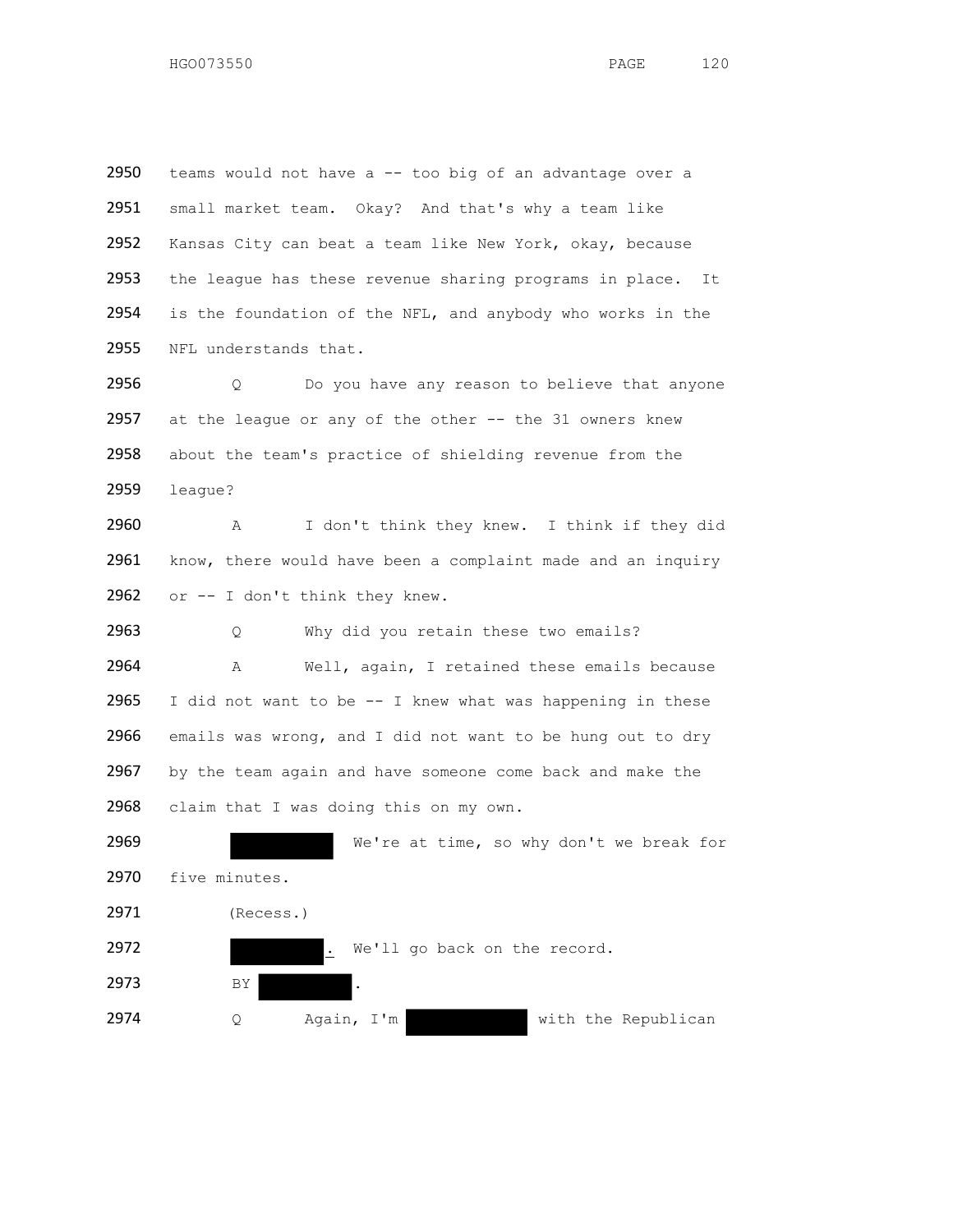staff. I just have a few quick questions.

| 2976 | With regard to Exhibits 2 and 3, these are not Bates        |
|------|-------------------------------------------------------------|
| 2977 | stamped, so I'm just going to take a wild guess and guess   |
| 2978 | that you produced these to the committee; is that right?    |
| 2979 | Exhibits 2 and 3? You should have them. Did you produce     |
| 2980 | those to the committee?                                     |
| 2981 | I gave those emails to Lisa, who then I -- we<br>Α          |
| 2982 | turned them over to the committee, yes.                     |
| 2983 | Okay. And this Exhibit 3 looks like a<br>Q                  |
| 2984 | printout of an email that you were a part of and you took a |
| 2985 | picture with your cell phone and you sent that to the       |
| 2986 | committee; is that correct? Or your attorney sent it to     |
| 2987 | the committee?                                              |
| 2988 | Yes.<br>A                                                   |
|      |                                                             |
| 2989 | Okay. Do you know when your attorney sent<br>$\circ$        |
| 2990 | these emails to the committee?                              |
| 2991 | Ms. Banks. Objection. Don't reveal any conversation         |
| 2992 | we have had or any decisions we made together. Otherwise,   |
| 2993 | you can answer.                                             |
| 2994 | The Witness. I don't know exactly when those emails         |
| 2995 | were sent.                                                  |
| 2996 | ΒY                                                          |
| 2997 | Is this the first time you've spoken with<br>Q              |
| 2998 | committee staff today -- here today?                        |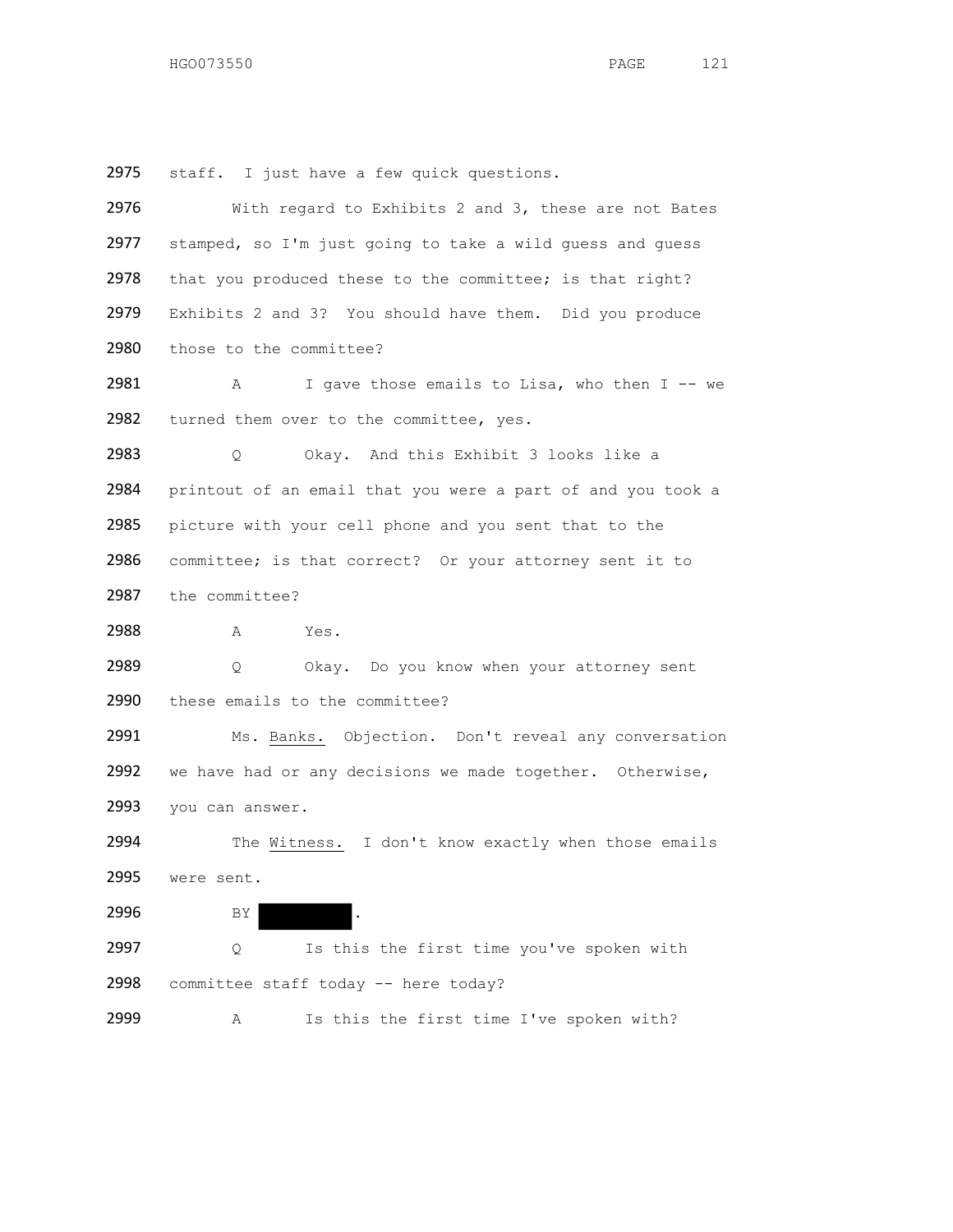Q Committee staff, was it here today? A No. Q No. On what dates did you previously speak to committee staff, if you recall? Or you can look back at your calendar. A Yesterday. And then, I'd have to look. 3006 There was at least one other time, maybe two other times. Q And who did you speak to on those prior occasions? A Mainly, Q Mainly, Anyone else? A I think some of the other folks here were on 3012 the call, but muted without their cameras on. Q Okay. 3014 A And I also remember , I think -- I'm 3015 sorry, I forget her last name -- was maybe on one of those calls as well with her camera off and muted. Q Okay. Just for the record, this is the first 3018 time you've ever spoken to me, so that you have of my colleagues; is that true? A Today, yes. Q Okay. Thank you. You talked a little bit with my colleague about the NFL audit, an annual audit, is that right, that takes place?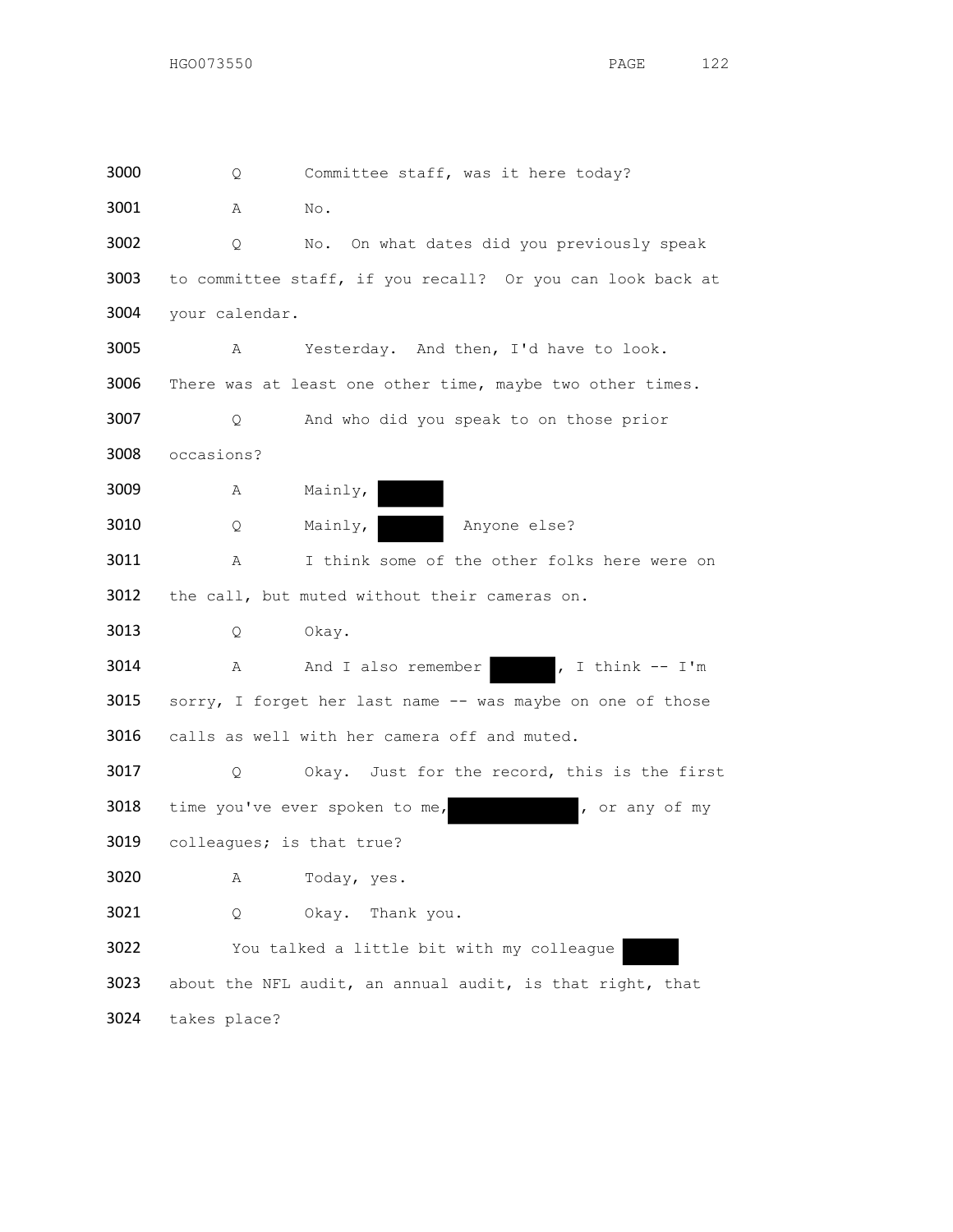Q Okay. And you said -- I guess I'll ask. Why 3027 do you think the audit missed the -- we'll call it a scheme that you were talking to my colleague about? A Because I would have been asked about it. Q So you're not even sure that the audit missed 3031 it. You just think that you would have been asked about it had the NFL missed it?

A It's either annual or every two years.

 A I would have been asked about it if -- if it had come up as a point of question, something appears to be off here, I would have been asked about it. Because I was asked about other -- each time the auditors came, I would be asked about other ticket questions. Anything that came up, as we need further clarification about this or that, I would be asked.

 Q Okay. You previously testified that it was a large volume that we were talking about. You said it was so much money that you thought the owner, Dan Snyder, knew about it. But for some reason, it escaped the NFL

auditors; is that correct?

 A Well, in that particular scenario, the white one.

Q This is the Navy game.

 A Yeah, it's an \$800,000 transaction that's reduced to a \$700,000 transaction. It's not an \$800,000,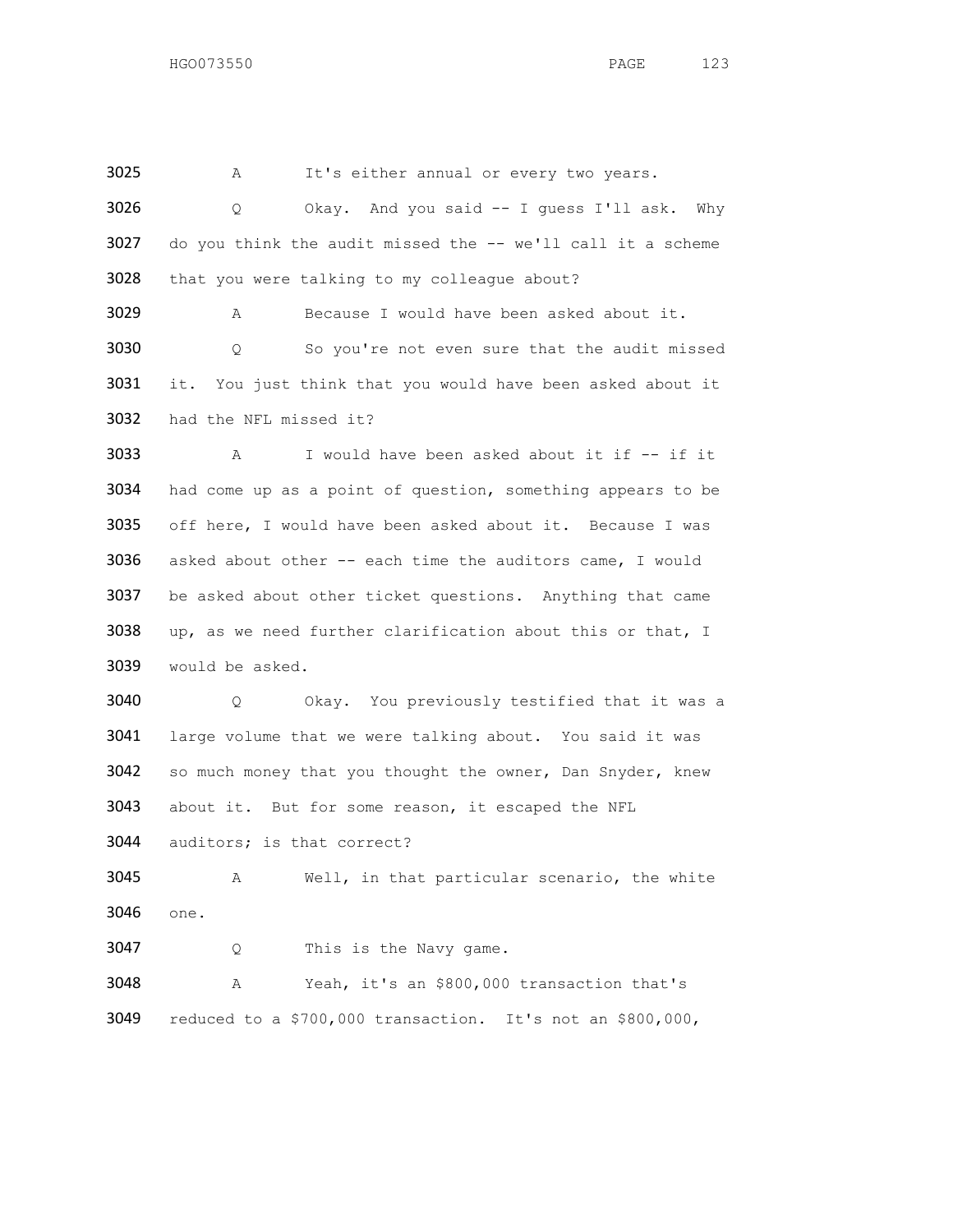3050 it's whatever the reduced number is. So the NFL picked up the 700,000 and didn't, you know, bring it to my attention. The entire \$800,000 was reported at the end of the business day that day to -- via our daily sales report. Q Okay. So was this an average-sized transaction or was this a high transaction, low? A With a ticket broker, I would say average. But we didn't do a lot of transactions with ticket brokers compared to the number of transactions we did with regular customers who just had two season tickets, let's say. Q So was it usually under a million dollars per transaction? A I would say right around there on a lot of these, right around a million. By the time I left, we were doing as much as 15 million in terms of -- Q For one transaction or cumulatively? A For one deal that would result in multiple payments. Q Okay. So I'll ask you just one more time. Why do you think the NFL audit missed this? A Well, I'm not proud to say this. It's because I'm very good at what I do and I knew how to take the boss' orders, which was to shield money and not get caught.

Q And which boss is that? Which boss did you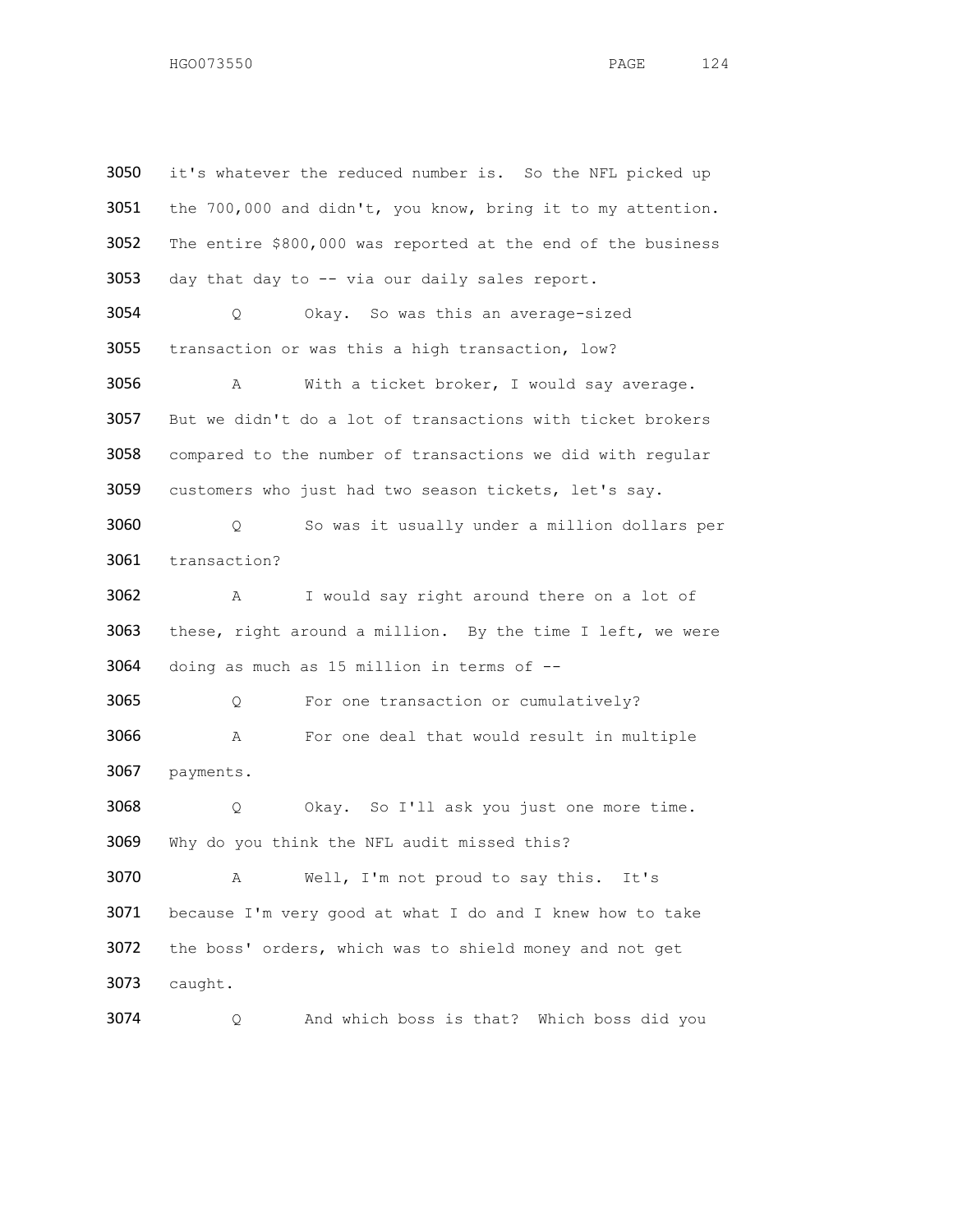| 3075 | hear tell you to do this?                                 |                                                            |  |
|------|-----------------------------------------------------------|------------------------------------------------------------|--|
| 3076 | Α                                                         | It was Mitch Gershman who gave me the direct               |  |
| 3077 |                                                           | orders in that particular case. And you can see everybody  |  |
| 3078 |                                                           | on there that is aware of what was going on.               |  |
| 3079 | Q.                                                        | Okay. That's a good segue. Have you                        |  |
| 3080 | reported this to the NFL?                                 |                                                            |  |
| 3081 | Α                                                         | No.                                                        |  |
| 3082 | Q.                                                        | Is there any pending litigation on this that               |  |
| 3083 | you're aware of?                                          |                                                            |  |
| 3084 | Α                                                         | No.                                                        |  |
| 3085 | Q.                                                        | You said the NFL has never asked you about                 |  |
| 3086 | it. Do you have any reason to believe the NFL is aware of |                                                            |  |
| 3087 | this?                                                     |                                                            |  |
| 3088 | Α                                                         | I have no reason to believe they're aware of               |  |
| 3089 | it.                                                       |                                                            |  |
| 3090 | Q                                                         | Okay.                                                      |  |
| 3091 | BY                                                        |                                                            |  |
| 3092 | Q                                                         | This is<br>with the Minority.                              |  |
| 3093 |                                                           | Just so we're perfectly clear on the record, the           |  |
| 3094 |                                                           | 800,000 was what was reported to Mr. Snyder; the 700,000   |  |
| 3095 |                                                           | was what was reported to the NFL in this particular        |  |
| 3096 | transaction.                                              | These aren't exact numbers, but generally.                 |  |
| 3097 | Α                                                         | Yes, ma'am.                                                |  |
| 3098 | Q.                                                        | And that's the reason it evaded detection,                 |  |
| 3099 |                                                           | because we have two books, one went one place, one went to |  |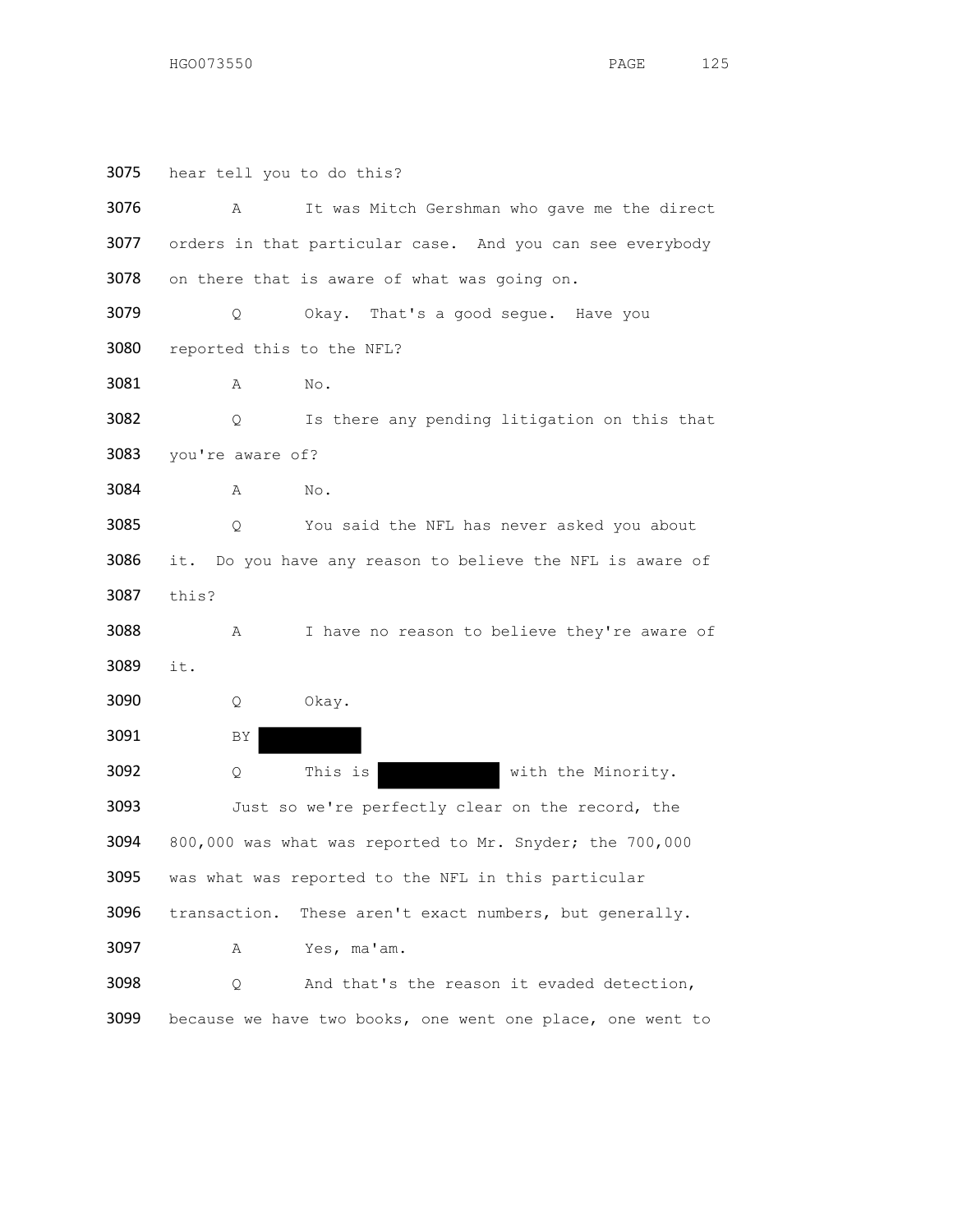Mr. Snyder, and the NFL never saw Mr. Snyder's books as far as you know.



 a five, seven, or ten-year lease for club seats, club seat holders were required to place a security deposit equaling 25 percent of one year's bill. Our private skybox holders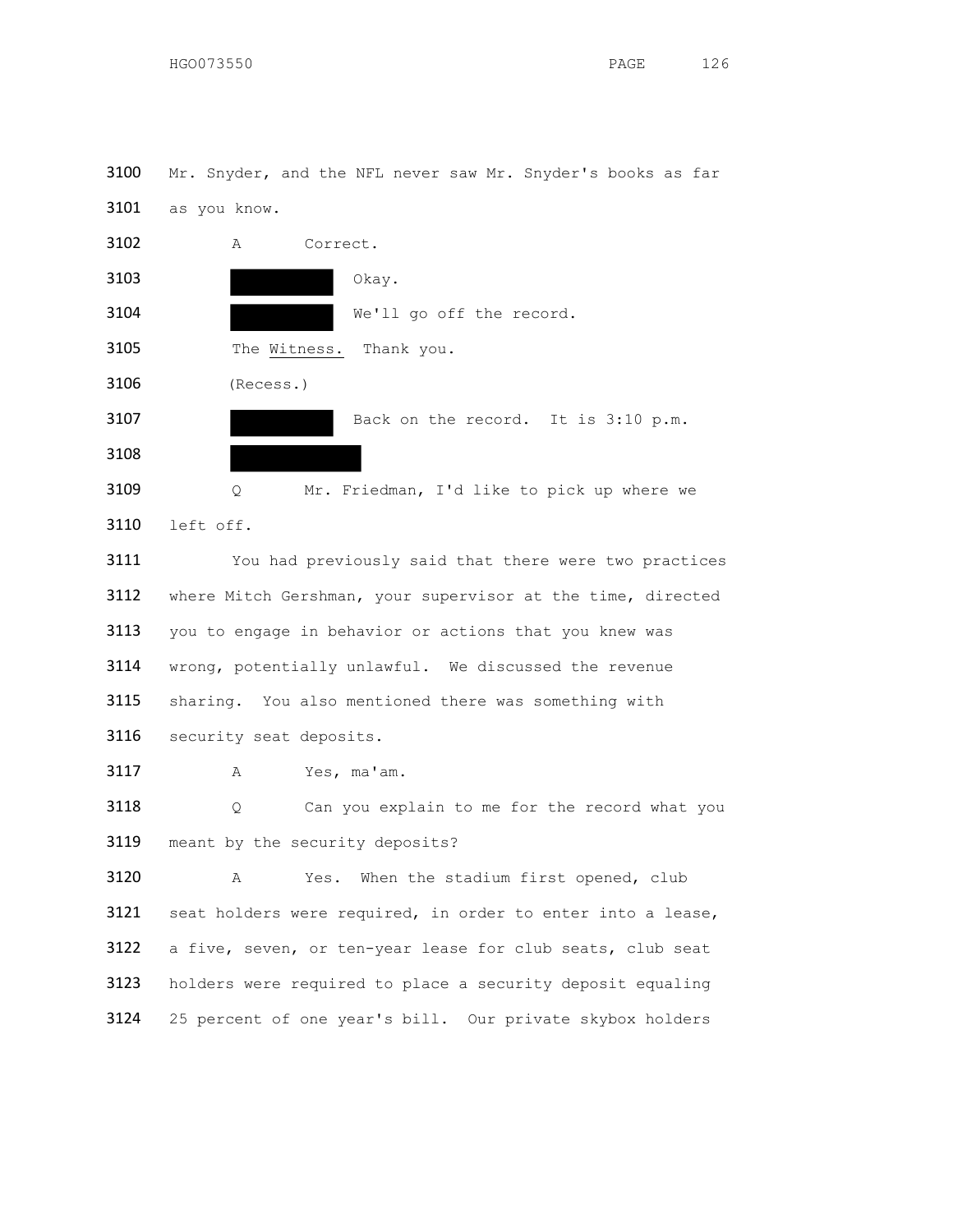3125 were asked to do the same as were our loge seat holders. Those security deposits, per the terms of the contract, are refundable at the end of the contract provided that the licensee has met their obligations, i.e., paid their bill each year and not damaged their seat. The team failed to properly refund those security 3131 deposits intentionally and took various steps to retain as much of that money as possible mainly by taking advantage 3133 of the passage of time. Meaning someone would enter into a five, seven, or ten-year lease for tickets; their ten-year lease would expire, and at the end of those ten years, they would have simply forgotten that they put a security deposit onto their account, and they didn't have digital access to their accounts at that time to where they could properly review all of the items on their account. So the team decided that the only way we would refund a security deposit to somebody is if they explicitly requested it in writing. Even though the deposit was refundable upon expiration of the lease, we wanted to make sure that the customers put something in writing before we 3145 refunded the money. 3146 Again, like I said, many of them forgot about it. In

 many cases, with corporate accounts, the attention name on the account would change over time. So the person who entered into the lease and agreed to pay the security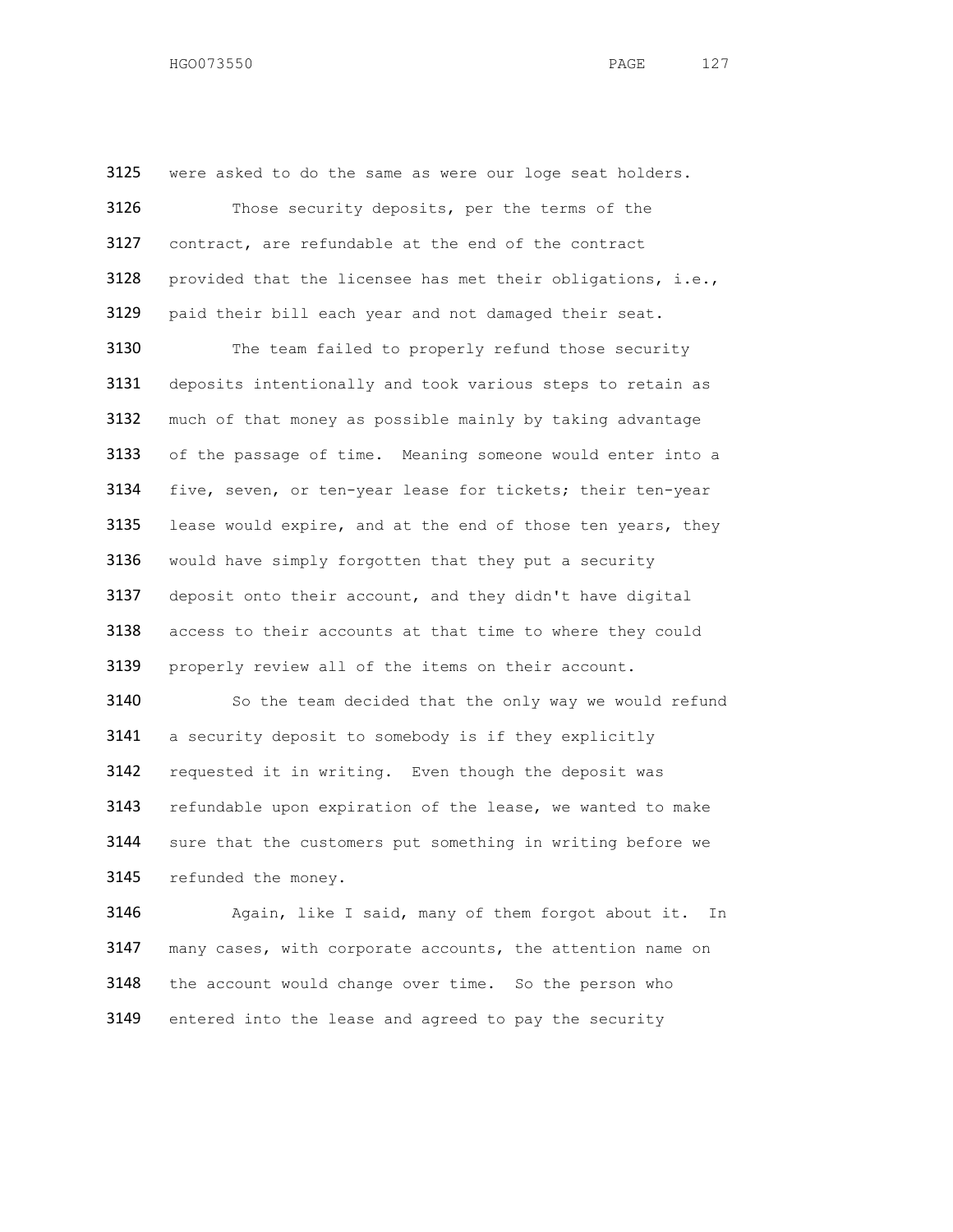deposit would be different from the person who was managing 3151 the account when the lease expired ten years later, and the new point of contact wouldn't know to ask for the security deposit.

 One of the other reasons the team was able to do this is because people would pass tickets down in their family. So, you know, a mother passes the tickets down to her daughter, and as she does that, doesn't tell her that 3158 there's a security deposit on the account. And then when the daughter decides not to renew the tickets, she doesn't know to ask for her security deposit back. And, again, the team just keeps it and doesn't go out of their way to try 3162 and refund the money.

 Another reason that these security deposits would be retained is someone might pass away and their heirs or relatives don't know to ask for the security deposit in return.

3167 So basically, the team is holding on to these security deposits, many of which should be back in the hands of the customers or former customers.

 Q At the time that you separated with the team, do you have any understanding of how much money was still with the team?

 A My latest review shows it at approximately \$5 million.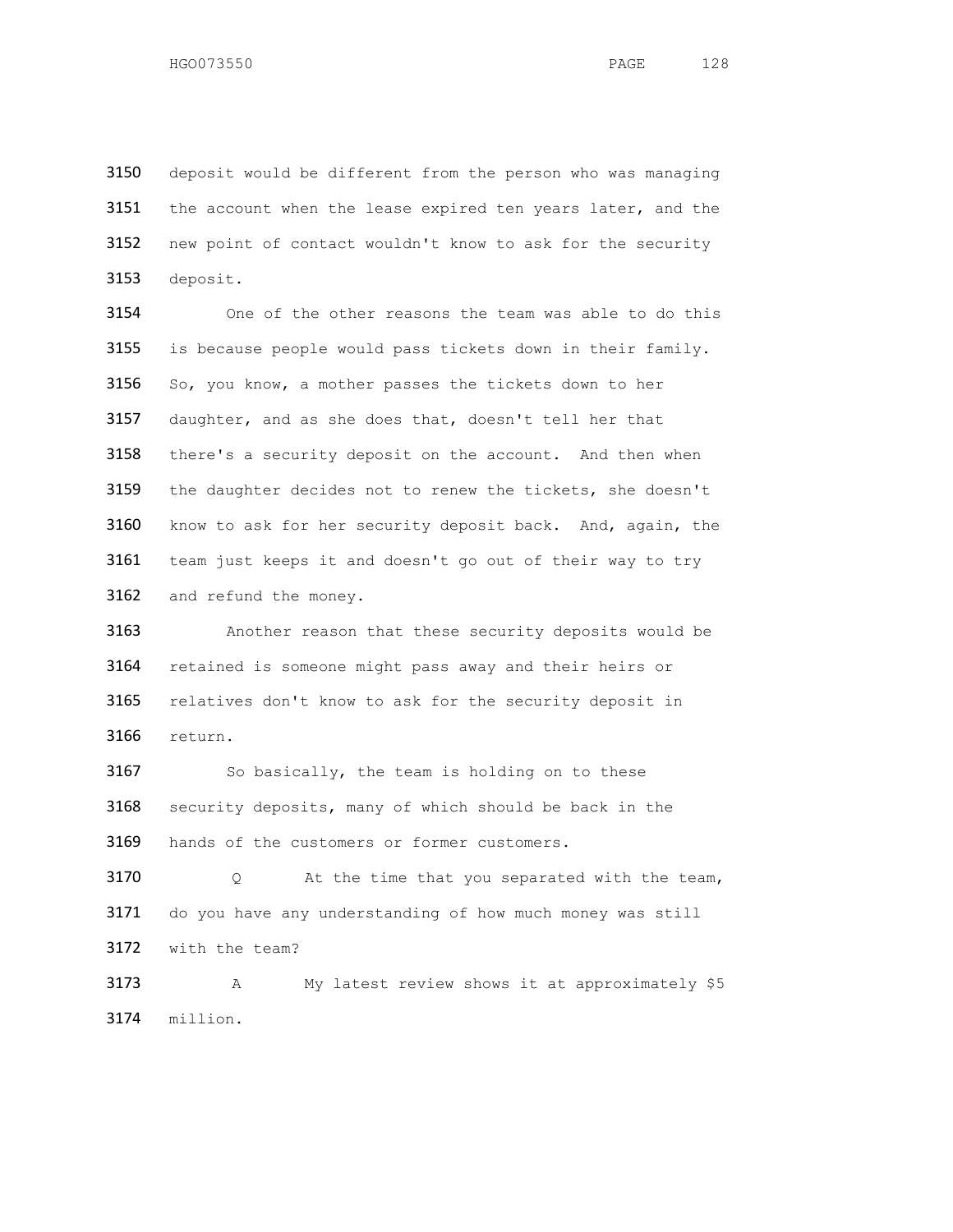Q And to be clear, that \$5 million is the money that should have been returned to customers who had licenses that had expired at some point, correct? 3178 A No, not in its entirety. So some of that \$5 million the team is entitled to retain because the licensee defaulted. But over the years, there was a scheme where we took security deposits from dormant accounts and turned it into juice. And that's not in that \$5 million, because the file, the list of the \$5 million doesn't show money that's been taken out of the security deposit and converted into juice. Q What was your role specifically when it came to the administration of security deposits? A I was the button pusher on a large portion of that. If someone wanted to get their security deposit back, like I said, they had to put a request in writing. 3191 Those written requests had to cross my desk and I had to sign off on it and forward that over to accounting to actually issue the customer a refund check. But I was the only one at the company who knew by looking through the accounts which ones were easiest to convert to juice without the customer ever finding out about it. Q Were you ever instructed to look for juice? A Yes, I was. There was one particular season where towards the end of the season, Mitch Gershman came to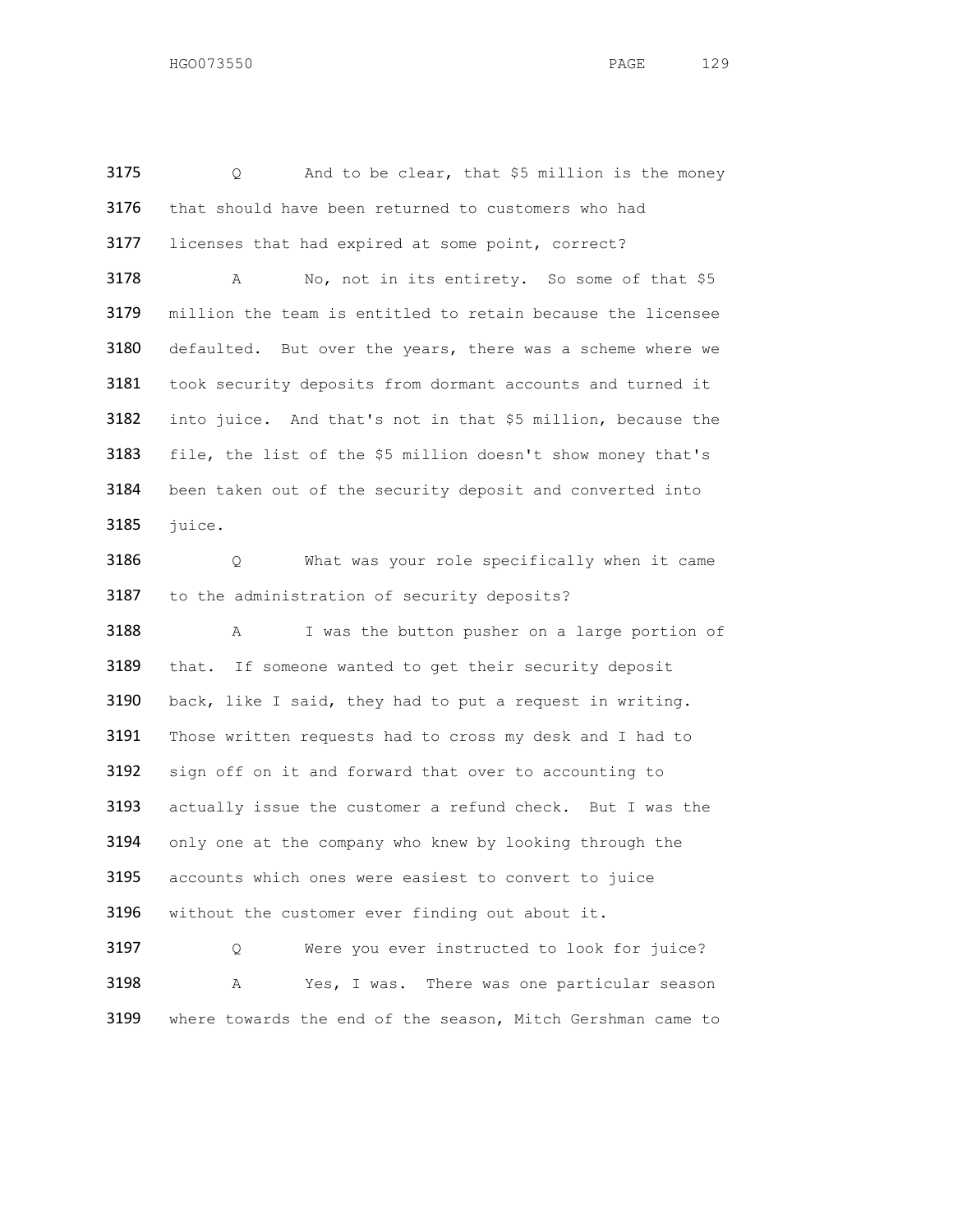3200 me and said, go get us another 100 grand in juice out of the security deposits.

 Q What did you understand him to be asking you to do?

 A Go identify security deposits that are on dormant accounts where, in my estimation, the likelihood of the customer coming forward and asking for their deposit 3207 back is as close to zero as possible, and then return the security deposit in the system and convert the credit that would then be on the customer's account into juice.

3210 O And how would you convert the money in the account into juice?

A The actual steps?

3213 Q Where was that money allocated?

3214 A The money would then be allocated to a similar license fee, handling fee, interest fee. It would 3216 get converted into something where, A, we didn't have to share it with the league, and B, there was no outstanding obligation related to it. Meaning we didn't have to issue out a ticket to a customer related to that line item.

 Q To the best of your recollection, was that the only time that you were asked to identify juice related to security deposits?

 A No. No, that was something that I had been instructed to do on an ongoing basis. It's just never --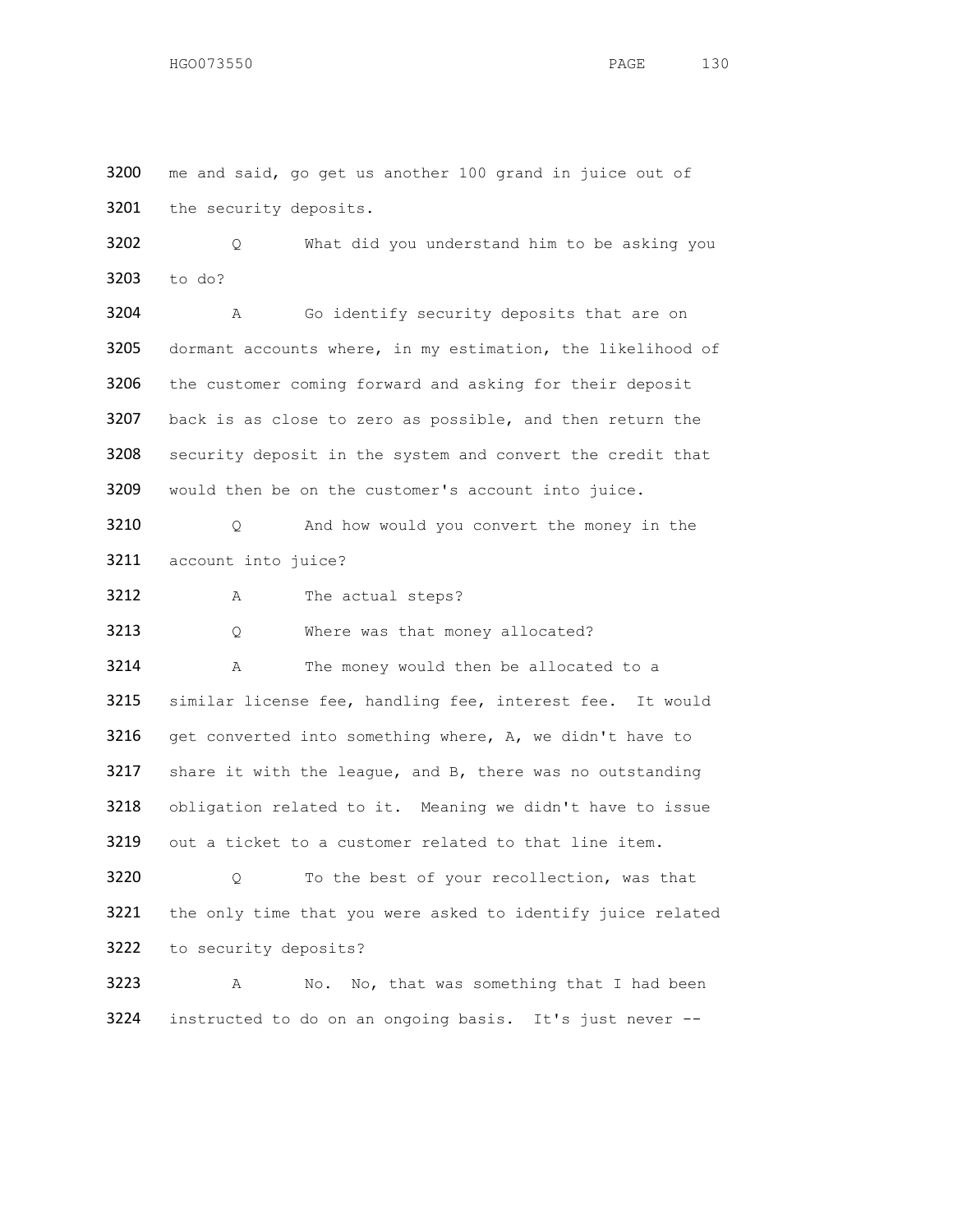3225 only that one time that much, that blatantly at one time. But it was an activity that I understood that I was just to continuously do. Q Who would instruct you to identify juice related to security deposits? A Mitch Gershman. Q And how would he instruct you to do so? A Verbally. And with the topic of the security 3233 deposits, this one I am -- you know, these orders that would come from Mitch would come with the attachment, you know, Dan wants this, Dan wants that. Q Dan Snyder? A Dan Snyder. Dan doesn't want to give the money back. 3239 I remember at one point over the last probably eight years, there was a scramble to reach out as passively as possible to everybody that had a security deposit on file that was refundable in one of the three local 3243 jurisdictions, DC, Maryland, or Virginia; that somebody had figured out that the laws were different in one from the 3245 other two, and we batched out letters to the last address we had on file saying that if you wanted your security 3247 deposit back, that you needed to call. And then when you called, we told you that you needed

to send us a letter. But that didn't -- that didn't make a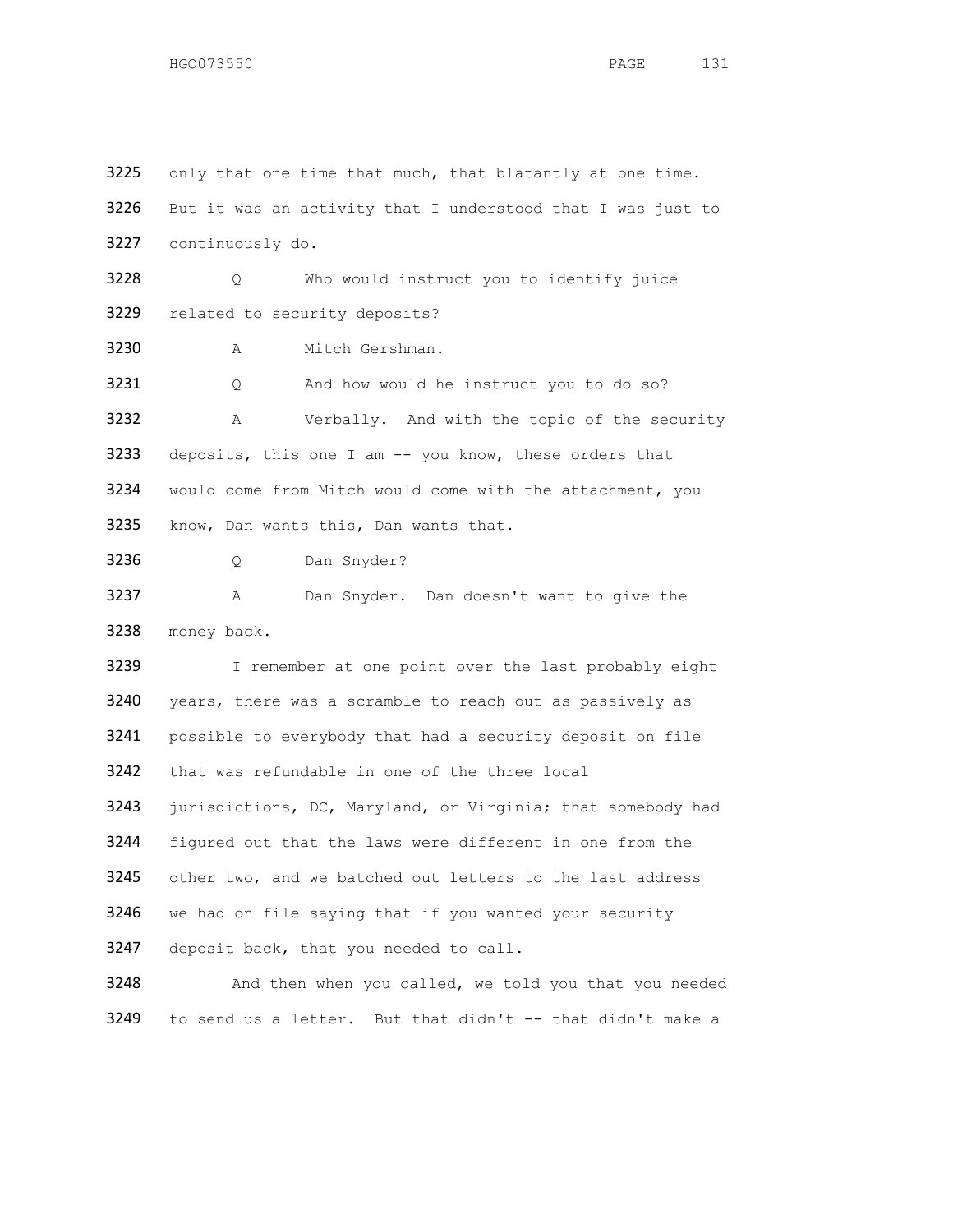3250 large dent in the security deposit universe. That may have impacted what was left there by 5 to 10 percent. Q You don't recall the jurisdiction where that occurred? A I don't. I wish I did, but I don't. Q Other than Mitch Gershman, did any other executive direct you to identify juice related to the security deposit? A No. But the CFOs, whether it was Nico Foris, Stephen Choi, or Jay Sloan, were all aware of the security deposit scheme. 3261 Q How do you know that? A Well, I remember at one point Jay coming into my office and saying that we were getting a little bit ahead of our skis, and to pump the brakes a little bit on 3265 the security deposits. Stephen, within the last five years, told me Dan doesn't want us to mess with it anymore. Just leave it alone. Don't touch any of the money. Don't 3268 try and get it back to the customers, don't try and convert it into juice, just leave it alone. 3270 I think that they had gotten a little bit concerned 3271 that maybe some people were onto them here. And that really -- that stopped en masse, you know, I would say probably three, four years ago, maybe five years ago. Q And what is the "that" that you're referring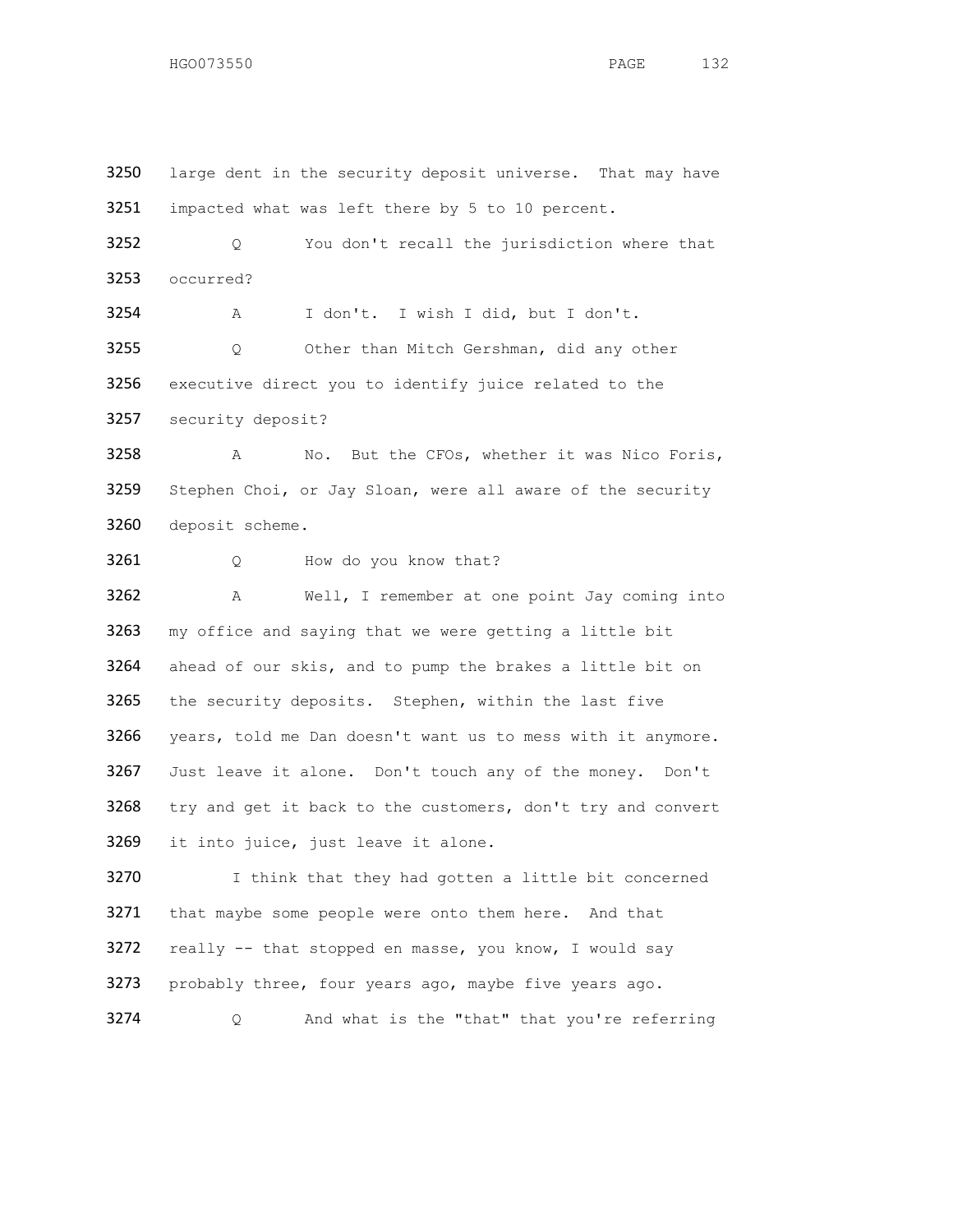| 3275 | to?                   |  |                                                            |
|------|-----------------------|--|------------------------------------------------------------|
| 3276 | Α                     |  | I'm sorry?                                                 |
| 3277 | Q.                    |  | What is the "that" that you're referring to?               |
| 3278 | Α                     |  | Converting security deposits into juice.<br>But            |
| 3279 |                       |  | the act of hanging onto the money was happening until I    |
| 3280 | left.                 |  |                                                            |
| 3281 | Q.                    |  | When you said that Jay Sloan said that you                 |
| 3282 |                       |  | were getting a little ahead of our skis, and correct me if |
| 3283 |                       |  | I misquoted, what did you understand him to be             |
| 3284 | communicating to you? |  |                                                            |
| 3285 | A                     |  | Slow down.                                                 |
| 3286 | Q.                    |  | Why?                                                       |
| 3287 | Α                     |  | We didn't want to draw attention to this.                  |
| 3288 |                       |  | But he didn't tell me to stop.                             |
| 3289 | Q.                    |  | Did you in fact slow down?                                 |
| 3290 | Α                     |  | Yes.                                                       |
| 3291 | Q                     |  | Do you recall the year that that occurred?                 |
| 3292 | Α                     |  | I don't.                                                   |
| 3293 | Q                     |  | Was Jay Sloan the CFO?                                     |
| 3294 | Α                     |  | Jay Sloan was the CFO prior to Nico Foris,                 |
| 3295 |                       |  | who was the CFO prior to Stephen Choi.                     |
| 3296 | Q                     |  | Do you recall when Stephen Choi began his                  |
| 3297 | tenure as CFO?        |  |                                                            |
| 3298 | Α                     |  | Maybe '14, 2014, somewhere in there.                       |
| 3299 | Q                     |  | And Mr. Sloan would have made that statement               |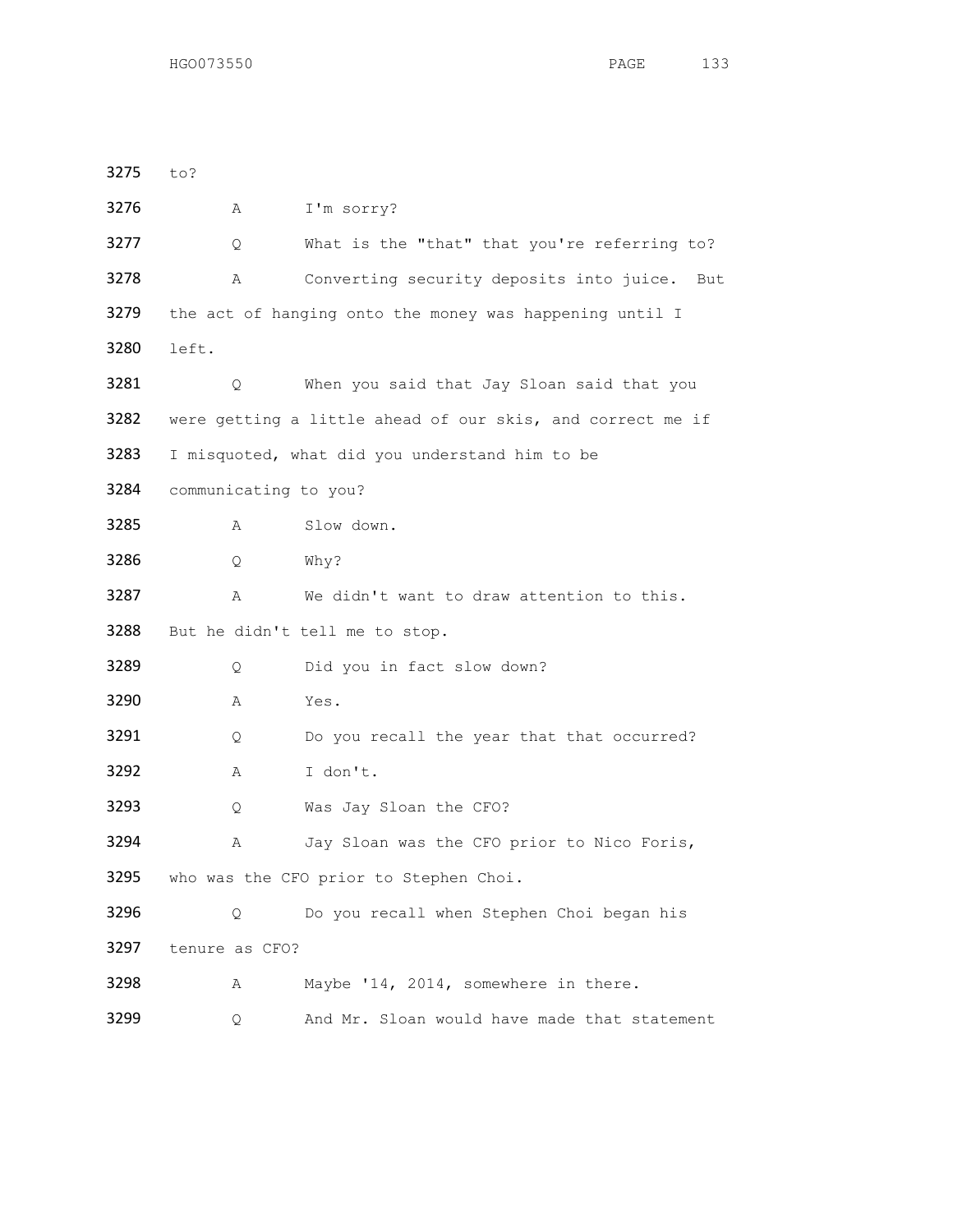3300 before 2014; is that fair to say? A It went Jay Sloan, then Nico Foris and then Stephen Choi. So, yes. Jay Sloan had left the company by the time Stephen was the CFO. Q You said that Stephen said, Dan doesn't want 3305 us to touch this anymore. People -- and you believe that was because they suspected that people were on to this practice. 3308 A (Nodding head). Q Do you recall about when Mr. Choi made that statement? A Well, I've been gone a year-and-a-half. Probably a year-and-a-half or two prior to that. So maybe 3313 three or four years ago. Q After you received that instruction from 3315 Mr. Choi, did you in fact not touch the money relating to security deposits? A I followed Stephen's instructions, yes. Q And is that because he was telling you that that was coming from Dan Snyder himself? A That kind of instruction, I would have followed regardless just because it was noble and coming from Stephen, who was somebody I deeply respect and trust. Q When did the act of collecting security deposits stop within the team?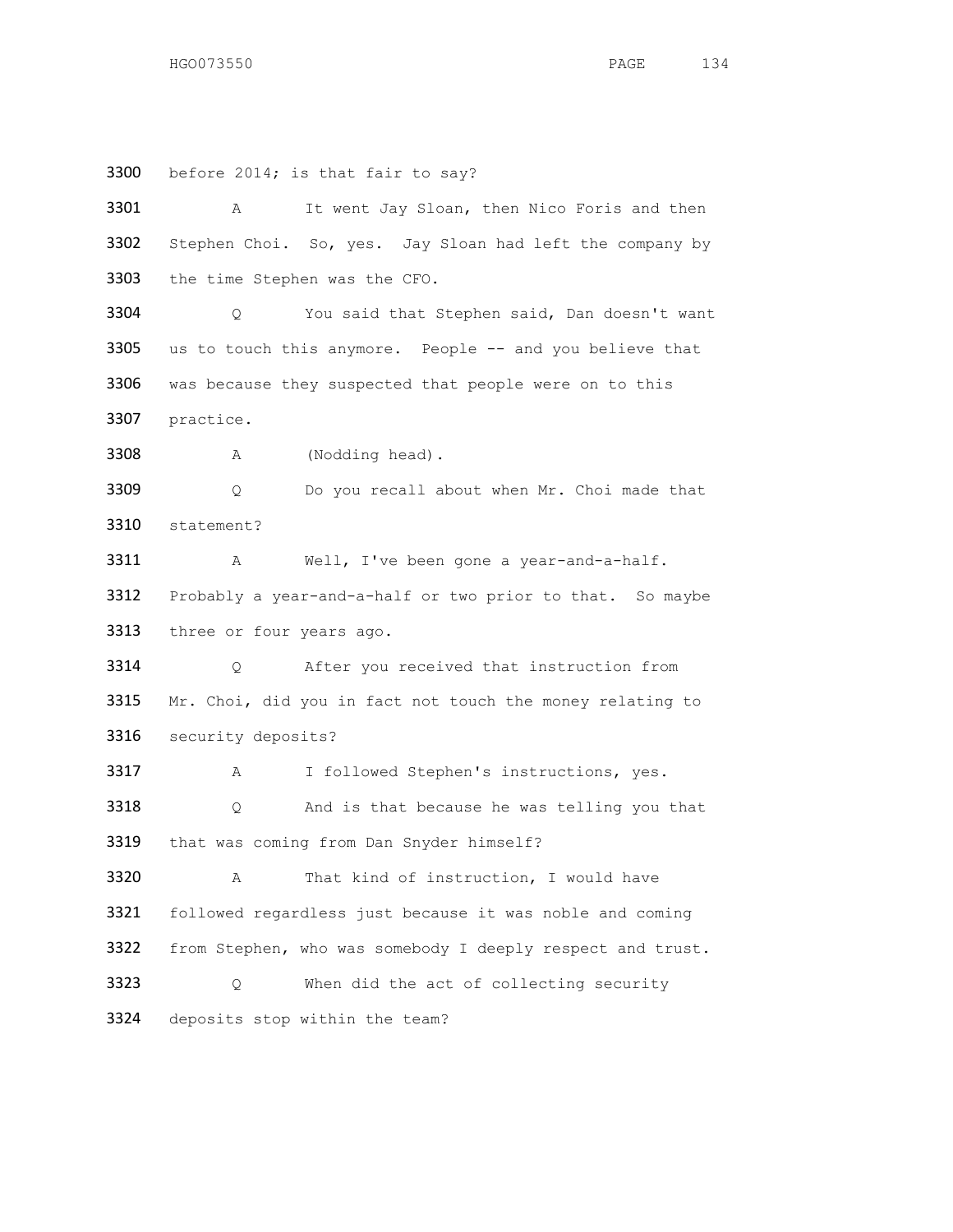A For club level seats, approximately 2000. But the team continued to collect security deposits for private suites, I believe, up until I left. But the private suite department, again, was handled by somebody 3329 else. So I don't have the knowledge on that. 3330 Q Who handled the private suites? A Dennis Greene. Q Do you recall who handled the private suites after Mr. Greene's departure? A I don't remember the gentleman's name. He was right after Dennis. I don't remember the gentleman's name. He was only there for a year under Brian Lafemina. And after Brian Lafemina left, 3338 . And didn't understand how the security deposits -- the -- how that -- how the security 3340 deposits that had been collected long ago, he had no 3341 visibility into that. He was too new to -- he wasn't doing anything wrong with those security deposits. He didn't know how. He didn't know the opportunity was even there. Q Do you know whether the individual who preceded was engaged in a similar practice? A He was not. And for the same reason, just he -- like, he just wouldn't know how if he wanted to. Q You had mentioned that you had been instructed by numerous executives to identify the juice.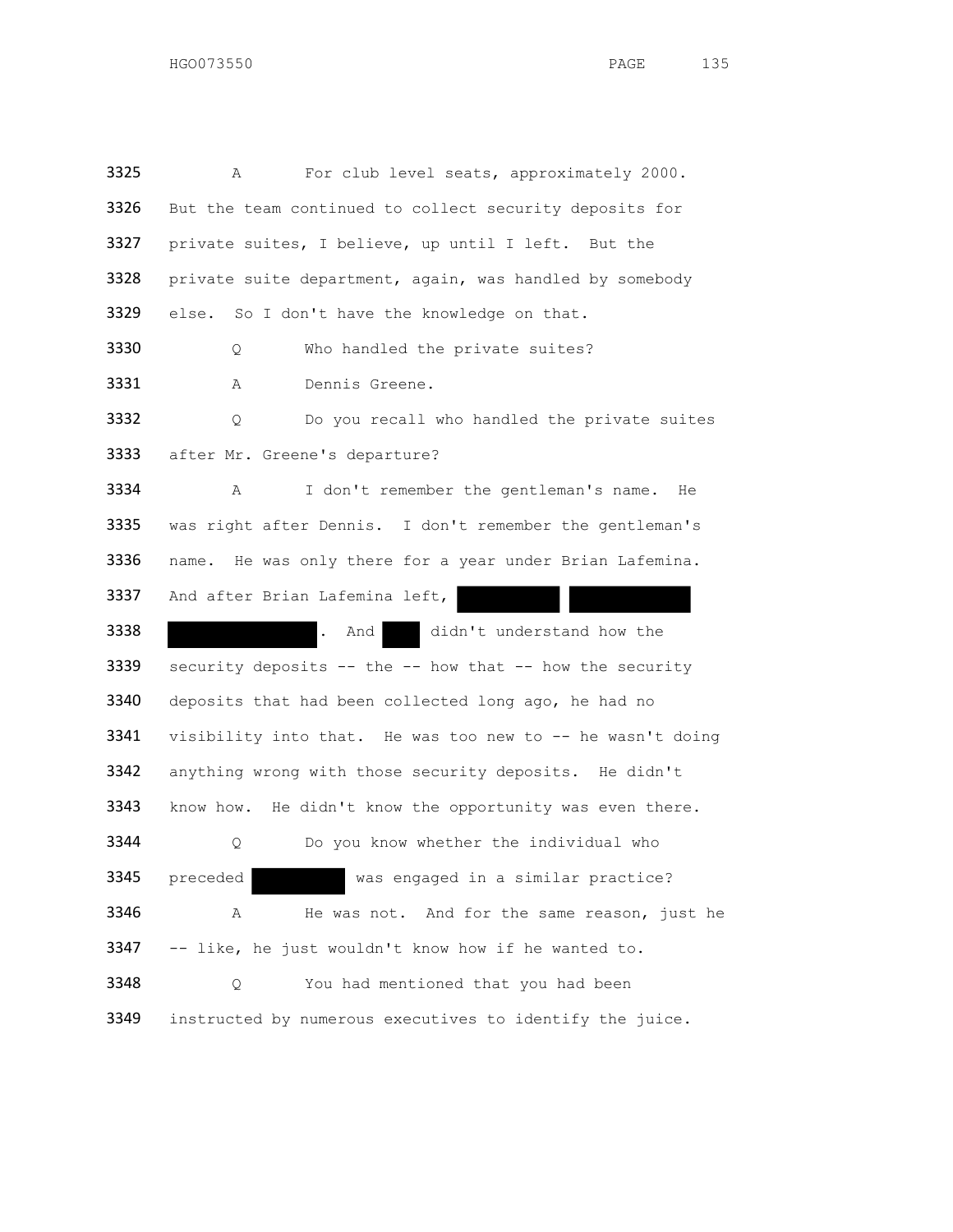How did you identify dormant accounts with low risks of recontact by accountholders?

 A Yes. So let's say you bought your season tickets in 1997, you signed a ten-year lease. So your lease expired in 2006 or at the end of the 2006 season. Five years later, you still haven't come to us looking for 3356 your security deposit, it's a pretty safe bet that you're not going to come looking for your security deposit.

 And we had a safety net in place in case someone did 3359 in fact come and ask for their security deposit back. We would be able to unwind the malice done to their account 3361 and ultimately refund them their security deposit.

3362 But also, you know, companies where I just knew they 3363 didn't -- the attention name had changed or if they had 3364 gone out of business or something like that, just knowing by looking at the account list who we could safely take 3366 their deposit and turn it into juice.

 Q Did the team prepare balance sheets, to your knowledge?

 A Balance sheets. Books. I mean, there's a big Excel file that has all of our revenues, all of our third-party expenses, all of our internal expenses, the EBITDA. And those were updated at least once a week. And 3373 then, you know, your part of it would be circulated to you frequently.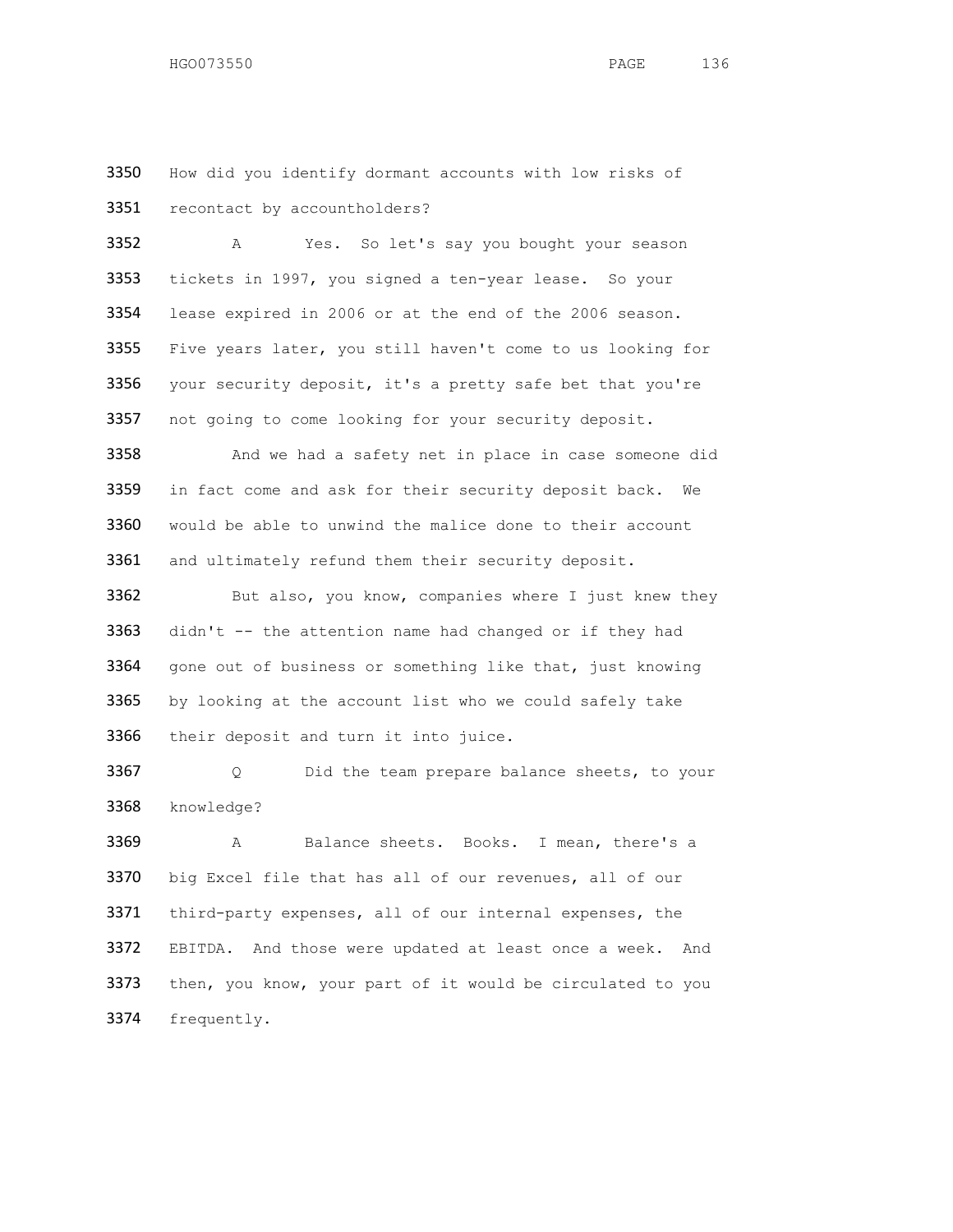3375 Q Do you know whether the security deposits were listed as liabilities in those balance sheets in the books?

 A Okay. So I'm look -- when I'm referring -- 3379 I'm referring to the active year's fiscal budget. And, you 3380 know, I believe there was, you know, forms elsewhere that listed our sort of long-term liabilities. But when you 3382 converted a security deposit into juice, basically what you 3383 were doing was you were turning a liability into an asset. Q And the line item for those assets would be reflected in the licensing fee, interest, et cetera,

handling fee?

A Yes, ma'am.

 Q In terms of where the liability would have 3389 been reflected, was that something that you would have had any insight into?

3391 A No.

3392 Q Is that something that Mr. Choi would have managed as the CFO?

A Yes.

 Q Would Mr. Snyder have had access to these records?

 A If he wanted to, yes. Q Do you know whether the team's financials were audited, ever?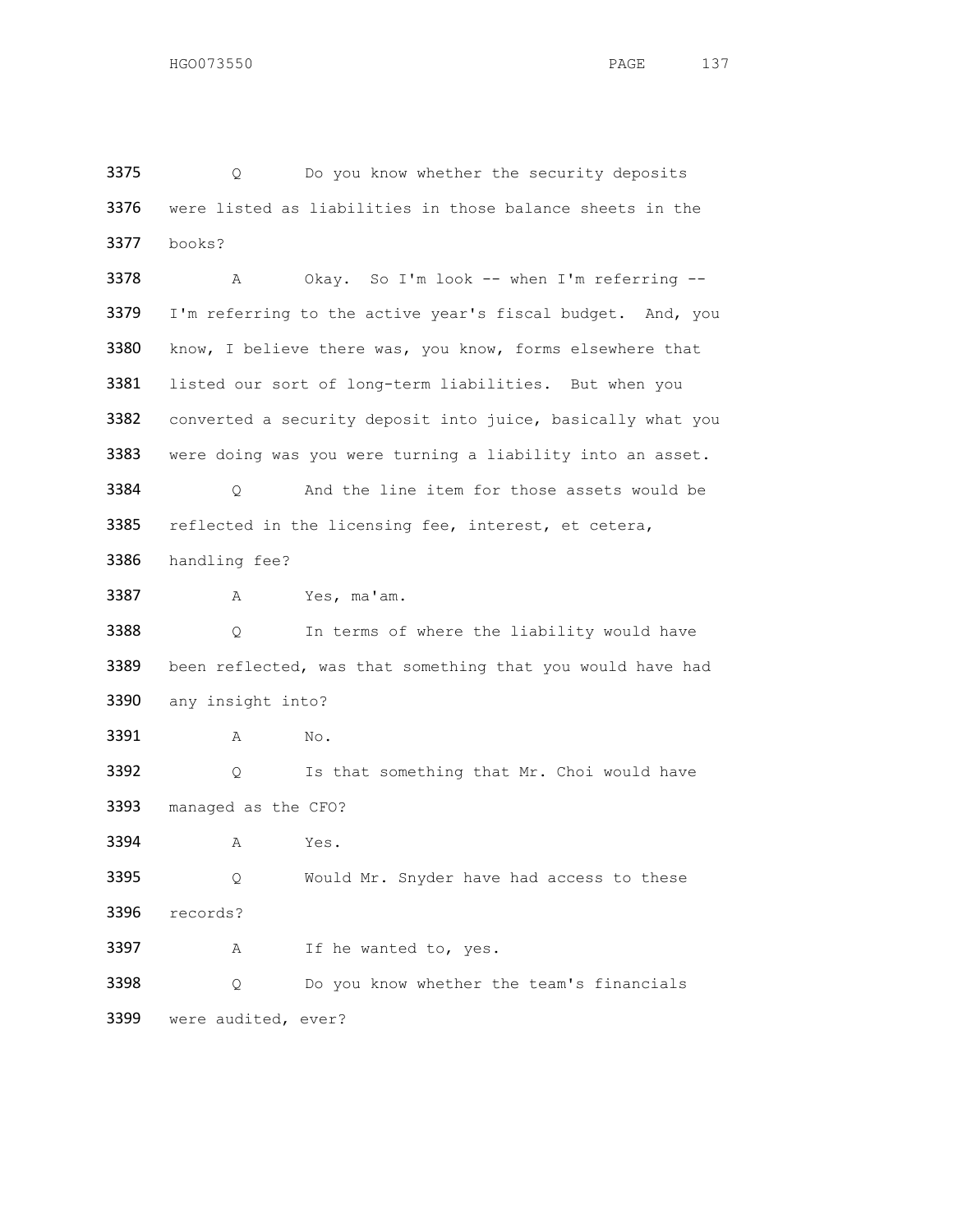A Yes.

3401 Q How often, to your knowledge? A I think that that happened either once a year 3403 or once every other year, we would have folks from Ernst  $\alpha$  Young or Pricewaterhouse or one of those companies come 3405 onto the premises for a week. And the same thing, if there was a problem related to tickets, they would come to me. Q How often are financials shared with the league? A Well, I think on a formal official basis, 3410 it's once a year. But there are periodic sharings so that there's no surprise, right? So I think you're -- I think at a high level once a year, but I also think that after 3413 each game, there was some sort of report submitted saying 3414 here's our revenue for the game that we just had. Q That would have been managed by Mr. Choi as well, correct? A Yes. Q Approximately how many accountholders would you estimate were affected by the practice of holding onto security deposits? A Well, I believe when I looked at the file most recently -- again, I would have to double-check, Chioma -- but I believe it was around 2,000 accounts where we were still holding the security deposit. And then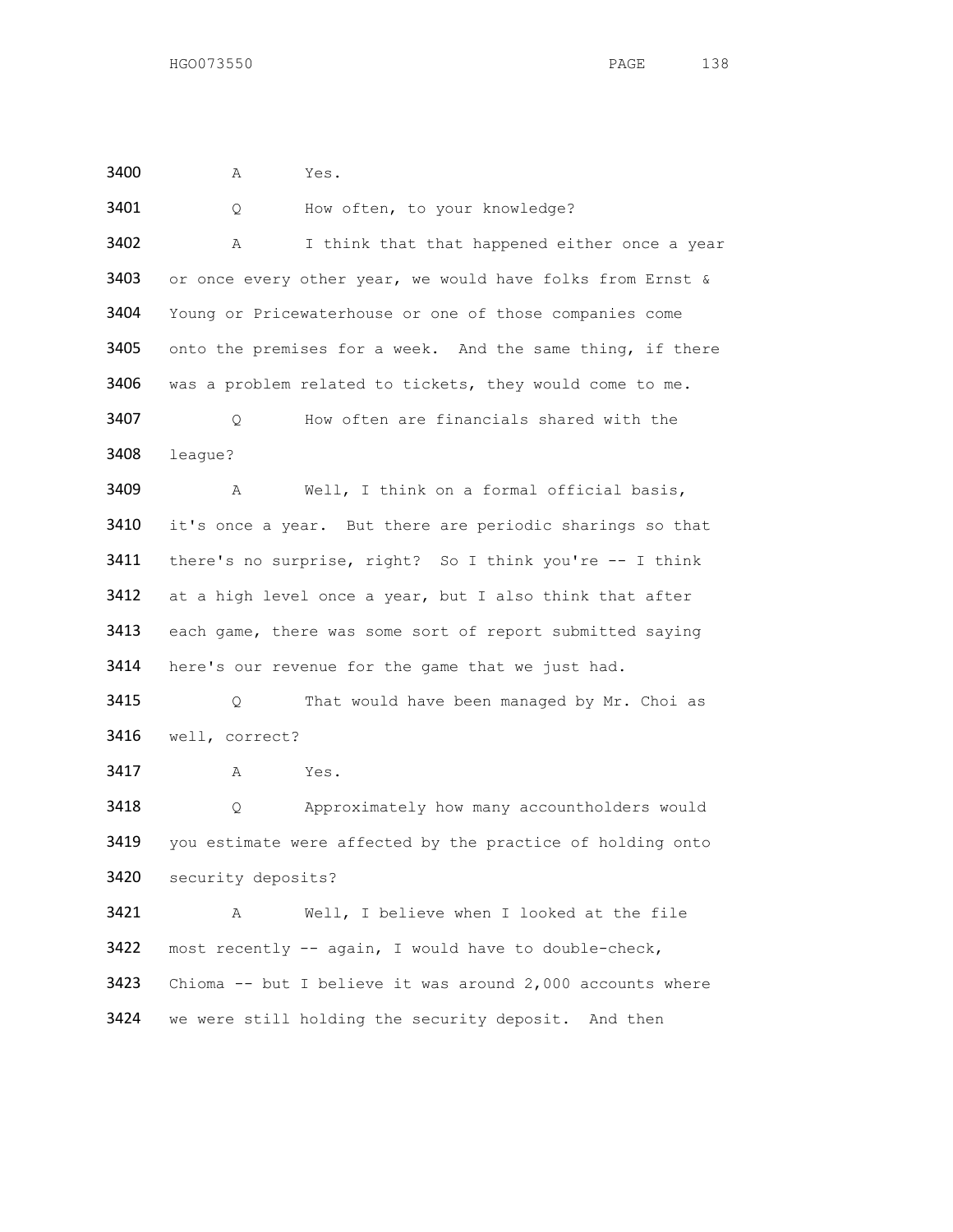| 3425 | there's another group where the deposit has been taken off |
|------|------------------------------------------------------------|
| 3426 | the customer's account, whether it is to rightfully send   |
| 3427 | the customer a refund check, or it's been taken off their  |
| 3428 | account and converted into keepable revenue because they   |
| 3429 | defaulted, or it's been taken off their account and        |
| 3430 | converted into juice.                                      |
| 3431 | Did you stand to personally benefit from the<br>Q.         |
| 3432 | practice of failing to return security deposits to         |
| 3433 | accountholders?                                            |
| 3434 | Α<br>Absolutely not.                                       |
| 3435 | Was your compensation in any way tied to the<br>Q.         |
| 3436 | failure to return security deposits to accountholders?     |
| 3437 | Absolutely not.<br>Α                                       |
| 3438 | To your knowledge, who, if anyone, would<br>Q              |
| 3439 | stand to benefit from the practice of failing to return    |
| 3440 | security deposits to accountholders?                       |
| 3441 | Redskins ownership, including Daniel Snyder.<br>Α          |
| 3442 | How would the ownership, including<br>Q.                   |
| 3443 | Mr. Snyder, benefit from this practice?                    |
| 3444 | Well, refunding the security deposit to the<br>Α           |
| 3445 | customer requires writing a check to the customer,         |
| 3446 | presumably, funds coming out of the company account.       |
| 3447 | Is that to say that the owner, Mr. Snyder,<br>Q.           |
| 3448 | would be financially impacted by this practice?            |
| 3449 | Yes, by keeping -- the way I would put<br>Α<br>Yes.        |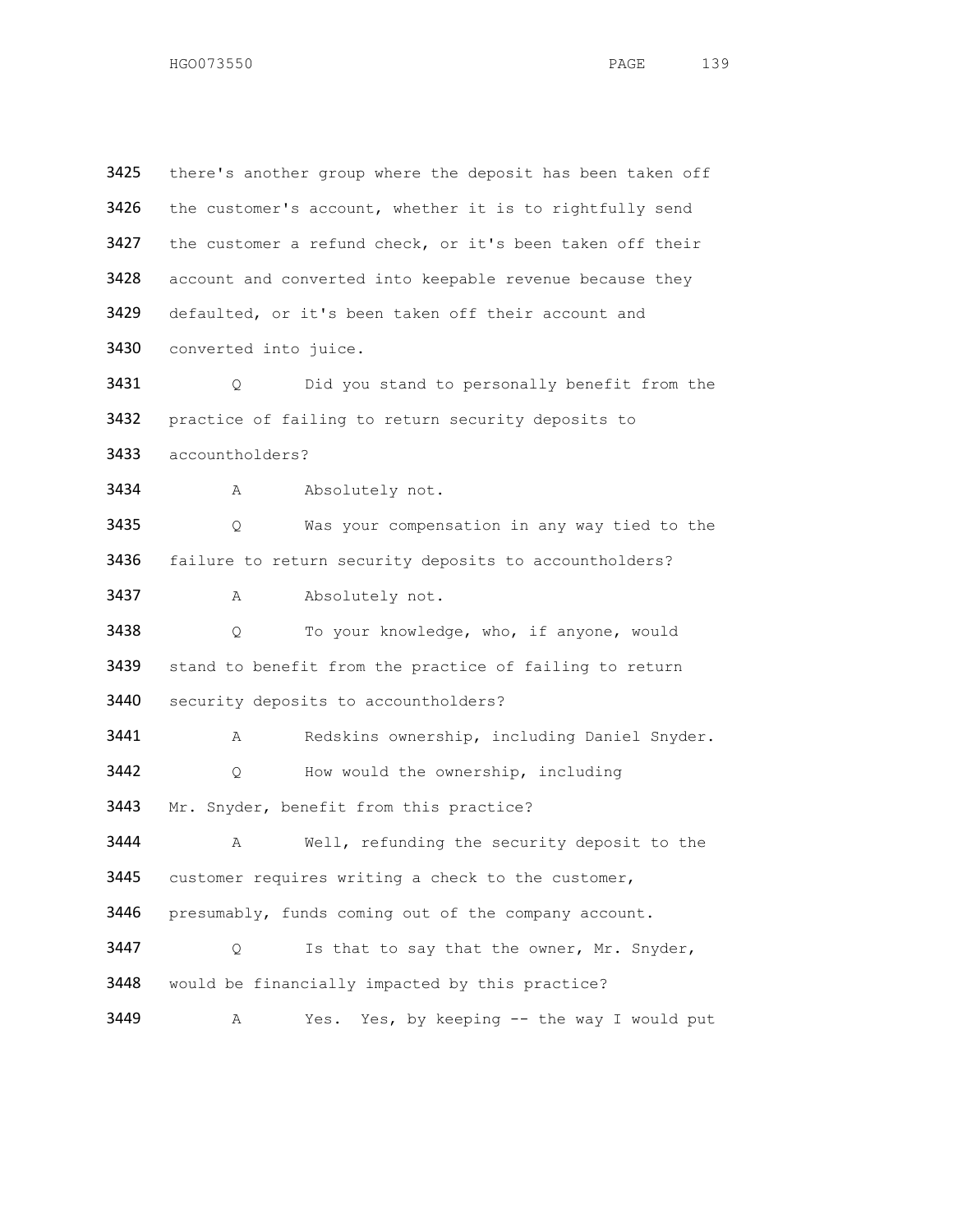| 3450 |                                                          | it is leaving it alone would sort of be par. Returning it   |  |
|------|----------------------------------------------------------|-------------------------------------------------------------|--|
| 3451 | to the customer would be a negative for the company.     |                                                             |  |
| 3452 |                                                          | Converting it to juice would be a positive for the company. |  |
| 3453 | Q.                                                       | When you say par, what do you mean by that?                 |  |
| 3454 | Α                                                        | Just leaving the money as is, not converting                |  |
| 3455 |                                                          | it to juice, not returning it to the customer, that's -- I  |  |
| 3456 | feel like that's sort of a flat line.                    |                                                             |  |
| 3457 | Q.                                                       | Meaning status quo, net neutral?                            |  |
| 3458 | Α                                                        | Correct. And converting it to non-shareable                 |  |
| 3459 | juice benefits the owners the same way the non-shareable |                                                             |  |
| 3460 |                                                          | juice benefits the owners on the revenue sharing scheme.    |  |
| 3461 | 0                                                        | Do you know if any other employees stood to                 |  |
| 3462 | benefit from the practice of failing to return security  |                                                             |  |
| 3463 | deposits?                                                |                                                             |  |
| 3464 | Α                                                        | They did not.                                               |  |
| 3465 | Q                                                        | Including Mr. Choi?                                         |  |
| 3466 | Α                                                        | Correct.                                                    |  |
| 3467 | Q                                                        | Including Mr. Gershman?                                     |  |
| 3468 | Α                                                        | Correct.                                                    |  |
| 3469 | Q.                                                       | Including Mr. Choi?                                         |  |
| 3470 | Α                                                        | Correct.                                                    |  |
| 3471 | Q                                                        | Including Jay Sloan?                                        |  |
| 3472 | Α                                                        | Correct.                                                    |  |
| 3473 | Q.                                                       | If you can recall, the year that Mitch                      |  |
| 3474 |                                                          | Gershman said to find \$100,000 of juice, did you have any  |  |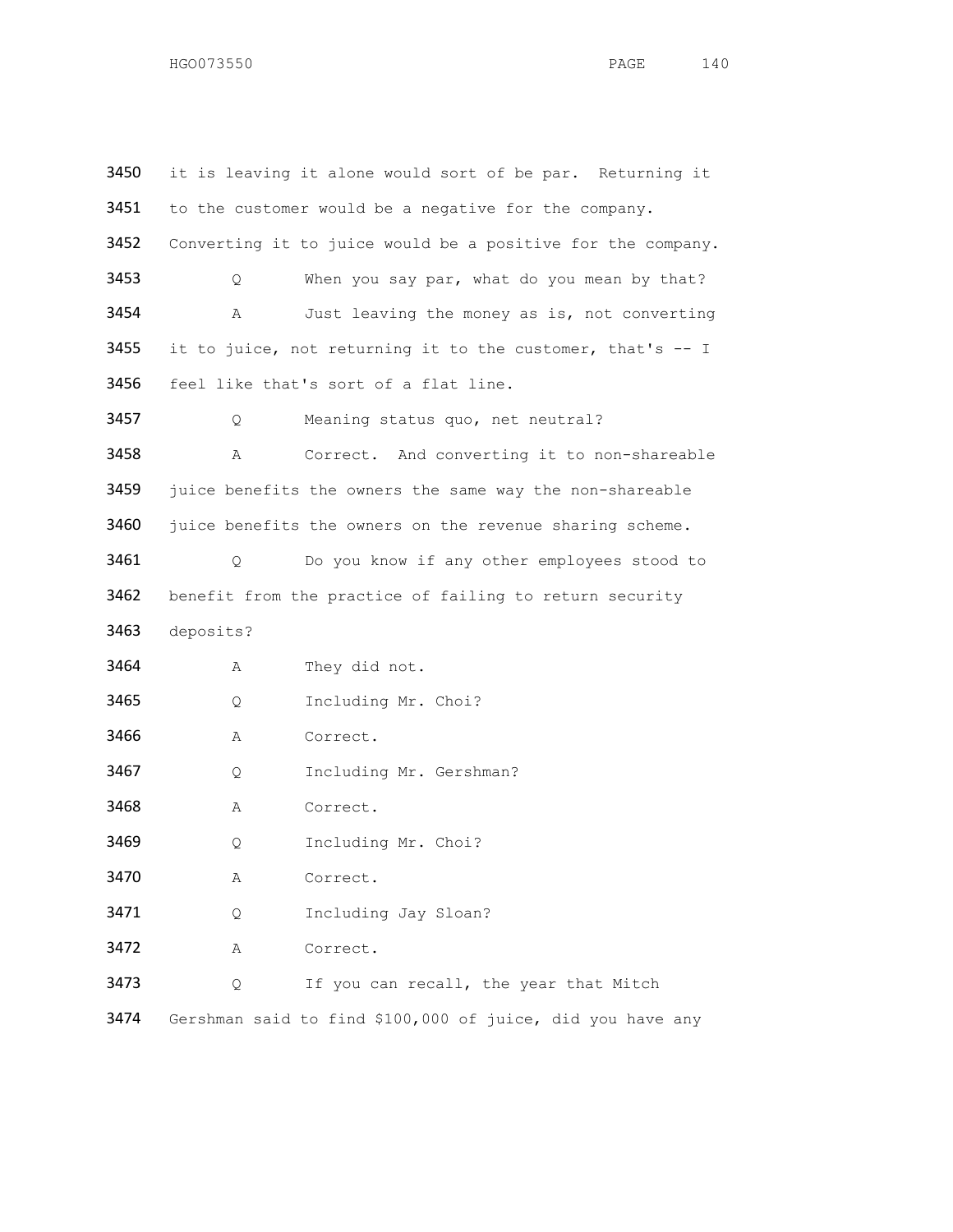3475 understanding as to why he wanted to find that additional 100,000? A That maybe we were a little bit behind on our sales numbers. Q So finding this juice would essentially make up for whatever deficit the team realized through the loss of sales? 3482 A Correct, on the internal books. Q When you say internal books, which books are you referring to? A The set of files that's not shared with the league. 3487 Q I want to take a step back for a moment. Why are you sharing this information with the committee? A Well, the committee approached me originally as a witness, I guess, or a voice in the topic. I did not seek this committee out; the committee came to me. And 3493 when they did, I was approached in a professional manner and I felt it my civic, patriotic duty to tell the truth, to my country. I've been approached by multiple TV stations, newspapers, et cetera, and said nothing, and will continue to do so. 3498 But I am here today because when the government approached me, I decided that I wanted to tell the truth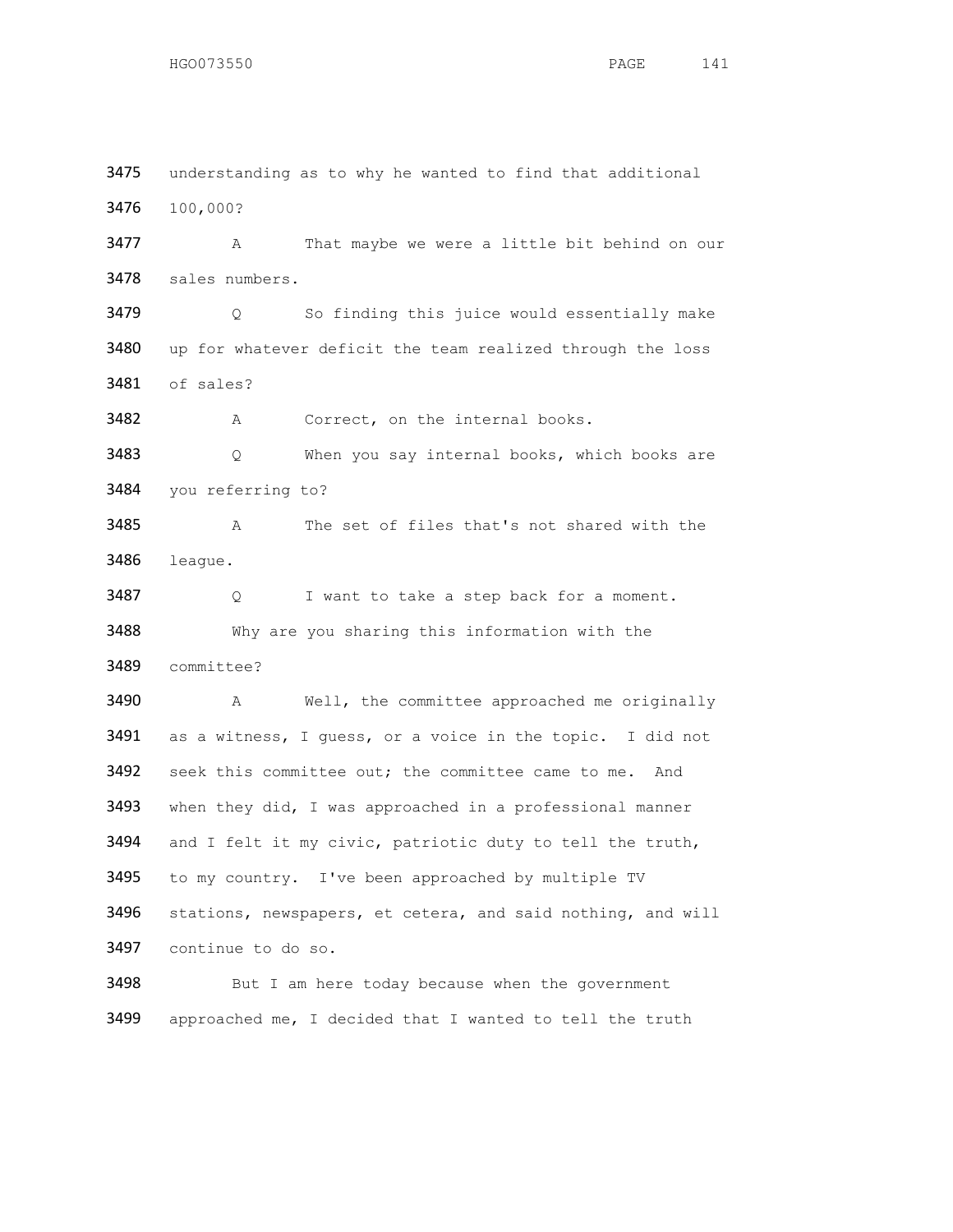and that I was not going to lie to protect Daniel Snyder anymore.

 Q You said anymore. Why? A Well, you know, the Tiffani Johnston

 situation really put me at a crossroads where I needed to make a decision to either come forward or stay quiet and let a dear, honest friend of mine dangle in the wind all alone.

 And also, I didn't want to -- I didn't want to continue to be, by process of association, cast on the wrong side of this. I saw what happened to Tiffani Mattingly, and I stood there and did nothing. And I knew as that story was coming out, that if somehow that came out 3513 in the paper, that I would be just another Snyder yes man feeding him women, and I did not want to continue to have my reputation tarnished by the actions of dishonorable men. 3516 But my primary reason for coming forward is to tell the truth to the government. Like, I don't want to be on the run and trying to hide, and that's -- I'm not doing that.

 Q With respect to the security deposit practice, why do you think it's important for that information to come to light?

 A Thank you for asking. I'd like those folks 3524 to get their money back. That through -- and this is just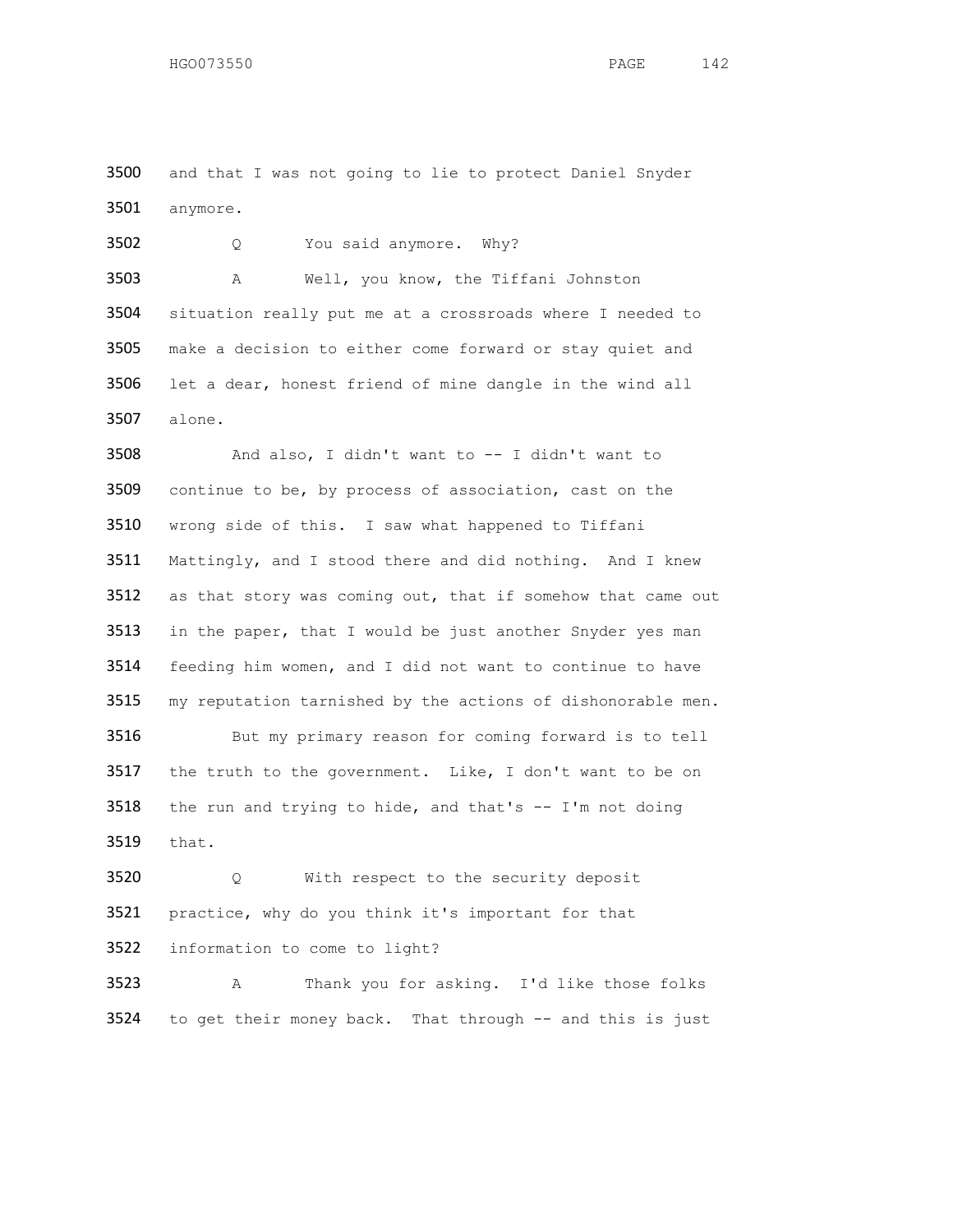my opinion -- that through all of this, at the top of the 3526 priority list is the victimized women, and a close second are these customers that had their hard-earned money stolen from them. Q Do you have any documents in your possession that would reflect the team's practice of withholding 3531 security deposits from accountholders or the amounts kept by the team on the accounts? A I have the files. I don't have the instructions from other executives the way we see with some of these other emails, but what I have is the Excel files of the names of the customers, the amounts, and their addresses as of our records since 2016. Q Is that to say that that information was collected in 2016? A Yes, ma'am. Q And why was it collected at that time? A It's for a similar reason that I collected this other information. I knew what we were doing was wrong, and I wanted to have record of it in case something went sideways. Q Would you be willing to provide the committee a copy of those documents? Ms. Banks. We'll communicate with you about it. 3549 BY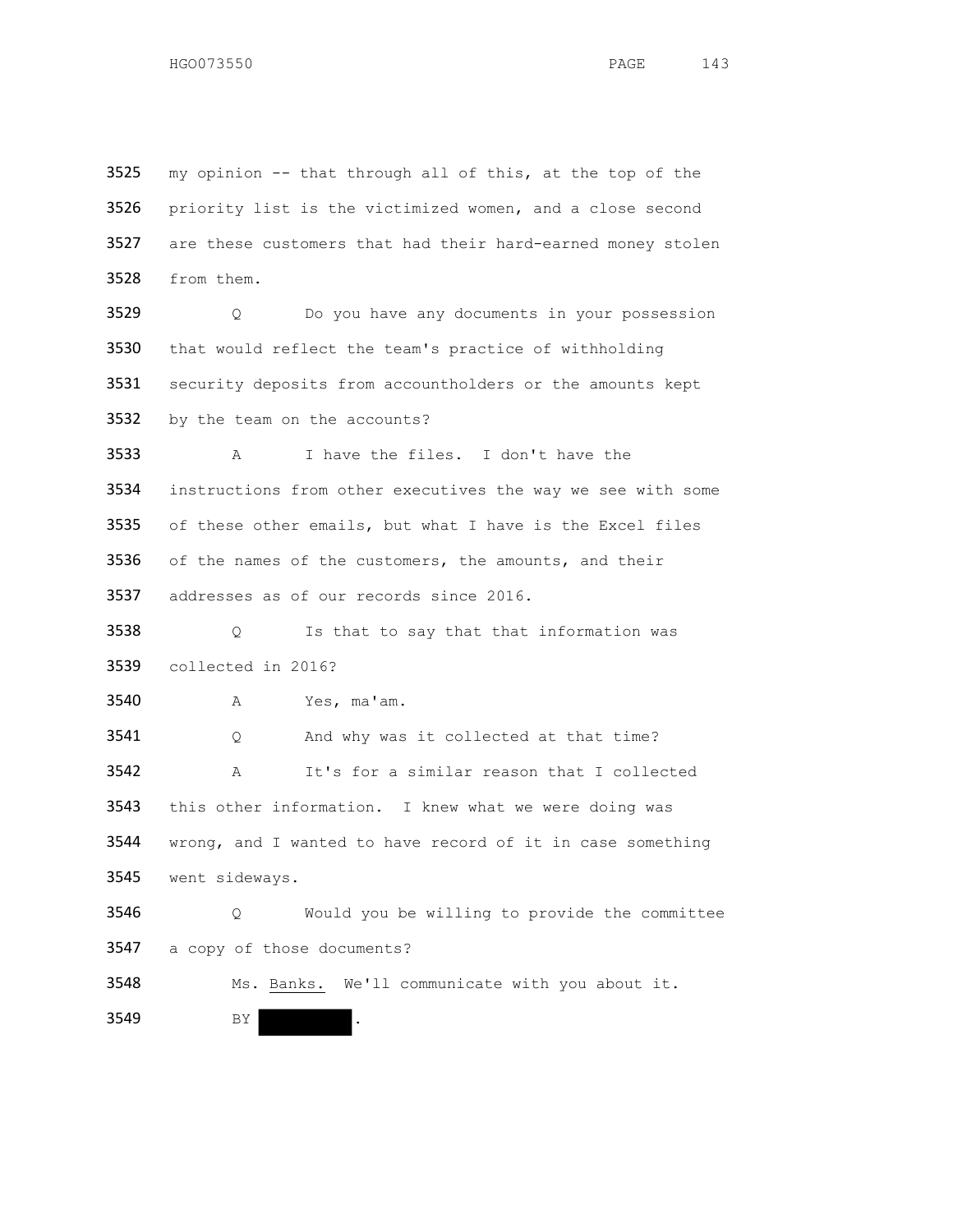Q Mr. Friedman, were you interviewed by Beth Wilkinson, the investigator who was hired by the Washington Commanders, to investigate workplace misconduct? A I was. Q Do you recall when you were interviewed by Ms. Wilkinson? A Maybe the summer of 2020. Q Do you recall how many times you were interviewed by Ms. Wilkinson? A Twice. And to be clear, my interview was conducted by Ms. Wilkinson and one of her associates, her first name being Moira, I believe, who asked a lot of the questions. But Beth Wilkinson was present for both interviews. It was on Zoom. Q Do you recall roughly how long each of the interviews lasted? 3566 A At least two hours each. Q During the interview with Ms. Wilkinson, did you share with her everything you have discussed with us here today? A I did not. Q Why is that? A I was still employed by the team and I didn't want to lose my job. Q Why did you believe that sharing what you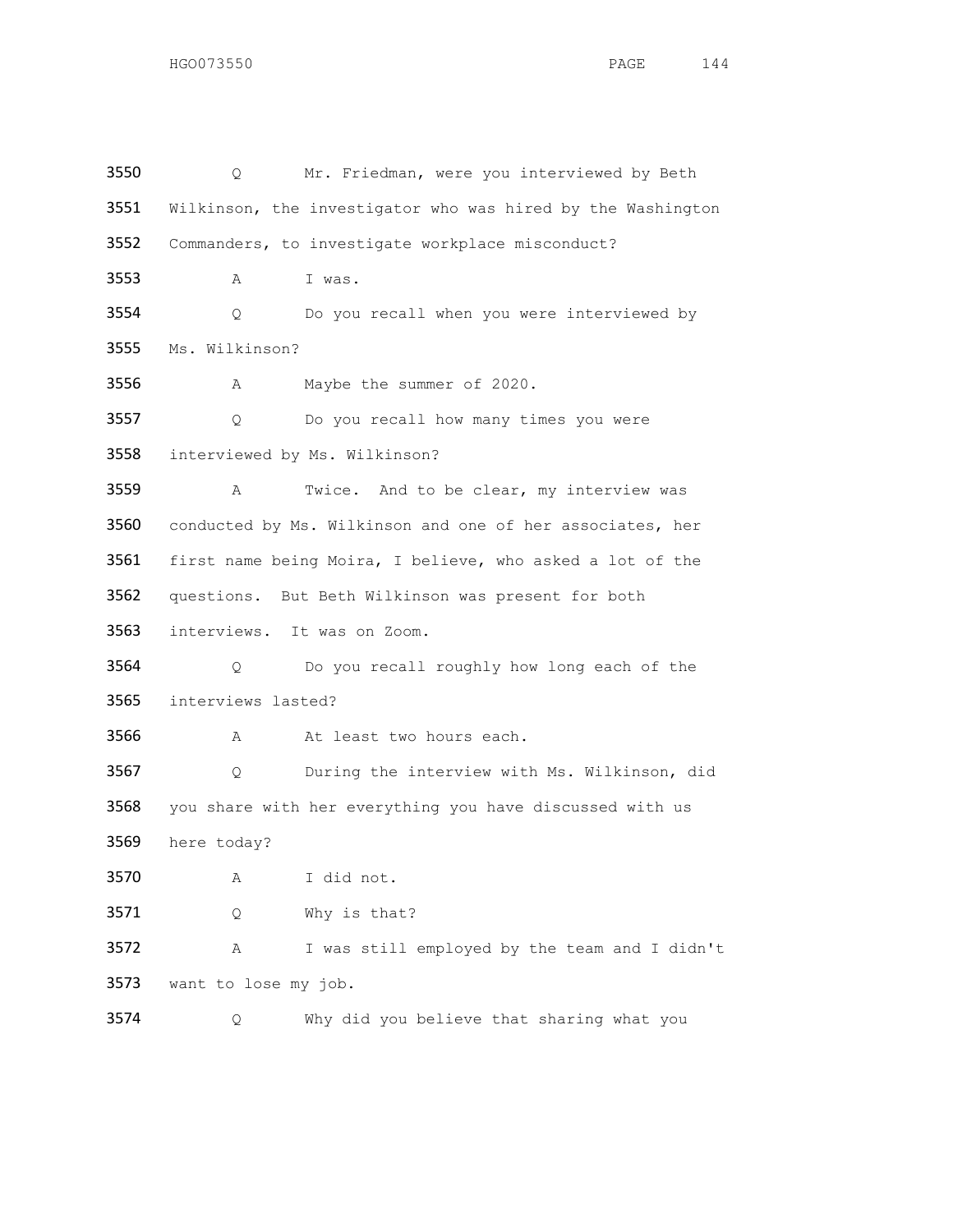3575 knew about the team with Ms. Wilkinson would cause you to lose your job?

 A Well, first and foremost, she didn't ask about a lot of these topics related to tickets. She was very much focused just on the company culture and the treatment of the women.

3581 And I would say my characterization of what was happening at the time was very diplomatic, okay? I did not deny Emily Applegate or Rachel Engleson's claims. Okay? But I did not bring up Tiffani Johnston's claim. I didn't feel it was -- that's her story to tell, not mine.

3586 But the claims of Rachel, Emily, and anybody else, I did not seek to discredit them at all. What I did do is I painted Mr. Snyder as a misunderstood man who had ten good qualities for every one bad quality he had and that most of 3590 these acts had, in fact, occurred by other employees, and that we needed to reform our human resources. But I did not share everything with Ms. Wilkinson that I did with you.

 Q Did you share with her what you knew about Ana Nunez? A I don't remember. Q Did you share with her what you knew about ? 3599 A Probably not. Because and I were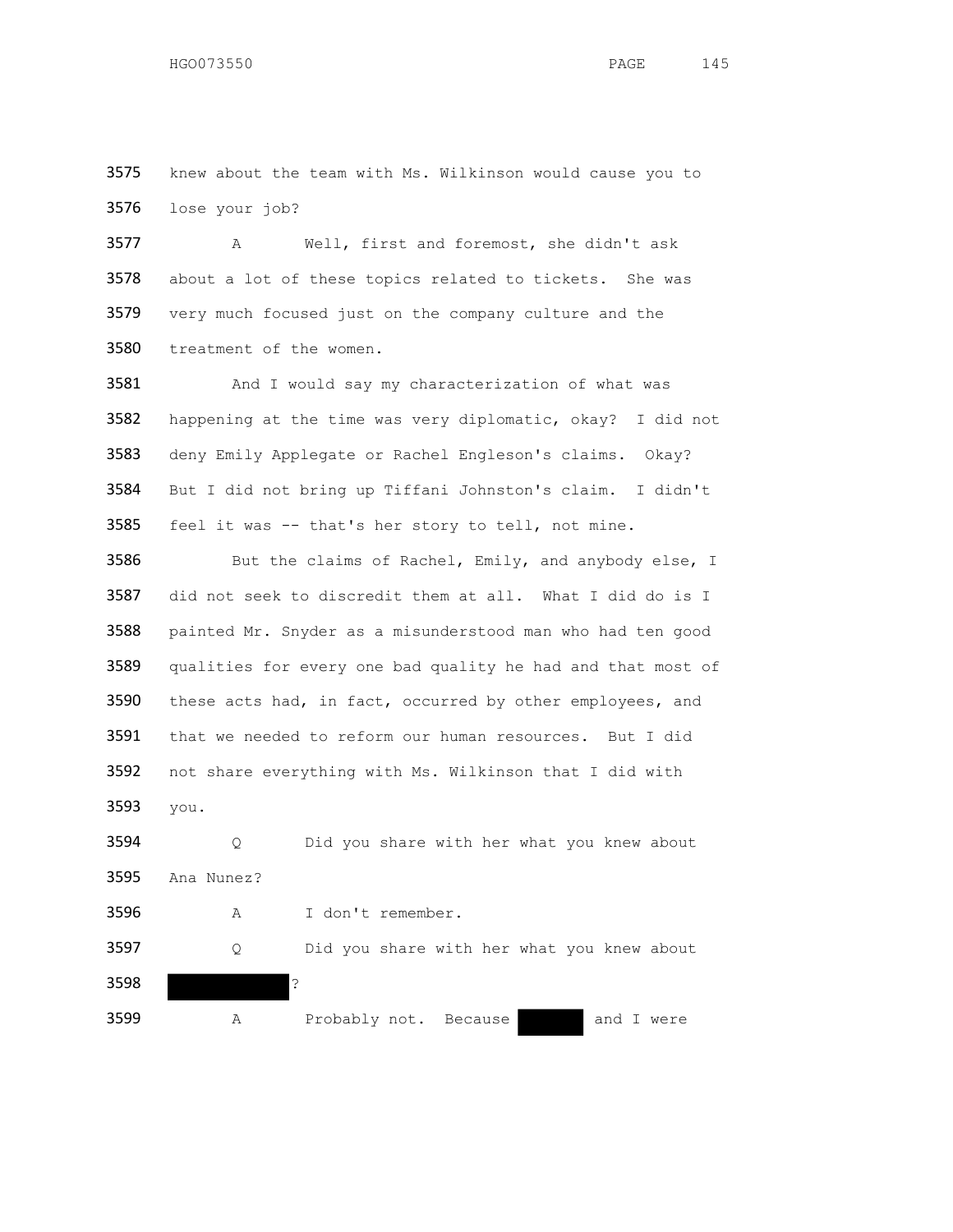interviewed around the same time and I would have respected 3601 ability to tell her own story. 3602 Q Do you know if in fact told Ms. Wilkinson her story? A I don't know. I know gave an interview to Ms. Wilkinson. I don't know what the contents of the interview were. We went on like back-to-back days, the two of us. Q Did you share with Ms. Wilkinson how Mr. Snyder would sit in the stadium with binoculars watching the cheerleaders during warmup? A I don't think so. Q Did you share with Ms. Wilkinson how Mr. Snyder wanted you to have a fridge in your office to have beer for customers? A I don't think so. Q Did you share with Ms. Wilkinson what you knew about your experience in Aspen, where you were peer pressured to drink to the point where you got sick? A I don't think so. Q Did you share with Ms. Wilkinson what you 3621 knew about the road trips that were taken where team executives would visit strip clubs? A I don't think so. Q Your employment with the team ended in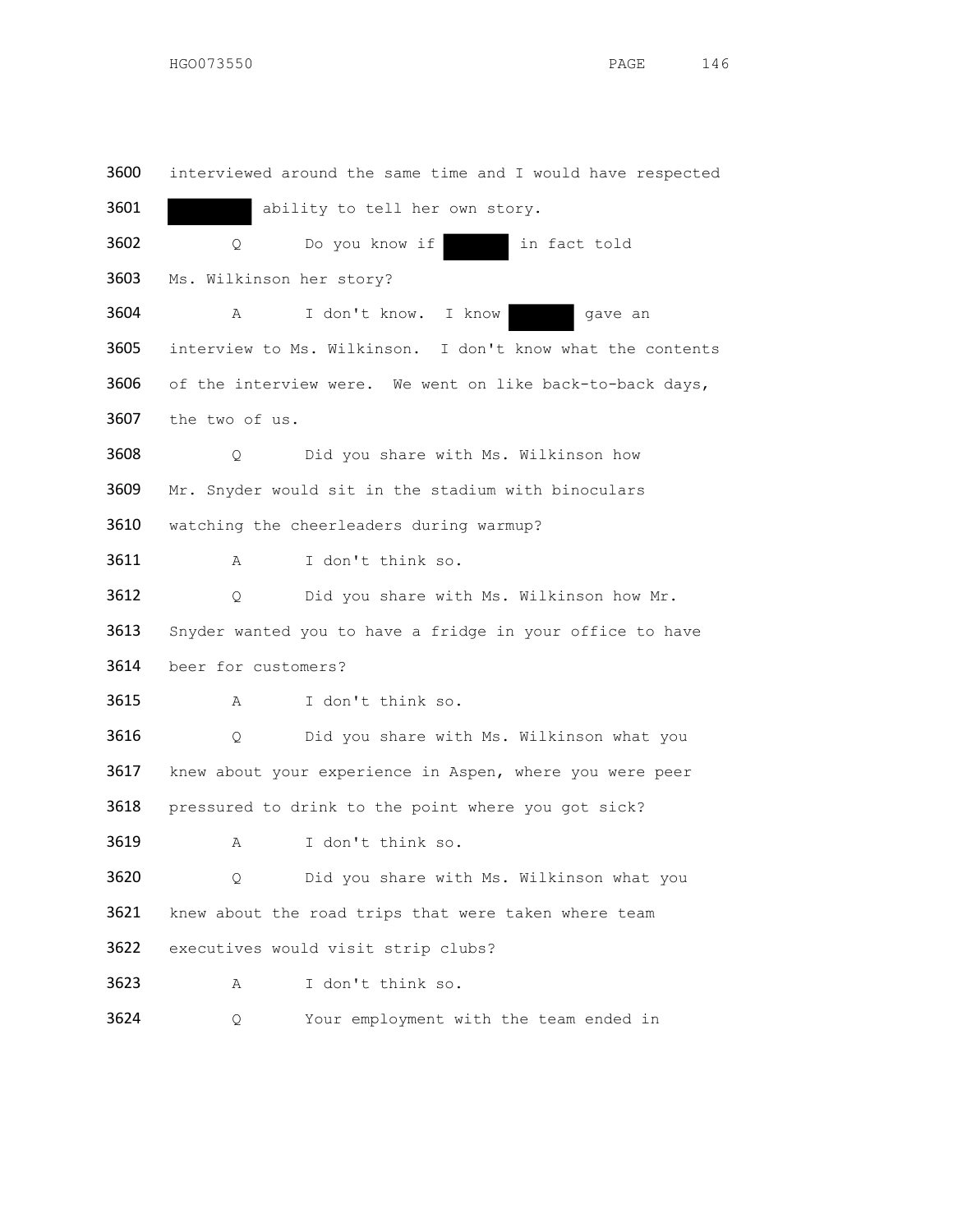October 2020, correct?

 A Yes, ma'am. Q Approximately how many months, if you can recall, after your interview with Ms. Wilkinson? A It feels like it was only about 90 days. I felt like it was quick. And I always wondered if I had 3631 said something wrong during that interview that cost me my job. 3633 Q Around -- strike that. Was there anything that you said during the interview that could have possibly cost you your job, to your recollection? A Well, I think, you know, the overall approach of defending the owner might have been a bad decision on my part. But I really don't -- I still don't know to this day why I got fired. Q And I'd like to ask you some questions about that. But before we get there, I want to ask you a little 3643 bit about what was happening around the time you were interviewed by Ms. Wilkinson before you got fired. The summer of 2020, that was around the time that there was social unrest around the country after the murder of a gentleman named George Floyd. Do you remember that. 3649 A Absolutely.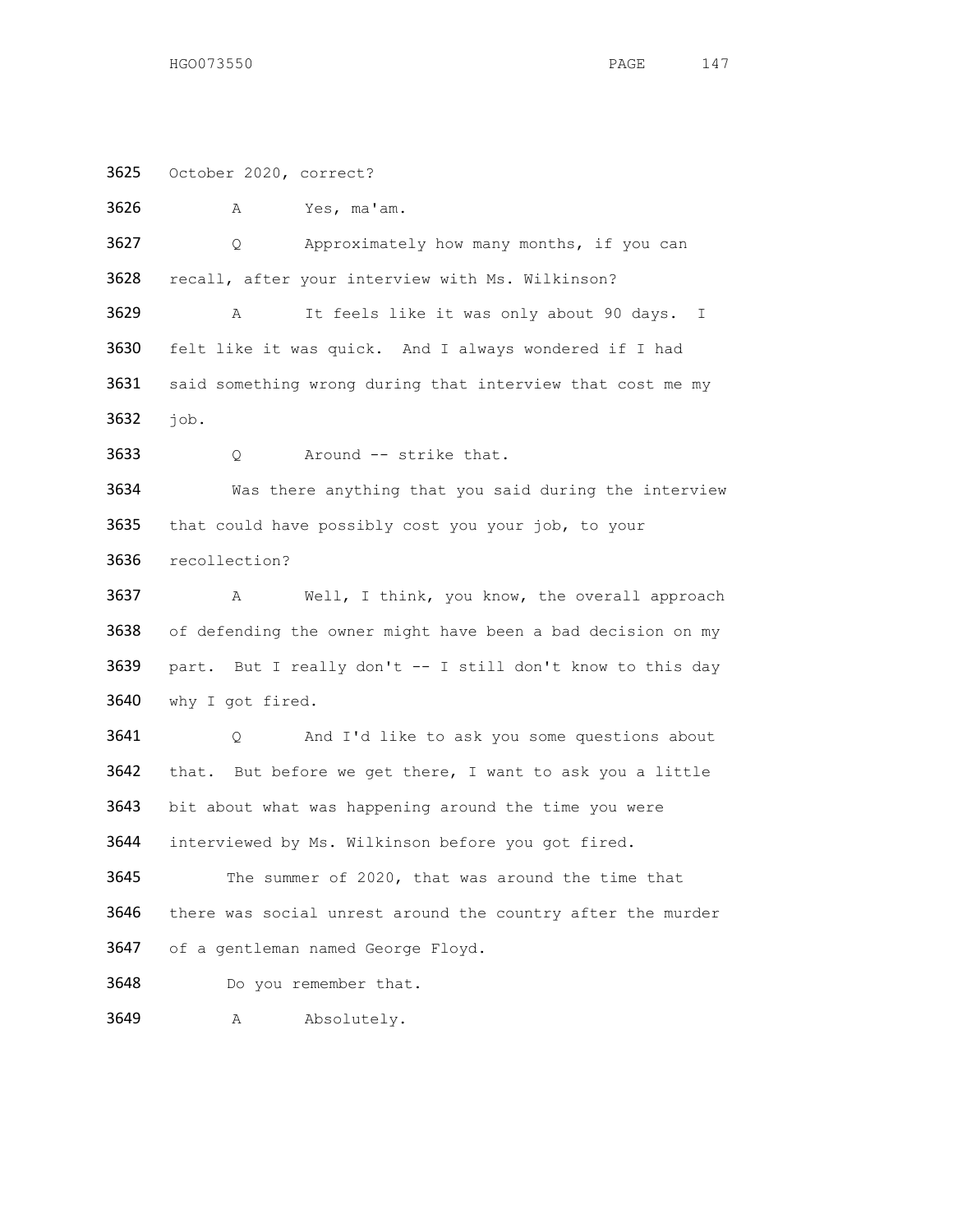Q How did the events of that summer and Mr. Floyd's murder impact your work at the Commanders? A So we were in my department, by no intention, 3653 just by always hiring the best people, we were far and away the most diverse business unit at the team. And a lot of my teammates were very upset, rightfully so, around that time. I was upset, too.

3657 For -- by coincidence, for a few months before that, 3658 myself and one of my teammates, and the myself and one of my teammates, talked about maybe one day being able to develop a black employee, Black Engagement Network at the team, and we talked. We had all these different ideas about how something like that would work, or maybe even make it more inclusive to invite all minorities, just all these different ideas we had.

 And at one point we had shared that vision with Stephen Choi. And was really the brainchild behind that and I was more of just her executive sponsor, you know, sort of supporting her and helping her with her presentations and things like that. But I was a big believer in the cause, too.

 Well, when the George Floyd case happened and we got a call from Stephen, do it. Set up the Black Engagement Network. That thing you guys told me about a few months ago, start it. Start it now.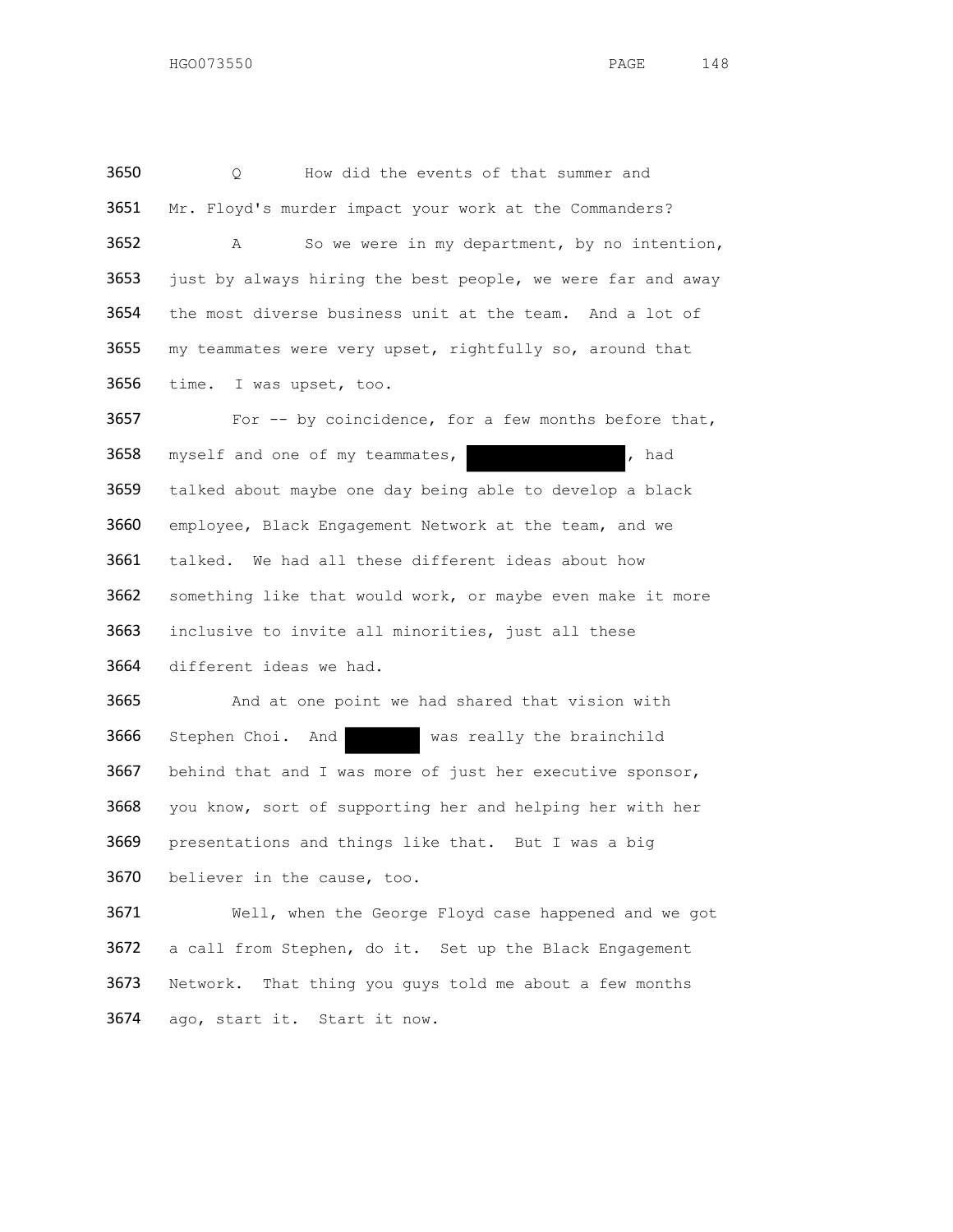So we did, and it was great. It really empowered a lot of our black employees. You could tell that there was -- it made a difference. But it also -- it just helped with folks understanding each other. There were a lot of white employees that were -- that would come to these meetings, too.

 And as things continued to seemingly not die down, we decided that, hey, like here's an opportunity for us to -- there's a window that's open here at the team where we think we might be able to convince our bosses, we've got a new black president of the team, Jason Wright, very progressive, decent man, and we have got this Black Engagement Network. But most of what's going on at this Black Engagement Network is just hangouts sort of and sharing and meeting. But like -- so we came up with the idea, we want to have a  $-$  we want to have a list of policies that we want to submit to our employer to get changed.

 And, you know, I felt like I gave the group a very inspiring speech about that and they appointed me the head of that policy committee. I insisted on being the cohead. And we came up with a list of things we wanted changed. We had never -- as seemingly as progressive as the team had become, we had never promoted somebody -- we had never promoted a black person in our business units to VP.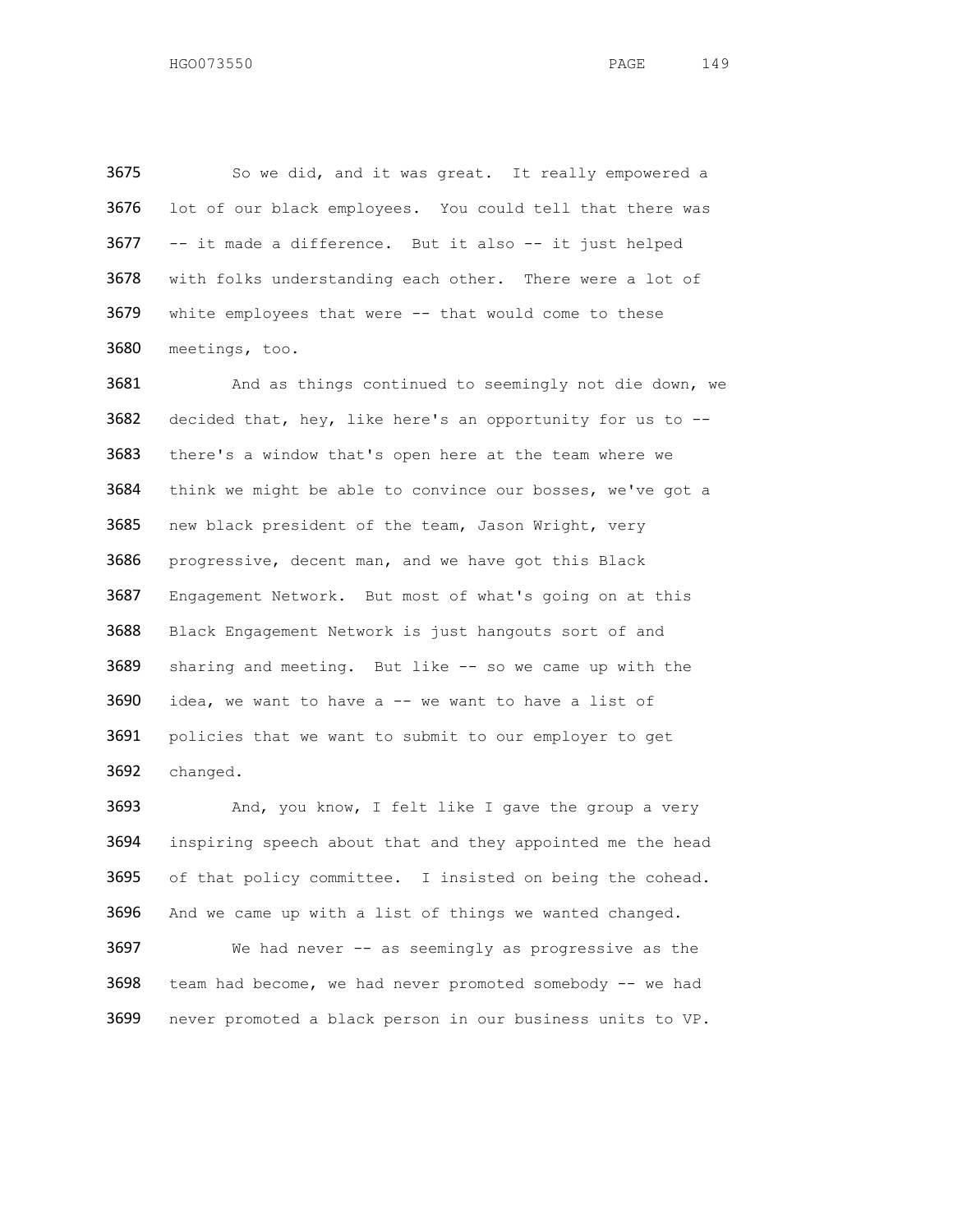We had hired black VPs from the outside, but we had never 3701 promoted one from within. And it was -- to me, it was sticking out like a sore thumb because there were two departments, the ticket operations department and the community relations department, where the white heads who were VPs left, the second in command at the time was a 3706 black person, in both cases extremely capable, and they 3707 left those people as directors and never backfilled the VP 3708 positions. And I just thought that was -- and I knew that those two -- I knew those two people, they were a little bit younger, I knew they were afraid to say anything about it. I just thought it was BS.

 And, you know, one of the things that we put on that list was possibly having, at The Washington Football Team, what I called the Rooney rule for all, where the same or similar process we would use in hiring, where we would make sure that we hired at least -- or that we interviewed at least one woman, one minority, and one internal candidate 3718 for every job that came open.

 And our list of policy changes were all related to things like that, things that we wanted to have happen. We submitted this list of policy changes to Jason Wright and a -- what I felt was like a consultant, a person by the name 3723 of at the time for them to review, and then they came back to us a couple weeks later and said, well,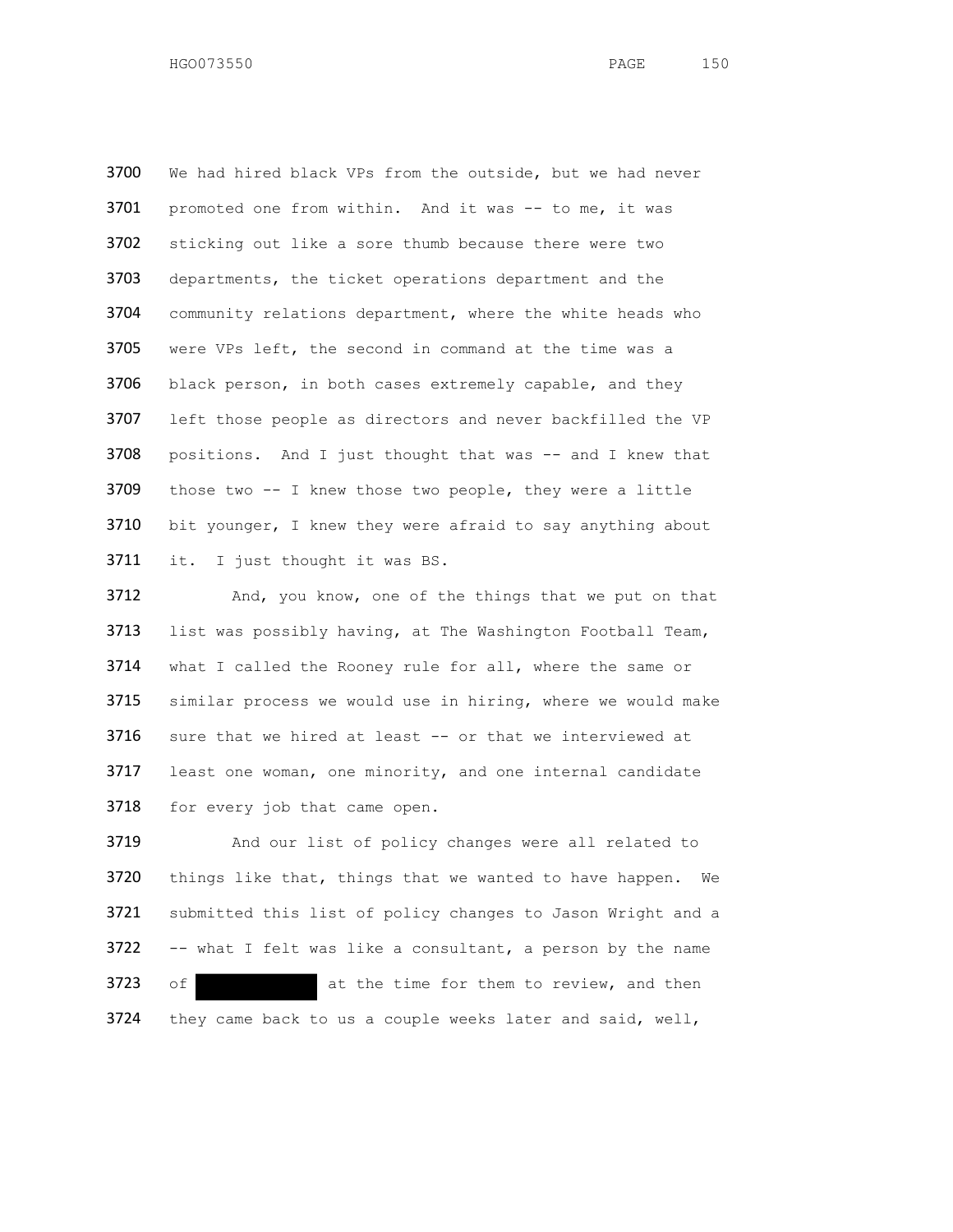3725 we've gotten everybody a little bit more vacation time, 3726 depending on how long you've worked there. You know, if 3727 you've worked there for five years or more, you got five 3728 weeks instead of two weeks. Which, if you work in the NFL, 3729 it's like giving a polar bear. I mean, there's  $-$  I have 3730 no use for it. You can't take the two weeks of vacation 3731 that you already give me.

3732 So, you know, I remember having an exchange with 3733 and I was enthusiastic, but not disrespectful. I 3734 said, with all due respect, we came to you with things that 3735 really matter to the employees here and things that we 3736 think matter to the world, and you've come back to us here 3737 with extra vacation days? And she ended up being the one 3738 that fired me a couple weeks later. I'd like to restate, 3739 she ended up being the one who gave me the news that I was 3740 being fired.

3741 Q What reason did she provide you? 3742 A They wouldn't give me a concrete reason. 3743 When she fired me, she had , who was another HR 3744 person, on Zoom. was actually in the room with me. 3745 She said that the anonymous survey that they had conducted, 3746 that I had -- that my department had scored low. And my 3747 response is, of course, my employees are entry-level 3748 employees that feel the least appreciated in a company like 3749 this. That's what I'm always -- you know, she used terms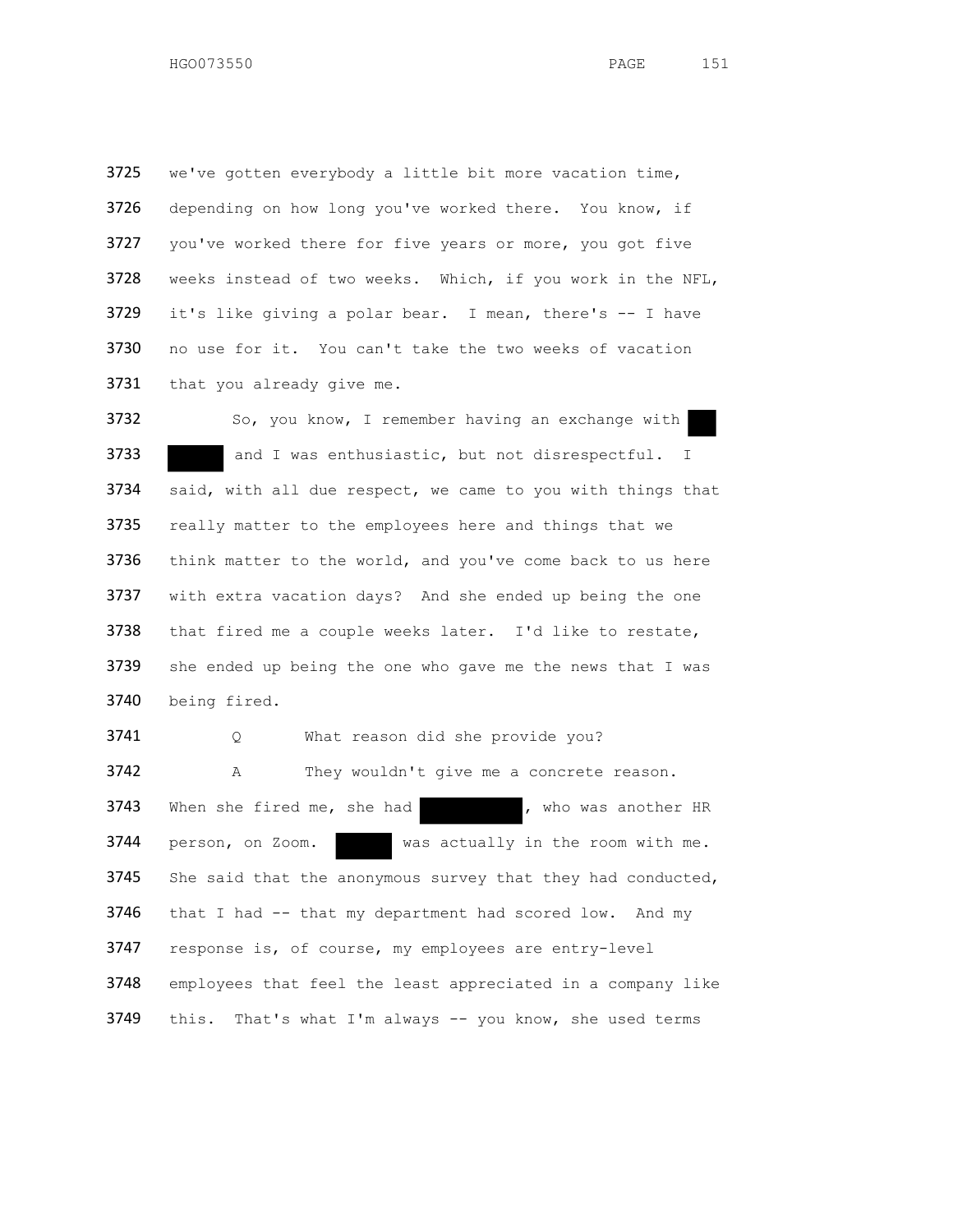| 3750 | that I was like heavy-handed, and that, oh, yeah, the        |  |
|------|--------------------------------------------------------------|--|
| 3751 | ticket business hadn't been doing so well. And she went      |  |
| 3752 | out of her way to say it had nothing to do with the          |  |
| 3753 | investigation, which I just felt was a little odd, it had    |  |
| 3754 | nothing to do with my testimony with Beth Wilkinson.<br>And, |  |
| 3755 | ultimately, the forms I was provided regarding my            |  |
| 3756 | termination didn't list any reason for termination.          |  |
| 3757 | When you were terminated, were you offered<br>Q.             |  |
| 3758 | any type of separation package from the team?                |  |
| 3759 | I was. So within less than 24 hours, I had<br>Α              |  |
| 3760 | documents in my inbox to silence me.                         |  |
| 3761 | What do you mean by that?<br>Q                               |  |
| 3762 | In order to receive any severance pay, I was<br>Α            |  |
| 3763 | going to need to agree to not say anything to anyone except  |  |
| 3764 | the government.                                              |  |
| 3765 | Are you referring to a nondisclosure<br>Q.                   |  |
| 3766 | agreement?                                                   |  |
| 3767 | Yes, ma'am.<br>Α                                             |  |
| 3768 | How did signing a nondisclosure agreement<br>Q               |  |
| 3769 | impact you after you were terminated?                        |  |
| 3770 | Well, I didn't sign it right away. They<br>Α                 |  |
| 3771 | presented me with one number --                              |  |
| 3772 | Ms. Banks. I would not reveal specific numbers.              |  |
| 3773 | The Witness. Okay.                                           |  |
| 3774 | Ms. Banks. You can speak generally to it.                    |  |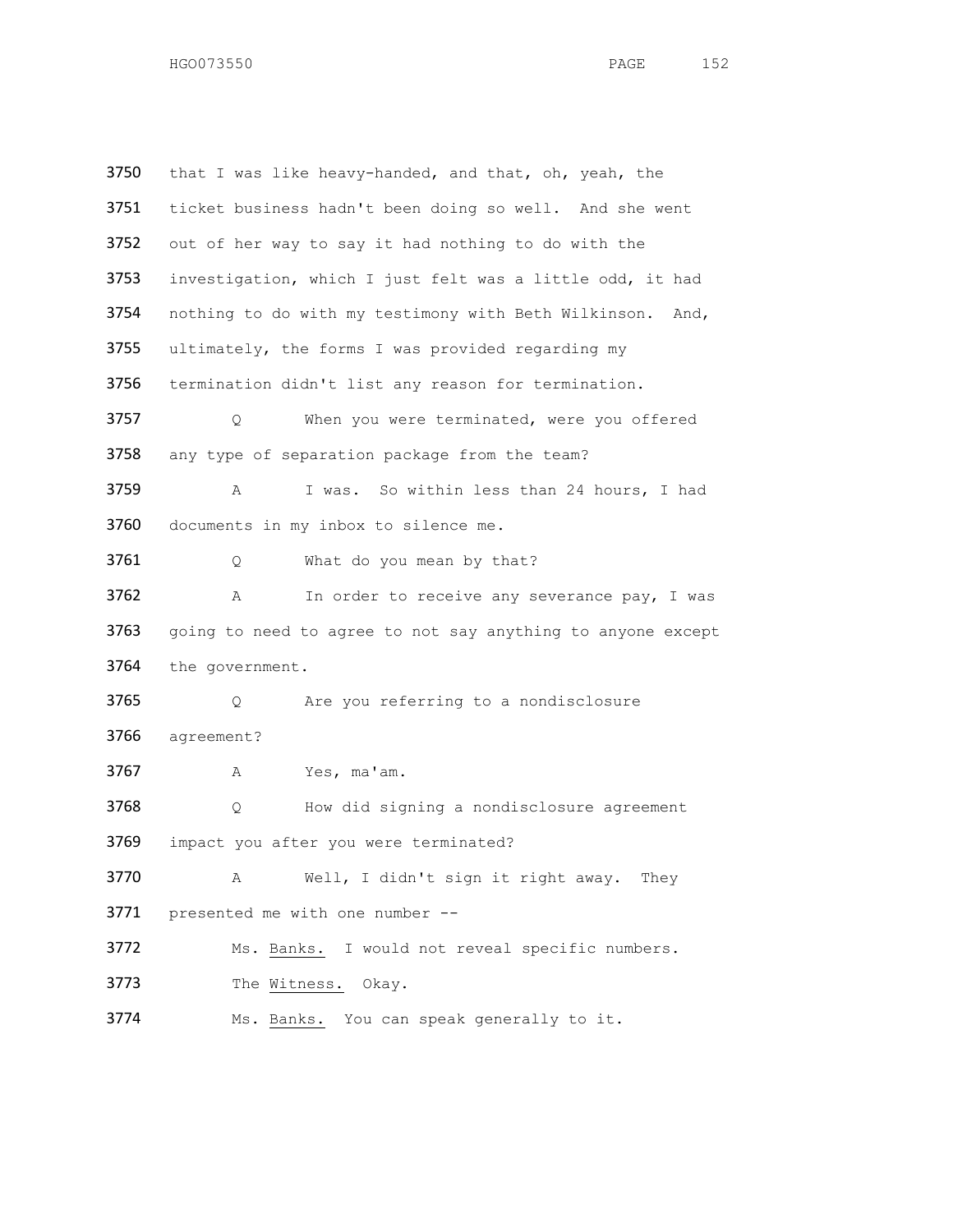3775 The Witness. Not the specific numbers?

3776 Ms. Banks. Hold on one second.

3777 (Discussion held.)

3778 The Witness. Okay. Yeah. I mean, I negotiated the 3779 agreement as best I could.

3780 BY

3781 Q So with that agreement and the nondisclosure 3782 provision, how would that impact you? What did you 3783 understand the effect of the nondisclosure agreement was? 3784 A That I was never going to be able to say 3785 anything about anything to anyone about what I saw happen 3786 or learned about what was happening or learn what happened 3787 at the team.

3788 Q Is that part of the reason why you have not 3789 spoken to anyone that has contacted you regarding any of 3790 the allegations made against the team?

3791 A That is the reason.

3792 Q You had previously mentioned that other 3793 employees were silenced, and that the team would silence 3794 employees, try to buy their silence when they were either 3795 terminated or to keep them from speaking out.

3796 A (Nodding head).

3797 Q Is this an example? Your termination, do you 3798 feel this is an example of that happening?

3799 A Absolutely. Absolutely. And, again, not to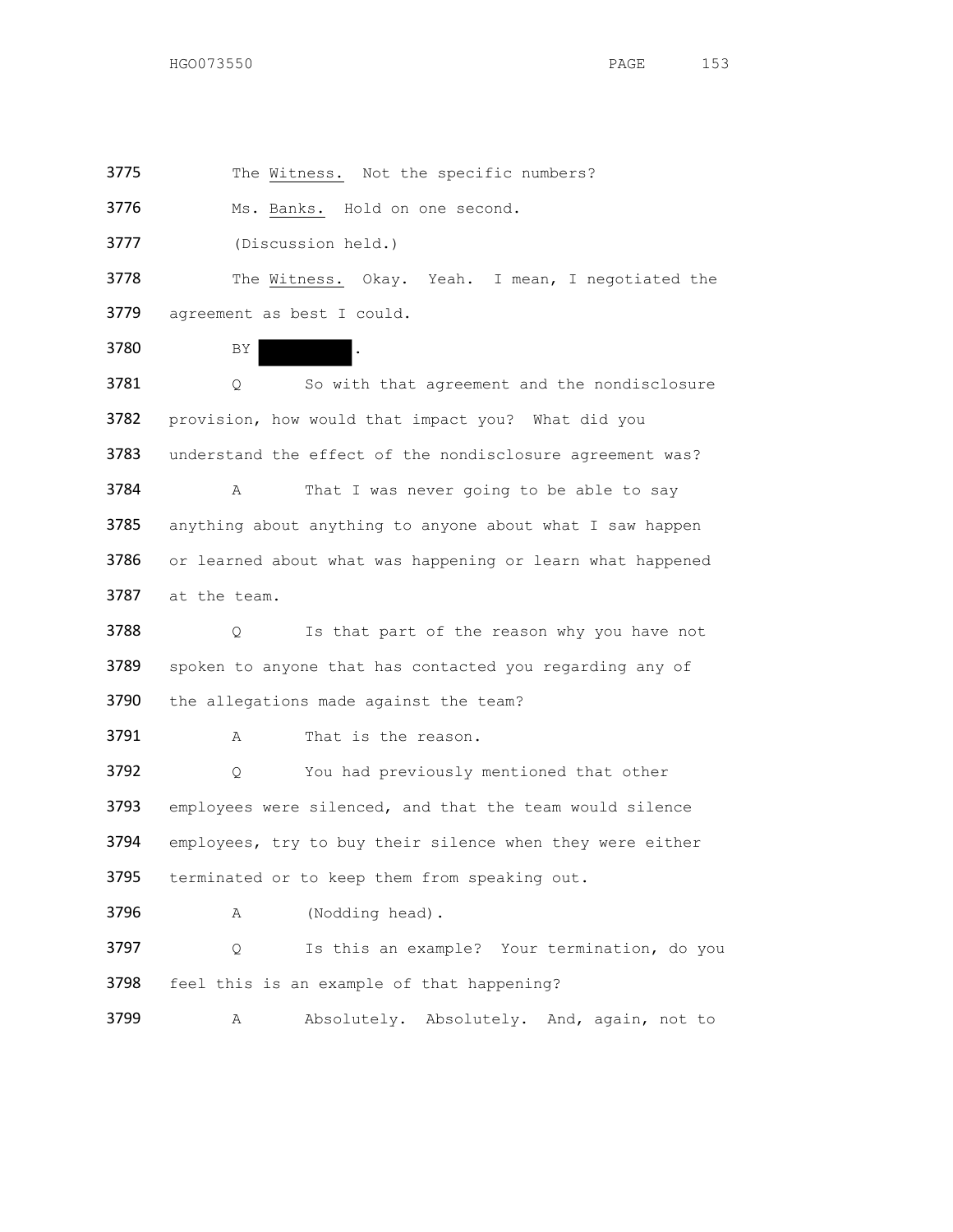| 3800                                 | get into the specifics of the numbers, but I felt like that |
|--------------------------------------|-------------------------------------------------------------|
| 3801                                 | Jason Wright and<br>made the decision to fire me            |
| 3802                                 | on their own without really understanding my in-depth       |
| 3803                                 | knowledge of the team.                                      |
| 3804                                 | The amount, again, that they showed me originally           |
| 3805                                 | that I declined, I believe they then went back to           |
| 3806                                 | Mr. Snyder and he's the one that told them, you know,       |
| 3807                                 | you're going to need to increase that, and it was increased |
| 3808                                 | by a lot, by six times. And these forms were put in front   |
| 3809                                 | of me so quickly.                                           |
| 3810                                 | I think I want to end there and go off                      |
| 3811                                 | the record. We'll take a five-minute break.                 |
| 3812                                 | (Recess.)                                                   |
| 3813                                 | We're back on the record at 4:19 p.m.                       |
|                                      |                                                             |
|                                      | BY<br>$\ddot{\phantom{a}}$                                  |
|                                      | Mr. Friedman, before we took a break, you<br>Q              |
|                                      | were discussing how you had raised concerns regarding the   |
|                                      | promotion of black employees, and benefits, things that     |
| 3814<br>3815<br>3816<br>3817<br>3818 | could help counteract what was happening in the environment |
|                                      | during the summer of 2020.                                  |
| 3819<br>3820                         | From our discussion here today, that was one of the         |
| 3821                                 | limited instances where it seemed you felt comfortable      |
| 3822                                 | speaking up about workplace concerns, not the only          |

My question for you, we've discussed several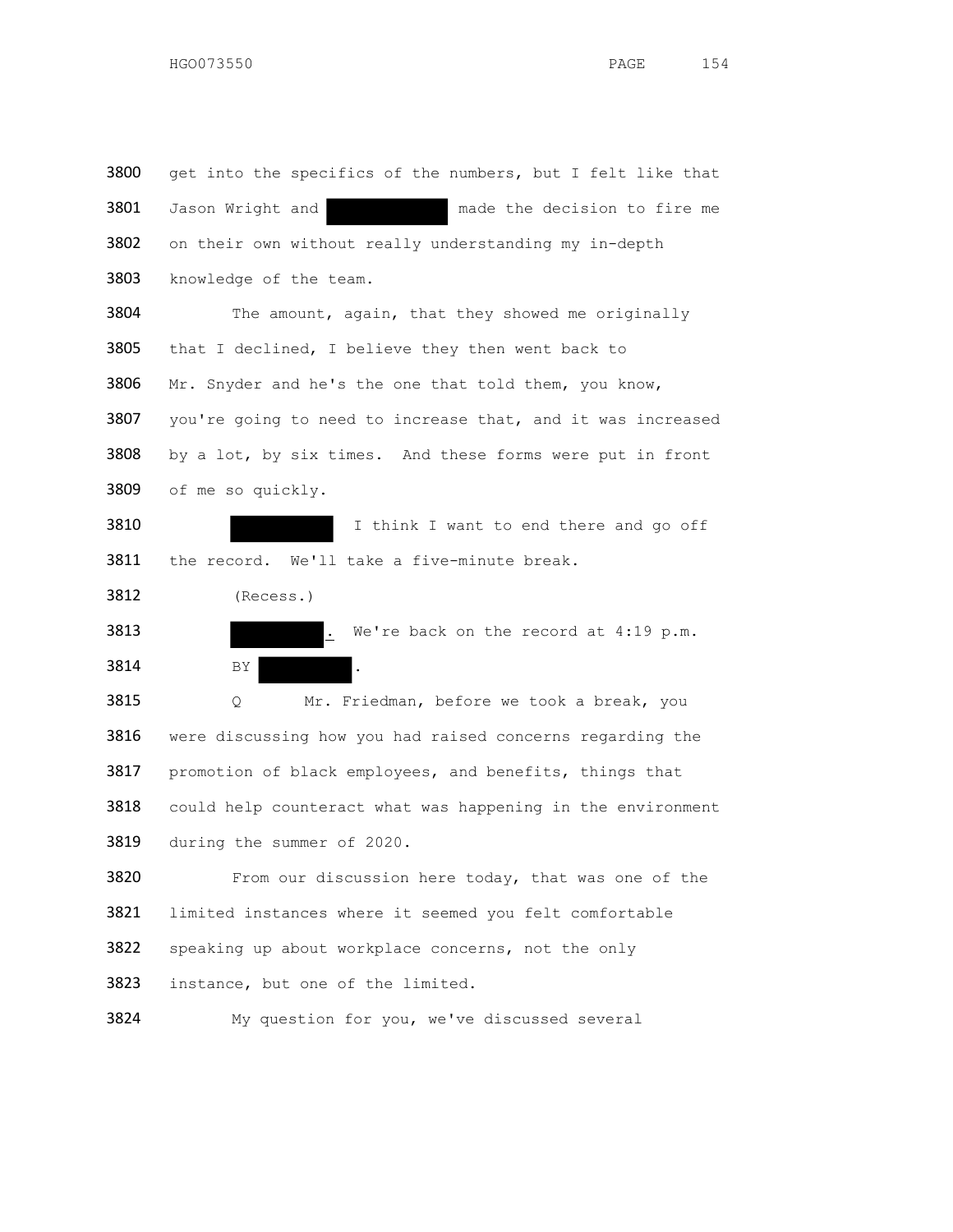3825 instances of sexual harassment by team executives; we've discussed certain behavior by team executives directing you 3827 to engage in actions that you knew were wrong and that would have the effects of depriving the league revenue that they were otherwise entitled to, as well as depriving customers money that they would otherwise be entitled to. Why do you think that no one spoke up and reported 3832 this type of misconduct to the league, or to anyone, to 3833 take action to stop these type of practices from happening? A I think people were afraid. Q What do you mean by that? 3836 A Afraid for losing their job. Q So Mr. Choi, as an executive, do you believe he was afraid to lose his job if he were to speak up? A Yes. Q Mr. Gershman, do you think he was afraid to lose his job if he were to have spoken up against Dan Snyder? A Yes. Q Mr. Donovan, do you think he was afraid to lose his job if he would have spoken out against Dan Snyder? A Yes. Q Why were these executives so afraid of what Dan Snyder would do with respect to their employment? What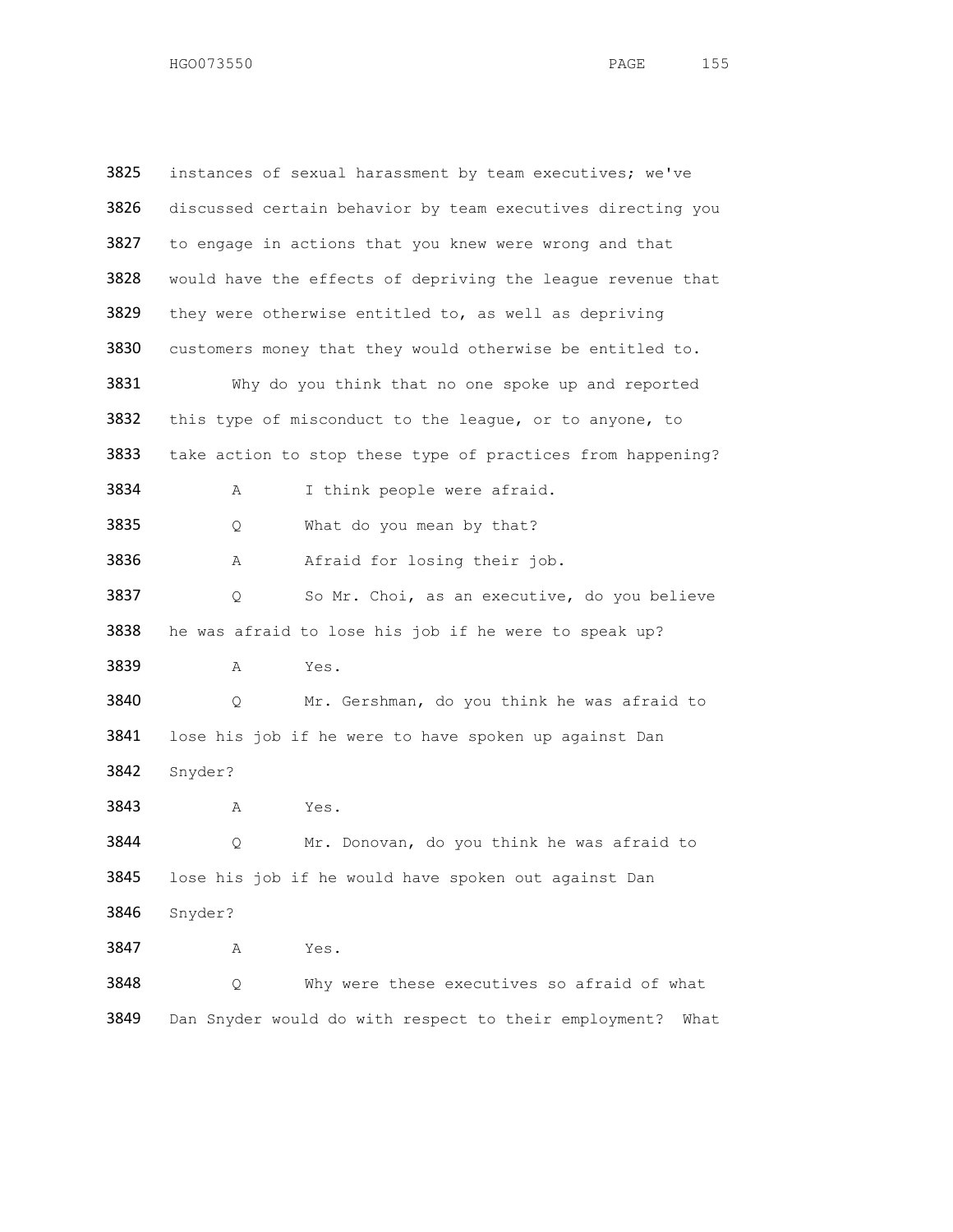was it about the team that instilled that fear?

 A The pattern of termination that many times was not related to performance or contribution. Good contributors and high performers would just be let go for 3854 seemingly just unknown reasons.

 Q The fact that all of these executives were 3856 afraid to speak out, what does that say to you about the culture at the Washington Commanders?

3858 A Well, that it was oftentimes hostile. And I 3859 think that hesitancy to speak up -- in fact I know, the hesitancy to speak up at the highest levels snowballed down to the entire company.

 Q And do you think that's the reason why the 3863 behaviors that you described here today -- sexual harassment, financial impropriety -- why that was allowed to continue during your tenure?

3866 A Absolutely. The silence was the enabler and the silence was driven by fear, and that fear was justified by actions. It was not concocted. People were afraid to 3869 lose their jobs because they had seen so many others lose their jobs.

 Q And how did you find the team addressed individuals who did speak out and who were ultimately terminated? How did they handle those types of individuals?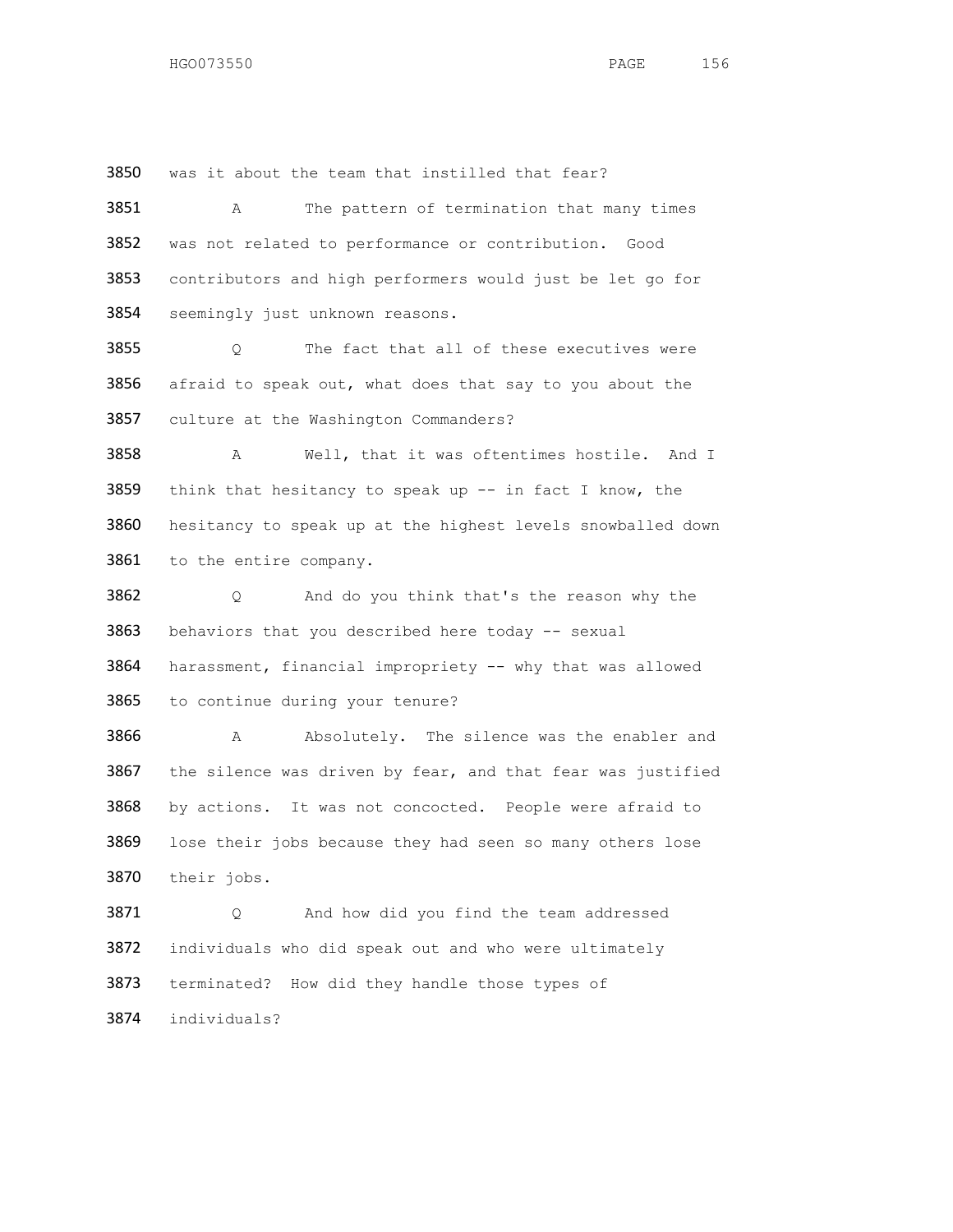A Well, I felt like there was a sequence of events that was a pattern that would be followed: Obey first. If you don't obey, intimidate. If you still don't obey, terminate. And then if you didn't go away and you tried to sue the team for wrongful termination, it would be to fight back. If that didn't work, buy off. 3881 Q Is that a pattern that you saw repeatedly through your 24 -- the years that you had under Mr. Snyder's leadership? A I did see that at least a couple of times, yeah. And I believe that's part of what's going on now. Q And what are you referring to when you say "what's going on now"? A The investigation that's going on right now, what you have -- and again, I'm interjecting here. You have a group of women who I don't believe can be bought 3891 off, and that's why we are where we are. That in the past, he was able to not let it get this far because folks would 3893 settle and be bought off. And a side note, that's another one of the reasons I'm here today because, you know, I'm somewhat inspired by those women, and being able to stand next to them seeking 3897 justice is one of the great honors of my life. Q Mr. Friedman, after you were terminated, did you attempt to contact Mr. Snyder?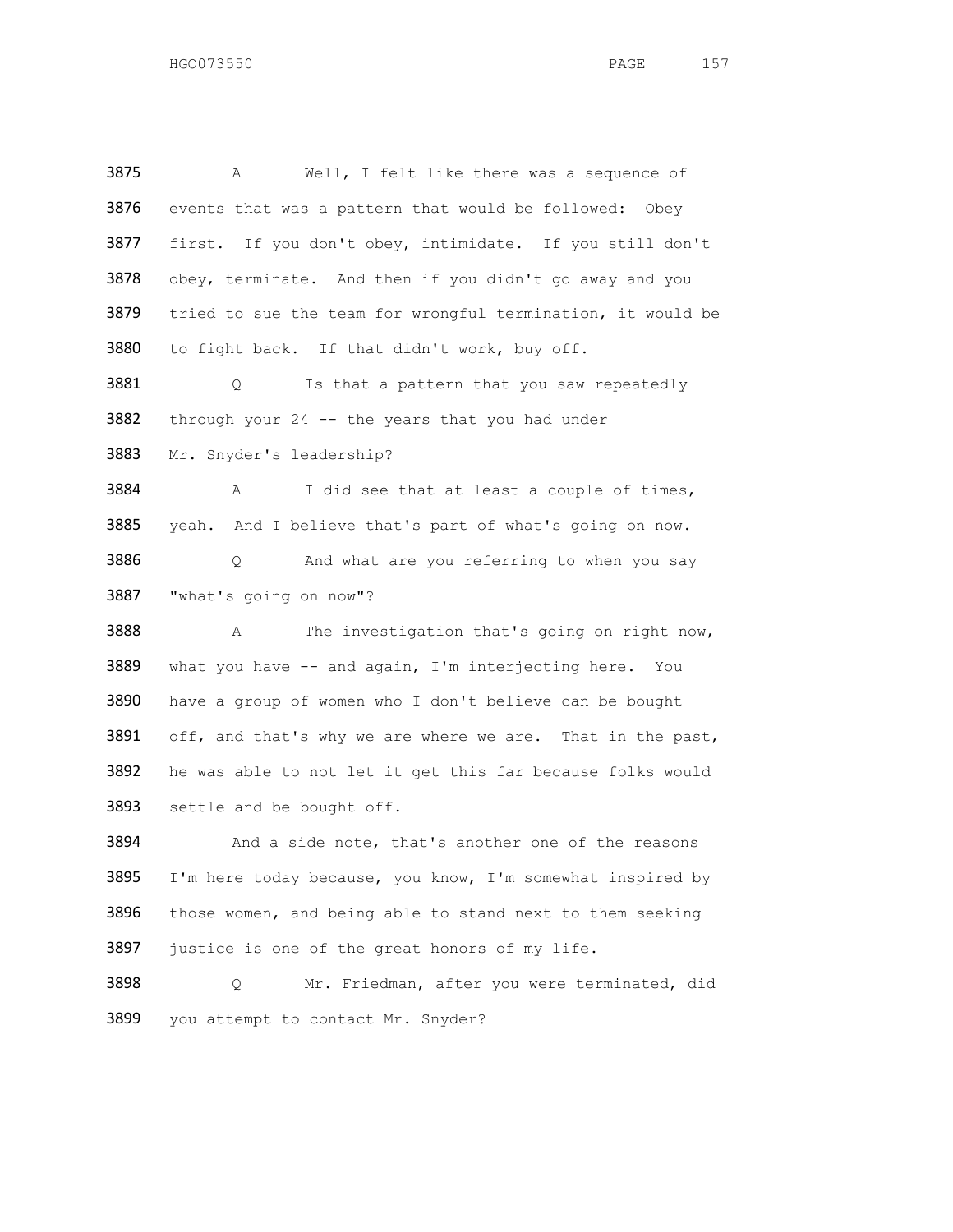| 3900 | Α                 | I did. I sent him a thank you letter.                      |
|------|-------------------|------------------------------------------------------------|
| 3901 |                   | (Exhibit No. 4 was identified.                             |
| 3902 |                   | for the record.)                                           |
| 3903 |                   | BY.<br>۱.                                                  |
| 3904 | Q                 | Mr. Friedman, I just handed you what will be               |
| 3905 |                   | marked as Exhibit 4 for identification purposes. This is a |
| 3906 |                   | letter addressed to Dan Snyder signed by you, and it's     |
| 3907 |                   | dated November 9, 2020.                                    |
| 3908 |                   | Do you see that?                                           |
| 3909 | Α                 | I do.                                                      |
| 3910 | Q.                | Do you recognize what I just handed you?                   |
| 3911 | Α                 | I do.                                                      |
| 3912 | Q.                | How do you recognize it?                                   |
| 3913 | Α                 | This is the thank you letter that I wrote to               |
| 3914 |                   | Mr. Snyder on November 9th.                                |
| 3915 | Q                 | Is it a fair and accurate depiction of the                 |
| 3916 |                   | letter that you wrote to Mr. Snyder on November 9th as you |
| 3917 | last remember it? |                                                            |
| 3918 | Α                 | It is.                                                     |
| 3919 | Q                 | I'd like to go through the content of this                 |
| 3920 | letter.           |                                                            |
| 3921 |                   | First, if you could just explain for me, why did you       |
| 3922 |                   | send Mr. Snyder this letter?                               |
| 3923 | Α                 | A couple of reasons. I still wanted my job                 |
| 3924 |                   | back. And, frankly, that would have been an accurate       |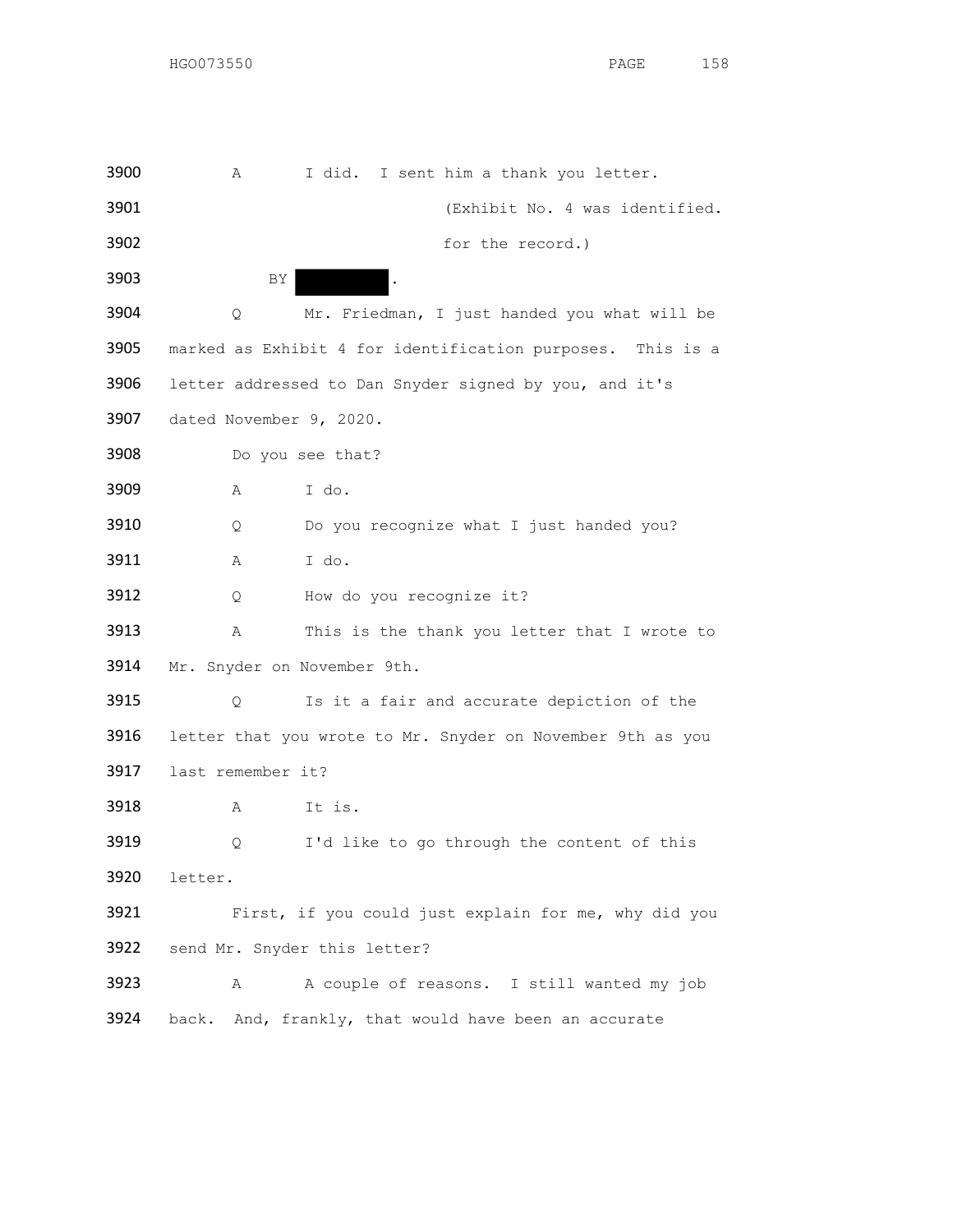statement up until a few months ago. I do not want my job back anymore. But at the time of writing this letter, I wanted my job back. I wanted to take the high road and not burn any bridges for the future. 3929 But I had also been promised a reference letter from the company, so I felt like this was a fair exchange of 3931 letters. They were going to tell me how great I was and I was going to tell them how great they were. 3933 A thank you letter that the team promised to me never came, even though I reminded the person that -- the person that coordinated my termination,  $\overline{y}$ , I reminded her multiple times that they had promised me this thank you 3937 reference letter. She said it would be coming soon, confirmed my address. Ultimately, I never received the letter, and then ultimately the team's general counsel at the time told me 3941 that I would not be receiving any reference letter or thank 3942 you letter from the team, because even though I had been 3943 promised that in writing, during my severance negotiation, 3944 it wasn't actually in the severance paperwork, so there would be no letter coming. 3946 So those are the three reasons that I wrote this letter. I wanted my job back -- (Discussion held.)

3949 The Witness. Right. I didn't have the guidance and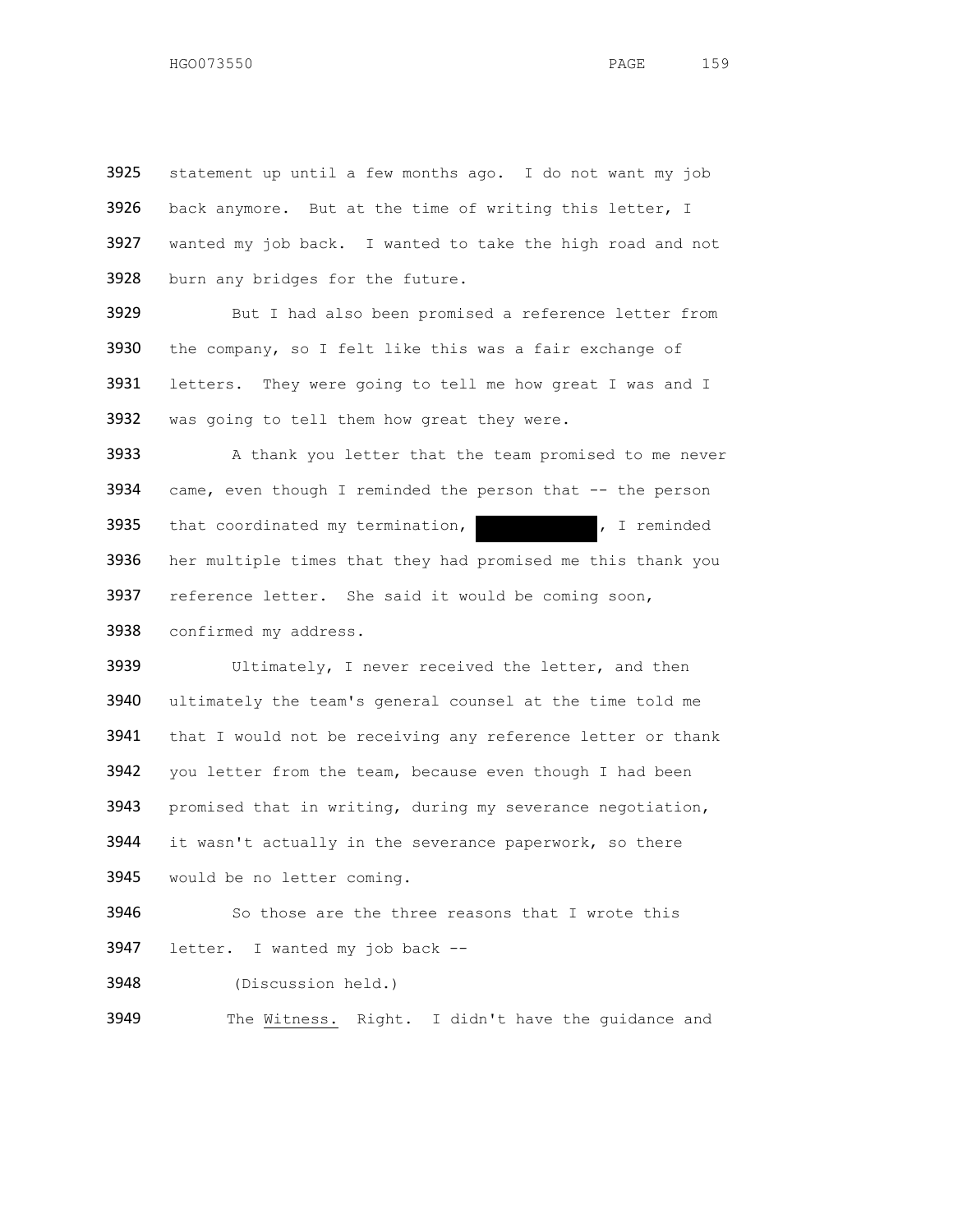3950 counsel that I have today. You know, I did have somebody 3951 review the agreement, but not for -- you know, from a 3952 negotiating standpoint. But, yeah, it was -- and I was distraught. It was a very -- one of the worst times of my life.

3955 BY BY

 Q Did you discuss this letter with anyone? A Yes. Mitch Gershman recommended -- even 3958 though he hadn't been with the team for a while, we were still in touch. He was one of the first people to call me to console me when he had heard that I had been let go. At some point, either on that call or a subsequent call he said, you should send Dan a thank you letter just to stay 3963 on good terms. You never know.

 I tried emailing the letter to Karl Schreiber asking Karl to forward the letter to Mr. Snyder because I didn't have Mr. Snyder's direct contact information. I didn't get a response. Mitch told me a couple days later that Karl 3968 had blocked my letter and that I should just go ahead and send the letter to Mr. Snyder's home office, which I did. Q Do you know if Mr. Snyder ever received the

letter?

A I don't know.

 Q Taking a look at the letter itself, one of the first things you say is, "I hope I might have the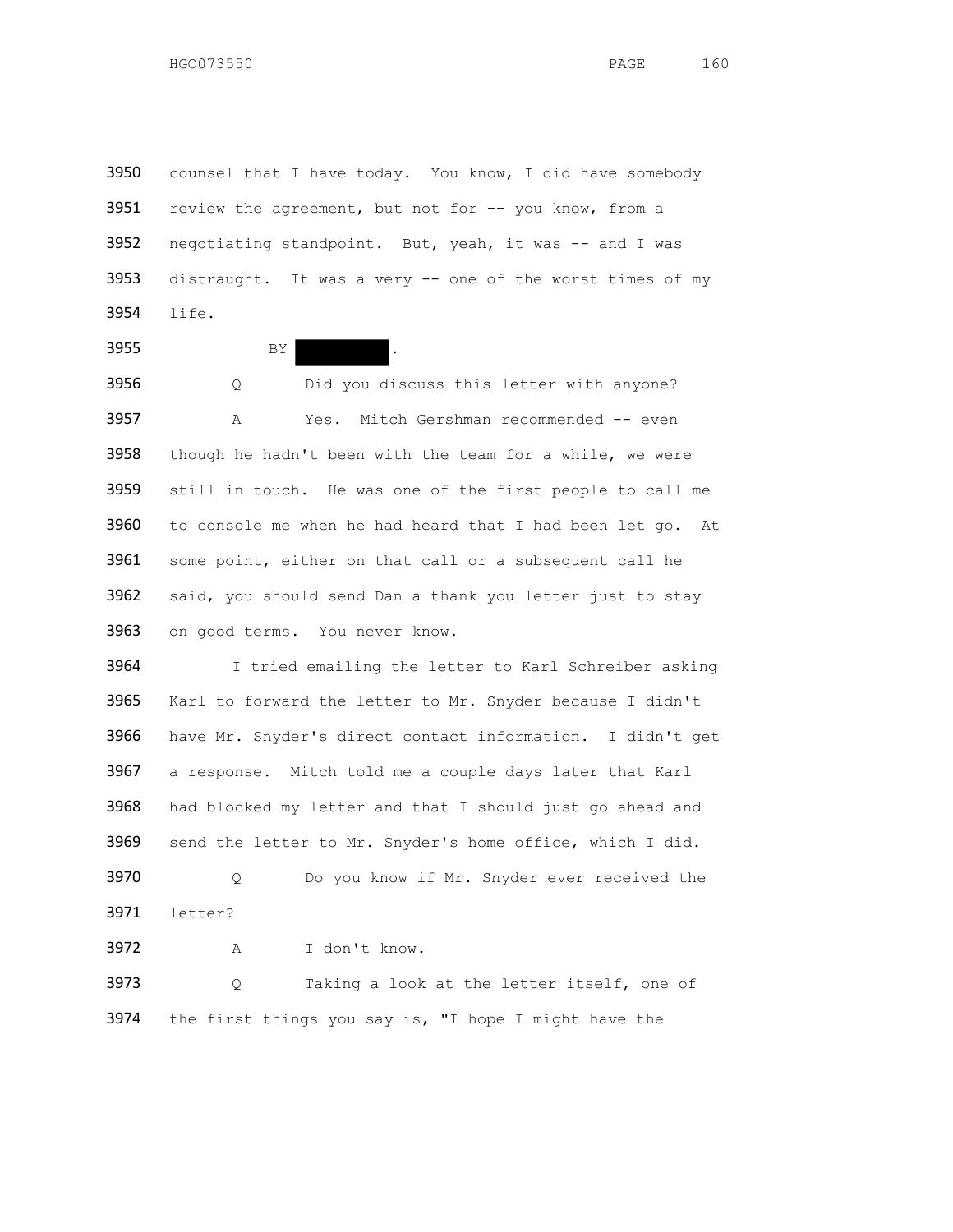opportunity to work for you again in the future."

 Is this where you tried to communicate to Mr. Snyder 3977 that you in fact wanted your job back? A Yes. Or a job with the team. My first love 3979 was the team, not tickets. So if the team would offer me a job in another department, I probably would have jumped at the opportunity. But in a perfect world, I would have gotten my exact job back. Q Now, you go on to say, "I feel comfortable saying it now...this garbage in the newspaper is bothersome. The article was a hit job." What did you mean when you said the garbage in the newspaper is bothersome and what did you mean when you called the article a hit job? A Well, hit job is his term, that whatever the most recent article that had been written prior to November 3991 9th or the most recent large expose that the Post would do he referred to as a hit job. And in this letter, I was saying that I agreed it was a hit job. Q When you say he referred to it as a hit job, who are you referring to? A Mr. Snyder. That I remember seeing his response in the paper or on a press release saying that The Washington Post did a hit job on him.

Q Why did you think -- strike that.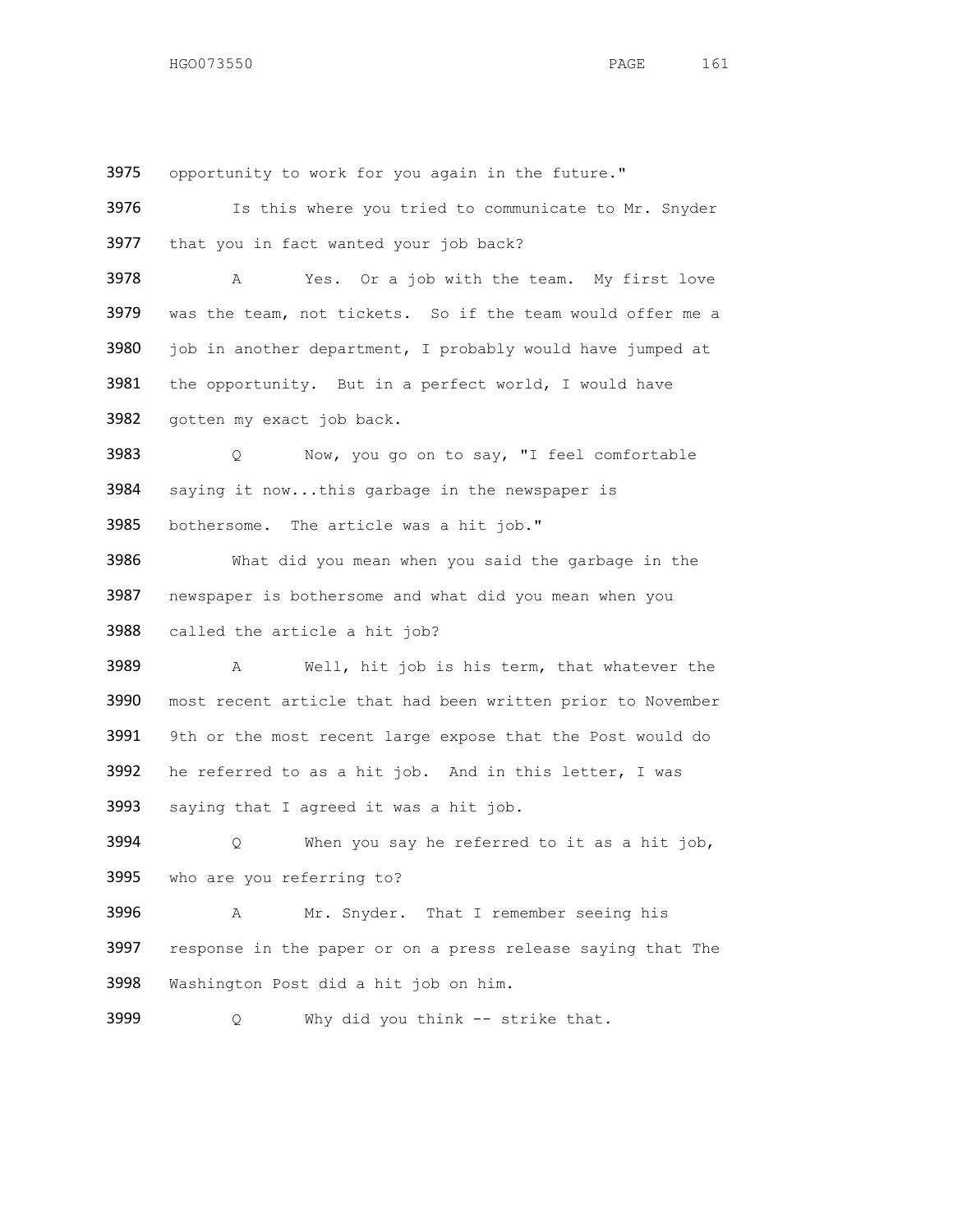4000 Why did you want to include the words that Mr. Snyder used in the article in this letter to him? A Just to show that I agreed with him. Q Did you in fact agree with him? A No, I did not agree with him, because the article in the newspaper contained things that I know to be true related to Rachel Engleson and Emily Applegate that I just know are true. So, I am ashamed of this. I was trying to suck up to him. Q When you say the article in the newspaper, 4010 that you knew things to be true, are you referring to the allegations of sexual harassment and the toxic work environment? A Yes, ma'am. Q So sitting here today, do you believe that The Washington Post articles regarding the allegations of sexual harassment and the toxic work environment, including the allegation against Mr. Snyder by Tiffani Johnston, as well as a confidential settlement in 2009, do you believe 4019 that those are garbage allegations or would you consider those a hit job? A Neither. Those are not garbage allegations or a hit job. Those are allegations that I believe to be

true.

Q You go on to say, "The good deeds barely get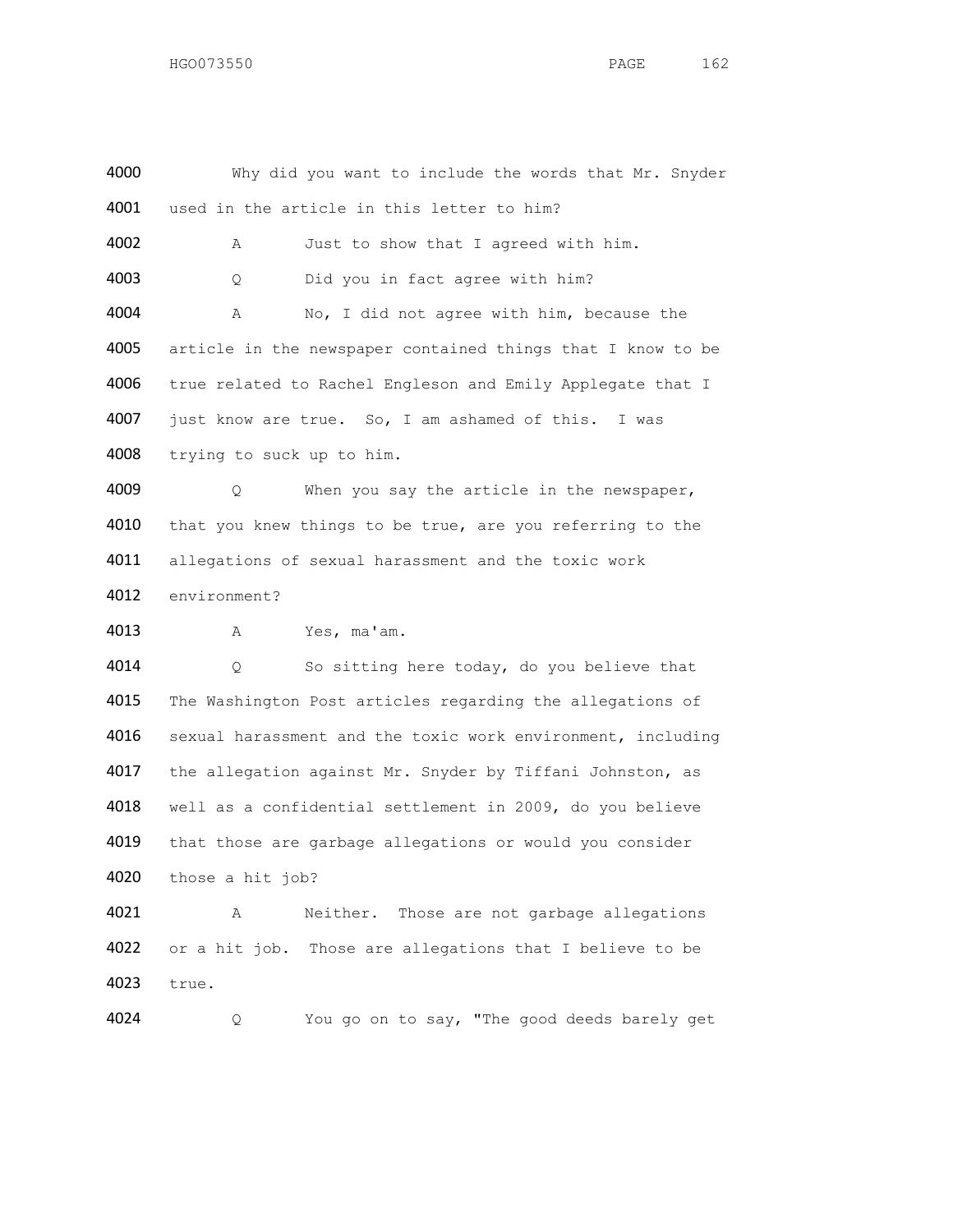"get blown way out of proportion." Sitting here today, do you believe that the allegations of sexual harassment that you personally witnessed, including harassment of Tiffani Johnson, Emily Applegate, Rachel Engleson have been blown way out of proportion? A No. Q Do you believe that Mr. Snyder's use of private investigators to intimidate accusers has been blown way out of proportion? A No. And in fact, I've been scared of that 4037 myself here recently. So absolutely not. That is not blown out of proportion. 4039 Q What do you mean by that? A Well, your question is, is the use of private investigators to do research on people that are testifying or speaking up. It may not have seemed like a big deal 4043 when I first read it, but as I became involved in this, I realized how -- it sucks pulling up to your house and not 4045 having the best alarm system in the world when something like this is going on. Q Are you saying that you are concerned that Mr. Snyder may employ similar tactics against you based on your participation in this congressional investigation?

noticed while the missteps get blown out of proportion" --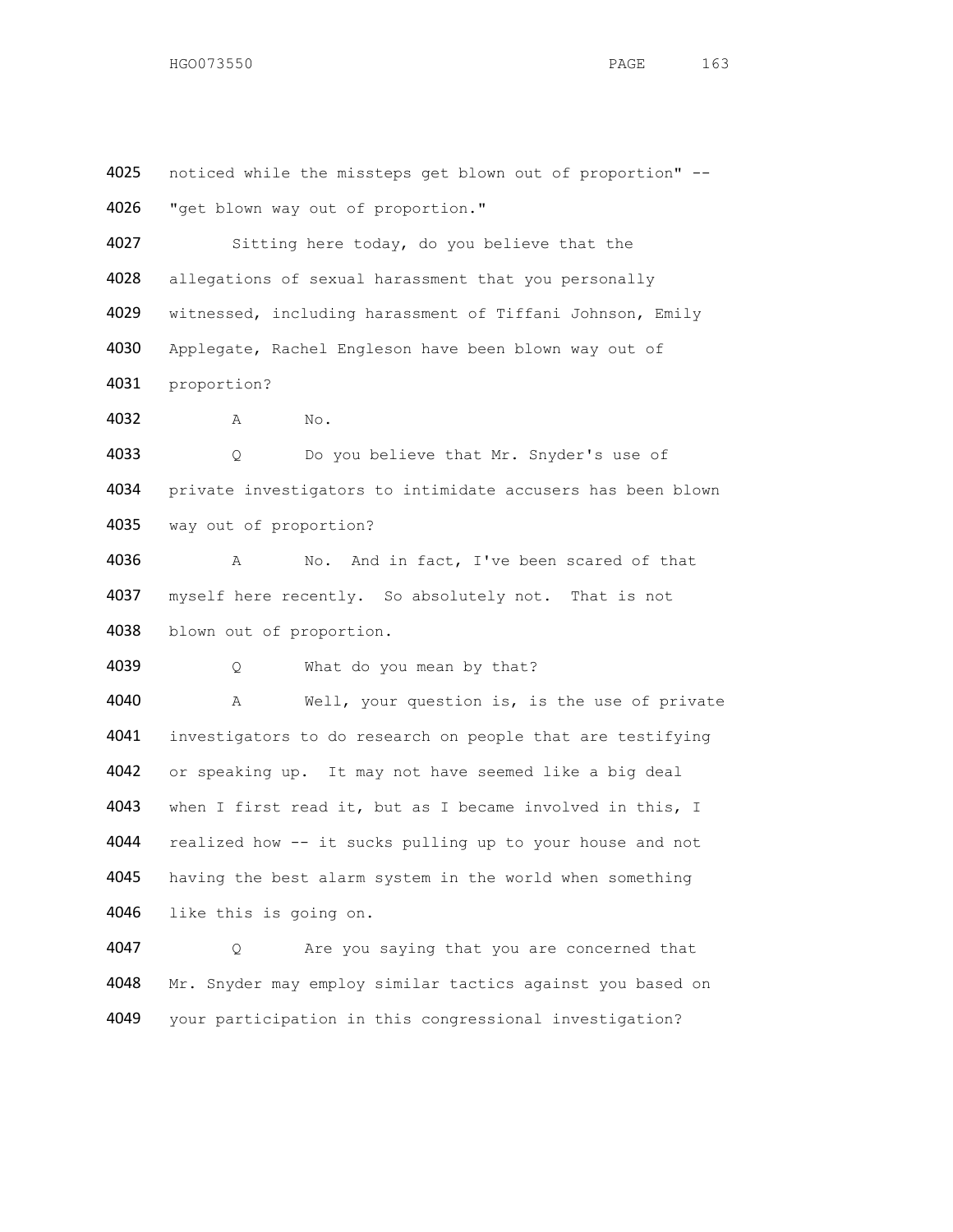A I don't think he would at this point given 4051 the fact that that's been revealed, and that I think even he would know that that's probably not a good line to cross at this point. But still, you know, just feeling a little 4054 bit uneasy knowing that he knows where I live.

 Q You go on to say, "I am eternally loyal to you."

 What were you trying to convey to Mr. Snyder by including this line?

 A Well, that I would be loyal to him for the rest of my life.

4061 Q At the time when you sent this letter, was that something that you were willing to commit to doing? A I was willing to write it. I don't know that I was -- I'm not 100 percent sure what I was thinking when I wrote that exact line.

 Q Do you know if, at the time when you wrote this letter, you were thinking that you would be willing to continue to protect Mr. Snyder?

4069 A Yes. Yes, when I wrote this letter, I never had any intention of coming forward. I felt like my nondisclosure agreement prohibited it and I was ready to move on with my life. But as described earlier, some things changed with some of the people who entered into the conversation and some of the testimony that I was hearing.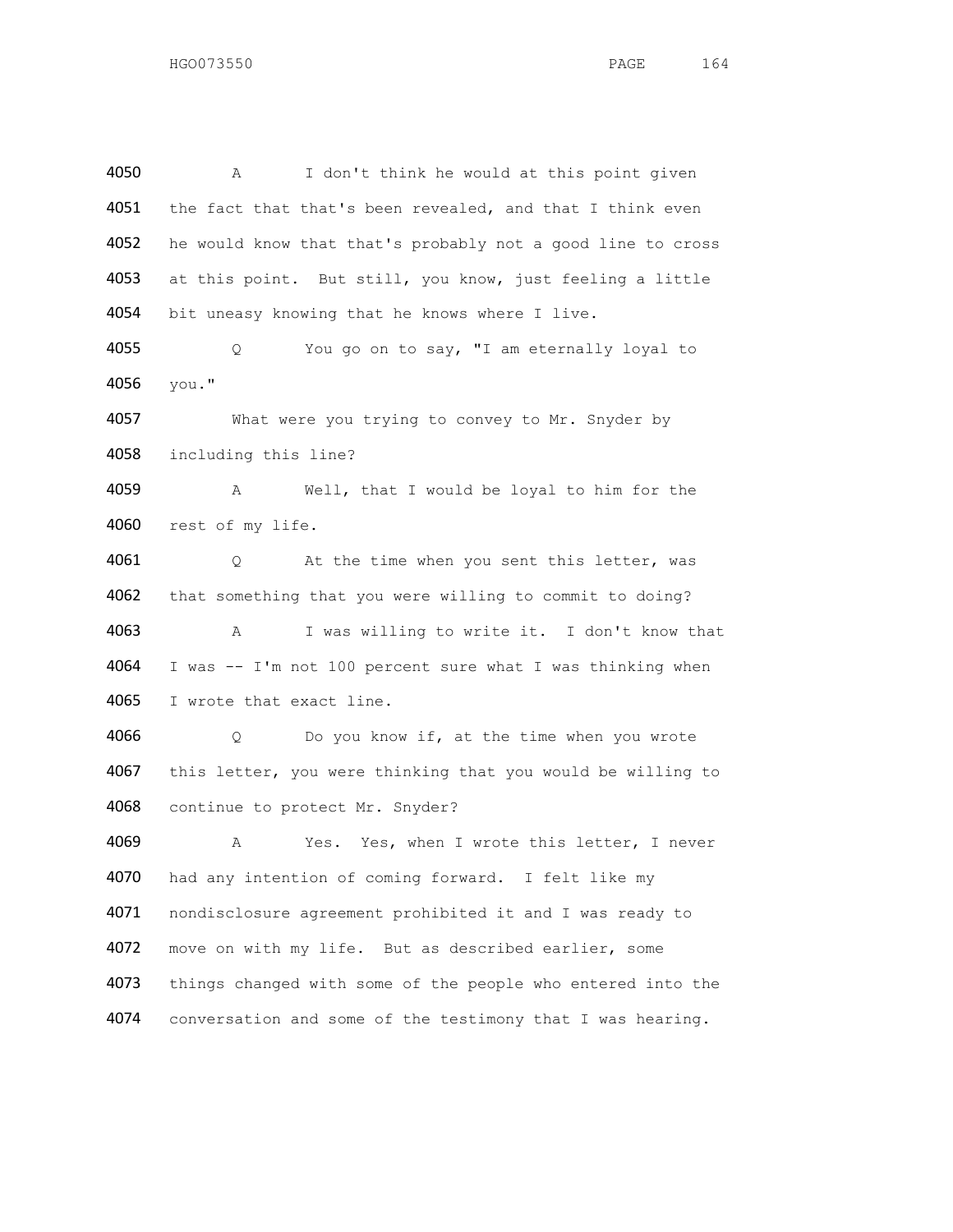my agreement and saw that I was permitted to speak to the government, I changed my mind. Q Why do you no longer want your job with the team? A I do want my job back with the team 4081 eventually, when the team has new leadership. With this current leadership, I would not agree to work for the team 4083 regardless of pay, regardless of whatever compensation. I just couldn't do it and look at all these people who looked up to me in the eye. I just couldn't do it.

And then when the committee reached out to me and I reread

 Could we go off the record. (Recess.)

4088 . Back on the record at 4:46. BY

 Q Mr. Friedman, what role do you think Congress 4091 can play with respect to the workplace issues that we've discussed here today?

 A Well, having limited knowledge of how government works, I certainly think bringing attention to a problem that is in many ways perpetuated by silence. The best medicine for this is voices, not pills. And the more attention that comes to things like this, I believe the 4098 more comfortable people are going to be to speak up, and 4099 the more comfortable people are to speak up, the less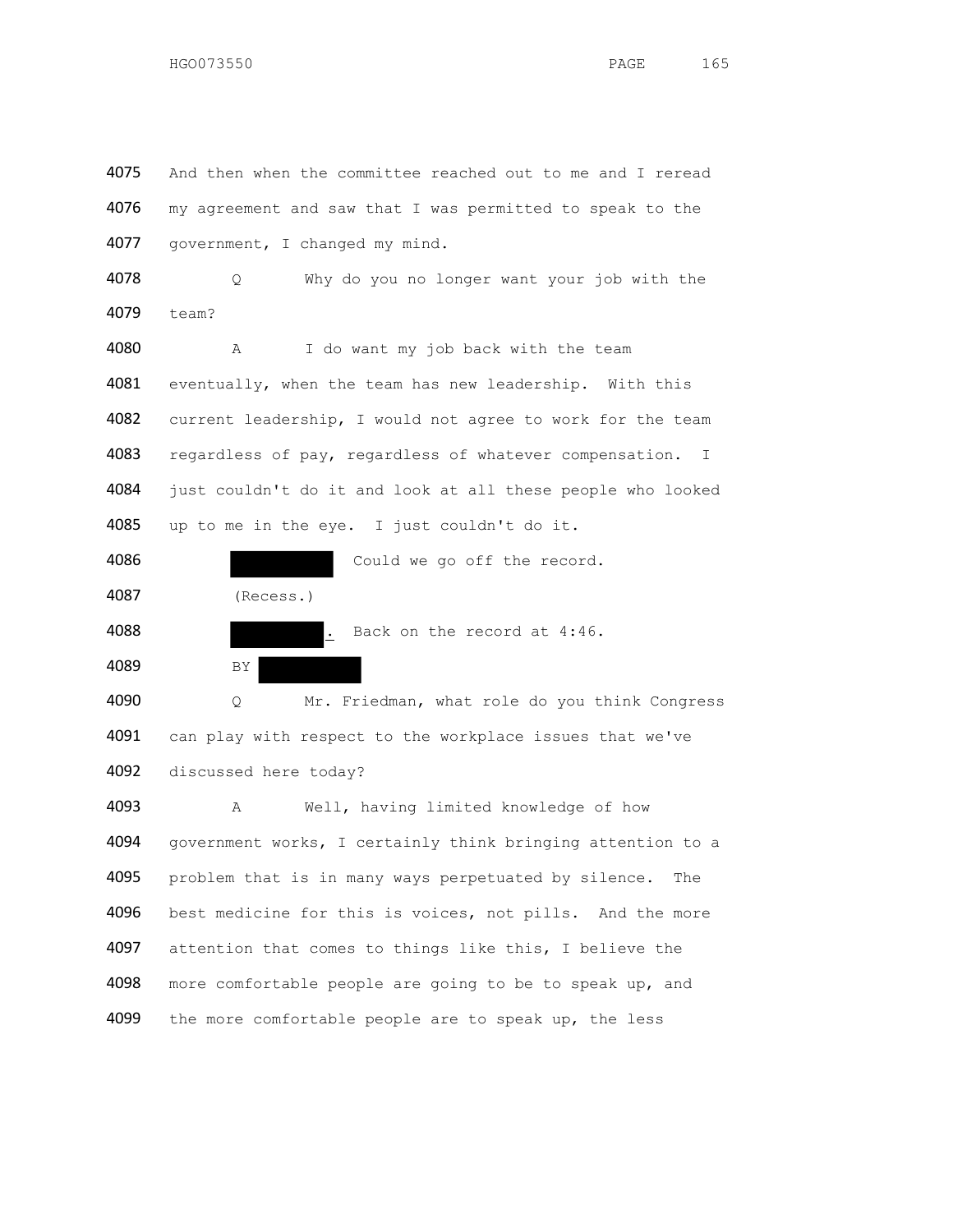4100 comfortable people are going to be to commit these heinous 4101 acts, and hopefully we'll see something one day where this 4102 kind of stuff is generally a thing of the past. 4103 Q Anything else? 4104 A And, again, I'm not -- I don't know how 4105 government works, but I think of it a lot like drunk 4106 driving, where many years ago there was a big campaign to 4107 just get the word out about how bad that was. And, you 4108 know, I don't know what the statistics are, but it's 4109 helped. It's gone down, you know. 4110 And the more that people hear about something like 4111 this, the more people are going to know not to do it, 4112 especially if they're hearing that people who are doing it 4113 are being held accountable and not getting off just by 4114 paying their way out of things. 4115 So I think, you know, you can bring attention to the 4116 problem in our country that's not -- certainly not limited 4117 to The Washington Football Team. We know that. And that I 4118 guess, if you feel like that there is anything that 4119 warrants being forwarded to any of the other committees or, 4120 you know, law enforcement agencies, I guess you would be 4121 able to do that as well. 4122 Q And when you say "problem," are you also 4123 referring to the use of nondisclosures to conceal workplace 4124 misconduct?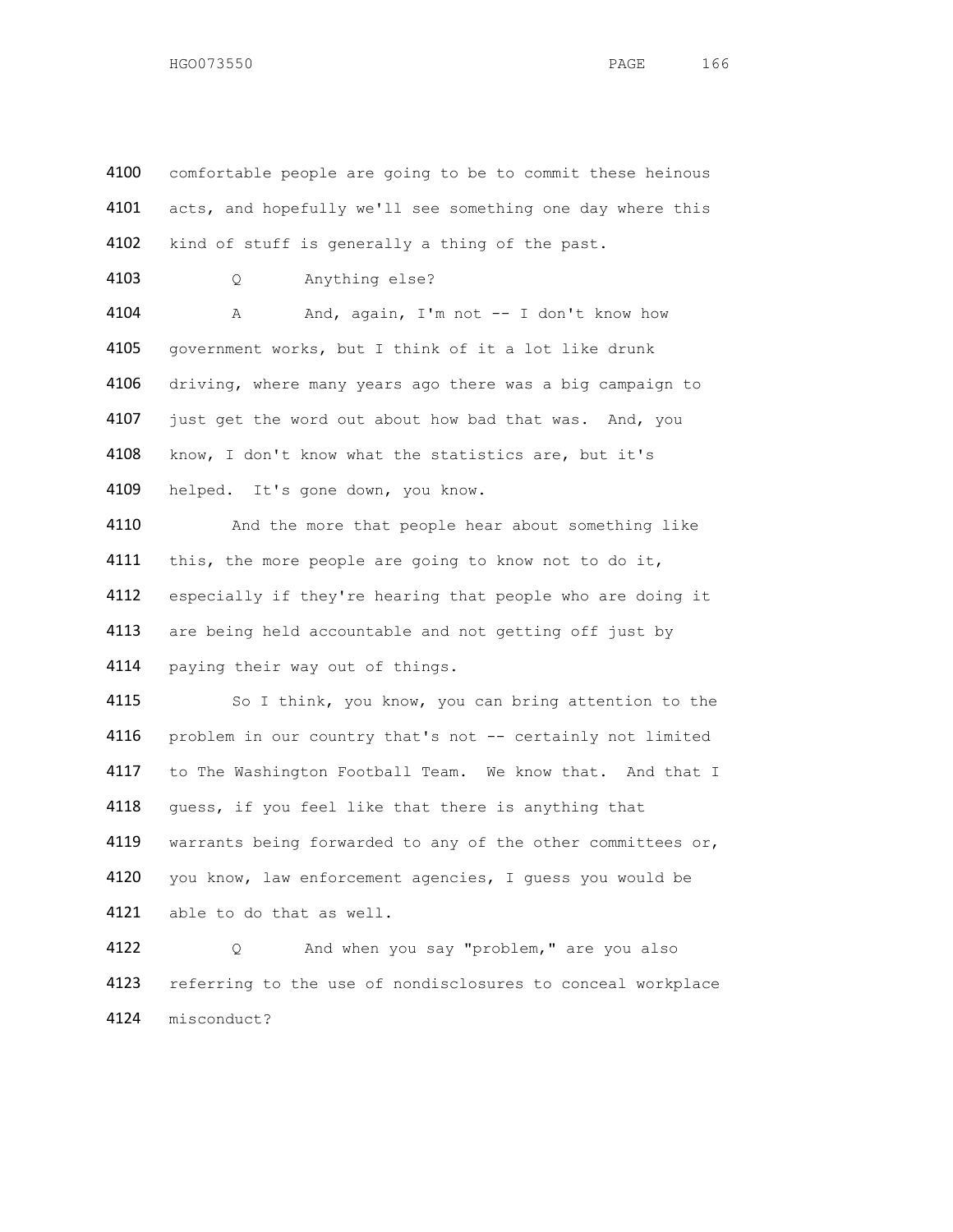A Yes. Because I feel like one of the reasons 4126 that I'm here and so many others aren't is because of these 4127 nondisclosure agreements; and that the carveout in my nondisclosure agreement that explicitly says I'm permitted 4129 to speak to the government, you know, I don't know if that 4130 was in any of the other agreements.

4131 I don't know if people are aware of what their rights are in situations like this. I think a lot of people would 4133 be reactive to these type of situations and maybe, as I 4134 did, wait for somebody to come to me. But I think in a world where we have fewer restrictions in a nondisclosure 4136 agreement, you're going to have more people that simply come forward. And in that world, you just are not going to 4138 be able to exist owning a company where this kind of stuff is so prevalent. You know, I would think that exposure, you know, leads to cleanliness, and concealing leads to filth.

 Q Do you have any reason to believe that the issues that we've discussed are limited to the Washington Commanders and not other NFL teams?

 A Over the years, I've had lots of friends that work at lots of different teams. I've had lots of employees of mine go to work at another team. To say that this problem in professional sports is limited to the Commanders is naive, but I've never heard a story about a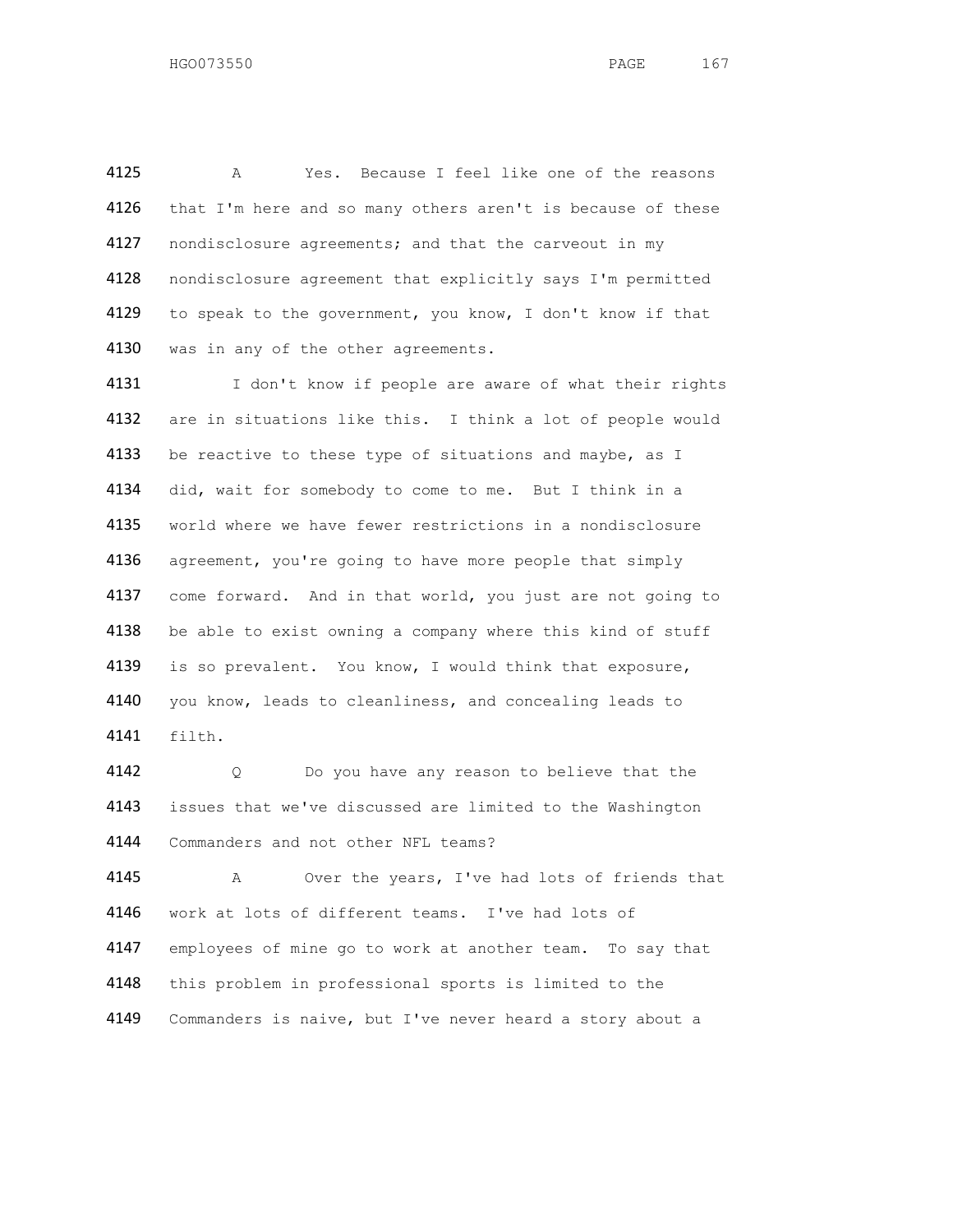4150 team where it was nearly this bad and out of control. 4151 Q For the record, when you say "problem," we've 4152 heard about a problem, what specifically were you referring 4153 to? 4154 A At another team? Well, you may hear about, 4155 you know, one employee having one incident with one 4156 assistant coach or something like that, that you'll see on 4157 ESPN, but this was systemic at The Washington Football 4158 Team. 4159 Q So are you referring to sexual harassment? 4160 A Sexual harassment, intimidation, yes. 4161 Q Discrimination on the basis of race? 4162 A You know, I never thought that the team was a 4163 hostile place for minorities to work, but I feel like we 4164 need to have the standard a little bit higher. That an NFL 4165 franchise -- just saying it's not a hostile place for 4166 minorities to work, that's not good enough. 4167 An NFL franchise should be an excellent place for 4168 everybody to work. And at the time when I was working 4169 there, you know, especially early on I might not have 4170 thought that way, but as time went on, I certainly started 4171 to see that like, okay, things -- if you're a minority 4172 here, things might be able to be good for you, they're 4173 never going to be great. And, incidentally, I do think 4174 Jason Wright is currently taking steps to help with that, I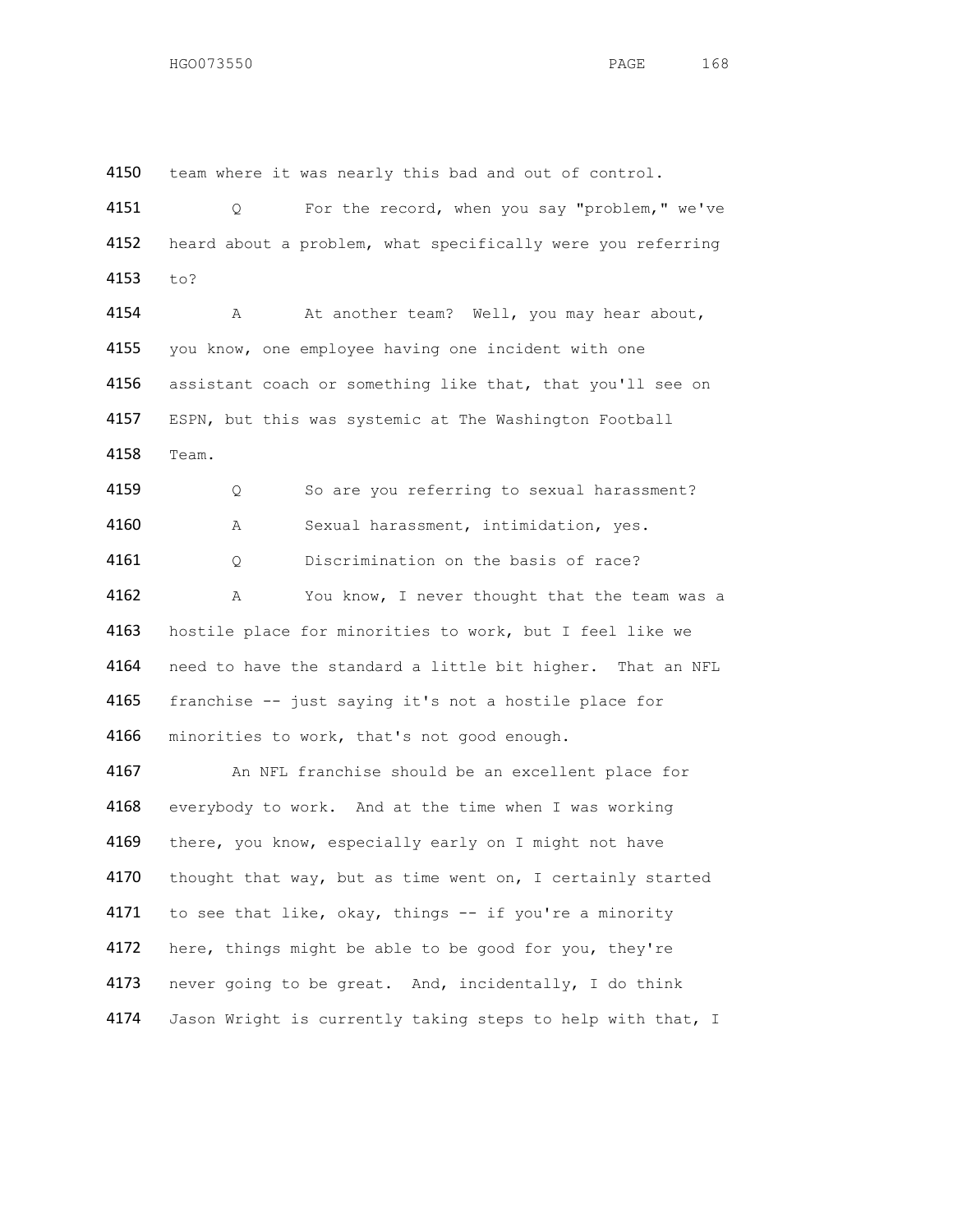think. I don't know.

Q Okay.

I have no further questions.

Off the record at 4:54.

(Whereupon, at 4:54 p.m., the taking of the instant

interview ceased.)